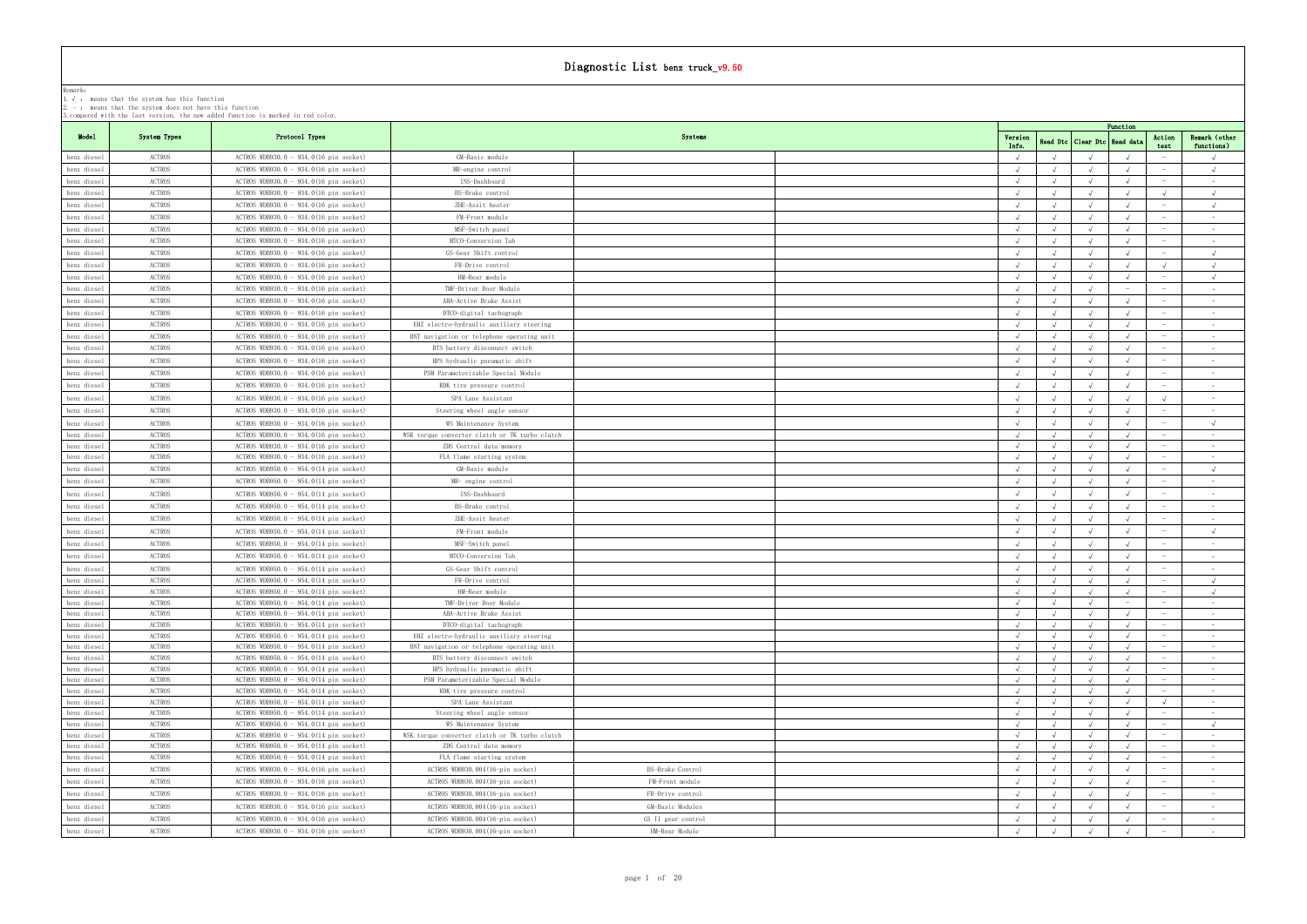| Model                      |                  |                                                                                  |                                                                      |                                                     |                          |            |                                  |            |                                 |                          |
|----------------------------|------------------|----------------------------------------------------------------------------------|----------------------------------------------------------------------|-----------------------------------------------------|--------------------------|------------|----------------------------------|------------|---------------------------------|--------------------------|
|                            | System Types     | Protocol Types                                                                   |                                                                      | Systems                                             | Version                  |            | Read Dtc   Clear Dtc   Read data | Function   | Action                          | Remark (other            |
| benz diesel                | ACTROS           | ACTROS WDB930.0 - 934.0(16 pin socket)                                           | ACTROS WDB930.004(16-pin socket)                                     | MR-Engine Control                                   | Info.                    |            |                                  |            | test                            | functions)<br>$\sim$     |
| benz diesel                | <b>ACTROS</b>    | ACTROS WDB930.0 - 934.0(16 pin socket)                                           | ACTROS WDB930.004(16-pin socket)                                     | INS-Dashboard                                       |                          |            |                                  |            |                                 | $\sim$ $-$               |
|                            |                  |                                                                                  |                                                                      |                                                     |                          |            |                                  |            |                                 | $\sim$                   |
| benz diesel                | ACTROS           | ACTROS WDB930.0 - 934.0(16 pin socket)                                           | ACTROS WDB930.004(16-pin socket)                                     | MSF-Switch Panel                                    |                          |            |                                  |            |                                 |                          |
| benz diesel                | ACTROS           | ACTROS WDB930.0 - 934.0(16 pin socket)                                           | ACTROS WDB930.004(16-pin socket)                                     | TCO tachograph                                      |                          |            |                                  |            |                                 | $\sim$ $-$               |
| benz diesel                | ACTROS           | $ACTROS$ WDB930.0 - 934.0(16 pin socket)                                         | ACTROS WDB930.004(16-pin socket)                                     | PSM Parameterizable Special Module                  |                          |            |                                  |            |                                 | $\sim$ $-$               |
| benz diesel                | <b>ACTROS</b>    | ACTROS WDB930.0 - 934.0(16 pin socket)                                           | ACTROS WDB930.004(16-pin socket)                                     | TMB-PASSENGER door module                           |                          |            |                                  |            |                                 | $\sim$                   |
| benz diesel                | <b>ACTROS</b>    | ACTROS WDB930.0 - 934.0(16 pin socket)                                           | ACTROS WDB930.004(16-pin socket)                                     | TMF-Driver door module                              |                          |            |                                  |            |                                 | $\sim$                   |
| benz diesel                | <b>ACTROS</b>    | ACTROS WDB930.0 - 934.0(16 pin socket)                                           | ACTROS WDB930.004(16-pin socket)                                     | WS Maintenance System                               |                          |            |                                  |            |                                 | $\sim$                   |
| benz diesel                | ACTROS           | ACTROS WDB930.0 - 934.0(16 pin socket)                                           | ACTROS WDB930.004(16-pin socket)                                     | ZDS Central data memory                             |                          |            |                                  |            |                                 | $\sim$ $-$               |
| benz diesel                | ACTROS           | ACTROS WDB930.0 - 934.0(16 pin socket)                                           | ACTROS WDB934.233(16-pin socket)                                     | ABA Active Brake Assist                             |                          |            |                                  |            | $\sim$                          | $\sim$                   |
| benz diesel                | <b>ACTROS</b>    | ACTROS WDB930.0 - 934.0(16 pin socket)                                           | ACTROS WDB934.233(16-pin socket)                                     | ART-Autonomous intelligent cruise control           |                          |            |                                  |            | $\overline{\phantom{a}}$        | $\sim$                   |
| benz diesel                | ACTROS           | ACTROS WDB930.0 - 934.0(16 pin socket)                                           | ACTROS WDB934.233(16-pin socket)                                     | DTCO-digital tachometer                             |                          |            |                                  |            |                                 | $\sim$                   |
| benz diesel                | ACTROS           | ACTROS WDB930.0 - 934.0(16 pin socket)                                           | ACTROS WDB934.233(16-pin socket)                                     | FLA -Flame starting system                          |                          |            |                                  |            |                                 | $\sim$                   |
| benz diesel                | ACTROS           | ACTROS WDB930.0 - 934.0(16 pin socket)                                           | ACTROS WDB934.233(16-pin socket)                                     | $FR - drive control$                                |                          |            |                                  |            |                                 | $\sqrt{ }$               |
|                            |                  | ACTROS WDB930.0 - 934.0(16 pin socket)                                           |                                                                      |                                                     |                          |            |                                  |            |                                 | $\sim$ $-$               |
| benz diesel                | ACTROS           |                                                                                  | ACTROS WDB934.233(16-pin socket)                                     | GM-Basic Modules                                    |                          |            |                                  |            |                                 |                          |
| benz diesel                | <b>ACTROS</b>    | ACTROS WDB930.0 - 934.0(16 pin socket)                                           | ACTROS WDB934.233(16-pin socket)                                     | HPS - Hydraulic pneumatic shift                     |                          |            |                                  |            |                                 | $\sim$                   |
| benz diesel                | <b>ACTROS</b>    | ACTROS WDB930.0 - 934.0(16 pin socket)                                           | ACTROS WDB934.233(16-pin socket)                                     | Steering wheel angle sensor                         |                          |            |                                  |            |                                 | $\sim$ $-$               |
| benz diesel                | ACTROS           | ACTROS WDB930.0 - 934.0(16 pin socket)                                           | ACTROS WDB934.233(16-pin socket)                                     | $MR$ - Engine control                               |                          |            |                                  |            |                                 | $\sim$                   |
| benz diesel                | ACTROS           | ACTROS WDB930.0 - 934.0(16 pin socket)                                           | ACTROS WDB934.233(16-pin socket)                                     | MSF - Modular switch panel                          |                          |            |                                  |            |                                 | $\sim$ $-$               |
| benz diesel                | ACTROS           | ACTROS WDB930.0 - 934.0(16 pin socket)                                           | ACTROS WDB934.233(16-pin socket)                                     | - PSM - Parameterizable Special Module              |                          |            |                                  |            | $\sim$                          | $\sim$ $-$               |
| benz diesel                | ACTROS           | ACTROS WDB930.0 - 934.0(16 pin socket)                                           | ACTROS WDB934.233(16-pin socket)                                     | $RDK - tire pressure control$                       |                          |            |                                  |            | $\sim$                          | $\sim$ $-$               |
| benz diesel                | ACTROS           | ACTROS WDB930.0 - 934.0(16 pin socket)                                           | ACTROS WDB934.233(16-pin socket)                                     | ZDS Central data memory                             |                          |            |                                  |            |                                 | $\sim$ $-$               |
| benz diesel                | ACTROS           | ACTROS WDB930.0 - 934.0(16 pin socket)                                           | ACTROS WDB934.233(16-pin socket)                                     | BS - Brake control                                  |                          |            |                                  |            |                                 |                          |
| benz diesel                | ACTROS           | ACTROS WDB930.0 - 934.0(16 pin socket)                                           | ACTROS WDB934.233(16-pin socket)                                     | FM-Front module                                     |                          |            |                                  |            |                                 | $\sim$                   |
| benz diesel                | ACTROS           | $ACTROS WDB930.0 - 934.0(16 pin socket)$                                         | ACTROS WDB934.233(16-pin socket)                                     | GS II gear control                                  |                          |            |                                  |            |                                 | $\sim$                   |
| benz diesel                | <b>ACTROS</b>    | ACTROS WDB930.0 - 934.0(16 pin socket)                                           | ACTROS WDB934.233(16-pin socket)                                     | HM - Rear module                                    |                          |            |                                  |            |                                 | $\sim$                   |
| benz diesel                | <b>ACTROS</b>    | ACTROS WDB930.0 - 934.0(16 pin socket)                                           | ACTROS WDB934.233(16-pin socket)                                     | MTCO Modular tachograph                             |                          |            |                                  |            |                                 |                          |
|                            | ACTROS           |                                                                                  |                                                                      |                                                     |                          |            |                                  |            |                                 |                          |
| benz diesel                |                  | ACTROS WDB930.0 - 934.0(16 pin socket)                                           | ACTROS WDB934.233(16-pin socket)                                     | SPA Lane Assistant                                  |                          |            | $\sqrt{ }$                       |            | $\hspace{0.1mm}-\hspace{0.1mm}$ |                          |
| benz diesel<br>benz diesel | ACTROS<br>ACTROS | ACTROS WDB930.0 - 934.0(16 pin socket)                                           | ACTROS WDB934.233(16-pin socket)                                     | $BNT$ - navigation or telephone operating unit      | $\sqrt{ }$<br>$\sqrt{ }$ | $\sqrt{ }$ | $\sqrt{ }$                       | $\sqrt{ }$ |                                 | $\sim$ $-$<br>$\sim$     |
|                            | ACTROS           | ACTROS WDB930.0 - 934.0(16 pin socket)                                           | ACTROS WDB934.233(16-pin socket)                                     | WSK torque converter clutch or TK turbo clutch      | $\sqrt{ }$               |            | $\sqrt{ }$                       | $\sqrt{ }$ | $\hspace{0.1mm}$                | $\sim$                   |
| benz diesel                | ACTROS           | ACTROS WDB930.0 - 934.0(16 pin socket)<br>ACTROS WDB930.0 - 934.0(16 pin socket) | ACTROS WDB934.233(16-pin socket)<br>ACTROS WDB934.233(16-pin socket) | TMB-PASSENGER door module<br>TMF-Driver door module | $\sqrt{ }$               |            |                                  |            |                                 | $\sim$                   |
| benz diesel                | ACTROS           |                                                                                  |                                                                      | WS Maintenance System                               |                          |            |                                  |            | $\hspace{0.1mm}-\hspace{0.1mm}$ | $\sqrt{ }$               |
| benz diesel<br>benz diesel | ACTROS           | ACTROS WDB930.0 - 934.0(16 pin socket)<br>ACTROS WDB930.0 - 934.0(16 pin socket) | ACTROS WDB934.233(16-pin socket)<br>ACTROS WDB934.233(16-pin socket) | ZHE-Auxiliary heater                                | $\sqrt{ }$               |            |                                  |            |                                 | $\sim$ $-$               |
| benz diesel                | ACTROS           | ACTROS WDB930.0 - 934.0(16 pin socket)                                           | ACTROS WDB934.233(16-pin socket)                                     | INS-Instrument                                      |                          |            |                                  |            |                                 | $\sim$ $-$               |
| benz diesel                | ACTROS 2, 3      | 930.003 - 938.142(16-pin socket)                                                 | ABA Active brake assist                                              |                                                     |                          |            |                                  |            |                                 | $\sim$ $-$               |
| benz diesel                | ACTROS 2, 3      | 930.003 - 938.142(16-pin socket)                                                 | BS Brake control                                                     |                                                     |                          |            | $\sqrt{ }$                       |            | $\sqrt{ }$                      | $\sim 100$               |
| benz diesel                | ACTROS 2, 3      | 930.003 - 938.142(16-pin socket)                                                 | BTS battery disconnect switch                                        |                                                     | $\sqrt{ }$               | $\sqrt{ }$ | $\sqrt{ }$                       | $\sqrt{ }$ |                                 | $\sim$                   |
| benz diesel                | ACTROS 2, 3      | 930.003 - 938.142(16-pin socket)                                                 | DTCO Digital tachograph                                              |                                                     |                          |            |                                  |            |                                 | $\sim$ $-$               |
| benz diesel                | ACTROS 2, 3      | 930.003 - 938.142(16-pin socket)                                                 | EDW Anti-theft alarm                                                 |                                                     |                          |            |                                  |            |                                 | $\sim$ $ \sim$           |
| benz diesel                | ACTROS 2, 3      | 930.003 - 938.142(16-pin socket)                                                 | EHZ electro-hydraulic auxiliary steering                             |                                                     |                          |            |                                  |            |                                 | $\sim$ $-$               |
| benz diesel                | ACTROS 2, 3      | 930.003 - 938.142(16-pin socket)                                                 | FLA Flame starting system                                            |                                                     |                          |            |                                  |            |                                 | $\sim$ $-$               |
| benz diesel                | ACTROS 2, 3      | 930.003 - 938.142(16-pin socket)                                                 | FM Front module                                                      |                                                     |                          |            |                                  |            |                                 | $\sim$ $-$               |
| benz diesel                | ACTROS 2, 3      | 930.003 - 938.142(16-pin socket)                                                 | FR Drive control                                                     |                                                     | $\sqrt{ }$               |            |                                  |            |                                 | $\sqrt{ }$               |
| benz diesel                | ACTROS 2, 3      | 930.003 - 938.142(16-pin socket)                                                 | GM Basic Modules                                                     |                                                     |                          |            | $\sqrt{ }$                       |            |                                 | <b>Contract Contract</b> |
| benz diesel                | ACTROS 2, 3      | 930.003 - 938.142(16-pin socket)                                                 | GS II gear control                                                   |                                                     |                          |            |                                  |            |                                 | $\sqrt{ }$               |
| benz diesel                | ACTROS 2, 3      | 930.003 - 938.142(16-pin socket)                                                 | HM Rear Module                                                       |                                                     | $\sqrt{ }$               |            |                                  |            |                                 | $\sim$ $-$               |
| benz diesel                | ACTROS 2, 3      | 930.003 - 938.142(16-pin socket)                                                 | HPS Hydraulic pneumatic shift                                        |                                                     |                          |            |                                  |            | $\hspace{0.1mm}-\hspace{0.1mm}$ | $\sim$ $-$               |
| benz diesel                | ACTROS 2, 3      | 930.003 - 938.142(16-pin socket)                                                 | HZR Heating control                                                  |                                                     |                          |            |                                  |            |                                 | $\sim$ $-$               |
| benz diesel                | ACTROS 2, 3      | 930.003 - 938.142(16-pin socket)                                                 | INS Instrument                                                       |                                                     |                          |            |                                  |            |                                 | $\sqrt{ }$               |
| benz diesel                | ACTROS 2, 3      | 930.003 - 938.142(16-pin socket)                                                 | KOM Communication interface                                          |                                                     |                          |            |                                  |            |                                 | $\sim$ $-$               |
| benz diesel                | ACTROS 2, 3      | 930.003 - 938.142(16-pin socket)                                                 | Steering wheel angle sensor                                          |                                                     |                          |            |                                  |            |                                 | $\sim$ $-$               |
| benz diesel                | ACTROS 2, 3      | 930.003 - 938.142(16-pin socket)                                                 | MR Engine control                                                    |                                                     |                          |            |                                  |            |                                 | $\sqrt{ }$               |
| benz diesel                | ACTROS 2, 3      | 930.003 - 938.142(16-pin socket)                                                 | MSF Switch Panel                                                     |                                                     |                          |            |                                  |            | $\hspace{0.1mm}$                | $\sqrt{ }$               |
| benz diesel                | ACTROS 2, 3      | 930.003 - 938.142(16-pin socket)                                                 | MTCO Modular tachograph                                              |                                                     |                          |            |                                  |            |                                 | <b>Contract</b>          |
| benz diesel                | ACTROS 2, 3      | 930.003 - 938.142(16-pin socket)                                                 | PSM Parameterizable Special Module                                   |                                                     |                          |            |                                  |            |                                 | $\sim$ $ \sim$           |
| benz diesel                | ACTROS 2, 3      | 930.003 - 938.142(16-pin socket)                                                 | RDK Tire pressure control                                            |                                                     |                          |            |                                  |            |                                 | $\sim$                   |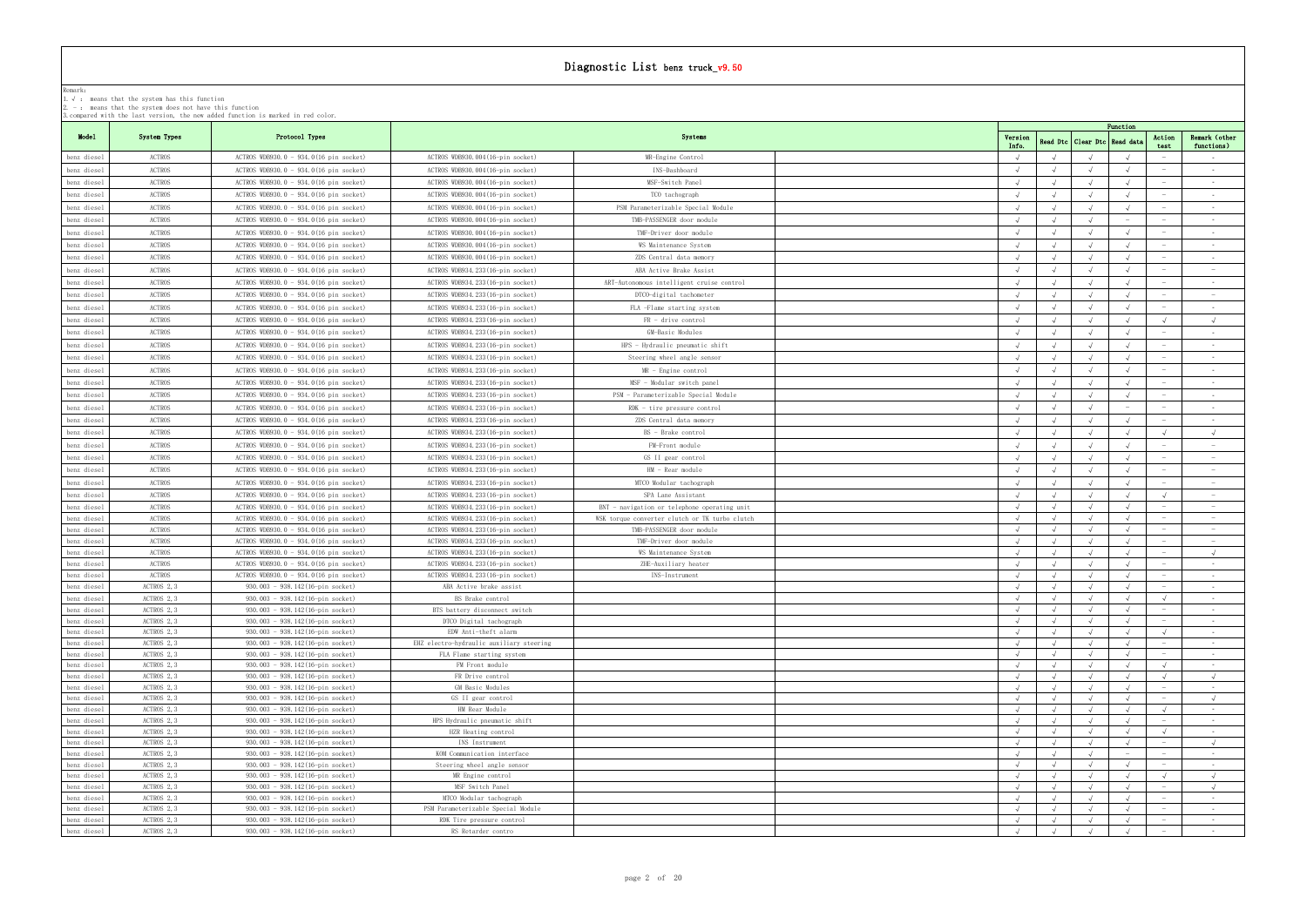|                            |                           | 3. compared with the last version, the new added function is marked in red color. |                                                                             |         |            |            |                      | Function   |                                               |                                     |
|----------------------------|---------------------------|-----------------------------------------------------------------------------------|-----------------------------------------------------------------------------|---------|------------|------------|----------------------|------------|-----------------------------------------------|-------------------------------------|
| Model                      | System Types              | Protocol Types                                                                    |                                                                             | Systems | Version    |            | Read Dtc   Clear Dtc | Read dat   | Action                                        | Remark (other                       |
|                            |                           |                                                                                   |                                                                             |         | Info.      |            |                      |            | test                                          | functions)                          |
| benz diesel                | ACTROS 2, 3               | $930.003 - 938.142(16-pin socket)$                                                | SRS                                                                         |         |            |            |                      |            | $\overline{\phantom{a}}$                      | $\sim 100$                          |
| benz diesel                | ACTROS 2, 3               | 930.003 - 938.142(16-pin socket)                                                  | BNT Navigation/telephone operating unit                                     |         | $\sqrt{ }$ |            |                      |            | $\sqrt{ }$                                    | $\sim$ $-$                          |
| benz diesel                | ACTROS 2.3<br>ACTROS 2, 3 | 930.003 - 938.142(16-pin socket)<br>930.003 - 938.142(16-pin socket)              | WSK torque converter clutch or TK turbo clutch<br>TMB PASSENGER door module |         |            |            |                      |            | $\sqrt{ }$                                    | $\sim$ $-$                          |
| benz diesel<br>benz diesel | ACTROS 2, 3               | 930.003 - 938.142(16-pin socket)                                                  | TMF Driver door module                                                      |         |            |            | $\sqrt{ }$           |            | $\sqrt{ }$                                    | $\sim$ 100 $\mu$<br>$\sim 10^{-11}$ |
| benz diesel                | ACTROS 2, 3               | 930.003 - 938.142(16-pin socket)                                                  | WS Maintenance System                                                       |         |            |            |                      |            |                                               | $\sqrt{ }$                          |
| benz diesel                | ACTROS 2, 3               | 930.003 - 938.142(16-pin socket)                                                  | ZDS Central data memory                                                     |         |            |            |                      |            | $\sim$                                        | $\sim 100$                          |
| benz diesel                | ACTROS 2.3                | 930.003 - 938.142(16-pin socket)                                                  | ZHE-Auxiliary heater                                                        |         |            |            |                      |            | $\sqrt{ }$                                    | $\sim$ $ \sim$                      |
| benz diesel                | ACTROS MP II              | ACTROS MP II WDB930.0 - 934.0(16 pin socket)                                      | VDO FR-Drive control vehicle- engineECU                                     |         |            |            |                      |            |                                               | $\sim$ $-$                          |
| benz diesel                | ACTROS MP II              | ACTROS MP II WDB930.0 - 934.0(16 pin socket)                                      | FM-Front module                                                             |         |            |            |                      |            | $\hspace{0.1mm}-\hspace{0.1mm}$               | <b>Service</b>                      |
| benz diesel                | ACTROS MP II              | ACTROS MP II WDB930.0 - 934.0(16 pin socket)                                      | HM-Rear module                                                              |         |            |            |                      |            | $\hspace{0.1mm}-\hspace{0.1mm}$               | $\sim 10^{-11}$                     |
| benz diesel                | ACTROS MP II              | ACTROS MP II WDB950.0 - 954.0(14 pin socket)                                      | VDO FR-Drive control vehicle- engineECU                                     |         | $\sqrt{ }$ | $\sqrt{ }$ | $\sqrt{ }$           |            |                                               | $\sim 10^{-11}$                     |
| benz diesel                | ACTROS MP II              | ACTROS MP II WDB950.0 - 954.0(14 pin socket)                                      | FM-Front module                                                             |         |            |            |                      |            | $\hspace{0.1mm}-\hspace{0.1mm}$               | $\sim 100$                          |
| benz diesel                | ACTROS MP II              | ACTROS MP II WDB950.0 - 954.0(14 pin socket)                                      | HM-Rear module                                                              |         |            |            |                      |            | $\hspace{0.1mm}-\hspace{0.1mm}$               | $\sim$ $-$                          |
| benz diesel                | Atego II                  | ATEGO WDB970-976, NAB374.4                                                        | ABS anti-lock braking system                                                |         | $\sqrt{ }$ |            |                      |            | $\sqrt{ }$                                    | $\sim 10^{-11}$                     |
| benz diesel                | Atego II                  | ATEGO WDB970-976, NAB374.4                                                        | DTCO Digital tachograph                                                     |         |            |            |                      |            | $\sim$                                        | $\sim 10^{-11}$                     |
| benz diesel                | Atego II                  | ATEGO WDB970-976, NAB374.4                                                        | FFB Radio remote control                                                    |         |            |            |                      |            | $\hspace{0.1mm}$                              | $\sim$ $ \sim$                      |
| benz diesel                | Atego II                  | ATEGO WDB970-976, NAB374, 4                                                       | FR Drive control                                                            |         | $\sqrt{ }$ |            |                      |            | $\sqrt{ }$                                    | $\sim 10^{-11}$                     |
| benz diesel                | Atego II                  | ATEGO WDB970-976, NAB374, 4                                                       | HPS Hydraulic pneumatic shift                                               |         |            |            |                      |            | $\sim$                                        | $\sim 100$                          |
| benz diesel                | Atego II                  | ATEGO WDB970-976, NAB374.4<br>ATEGO WDB970-976, NAB374.4                          | MR engine control                                                           |         |            |            |                      |            | $\sqrt{ }$                                    | $\sqrt{ }$                          |
| benz diesel<br>benz diesel | Atego II<br>Atego II      | ATEGO WDB970-976, NAB374, 4                                                       | MTCO Modular tachograph                                                     |         |            |            |                      |            | $\sqrt{ }$                                    | $\sim$ $ \sim$<br>$\sqrt{ }$        |
| benz diesel                | Atego II                  | ATEGO WDB970-976, NAB374.4                                                        | NR Level control                                                            |         |            |            |                      |            |                                               | $\sqrt{ }$                          |
| benz diesel                | Atego II                  | ATEGO WDB970-976, NAB374.4                                                        | PSM Parameterizable Special Module<br>ZV Contral locking system             |         |            |            |                      |            |                                               | $\sim$ $-$                          |
| benz diesel                | Atego II                  | ATEGO NMB375.1                                                                    | ABS anti-lock braking system                                                |         |            |            |                      |            | $\sqrt{ }$                                    | $\sim$ 100 $\mu$                    |
| benz diesel                | Atego II                  | ATEGO NMB375.1                                                                    | DTCO Digital tachograph                                                     |         | $\sqrt{ }$ |            |                      |            |                                               | $\sim$ $-$                          |
| benz diesel                | Atego II                  | ATEGO NMB375.1                                                                    | FFB Radio remote control                                                    |         |            |            |                      |            |                                               | $\sim$                              |
| benz diesel                | Atego II                  | ATEGO NMB375.1                                                                    | FR Drive control                                                            |         | $\sqrt{ }$ |            |                      |            | $\sqrt{ }$                                    | $\sim 10^{-11}$                     |
| benz diesel                | Atego II                  | ATEGO NMB375.1                                                                    | MR engine control                                                           |         | $\sqrt{ }$ |            |                      |            | $\sqrt{ }$                                    | $\sim 100$                          |
| benz diesel                | Atego II                  | ATEGO NMB375.1                                                                    | MTCO Modular tachograph                                                     |         |            |            |                      |            |                                               | $\sim$ $-$                          |
| benz diesel                | Atego II                  | ATEGO NMB375.1                                                                    | PSM Parameterizable Special Module                                          |         |            |            |                      |            | $\sim$                                        | $\sim 10^{-11}$                     |
| benz diesel                | Atego II                  | ATEGO NMB375.1                                                                    | ZV Contral locking system                                                   |         | $\sqrt{ }$ |            |                      |            | $\hspace{0.1mm}-\hspace{0.1mm}$               | $\sim$ $ \sim$                      |
| benz diesel                | Atego II                  | ATEGO 9BM958.0                                                                    | ABS anti-lock braking system                                                |         |            |            |                      |            | $\sqrt{ }$                                    | <b>Contract</b>                     |
| benz diesel                | Atego II                  | ATEGO 9BM958.0                                                                    | FFB Radio remote control                                                    |         |            |            |                      |            |                                               | $\sim 10^{-11}$                     |
| benz diesel                | Atego II                  | ATEGO 9BM958.0                                                                    | FR Drive control                                                            |         | $\sqrt{ }$ |            |                      |            | $\sqrt{ }$                                    | $\sqrt{ }$                          |
| benz diesel                | Atego II                  | ATEGO 9BM958.0                                                                    | MR engine control                                                           |         | $\sqrt{ }$ |            |                      |            | $\sqrt{ }$                                    | $\sim 100$                          |
| benz diesel                | Atego II                  | ATEGO 9BM958.0                                                                    | TCO Modular tachograph                                                      |         |            |            |                      |            | $\sim$                                        | $\sim 10^{-11}$                     |
| benz diesel                | Atego II                  | ATEGO 9BM958.0                                                                    | PSM Parameterizable Special Module                                          |         |            |            |                      |            |                                               | $\sim$                              |
| benz diesel                | Atego II                  | ATEGO 9BM958.0<br>ATEGO WDB970 - 976, NAB374.4                                    | ZV Contral locking system                                                   |         |            |            | $\sqrt{ }$           |            | $\hspace{0.1mm}-\hspace{0.1mm}$<br>$\sqrt{ }$ | $\sim$ $-$<br>$\sim 100$            |
| benz diesel<br>benz diesel | Atego<br>Atego            | ATEGO WDB970 - 976, NAB374.4                                                      | MR engine control<br>PSM Parameterizable Special Module                     |         |            |            |                      |            | $\hspace{0.1mm}$ $\hspace{0.1mm}$             | $\sim$ $-$                          |
| benz diesel                | Atego                     | ATEGO WDB970 - 976, NAB374.4                                                      | NR level control                                                            |         |            |            |                      |            | $\sqrt{ }$                                    | $\sim$ $ \sim$                      |
| benz diesel                | Atego                     | ATEGO WDB970 - 976, NAB374.4                                                      | INS Instrument                                                              |         |            |            |                      |            |                                               | $\sim$ $-$                          |
| benz diesel                | Atego                     | ATEGO WDB970 - 976, NAB374.4                                                      | FR drive control                                                            |         | $\sqrt{ }$ |            |                      |            | $\sqrt{ }$                                    | $\sim$ $-$                          |
| benz diesel                | Atego                     | ATEGO WDB970 - 976, NAB374.4                                                      | ABS anti-lock braking system                                                |         |            |            |                      |            | $\sqrt{ }$                                    | $\sim 100$                          |
| benz diesel                | Atego                     | ATEGO WDB970 - 976, NAB374.4                                                      | FFB radio remote control                                                    |         |            |            |                      |            |                                               | $\sim 10^{-11}$                     |
| benz diesel                | Atego                     | ATEGO WDB970 - 976, NAB374.4                                                      | HPS hydraulic pneumatic shift                                               |         | $\sqrt{ }$ |            |                      |            | $\hspace{0.1mm}-\hspace{0.1mm}$               | $\sim$ $-$                          |
| benz diesel                | Atego                     | ATEGO WDB970 - 976, NAB374.4                                                      | ZV central locking system                                                   |         |            |            |                      |            | $\hspace{0.1mm}-\hspace{0.1mm}$               | $\sim 100$                          |
| benz diesel                | Atego                     | ATEGO WDB970 - 976, NAB374.4                                                      | ANG Automatic transmission commercial vehicle                               |         |            |            |                      |            |                                               | $\sim 10^{-11}$                     |
| benz diesel                | Atego                     | ATEGO WDB970 - 976, NAB374.4                                                      | SRS supplemental restraint system                                           |         | $\sqrt{ }$ |            | $\sqrt{ }$           |            |                                               | $\sim 100$                          |
| benz diesel                | Atego                     | ATEGO 970.273                                                                     | MR engine control                                                           |         |            |            |                      |            | $\sqrt{ }$                                    | $\sim$ 100 $\mu$                    |
| benz diesel                | Atego                     | ATEGO 970.273                                                                     | MTCO Modular tachograph                                                     |         |            |            |                      |            | $\sim$                                        | $\sim$ $ \sim$                      |
| benz diesel                | Atego                     | ATEGO 970.273                                                                     | NR level control                                                            |         |            |            |                      |            | $\sqrt{ }$                                    | $\sim$ $-$                          |
| benz diesel                | Atego                     | ATEGO 970.273                                                                     | INS Instrument                                                              |         |            |            | $\sqrt{ }$           |            | $\sim$<br>$\sqrt{ }$                          | $\sim 100$<br>$\sqrt{ }$            |
| benz diesel<br>benz diesel | Atego<br>Atego            | ATEGO 970.273<br>ATEGO 970.273                                                    | FR drive control<br>ABS anti-lock braking system                            |         |            |            |                      |            | $\sqrt{ }$                                    | $\sqrt{ }$                          |
| benz diesel                | Atego Light               | ATEGO WDB970-976, NAB374.4                                                        | ABS Anti-lock braking system                                                |         | $\sqrt{ }$ | $\sqrt{ }$ | $\sqrt{ }$           | $\sqrt{ }$ | $\hspace{0.1mm}-\hspace{0.1mm}$               | $\sim 100$                          |
| benz diesel                | Atego Light               | ATEGO WDB970-976, NAB374.4                                                        | AGN Automatic transmission commercial vehicles                              |         |            |            |                      |            |                                               | $\sim$ $ \sim$                      |
| benz diesel                | Atego Light               | ATEGO WDB970-976, NAB374.4                                                        | BS brake control                                                            |         | $\sqrt{ }$ |            |                      |            | $\hspace{0.1mm}-\hspace{0.1mm}$               | $\sim$                              |
| benz diesel                | Atego Light               | ATEGO WDB970-976, NAB374.4                                                        | DTCO digital tachograph                                                     |         |            |            |                      |            |                                               | $\sim 100$                          |
| benz diesel                | Atego Light               | ATEGO WDB970-976, NAB374.4                                                        | FFB radio remote control                                                    |         |            |            |                      |            |                                               | $\sim 10^{-11}$                     |
| benz diesel                | Atego Light               | ATEGO WDB970-976, NAB374.4                                                        | FLA flame starting system                                                   |         | $\sqrt{ }$ |            | $\sqrt{ }$           |            | $\sim$                                        | $\sim$ $-$                          |
| benz diesel                | Atego Light               | ATEGO WDB970-976, NAB374.4                                                        | FR Drive control                                                            |         |            |            |                      |            |                                               | $\sim$                              |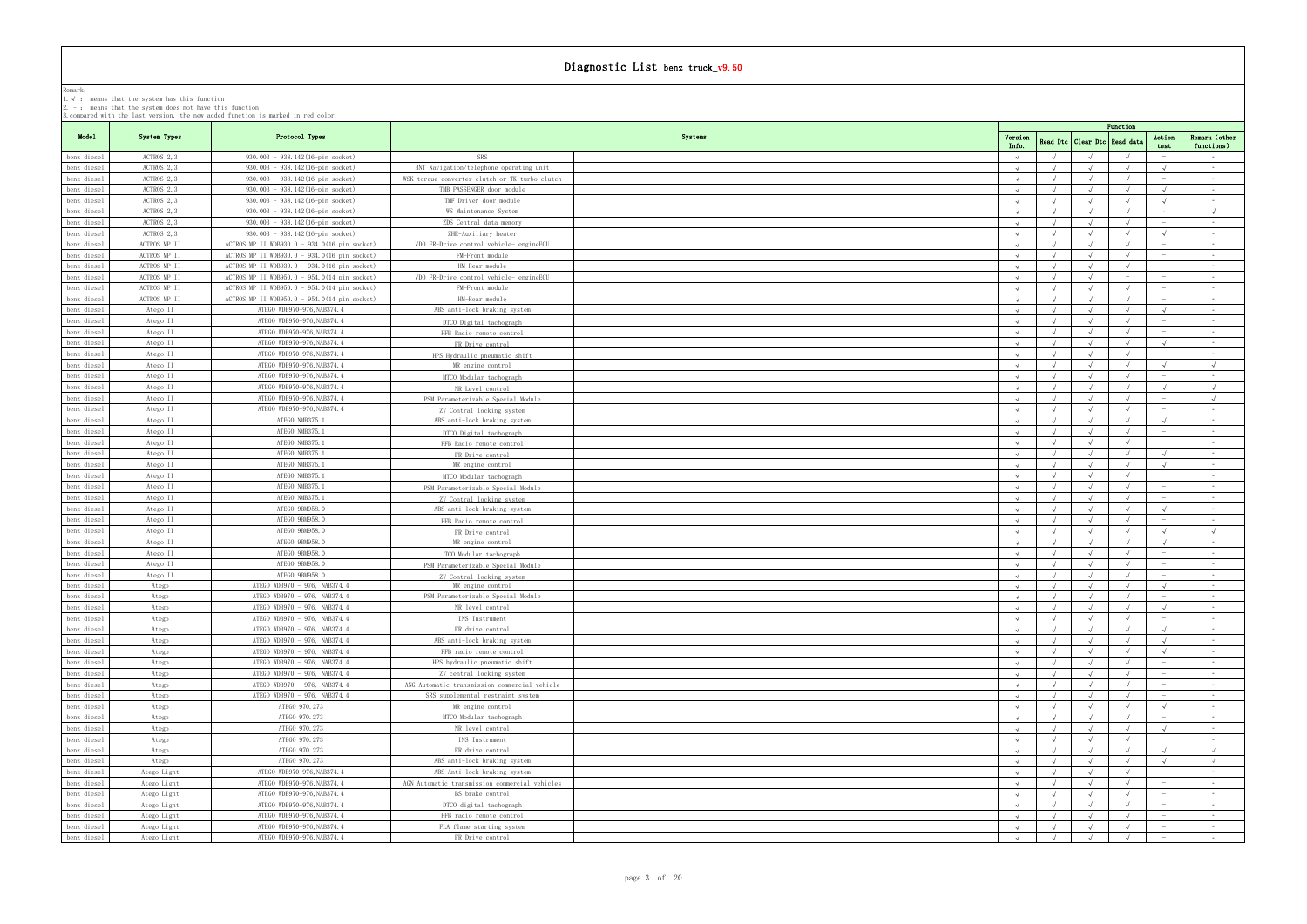| 3.Compared with the last version, the new added function is marked in red color. |  |  |  |  |  |  |  |
|----------------------------------------------------------------------------------|--|--|--|--|--|--|--|
|                                                                                  |  |  |  |  |  |  |  |

|                            | $\mu$ , $\sim$ : means that the system has this function<br>$2. -$ : means that the system does not have this function |                                                                                   |                                                         |         |                  |                          |            |            |                                 |                                   |
|----------------------------|------------------------------------------------------------------------------------------------------------------------|-----------------------------------------------------------------------------------|---------------------------------------------------------|---------|------------------|--------------------------|------------|------------|---------------------------------|-----------------------------------|
|                            |                                                                                                                        | 3. compared with the last version, the new added function is marked in red color. |                                                         |         |                  |                          |            |            |                                 |                                   |
|                            |                                                                                                                        |                                                                                   |                                                         |         |                  |                          |            | Function   |                                 |                                   |
| Model                      | System Types                                                                                                           | Protocol Types                                                                    |                                                         | Systems | Version<br>Info. | Read Dtc   Clear Dtc     |            | Read dat   | Action<br>test                  | Remark (other<br>functions)       |
| benz diesel                | Atego Light                                                                                                            | ATEGO WDB970-976, NAB374.4                                                        | HPS hydraulic pneumatic shift                           |         |                  |                          |            |            |                                 | $\sim 10^{-11}$                   |
| benz diesel                | Atego Light                                                                                                            | ATEGO WDB970-976, NAB374.4                                                        | GS Gear control(AGS)                                    |         | $\sqrt{ }$       | $\sqrt{ }$               |            |            |                                 | $\sim$ $-$                        |
| benz diesel                | Atego Light                                                                                                            | ATEGO WDB970-976, NAB374.4                                                        | MR engine control                                       |         |                  | $\sqrt{ }$               |            |            |                                 | $\sim 100$                        |
| benz diesel                | Atego Light                                                                                                            | ATEGO WDB970-976, NAB374.4                                                        | MTCO Modular tachograph                                 |         |                  |                          |            |            |                                 | $\sim$ $ \sim$                    |
| benz diesel                | Atego Light                                                                                                            | ATEGO WDB970-976, NAB374.4                                                        | NR Level control                                        |         | $\sqrt{ }$       |                          |            |            | $\overline{\phantom{a}}$        | $\sim 10^{-11}$                   |
| benz diesel                | Atego Light                                                                                                            | ATEGO WDB970-976, NAB374.4                                                        | PSM Parameterizable Special Module                      |         |                  | $\sqrt{ }$               |            |            | $\hspace{0.1mm}-\hspace{0.1mm}$ | $\sim 100$                        |
| benz diesel                | Atego Light                                                                                                            | ATEGO WDB970-976, NAB374.4                                                        | WS Maintenance System                                   |         |                  |                          |            |            |                                 | $\sim$ $-$                        |
| benz diesel                | Atego Light                                                                                                            | ATEGO WDB970-976, NAB374.4                                                        | ZHE auxiliary heater                                    |         | $\sqrt{ }$       |                          |            |            | $\hspace{0.1mm}-\hspace{0.1mm}$ | $\sim 10^{-11}$                   |
| benz diesel                | Atego Light                                                                                                            | ATEGO WDB970-976, NAB374.4                                                        | ZV central locking system                               |         | $\sqrt{ }$       | $\sqrt{ }$               | $\sqrt{ }$ | $\sqrt{ }$ | $\sim$                          | $\sim 100$                        |
| benz diesel<br>benz diesel | Atego Light                                                                                                            | ATEGO NMB375.1<br>ATEGO NMB375.1                                                  | ABS Anti-lock braking system<br>DTCO digital tachograph |         | $\sqrt{ }$       | $\sqrt{ }$               | $\sqrt{ }$ | $\sqrt{ }$ | $\overline{\phantom{a}}$        | $\sim 10^{-11}$<br>$\sim$ $ \sim$ |
| benz diesel                | Atego Light<br>Atego Light                                                                                             | ATEGO NMB375.1                                                                    | FFB radio remote control                                |         |                  |                          |            |            |                                 | $\sqrt{ }$                        |
| benz diesel                | Atego Light                                                                                                            | ATEGO NMB375.1                                                                    | FLA flame starting system                               |         |                  |                          |            |            |                                 | $\sim 10^{-11}$                   |
| benz diesel                | Atego Light                                                                                                            | ATEGO NMB375.1                                                                    | FR Drive control                                        |         | $\sqrt{ }$       | $\sqrt{ }$               | $\sqrt{ }$ |            | $\sqrt{ }$                      | $\sim$ $ \sim$                    |
| benz diesel                | Atego Light                                                                                                            | ATEGO NMB375.1                                                                    | MR engine control                                       |         |                  |                          |            |            | $\sqrt{ }$                      | $\sim 100$                        |
| benz diesel                | Atego Light                                                                                                            | ATEGO NMB375.1                                                                    | PSM Parameterizable Special Module                      |         | $\sqrt{ }$       | $\sqrt{ }$               | $\sqrt{ }$ | $\sqrt{ }$ | $\sim$                          | $\sqrt{ }$                        |
| benz diesel                | Atego Light                                                                                                            | ATEGO NMB375.1                                                                    | MTCO Modular tachograph                                 |         | $\sqrt{ }$       |                          | $\sqrt{ }$ |            | $\overline{\phantom{a}}$        | $\sim$                            |
| benz diesel                | Atego Light                                                                                                            | ATEGO NMB375.1                                                                    | WS Maintenance System                                   |         |                  |                          |            |            |                                 | $\sim$ $-$                        |
| benz diesel                | Atego Light                                                                                                            | ATEGO NMB375.1                                                                    | ZHE auxiliary heater                                    |         | $\sqrt{ }$       | $\overline{\phantom{a}}$ | $\sim$     |            | $\overline{\phantom{a}}$        | $\alpha \rightarrow \beta \gamma$ |
| benz diesel                | Atego Light                                                                                                            | ATEGO NMB375.1                                                                    | ZV central locking system                               |         | $\sqrt{ }$       | $\sqrt{ }$               |            |            |                                 | $\sim$ 100 $\mu$                  |
| benz diesel                | Atego Light                                                                                                            | ATEGO 9BM958.0-958.1, 9BMYAN93, 9BMYAN96, 9BMDAN96                                | ABS Anti-lock braking system                            |         |                  |                          |            |            |                                 | $\sim$                            |
| benz diesel                | Atego Light                                                                                                            | ATEGO 9BM958.0-958.1, 9BMYAN93, 9BMYAN96, 9BMDAN96                                | AGN Automatic transmission commercial vehicles          |         |                  |                          |            |            |                                 | $\sim$                            |
|                            |                                                                                                                        |                                                                                   |                                                         |         |                  |                          |            |            |                                 |                                   |
| benz diesel                | Atego Light                                                                                                            | ATEGO 9BM958.0-958.1, 9BMYAN93, 9BMYAN96, 9BMDAN96                                | DTCO digital tachograph                                 |         |                  |                          |            |            | $\hspace{0.1mm}-\hspace{0.1mm}$ | $\sim$                            |
| benz diesel                | Atego Light                                                                                                            | ATEGO 9BM958.0-958.1, 9BMYAN93, 9BMYAN96, 9BMDAN96                                | FFB radio remote control                                |         |                  |                          |            |            |                                 | $\sqrt{ }$                        |
| benz diesel                | Atego Light                                                                                                            | ATEGO 9BM958.0-958.1, 9BMYAN93, 9BMYAN96, 9BMDAN96                                | FLA flame starting system                               |         |                  |                          |            |            |                                 | $\sim$                            |
| benz diesel                | Atego Light                                                                                                            | ATEGO 9BM958.0-958.1, 9BMYAN93, 9BMYAN96, 9BMDAN96                                | FR Drive control                                        |         |                  |                          |            |            |                                 |                                   |
| benz diesel                | Atego Light                                                                                                            | ATEGO 9BM958.0-958.1, 9BMYAN93, 9BMYAN96, 9BMDAN96                                | GS II gear control                                      |         |                  |                          |            |            |                                 |                                   |
| benz diesel                | Atego Light                                                                                                            | ATEGO 9BM958.0-958.1, 9BMYAN93, 9BMYAN96, 9BMDAN96                                | MR engine control                                       |         |                  |                          |            |            |                                 | $\sim$                            |
| benz diesel                | Atego Light                                                                                                            | ATEGO 9BM958.0-958.1, 9BMYAN93, 9BMYAN96, 9BMDAN96                                | MTCO Modular tachograph                                 |         |                  |                          |            |            |                                 |                                   |
|                            |                                                                                                                        | ATEGO 9BM958.0-958.1, 9BMYAN93, 9BMYAN96, 9BMDAN96                                | PSM Parameterizable Special Module                      |         |                  |                          |            |            |                                 | $\sqrt{ }$                        |
| benz diesel                | Atego Light                                                                                                            |                                                                                   |                                                         |         |                  |                          |            |            |                                 |                                   |
| benz diesel                | Atego Light                                                                                                            | ATEGO 9BM958.0-958.1, 9BMYAN93, 9BMYAN96, 9BMDAN96                                | TP telematics platform                                  |         |                  |                          |            |            |                                 | $\sim$                            |
| benz diesel                | Atego Light                                                                                                            | ATEGO 9BM958.0-958.1, 9BMYAN93, 9BMYAN96, 9BMDAN96                                | WS Maintenance System                                   |         |                  |                          |            |            |                                 | $\sim$ $-$                        |
| benz diesel                | Atego Light                                                                                                            | ATEGO 9BM958.0-958.1, 9BMYAN93, 9BMYAN96, 9BMDAN96                                | ZV central locking system                               |         |                  |                          |            |            |                                 |                                   |
| benz diesel                | AXOR II                                                                                                                | AXOR -R WDB950.5-95.6, NAB374.5                                                   | MK engine control                                       |         |                  |                          |            |            |                                 |                                   |
| benz diesel                | AXOR II                                                                                                                | AXOR - R WDB950.5-95.6, NAB374.5                                                  | FR drive control                                        |         |                  |                          |            |            | $\hspace{0.1mm}$                | $\sim 100$                        |
| benz diesel                | AXOR II                                                                                                                | AXOR -R WDB950.5-95.6, NAB374.5                                                   | ABS anti-lock braking system                            |         | $\sqrt{ }$       | $\sqrt{ }$               | $\sqrt{ }$ |            |                                 | $\sim$ $-$<br>$\sqrt{ }$          |
| benz diesel<br>benz diesel | AXOR II<br>AXOR II                                                                                                     | AXOR -R WDB950.5-95.6, NAB374.5<br>AXOR - R WDB950.5-95.6, NAB374.5               | INS Instrument<br>FFB radio remote control              |         |                  |                          |            |            | $\overline{\phantom{a}}$        | $\sim 10^{-11}$                   |
| benz diesel                | AXOR II                                                                                                                | AXOR -R WDB950.5-95.6, NAB374.5                                                   | HPS hydraulic pneumatic shift                           |         | $\sqrt{ }$       | $\sqrt{ }$               | $\sqrt{ }$ | $\sqrt{ }$ |                                 | $\sim 100$                        |
| benz diesel                | AXOR II                                                                                                                | AXOR -R WDB950.5-95.6, NAB374.5                                                   | NR level control                                        |         |                  |                          |            |            |                                 | $\sim$                            |
| benz diesel                | AXOR II                                                                                                                | AXOR -R WDB950.5-95.6, NAB374.5                                                   | WS Maintenance System                                   |         |                  |                          |            |            | $\sim$                          | $\sqrt{ }$                        |
| benz diesel                | AXOR II                                                                                                                | AXOR -R WDB950.5-95.6, NAB374.5                                                   | ZV central locking system                               |         |                  |                          |            |            |                                 | $\sim 100$                        |
| benz diesel                | AXOR                                                                                                                   | AXOR -R WDB950.5-954.6, NAB374.5                                                  | MR Engine control                                       |         |                  |                          |            |            |                                 | $\sim 10^{-11}$                   |
| benz diesel                | AXOR                                                                                                                   | AXOR -R WDB950.5-954.6, NAB374.5                                                  | FR Drive control                                        |         |                  |                          |            |            | $\sqrt{ }$                      | $\sim 10^{-11}$                   |
| benz diesel                | AXOR                                                                                                                   | AXOR - R WDB950.5-954.6, NAB374.5                                                 | ABS Anti-lock braking system                            |         |                  |                          |            |            |                                 | $\sim$ $-$                        |
| benz diesel                | AXOR                                                                                                                   | AXOR - R WDB950.5-954.6, NAB374.5                                                 | DTCO Digital tachograph                                 |         |                  |                          |            |            |                                 | $\sim$ $ \sim$                    |
| benz diesel                | AXOR                                                                                                                   | AXOR -R WDB950.5-954.6, NAB374.5                                                  | GS gear control                                         |         |                  |                          |            |            | $\sim$                          | $\sim 10^{-11}$                   |
| benz diesel                | AXOR                                                                                                                   | AXOR - R WDB950.5-954.6, NAB374.5                                                 | HPS hydraulic pneumatic shift                           |         |                  |                          |            |            |                                 | $\sim$ $-$                        |
| benz diesel                | AXOR                                                                                                                   | AXOR -R WDB950.5-954.6, NAB374.5                                                  | MTCO - Modular tachograph                               |         |                  |                          |            |            |                                 | $\sim$ $ \sim$                    |
| benz diesel                | AXOR                                                                                                                   | AXOR -R WDB950.5-954.6, NAB374.5                                                  | NR Level control                                        |         | $\sqrt{ }$       | $\sqrt{ }$               | $\sqrt{ }$ | $\sqrt{ }$ | $\sqrt{ }$                      | <b>Contract</b>                   |
| benz diesel                | AXOR<br>AXOR                                                                                                           | AXOR -R WDB950.5-954.6, NAB374.5<br>AXOR -R WDB950.5-954.6, NAB374.5              | PSM Parameterizable Special Module                      |         | $\sqrt{ }$       | $\sqrt{ }$               |            |            |                                 | $\sim$ $-$<br>$\sqrt{ }$          |
| benz diesel<br>benz diesel | AXOR                                                                                                                   | AXOR -R WDB950.5-954.6, NAB374.5                                                  | WS Maintenance System<br>ZV Contral locking system      |         | $\sqrt{ }$       |                          |            |            | $-$                             | $\sim 100$                        |
| benz diesel                | AXOR                                                                                                                   | AXOR -R NMB375.3                                                                  | MR engine control                                       |         |                  |                          |            |            |                                 | $\sim$ $-$                        |
| benz diesel                | AXOR                                                                                                                   | AXOR -R NMB375.3                                                                  | FR drive control                                        |         | $\sqrt{ }$       | $\sqrt{ }$               | $\sqrt{ }$ |            | $\sqrt{ }$                      | $\sim$ 100 $\mu$                  |
| benz diesel                | AXOR                                                                                                                   | AXOR -R NMB375.3                                                                  | ABS anti-lock braking system                            |         | $\sqrt{ }$       | $\sqrt{ }$               | $\sqrt{ }$ | $\sqrt{ }$ | $\sqrt{ }$                      | $\sim 10^{-11}$                   |
|                            |                                                                                                                        |                                                                                   |                                                         |         |                  |                          |            |            |                                 |                                   |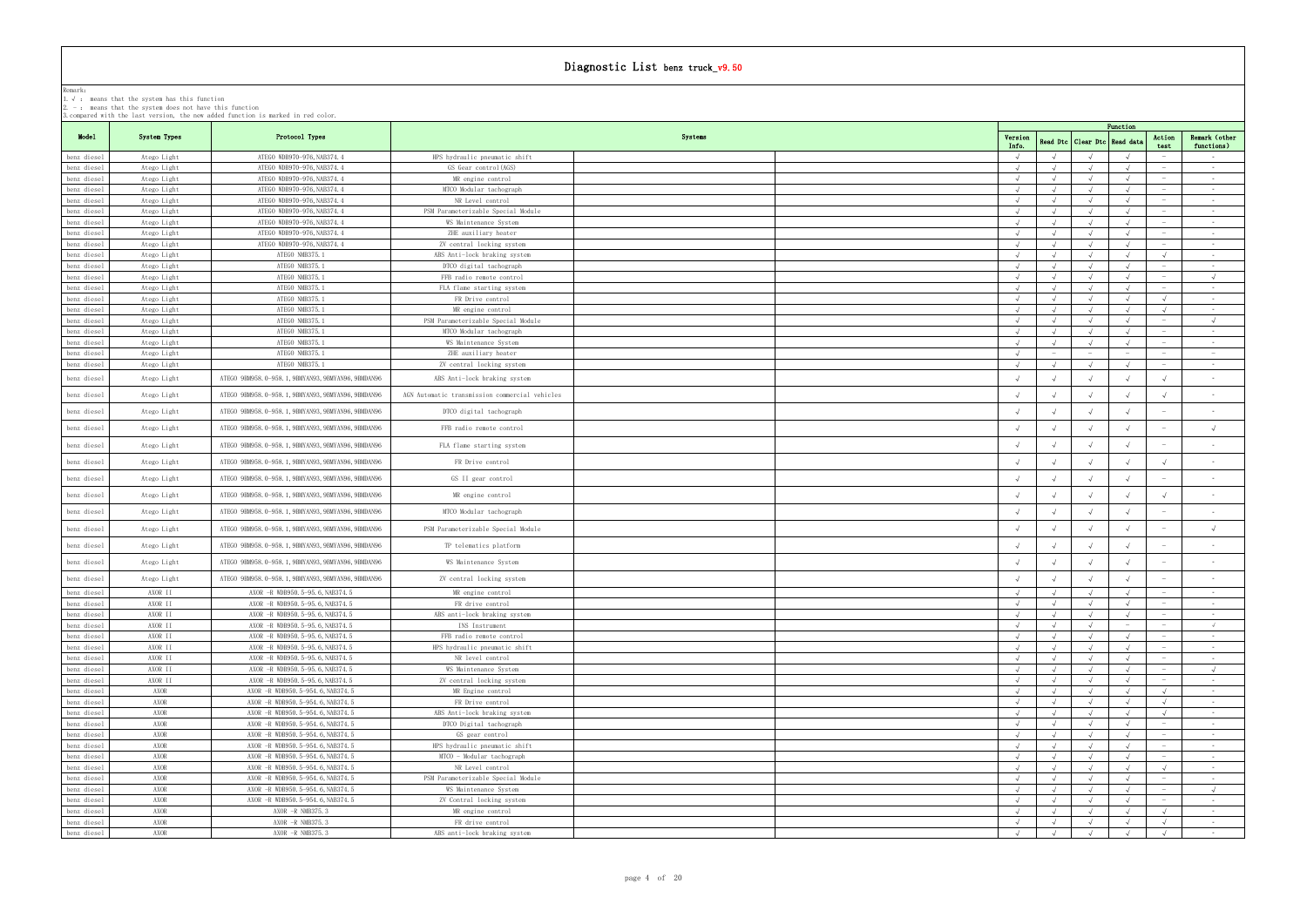|                                  | 1. Y . Mcdillo that the system has this function<br>2. $-$ : means that the system does not have this function | 3. compared with the last version, the new added function is marked in red color. |                                                     |                          |            |                             |            |                                 |                                        |
|----------------------------------|----------------------------------------------------------------------------------------------------------------|-----------------------------------------------------------------------------------|-----------------------------------------------------|--------------------------|------------|-----------------------------|------------|---------------------------------|----------------------------------------|
|                                  |                                                                                                                |                                                                                   |                                                     |                          |            |                             | Function   |                                 |                                        |
| Model                            | System Types                                                                                                   | Protocol Types                                                                    | Systems                                             | Version                  |            | Read Dtc   Clear Dtc        | Read dat   | Action                          | Remark (other                          |
|                                  |                                                                                                                |                                                                                   |                                                     | Info.<br>$\sqrt{ }$      |            |                             |            | test                            | functions)                             |
| benz diesel<br>benz diesel       | AXOR<br>AXOR                                                                                                   | AXOR -R NMB375.3<br>AXOR -R NMB375.3                                              | DTCO Digital tachograph<br>FFB Radio remote control | $\sqrt{ }$               |            | $\sqrt{ }$                  |            |                                 | $\sim 100$<br>$\sim$ $-$               |
| benz diesel                      | AXOR                                                                                                           | AXOR -R NMB375.3                                                                  | GS gear control                                     |                          |            |                             |            |                                 | $\sim$ $-$                             |
| benz diesel                      | AXOR                                                                                                           | AXOR -R NMB375.3                                                                  | HPS hydraulic pneumatic shift                       |                          |            |                             |            | $\sim$                          | <b>Contract Contract</b>               |
| benz diesel                      | AXOR                                                                                                           | AXOR -R NMB375.3                                                                  | MTCO - Modular tachograph                           | $\sqrt{ }$               |            |                             |            | $\hspace{0.1mm}-\hspace{0.1mm}$ | $\sim 10^{-11}$                        |
| benz diesel                      | AXOR                                                                                                           | AXOR -R NMB375.3                                                                  | NR Level control                                    | $\sqrt{ }$               |            |                             |            |                                 | $\sim 10^{-11}$                        |
| benz diesel                      | AXOR                                                                                                           | AXOR -R NMB375.3                                                                  | PSM Parameterizable Special Module                  | $\sqrt{ }$               |            |                             |            | $\hspace{0.1mm}-\hspace{0.1mm}$ | $\sim$ 100 $\pm$                       |
| benz diesel                      | AXOR                                                                                                           | $AXOR$ -R NMB375.3                                                                | WS Maintenance System                               |                          |            |                             |            |                                 | $\sim$ $-$                             |
| benz diesel                      | AXOR                                                                                                           | AXOR -R NMB375.3                                                                  | ZV Contral locking system                           | $\sqrt{ }$               | $\sqrt{ }$ | $\sqrt{ }$                  |            |                                 | $\sim 100$                             |
| benz diesel                      | AXOR                                                                                                           | AXOR -C WDB940-944, NAB374.6                                                      | MR Engine control                                   | $\sqrt{ }$               |            |                             |            | $\sqrt{ }$                      | $\sim 100$                             |
| benz diesel                      | AXOR                                                                                                           | AXOR -C WDB940-944, NAB374.6                                                      | FR Drive control                                    | $\sqrt{ }$               |            |                             |            | $\sqrt{ }$                      | $\sim 10^{-11}$                        |
| benz diesel                      | AXOR                                                                                                           | AXOR -C WDB940-944, NAB374.6                                                      | ABS Anti-lock braking system                        | $\sqrt{ }$               |            | $\sqrt{ }$                  |            | $\sqrt{ }$                      | <b>Contract</b>                        |
| benz diesel                      | AXOR                                                                                                           | AXOR -C WDB940-944, NAB374.6                                                      | DTCO Digital tachograph                             | $\sqrt{ }$               |            |                             |            | $\hspace{0.1mm}-\hspace{0.1mm}$ | $\sim 10^{-11}$                        |
| benz diesel                      | AXOR                                                                                                           | AXOR -C WDB940-944, NAB374.6                                                      | FFB Radio remote control                            | $\sqrt{ }$               |            |                             |            | $\sim$                          | $\sim$                                 |
| benz diesel                      | AXOR                                                                                                           | AXOR -C WDB940-944, NAB374.6                                                      | HPS hydraulic pneumatic shift                       | $\sqrt{ }$               |            | $\sqrt{ }$                  |            |                                 | <b>Contract</b>                        |
| benz diesel                      | AXOR                                                                                                           | AXOR -C WDB940-944, NAB374.6                                                      | MTCO Modular tachograph                             | $\sqrt{ }$               | $\sqrt{ }$ | $\sqrt{ }$                  | $\sqrt{ }$ | $\hspace{0.1mm}-\hspace{0.1mm}$ | $\sim 10^{-11}$                        |
| benz diesel                      | AXOR                                                                                                           | AXOR -C WDB940-944, NAB374.6                                                      | NR Level control                                    | $\sqrt{ }$               |            |                             |            | $\sqrt{ }$                      | $\sim 10^{-11}$                        |
| benz diesel                      | AXOR                                                                                                           | AXOR -C WDB940-944, NAB374.6                                                      | PSM Parameterizable Special Module                  | $\sqrt{ }$               |            | $\sqrt{ }$                  |            |                                 | $\sim 10^{-11}$                        |
| benz diesel                      | AXOR                                                                                                           | AXOR -C WDB940-944, NAB374.6                                                      | WS Maintenance System                               | $\sqrt{ }$               |            |                             |            |                                 | $\sim$ $-$                             |
| benz diesel                      | AXOR                                                                                                           | AXOR -C WDB940-944, NAB374.6                                                      | ZV Contral locking system                           | $\sqrt{ }$               |            |                             |            | $\hspace{0.1mm}$                | $\sim 100$                             |
| benz diesel                      | AXOR                                                                                                           | AXOR -C WDF940-944, NMB940-944                                                    | MR Engine control                                   |                          |            |                             |            |                                 | $\sim 100$                             |
| benz diesel                      | AXOR                                                                                                           | AXOR -C WDF940-944, NMB940-944                                                    | FR Drive control                                    | $\sqrt{ }$               |            |                             |            | $\sqrt{ }$                      | $\sim 10^{-11}$                        |
| benz diesel                      | AXOR                                                                                                           | AXOR -C WDF940-944, NMB940-944                                                    | ABS Anti-lock braking system                        | $\sqrt{ }$               | $\sqrt{ }$ | $\sqrt{ }$                  | $\sqrt{ }$ | $\sqrt{ }$                      | $\sim 100$                             |
| benz diesel                      | AXOR                                                                                                           | AXOR -C WDF940-944, NMB940-944                                                    | DTCO Digital tachograph                             |                          |            |                             |            |                                 | $\sim 100$                             |
| benz diesel                      | AXOR                                                                                                           | AXOR -C WDF940-944, NMB940-944                                                    | FFB Radio remote control                            | $\sqrt{ }$               |            | $\sqrt{ }$                  |            |                                 | $\sim$ $-$                             |
| benz diesel                      | AXOR                                                                                                           | AXOR -C WDF940-944, NMB940-944                                                    | HPS hydraulic pneumatic shift                       | $\sqrt{ }$<br>$\sqrt{ }$ |            | $\sqrt{ }$<br>$\mathcal{L}$ |            | $\overline{\phantom{0}}$        | $\sim 100$                             |
| benz diesel                      | AXOR<br>AXOR                                                                                                   | AXOR -C WDF940-944, NMB940-944                                                    | MTCO Modular tachograph<br>NR Level control         | $\sqrt{ }$               |            |                             |            |                                 | $\sim 10^{-11}$<br>$\sim$ $-$          |
| benz diesel                      | AXOR                                                                                                           | AXOR -C WDF940-944, NMB940-944<br>AXOR -C WDF940-944, NMB940-944                  | PSM Parameterizable Special Module                  |                          |            |                             |            |                                 | $\sim 100$                             |
| benz diesel<br>benz diesel       | AXOR                                                                                                           | AXOR -C WDF940-944, NMB940-944                                                    | WS Maintenance System                               |                          |            |                             |            |                                 | $\sim 10^{-11}$                        |
| benz diesel                      | AXOR                                                                                                           | AXOR -CI NMB375.4                                                                 | MR Engine control                                   | $\sqrt{ }$               |            |                             |            | $\sqrt{ }$                      | $\sim$ $-$                             |
| benz diesel                      | AXOR                                                                                                           | AXOR -CI NMB375.4                                                                 | FR Drive control                                    |                          |            |                             |            | $\sqrt{ }$                      | $\sim 100$                             |
| benz diesel                      | AXOR                                                                                                           | AXOR -CI NMB375.4                                                                 | ABS Anti-lock braking system                        |                          |            |                             |            |                                 | $\sim 10^{-11}$                        |
| benz diesel                      | AXOR                                                                                                           | AXOR -CI NMB375.4                                                                 | DTCO Digital tachograph                             | $\sqrt{ }$               |            | $\sqrt{ }$                  |            | $\sim$                          | $\sim$ $-$                             |
| benz diesel                      | AXOR                                                                                                           | AXOR -CI NMB375.4                                                                 | FFB Radio remote control                            |                          |            |                             |            |                                 | $\sim 100$                             |
| benz diesel                      | AXOR                                                                                                           | AXOR -CI NMB375.4                                                                 | NR Level control                                    | $\sqrt{ }$               | $\sqrt{ }$ | $\sqrt{ }$                  |            | $\sqrt{ }$                      | <b>Contract</b>                        |
| benz diesel                      | AXOR                                                                                                           | AXOR -CI NMB375.4                                                                 | PSM Parameterizable Special Module                  | $\sqrt{ }$               |            | $\sqrt{ }$                  |            |                                 | $\sim$ $-$                             |
| benz diesel                      | AXOR                                                                                                           | AXOR -CI NMB375.4                                                                 | WS Maintenance System                               |                          |            |                             |            |                                 | $\sim$                                 |
| benz diesel                      | AXOR                                                                                                           | AXOR -CI NMB375.4                                                                 | ZV Contral locking system                           | $\sqrt{ }$               | $\sqrt{ }$ | $\sqrt{ }$                  |            | $\overline{\phantom{a}}$        | <b>Contract</b>                        |
| benz diesel                      | AXOR                                                                                                           | AXOR -C 9BM958.4                                                                  | MR Engine control                                   | $\sqrt{ }$               |            |                             |            | $\sqrt{ }$                      | $\sim$ $-$                             |
| $\sqrt{\frac{1}{2}}$ benz diesel | AXOR                                                                                                           | AXOR -C 9BM958.4                                                                  | FR Drive control                                    |                          |            |                             |            |                                 |                                        |
| benz diesel                      | AXOR                                                                                                           | AXOR -C 9BM958.4                                                                  | ABS Anti-lock braking system                        | $\sqrt{ }$               |            |                             |            | $\sqrt{ }$                      | $\sim 10^{-11}$                        |
| benz diesel                      | AXOR                                                                                                           | AXOR -C 9BM958.4                                                                  | FFB Radio remote control                            | $\sqrt{ }$               | $\sqrt{ }$ | $\sqrt{ }$                  | $\sqrt{ }$ |                                 | $\sim$ $-$                             |
| benz diesel                      | AXOR                                                                                                           | AXOR -C 9BM958.4                                                                  | TCO Tachograph                                      |                          |            |                             |            |                                 | $\sim$ $-$                             |
| benz diesel                      | AXOR                                                                                                           | AXOR -C 9BM958.4                                                                  | NR Level control                                    |                          |            |                             |            |                                 | <b>Contract Contract</b>               |
| benz diesel                      | AXOR                                                                                                           | AXOR -C 9BM958.4                                                                  | PSM Parameterizable Special Module                  | $\sqrt{ }$               |            | $\sqrt{ }$                  |            |                                 | $\sim$ $-$                             |
| benz diesel                      | AXOR                                                                                                           | AXOR -C 9BM958.4                                                                  | WS Maintenance System                               |                          |            |                             |            |                                 | $\sqrt{ }$                             |
| benz diesel                      | AXOR                                                                                                           | AXOR -C 9BM958.4                                                                  | ZV Contral locking system                           | $\sqrt{ }$               |            |                             |            | $\sim$                          | <b>Contract Contract</b>               |
| benz diesel                      | AXOR                                                                                                           | AXOR -R 9BM958.2                                                                  | MR Engine control                                   | $\sqrt{ }$               |            | $\sqrt{ }$                  |            | $\sqrt{ }$                      | $\sim$ $-$                             |
| benz diesel                      | AXOR<br>AXOR                                                                                                   | AXOR -R 9BM958.2                                                                  | FR Drive control<br>ABS Anti-lock braking system    | $\sqrt{ }$               |            | $\sqrt{ }$<br>$\sqrt{ }$    |            | $\sqrt{ }$                      | <b>Contract</b>                        |
| benz diesel                      | AXOR                                                                                                           | AXOR -R 9BM958.2<br>AXOR -R 9BM958.2                                              | FFB Radio remote control                            | $\sqrt{ }$<br>$\sqrt{ }$ |            | $\sqrt{ }$                  |            | $\sqrt{ }$                      | <b>Contract Contract</b><br>$\sim$ $-$ |
| benz diesel<br>benz diesel       | AXOR                                                                                                           | AXOR -R 9BM958.2                                                                  | TCO Tachograph                                      | $\sqrt{ }$               |            |                             |            |                                 | $\sim 10^{-11}$                        |
| benz diesel                      | AXOR                                                                                                           | AXOR -R 9BM958.2                                                                  | NR Level control                                    | $\sqrt{ }$               |            | $\sqrt{ }$                  |            | $\sqrt{ }$                      | <b>Contract Contract</b>               |
| benz diesel                      | AXOR                                                                                                           | AXOR -R 9BM958.2                                                                  | PSM Parameterizable Special Module                  |                          |            |                             |            | $\hspace{0.1mm}-\hspace{0.1mm}$ | $\sim$ $-$                             |
| benz diesel                      | AXOR                                                                                                           | AXOR -R 9BM958.2                                                                  | WS Maintenance System                               | $\sqrt{ }$               |            |                             |            |                                 | <b>Contract</b>                        |
| benz diesel                      | AXOR                                                                                                           | AXOR -R 9BM958.2                                                                  | ZV Contral locking system                           | $\sqrt{ }$               |            | $\sqrt{ }$                  | $\sqrt{ }$ | $\overline{\phantom{a}}$        | <b>Contract Contract</b>               |
| benz diesel                      | AXOR II (374-958)                                                                                              | AXOR - R WDB950.5-954.6, NAB374.5                                                 | MR Engine control                                   |                          |            |                             |            |                                 | $\sim$ $-$                             |
| benz diesel                      | AXOR II (374-958)                                                                                              | AXOR - R WDB950.5-954.6, NAB374.5                                                 | FR Drive control                                    | $\sqrt{ }$               |            |                             |            |                                 | $\sim 10^{-11}$                        |
| benz diesel                      | AXOR II (374-958)                                                                                              | AXOR -R WDB950.5-954.6, NAB374.5                                                  | ABS Anti-lock braking system                        | $\sqrt{ }$               |            |                             |            | $\sim$                          | <b>Contract</b>                        |
| benz diesel                      | AXOR II (374-958)                                                                                              | AXOR -R WDB950.5-954.6, NAB374.5                                                  | DTCO Digital tachograph                             |                          |            | $\sqrt{ }$                  |            |                                 | $\sim$ $-$                             |
| benz diesel                      | AXOR II (374-958)                                                                                              | AXOR -R WDB950.5-954.6, NAB374.5                                                  | GS gear control                                     |                          |            |                             |            |                                 | $\sim$ $-$                             |
| benz diesel                      | AXOR II (374-958)                                                                                              | AXOR -R WDB950.5-954.6, NAB374.5                                                  | HPS hydraulic pneumatic shift                       |                          |            | $\sqrt{ }$                  |            | $\sim$                          | <b>Contract</b>                        |
|                                  |                                                                                                                |                                                                                   |                                                     |                          |            |                             |            |                                 |                                        |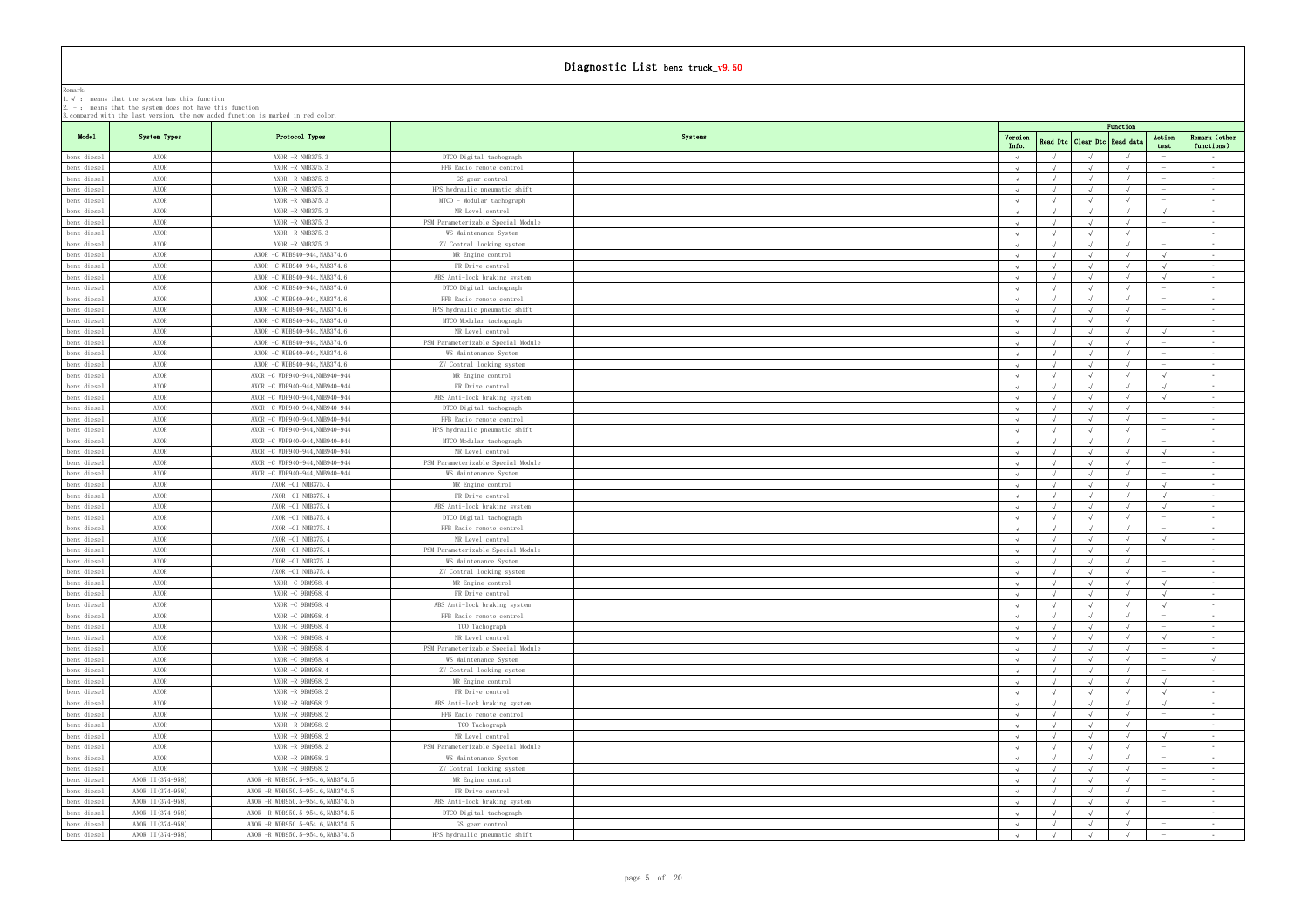| 3.compared with the last version, the new added function is marked in red color. |  |  |  |  |  |  |  |
|----------------------------------------------------------------------------------|--|--|--|--|--|--|--|
|                                                                                  |  |  |  |  |  |  |  |

|                            | . means that the system has this runction<br>2. $-$ : means that the system does not have this function | 3. compared with the last version, the new added function is marked in red color. |                                       |         |                  |                      |          |                                 |                               |
|----------------------------|---------------------------------------------------------------------------------------------------------|-----------------------------------------------------------------------------------|---------------------------------------|---------|------------------|----------------------|----------|---------------------------------|-------------------------------|
|                            |                                                                                                         |                                                                                   |                                       |         |                  |                      | Function |                                 |                               |
| Model                      | System Types                                                                                            | Protocol Types                                                                    |                                       | Systems | Version<br>Info. | Read Dtc   Clear Dtc | Read dat | Action                          | Remark (other<br>functions)   |
| benz diesel                | AXOR II (374-958)                                                                                       | AXOR -R WDB950.5-954.6, NAB374.5                                                  | MTCO - Modular tachograph             |         |                  |                      |          | test                            | $\sim 100$                    |
| benz diesel                | AXOR II (374-958)                                                                                       | AXOR -R WDB950.5-954.6, NAB374.5                                                  | NR Level control                      |         | $\sqrt{ }$       |                      |          |                                 | $\sim$ $-$                    |
| benz diesel                | AXOR II (374-958)                                                                                       | AXOR - R WDB950.5-954.6, NAB374.5                                                 | PSM Parameterizable Special Module    |         |                  |                      |          |                                 | $\sim$                        |
| benz diesel                | AXOR II (374-958)                                                                                       | AXOR -R WDB950.5-954.6, NAB374.5                                                  | WS Maintenance System                 |         | $\sqrt{ }$       |                      |          | $\sim$                          | $\sim 100$                    |
| benz diesel                | AXOR II (374-958)                                                                                       | AXOR -R WDB950.5-954.6, NAB374.5                                                  | ZV Contral locking system             |         | $\sqrt{ }$       | $\sqrt{ }$           |          | $\hspace{0.1mm}$                | $\sim 100$                    |
| benz diesel                | AXOR II (374-958)                                                                                       | $AXOR$ -R NMB375.3                                                                | MR Engine control                     |         |                  |                      |          |                                 | $\sim$ $-$                    |
| benz diesel                | AXOR II (374-958)                                                                                       | $AXOR$ -R NMB375, 3                                                               | FR Drive control                      |         | $\sqrt{ }$       |                      |          | $\sim$                          | $\sim 10^{-11}$               |
| benz diesel                | AXOR II (374-958)                                                                                       | $AXOR$ -R NMB375.3                                                                | ABS Anti-lock braking system          |         | $\sqrt{ }$       |                      |          | $\hspace{0.1mm}$                | $\sim$                        |
| benz diesel                | AXOR II (374-958)                                                                                       | AXOR -R NMB375.3                                                                  | DTCO Digital tachograph               |         |                  |                      |          |                                 | $\sim 100$                    |
| benz diesel                | AXOR II (374-958)                                                                                       | $AXOR$ -R NMB375.3                                                                | FFB Radio remote control              |         |                  |                      |          |                                 | $\sim$ $ \sim$                |
| benz diesel                | AXOR II (374-958)                                                                                       | AXOR -R NMB375.3                                                                  | GS gear control                       |         | $\sqrt{ }$       |                      |          | $\hspace{0.1mm}$                | $\sim 100$                    |
| benz diesel                | AXOR II(374-958)                                                                                        | $AXOR$ -R NMB375.3                                                                | HPS hydraulic pneumatic shift         |         |                  |                      |          | $\hspace{0.1mm}-\hspace{0.1mm}$ | <b>Contract Contract</b>      |
| benz diesel                | AXOR II (374-958)                                                                                       | AXOR -R NMB375.3                                                                  | MTCO - Modular tachograph             |         |                  |                      |          |                                 | $\sim 10^{-11}$               |
| benz diesel                | AXOR II (374-958)                                                                                       | $AXOR$ -R NMB375.3                                                                | NR Level control                      |         |                  |                      |          |                                 | $\sim$                        |
| benz diesel                | AXOR II (374-958)                                                                                       | $AXOR$ -R NMB375.3                                                                | PSM Parameterizable Special Module    |         |                  |                      |          | $\overline{\phantom{a}}$        | $\sim 100$                    |
| benz diesel                | AXOR II (374-958)                                                                                       | AXOR -R NMB375.3<br>$AXOR$ -R NMB375, 3                                           | WS Maintenance System                 |         |                  |                      |          |                                 | $\sim 10^{-11}$               |
| benz diesel                | AXOR II (374-958)                                                                                       |                                                                                   | ZV Contral locking system             |         |                  |                      |          | $\overline{\phantom{a}}$        | $\sim$<br>$\sim$ $ \sim$      |
| benz diesel<br>benz diesel | AXOR II(374-958)<br>AXOR II (374-958)                                                                   | AXOR -C WDB940-944, NAB374.6<br>AXOR -C WDB940-944, NAB374.6                      | MR Engine control<br>FR Drive control |         |                  |                      |          |                                 | $\sim 100$                    |
| benz diesel                | AXOR II (374-958)                                                                                       | AXOR -C WDB940-944, NAB374.6                                                      | ABS Anti-lock braking system          |         |                  |                      |          |                                 | $\sim$                        |
| benz diesel                | AXOR II (374-958)                                                                                       | AXOR -C WDB940-944, NAB374.6                                                      | DTCO Digital tachograph               |         |                  |                      |          |                                 | $\sim$ $-$                    |
| benz diesel                | AXOR II (374-958)                                                                                       | AXOR -C WDB940-944, NAB374.6                                                      | FFB Radio remote control              |         |                  |                      |          |                                 | $\sim 100$                    |
| benz diesel                | AXOR II (374-958)                                                                                       | AXOR -C WDB940-944, NAB374.6                                                      | HPS hydraulic pneumatic shift         |         |                  |                      |          | $\overline{\phantom{0}}$        | $\sim$ $-$                    |
| benz diesel                | AXOR II (374-958)                                                                                       | AXOR -C WDB940-944, NAB374.6                                                      | MTCO Modular tachograph               |         |                  |                      |          |                                 | $\sim$ $ \sim$                |
| benz diesel                | AXOR II (374-958)                                                                                       | AXOR -C WDB940-944, NAB374.6                                                      | NR Level control                      |         |                  |                      |          |                                 | $\sim$ $ \sim$                |
| benz diesel                | AXOR II (374-958)                                                                                       | AXOR -C WDB940-944, NAB374.6                                                      | PSM Parameterizable Special Module    |         |                  |                      |          | $\sim$                          | $\sim$ $-$                    |
| benz diesel                | AXOR II (374-958)                                                                                       | AXOR -C WDB940-944, NAB374.6                                                      | WS Maintenance System                 |         |                  |                      |          |                                 | $\sim$ $-$                    |
| benz diesel                | AXOR II (374-958)                                                                                       | AXOR -C WDB940-944, NAB374.6                                                      | ZV Contral locking system             |         |                  |                      |          |                                 | $\sim$ $-$                    |
| benz diesel                | AXOR II (374-958)                                                                                       | AXOR -C WDF940-944, NMB940-944                                                    | MR Engine control                     |         |                  |                      |          | $\sim$                          | $\sim$ $-$                    |
| benz diesel                | AXOR II (374-958)                                                                                       | AXOR -C WDF940-944, NMB940-944                                                    | FR Drive control                      |         | $\sqrt{ }$       |                      |          | $\hspace{0.1mm}$                | $\sim 100$                    |
| benz diesel                | AXOR II (374-958)                                                                                       | AXOR -C WDF940-944, NMB940-944                                                    | ABS Anti-lock braking system          |         |                  |                      |          |                                 | $\sim$ $ \sim$                |
| benz diesel                | AXOR II (374-958)                                                                                       | AXOR -C WDF940-944, NMB940-944                                                    | DTCO Digital tachograph               |         |                  |                      |          | $\hspace{0.1mm}-\hspace{0.1mm}$ | $\sim 10^{-11}$               |
| benz diesel                | AXOR II (374-958)                                                                                       | AXOR -C WDF940-944, NMB940-944                                                    | FFB Radio remote control              |         | $\sqrt{ }$       |                      |          | $\hspace{0.1mm}$                | $\sim 100$                    |
| benz diesel                | AXOR II (374-958)                                                                                       | AXOR -C WDF940-944, NMB940-944                                                    | HPS hydraulic pneumatic shift         |         |                  |                      |          |                                 | $\sim$ $-$                    |
| benz diesel                | AXOR II (374-958)                                                                                       | AXOR -C WDF940-944, NMB940-944                                                    | MTCO Modular tachograph               |         |                  |                      |          |                                 | $\sim 10^{-11}$               |
| benz diesel                | AXOR II (374-958)                                                                                       | AXOR -C WDF940-944, NMB940-944                                                    | NR Level control                      |         | $\sqrt{ }$       |                      |          |                                 | $\sim$ $ \sim$                |
| benz diesel                | AXOR II (374-958)                                                                                       | AXOR -C WDF940-944, NMB940-944                                                    | PSM Parameterizable Special Module    |         |                  |                      |          | $\hspace{0.1mm}-\hspace{0.1mm}$ | $\sim$ 100 $\mu$              |
| benz diesel                | AXOR II (374-958)                                                                                       | AXOR -C WDF940-944, NMB940-944                                                    | WS Maintenance System                 |         |                  |                      |          |                                 | $\sim$ $ \sim$<br>$\sim$ $-$  |
| benz diesel<br>benz diesel | AXOR II (374-958)<br>AXOR II (374-958)                                                                  | AXOR -CI NMB375.4<br>AXOR -CI NMB375.4                                            | MR Engine control<br>FR Drive control |         |                  |                      |          |                                 | $\sim$ $-$                    |
| benz diesel                | AXOR II (374-958)                                                                                       | AXOR -CI NMB375.4                                                                 | ABS Anti-lock braking system          |         |                  |                      |          |                                 | $\sim 10^{-1}$                |
| benz diesel                | AXOR II (374-958)                                                                                       | AXOR -CI NMB375.4                                                                 | DTCO Digital tachograph               |         |                  |                      |          |                                 | $\sim$                        |
| benz diesel                | AXOR II (374-958)                                                                                       | AXOR -CI NMB375.4                                                                 | FFB Radio remote control              |         |                  |                      |          |                                 | $\sim$ $ \sim$                |
| benz diesel                | AXOR II (374-958)                                                                                       | AXOR -CI NMB375.4                                                                 | NR Level control                      |         |                  |                      |          |                                 | $\sim 100$                    |
| benz diesel                | AXOR II (374-958)                                                                                       | AXOR -CI NMB375.4                                                                 | PSM Parameterizable Special Module    |         |                  |                      |          | $\sim$                          | $\sim 100$                    |
| benz diesel                | AXOR II (374-958)                                                                                       | AXOR -CI NMB375.4                                                                 | WS Maintenance System                 |         |                  |                      |          |                                 | $\sim$ $-$                    |
| benz diesel                | AXOR II (374-958)                                                                                       | AXOR -CI NMB375.4                                                                 | ZV Contral locking system             |         |                  |                      |          |                                 | $\sim 10^{-11}$               |
| benz diesel                | AXOR II (374-958)                                                                                       | AXOR -C 9BM958.4                                                                  | MR Engine control                     |         |                  |                      |          | $\sim$                          | $\sim 100$                    |
| benz diesel                | AXOR II (374-958)                                                                                       | AXOR -C 9BM958.4                                                                  | FR Drive control                      |         |                  |                      |          |                                 | $\sim$ $-$                    |
| benz diesel                | AXOR II (374-958)                                                                                       | AXOR -C 9BM958.4                                                                  | ABS Anti-lock braking system          |         |                  |                      |          |                                 | $\sim$ $ \sim$                |
| benz diesel                | AXOR II (374-958)                                                                                       | AXOR -C 9BM958.4                                                                  | FFB Radio remote control              |         | $\sqrt{ }$       |                      |          | $\sim$                          | $\sim 10^{-11}$               |
| benz diesel                | AXOR II (374-958)                                                                                       | AXOR -C 9BM958.4                                                                  | TCO Tachograph                        |         |                  |                      |          |                                 | $\sim$ $-$                    |
| benz diesel                | AXOR II (374-958)                                                                                       | AXOR -C 9BM958.4                                                                  | NR Level control                      |         |                  |                      |          |                                 | $\sim$ $ \sim$                |
| benz diesel                | AXOR II (374-958)                                                                                       | AXOR -C 9BM958.4                                                                  | PSM Parameterizable Special Module    |         |                  |                      |          | $\hspace{0.1mm}$                | $\sim$ $-$                    |
| benz diesel                | AXOR II (374-958)                                                                                       | AXOR -C 9BM958.4                                                                  | WS Maintenance System                 |         | $\sqrt{ }$       |                      |          |                                 | $\sqrt{ }$                    |
| benz diesel                | AXOR II (374-958)<br>AXOR II (374-958)                                                                  | AXOR -C 9BM958.4                                                                  | ZV Contral locking system             |         |                  |                      |          | $\sim$                          | $\sim$ $-$<br>$\sim 10^{-11}$ |
| benz diesel                | AXOR II (374-958)                                                                                       | AXOR -R 9BM958.2<br>AXOR -R 9BM958.2                                              | MR Engine control<br>FR Drive control |         | $\sqrt{ }$       |                      |          | $\sim$                          |                               |
| benz diesel<br>benz diesel | AXOR II (374-958)                                                                                       | AXOR -R 9BM958.2                                                                  | ABS Anti-lock braking system          |         |                  |                      |          |                                 | $\sim$ $-$<br>$\sim$ $-$      |
| benz diesel                | AXOR II (374-958)                                                                                       | AXOR -R 9BM958.2                                                                  | FFB Radio remote control              |         |                  |                      |          | $\hspace{0.1mm}-\hspace{0.1mm}$ | $\sim 10^{-11}$               |
| benz diesel                | AXOR II (374-958)                                                                                       | AXOR -R 9BM958.2                                                                  | TCO Tachograph                        |         |                  |                      |          |                                 | $\sim$                        |
| benz diesel                | AXOR II(374-958)                                                                                        | AXOR -R 9BM958.2                                                                  | NR Level control                      |         |                  |                      |          | $\sim$                          | $\sim 10^{-11}$               |
|                            |                                                                                                         |                                                                                   |                                       |         |                  |                      |          |                                 |                               |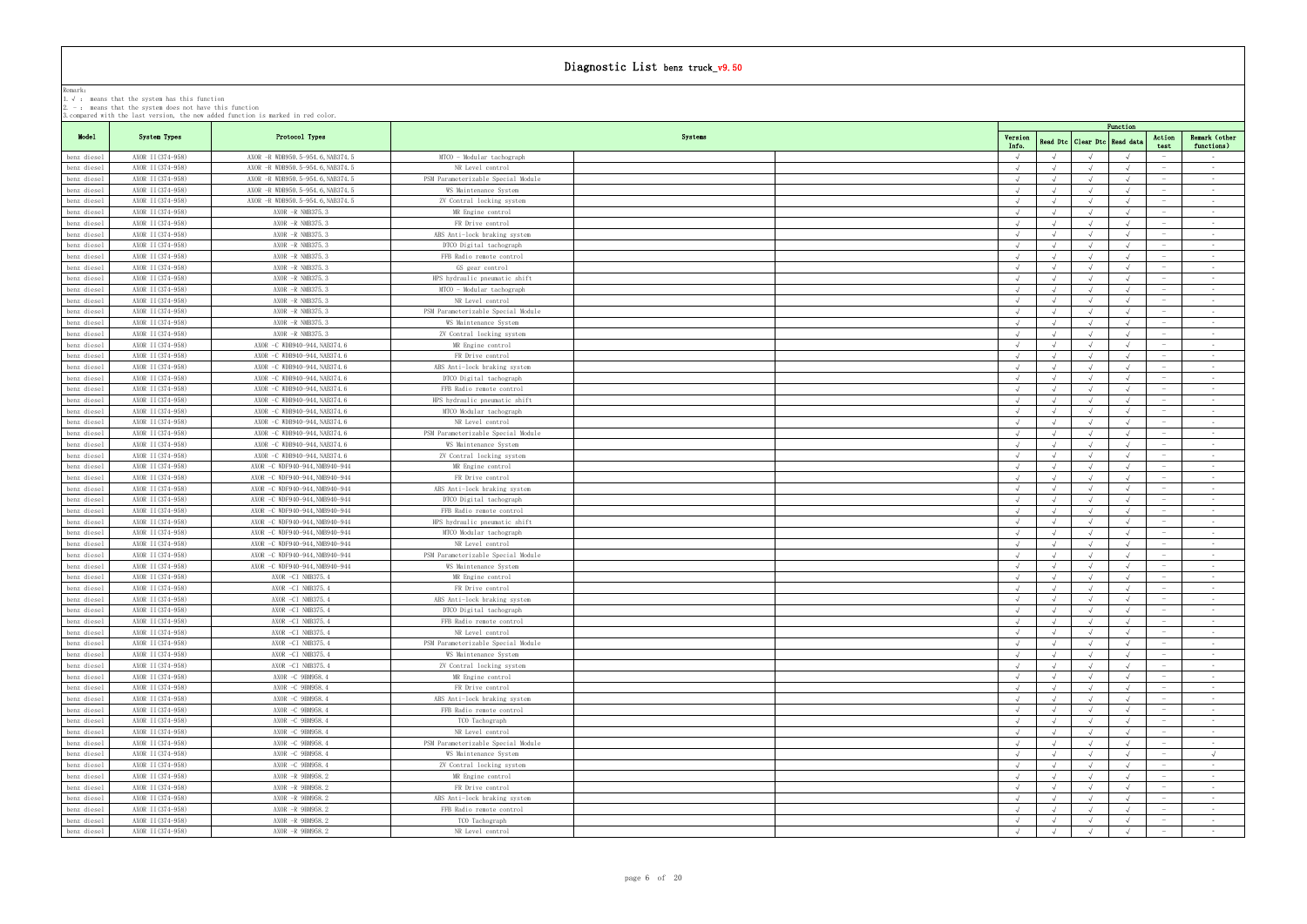|                            |                   | 3.compared with the last version, the new added function is marked in red color. |                                            |                                                                          |                                                             |                  |            |                                 | Function |                                 |                               |
|----------------------------|-------------------|----------------------------------------------------------------------------------|--------------------------------------------|--------------------------------------------------------------------------|-------------------------------------------------------------|------------------|------------|---------------------------------|----------|---------------------------------|-------------------------------|
| Model                      | System Types      | Protocol Types                                                                   |                                            | Systems                                                                  |                                                             | Version<br>Info. |            | Read Dtc   Clear Dtc   Read dat |          | Action                          | Remark (other                 |
| benz diesel                | AXOR II (374-958) | AXOR -R 9BM958.2                                                                 | PSM Parameterizable Special Module         |                                                                          |                                                             | $\sqrt{ }$       |            |                                 |          | test                            | functions)<br>$\sim$          |
| benz diesel                | AXOR II (374-958) | AXOR -R 9BM958.2                                                                 | WS Maintenance System                      |                                                                          |                                                             | $\sqrt{ }$       |            |                                 |          |                                 | $\sim 100$                    |
| benz diesel                | AXOR II (374-958) | AXOR -R 9BM958.2                                                                 | ZV Contral locking system                  |                                                                          |                                                             |                  |            |                                 |          |                                 | $\sim$ $ \sim$                |
| benz diesel                | ECONIC            | ECONIC 957.5 - 957.6                                                             | MR engine control                          |                                                                          |                                                             |                  |            |                                 |          | $\sqrt{ }$                      | $\sim$ $-$                    |
| benz diesel                | ECONIC            | ECONIC 957.5 - 957.6                                                             | PSM Parameterizable Special Module         |                                                                          |                                                             |                  |            |                                 |          | $\sim$                          | $\sim$ $-$                    |
| benz diesel                | ECONIC            | ECONIC 957.5 - 957.6                                                             | NR level control                           |                                                                          |                                                             |                  |            |                                 |          | $\sqrt{ }$                      | $\sim 10^{-11}$               |
| benz diesel                | ECONIC            | ECONIC 957.5 - 957.6                                                             | INS Instrument                             |                                                                          |                                                             |                  |            |                                 |          | $\hspace{0.1mm}-\hspace{0.1mm}$ | $\sim$ $ \sim$                |
| benz diesel                | ECONIC            | ECONIC 957.5 - 957.6                                                             | FR drive control                           |                                                                          |                                                             |                  |            |                                 |          | $\sqrt{ }$                      | $\sim$ $ \sim$                |
| benz diesel                | ECONIC            | ECONIC 957.5 - 957.6                                                             | ABS anti-lock braking system               |                                                                          |                                                             |                  |            |                                 |          | $\sqrt{ }$                      | $\sim 10^{-11}$               |
| benz diesel                | ECONIC            | ECONIC 957.5 - 957.6                                                             | WS Maintenance System                      |                                                                          |                                                             |                  |            |                                 |          | $\hspace{0.1mm}$                | $\sim 100$                    |
| benz diesel                | Vario 512         | Vario 512 WDB930.0 - 934.0(16 pin socket)                                        | ABS Bosch 5.3                              |                                                                          |                                                             |                  |            |                                 |          | $\sim$                          | $\sim$                        |
| benz diesel                | Vario 512         | Vario 512 WDB930.0 - 934.0(16 pin socket)                                        | Bosch MR PF Pump(PLD/PLN injection system) |                                                                          |                                                             |                  |            |                                 |          |                                 | $\sim$ $-$                    |
| benz diesel                | Truck             | 16PIN Socket                                                                     | Actros MPII                                | GM Base module                                                           |                                                             |                  |            |                                 |          | $\sim$                          | <b>Contract</b>               |
| benz diesel                | Truck             | 16PIN Socket                                                                     | Actros MPII                                | MR Engine control                                                        |                                                             |                  |            |                                 |          |                                 | $\sim$                        |
| benz diesel                | Truck             | 16PIN Socket                                                                     | Actros MPII                                | FR drive control                                                         |                                                             |                  |            |                                 |          |                                 | $\sim$                        |
| benz diesel                | Truck             | 16PIN Socket                                                                     | Actros MPII                                | BS Brake control                                                         |                                                             |                  |            |                                 |          | $\sim$                          | $\sim$ 100 $\mu$              |
| benz diesel                | Truck             | 16PIN Socket                                                                     | Actros MPII                                | EDW Anti-theft alarm                                                     |                                                             | $\sqrt{ }$       |            |                                 |          |                                 | $\sim$ $-$                    |
| benz diesel                | Truck             | 16PIN Socket                                                                     | Actros MPII                                | GS Gear control                                                          |                                                             |                  |            |                                 |          |                                 | $\sim$                        |
| benz diesel                | Truck             | 16PIN Socket                                                                     | Actros MPII                                | INS Instrument                                                           |                                                             | $\sqrt{ }$       |            |                                 |          | $\sim$                          | $\sim 10^{-11}$               |
| benz diesel                | Truck             | 16PIN Socket                                                                     | Actros MPII                                | MTCO Modular tachograph                                                  |                                                             | $\sqrt{ }$       |            |                                 |          | $\sim$                          | $\sim$ $-$                    |
| benz diesel                | Truck             | 16PIN Socket                                                                     | Actros MPII                                | PSM Parameterizable Special Module                                       |                                                             |                  |            |                                 |          |                                 | $\sim$ $ \sim$                |
| benz diesel                | Truck             | 16PIN Socket                                                                     | Actros MPII                                | WS Maintenance System                                                    |                                                             |                  |            |                                 |          |                                 | $\sim$ $ \sim$                |
| benz diesel                | Truck             | 16PIN Socket                                                                     | Actros MPII                                | FLA Flame starting system                                                |                                                             |                  |            |                                 |          | $\hspace{0.1mm}-\hspace{0.1mm}$ | $\sim$ $-$                    |
| benz diesel                | Truck             | 16PIN Socket                                                                     | Actros MPII                                | RS Retarder control                                                      |                                                             |                  |            |                                 |          |                                 | $\sim 100$                    |
| benz diesel                | Truck             | 16PIN Socket                                                                     | Actros MPII                                | SPA Lane Assistant                                                       |                                                             |                  |            |                                 |          |                                 | $\sim$ $ \sim$                |
| benz diesel                | Truck             | 16PIN Socket                                                                     | Actros MPII                                | FM front module                                                          |                                                             | $\sqrt{ }$       |            |                                 |          | $\sim$                          | $\sim$ $-$                    |
| benz diesel                | Truck             | 16PIN Socket                                                                     | Actros MPII                                | ABA Active Brake Assist                                                  |                                                             |                  |            |                                 |          | $\hspace{0.1mm}-\hspace{0.1mm}$ | $\sim 100$                    |
| benz diesel                | Truck             | 16PIN Socket                                                                     | Actros MPII                                | EHZ electro-hydraulic auxiliary steering                                 |                                                             |                  |            |                                 |          |                                 | $\sim$ $ \sim$                |
| benz diesel                | Truck             | 16PIN Socket                                                                     | Actros MPII                                | RDK tire pressure control                                                |                                                             |                  |            |                                 |          |                                 | $\sim$                        |
| benz diesel                | Truck             | 16PIN Socket                                                                     | Actros MPII                                | Steering wheel angle sensor                                              |                                                             |                  |            |                                 |          | $\hspace{0.1mm}-\hspace{0.1mm}$ | $\sim$ $-$<br>$\sim 10^{-11}$ |
| benz diesel                | Truck<br>Truck    | 16PIN Socket<br>16PIN Socket                                                     | Actros MPII<br>Actros MPII                 | HM Rear module<br>MSF Modular switch panel                               |                                                             |                  |            |                                 |          | $\overline{\phantom{0}}$        | $\sim$ $-$                    |
| benz diesel<br>benz diesel | Truck             | 16PIN Socket                                                                     | ATEGO                                      | ATEGO WDB970-976, NAB374, 4                                              | MR Engine control                                           |                  |            |                                 |          | $\hspace{0.1mm}-\hspace{0.1mm}$ | $\sim$ $ \sim$                |
| benz diesel                | Truck             | 16PIN Socket                                                                     | ATEGO                                      | ATEGO WDB970-976, NAB374, 4                                              | FR drive control                                            |                  |            |                                 |          |                                 | $\sim 100$                    |
| benz diesel                | Truck             | 16PIN Socket                                                                     | ATEGO                                      | ATEGO WDB970-976, NAB374, 4                                              | MTCO Modular tachograph                                     |                  |            |                                 |          | $\hspace{0.1mm}-\hspace{0.1mm}$ | $\sim$ $-$                    |
| benz diesel                | Truck             | 16PIN Socket                                                                     | ATEGO                                      | ATEGO WDB970-976, NAB374, 4                                              | PSM Parameterizable Special Module                          | $\sqrt{ }$       |            |                                 |          |                                 | $\sim$                        |
| benz diesel                | Truck             | 16PIN Socket                                                                     | ATEGO                                      | ATEGO WDB970-976, NAB374, 4                                              | WS Maintenance System                                       |                  |            |                                 |          |                                 | $\sim$ $-$                    |
| benz diesel                | Truck             | 16PIN Socket                                                                     | ATEGO                                      | ATEGO WDB970-976, NAB374, 4                                              | GS Gear control(AGS)                                        |                  |            |                                 |          | $\sim$                          | $\sim 100$                    |
| benz diesel                | Truck             | 16PIN Socket                                                                     | ATEGO                                      | ATEGO WDB970-976, NAB374, 4                                              | BS Brake control                                            | $\sqrt{ }$       |            |                                 |          |                                 | $\sim$                        |
| benz diesel                | Truck             | 16PIN Socket                                                                     | <b>ATEGO</b>                               | ATEGO WDB970-976, NAB374, 4                                              | EHZ Electro-hydraulic auxiliary steering                    |                  |            |                                 |          |                                 | $\sim$                        |
| benz diesel                | Truck             | 16PIN Socket                                                                     | ATEGO                                      | ATEGO WDB970-976, NAB374, 4                                              | NR Level control                                            |                  |            | $\sqrt{ }$                      |          | $\hspace{0.1mm}$                | <b>Contract</b>               |
| benz diesel                | Truck             | 16PIN Socket                                                                     | ATEGO                                      | ATEGO WDB970-976, NAB374, 4                                              | ABS anti-lock braking system                                | $\sqrt{ }$       | $\sqrt{ }$ | $\sqrt{ }$                      |          |                                 | $\sim$ $-$                    |
| benz diesel                | Truck             | 16PIN Socket                                                                     | ATEGO                                      | ATEGO NMB375.1                                                           | MR Engine control                                           |                  |            |                                 |          |                                 | $\sim 10^{-11}$               |
| benz diesel                | Truck             | 16PIN Socket                                                                     | ATEGO                                      | ATEGO NMB375.1                                                           | FR drive control                                            | $\sqrt{ }$       |            | $\sqrt{ }$                      |          | $\sim$                          | $\sim 10^{-11}$               |
| benz diesel                | Truck             | 16PIN Socket                                                                     | ATEGO                                      | ATEGO NMB375.1                                                           | MTCO Modular tachograph                                     | $\sqrt{ }$       |            | $\sqrt{ }$                      |          | $\hspace{0.1mm}-\hspace{0.1mm}$ | $\sim$                        |
| benz diesel                | Truck             | 16PIN Socket                                                                     | ATEGO                                      | ATEGO NMB375.1                                                           | PSM Parameterizable Special Module                          |                  |            |                                 |          |                                 | $\sim$ $ \sim$                |
| benz diesel                | Truck             | 16PIN Socket                                                                     | ATEGO                                      | ATEGO NMB375.1                                                           | EHZ Electro-hydraulic auxiliary steering                    |                  |            |                                 |          | $\hspace{0.1mm}-\hspace{0.1mm}$ | $\sim 10^{-11}$               |
| benz diesel                | Truck             | 16PIN Socket                                                                     | ATEGO                                      | ATEGO NMB375.1                                                           | ABS anti-lock braking system                                | $\sqrt{ }$       |            |                                 |          |                                 | $\sim$ $-$                    |
| benz diesel                | Truck             | 16PIN Socket                                                                     | ATEGO                                      | ATEGO NMB375.1                                                           | NR Level control                                            |                  |            |                                 |          |                                 | $\sim$ 100 $\mu$              |
| benz diesel                | Truck             | 16PIN Socket                                                                     | ATEGO                                      | ATEGO 9BM958.0                                                           | MR Engine control                                           |                  |            |                                 |          |                                 | $\sim 10^{-11}$               |
| benz diesel                | Truck             | 16PIN Socket                                                                     | ATEGO                                      | ATEGO 9BM958.0                                                           | FR drive control                                            |                  |            |                                 |          |                                 | $\sim$                        |
| benz diesel                | Truck             | 16PIN Socket                                                                     | ATEGO                                      | ATEGO 9BM958.0                                                           | MTCO Modular tachograph                                     |                  |            |                                 |          | $\hspace{0.1mm}-\hspace{0.1mm}$ | $\sim$ 100 $\mu$              |
| benz diesel                | Truck             | 16PIN Socket                                                                     | ATEGO                                      | ATEGO 9BM958.0                                                           | PSM Parameterizable Special Module                          |                  |            |                                 |          |                                 | $\sim 10^{-11}$               |
| benz diesel                | Truck             | 16PIN Socket                                                                     | ATEGO                                      | ATEGO 9BM958.0                                                           | WS Maintenance System                                       |                  |            |                                 |          |                                 | $\sim$ $-$                    |
| benz diesel                | Truck             | 16PIN Socket                                                                     | ATEGO                                      | ATEGO 9BM958.0                                                           | NR Level control                                            |                  |            |                                 |          |                                 | $\sim 100$                    |
| benz diesel                | Truck             | 16PIN Socket                                                                     | ATEGO                                      | ATEGO 9BM958.0                                                           | ABS anti-lock braking system                                |                  |            |                                 |          |                                 | $\sim 100$                    |
| benz diesel                | Truck             | 16PIN Socket                                                                     | AXOR                                       | AXOR - R WDB950.5 - 954.6, NAB374.5                                      | MR Engine control                                           |                  |            |                                 |          | $\hspace{0.1mm}$                | $\sim$ $-$                    |
| benz diesel                | Truck             | 16PIN Socket                                                                     | AXOR                                       | AXOR -R WDB950.5 - 954.6, NAB374.5                                       | FR drive control                                            |                  |            |                                 |          | $\hspace{0.1mm}-\hspace{0.1mm}$ | $\sqrt{ }$                    |
| benz diesel                | Truck             | 16PIN Socket                                                                     | AXOR                                       | AXOR -R WDB950.5 - 954.6, NAB374.5                                       | GS Gear control                                             |                  |            |                                 |          |                                 | $\sim$ $-$                    |
| benz diesel                | Truck             | 16PIN Socket                                                                     | AXOR<br>AXOR                               | AXOR -R WDB950.5 - 954.6, NAB374.5                                       | MTCO Modular tachograph                                     |                  |            |                                 |          | $\overline{\phantom{0}}$        | $\sim$ $-$                    |
| benz diesel<br>benz diesel | Truck<br>Truck    | 16PIN Socket<br>16PIN Socket                                                     | AXOR                                       | AXOR -R WDB950.5 - 954.6, NAB374.5<br>AXOR -R WDB950.5 - 954.6, NAB374.5 | PSM Parameterizable Special Module<br>WS Maintenance System | $\sqrt{ }$       |            |                                 |          |                                 | $\sim$ $-$                    |
|                            |                   |                                                                                  |                                            |                                                                          |                                                             |                  |            |                                 |          |                                 |                               |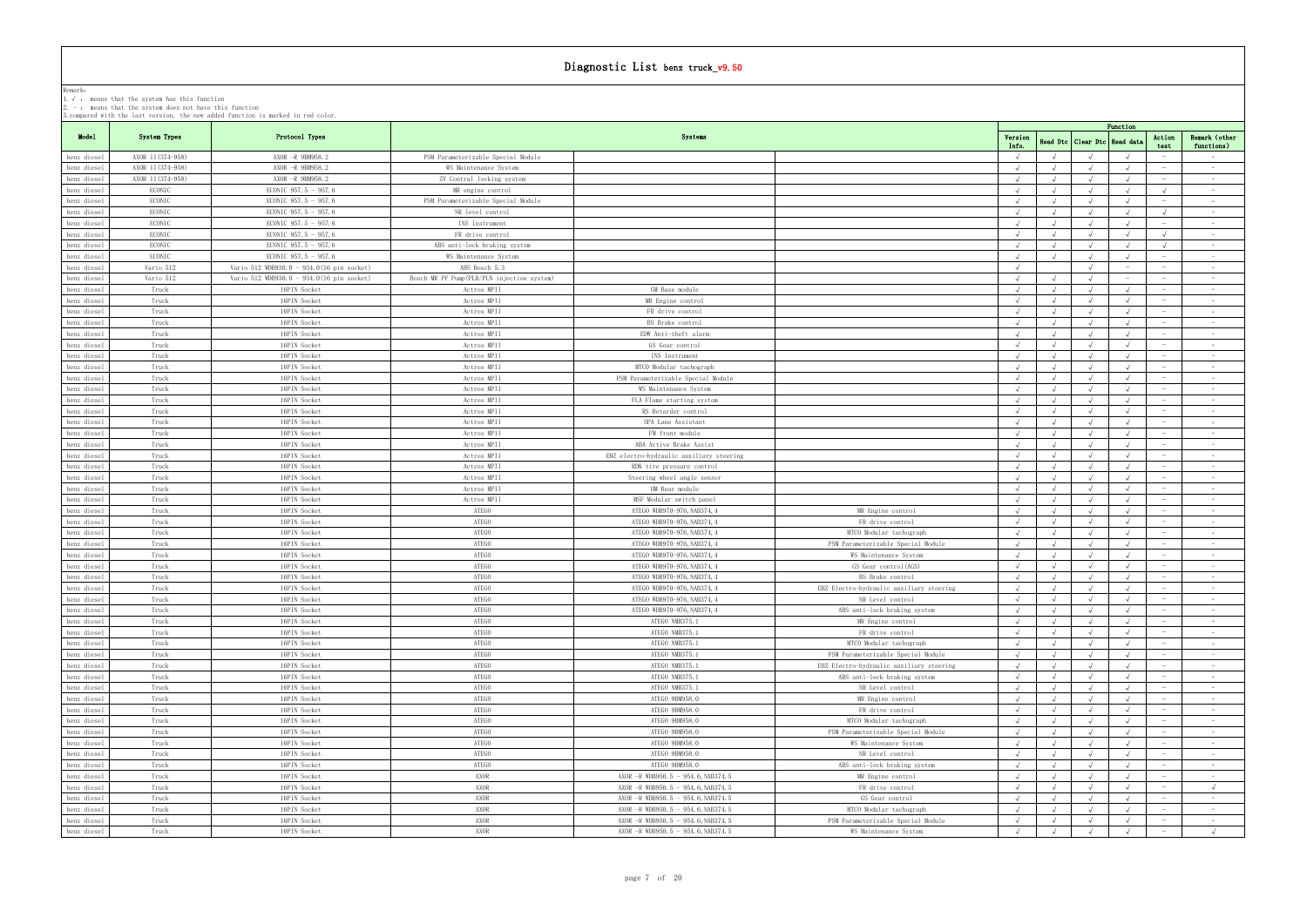|             |              | 3. compared with the last version, the new added function is marked in red color. |                |                                                     |                                           |                     |            |                    | Function   |                                 |                      |
|-------------|--------------|-----------------------------------------------------------------------------------|----------------|-----------------------------------------------------|-------------------------------------------|---------------------|------------|--------------------|------------|---------------------------------|----------------------|
| Model       | System Types | Protocol Types                                                                    |                | Systems                                             |                                           | Version             |            | Read Dtc Clear Dtc | Read data  | Action                          | Remark (other        |
| benz diesel | Truck        | 16PIN Socket                                                                      | AXOR           | AXOR -R WDB950.5 - 954.6, NAB374.5                  | GS Gear control(AGS)                      | Info.<br>$\sqrt{ }$ |            |                    |            | test                            | functions)<br>$\sim$ |
| benz diesel | Truck        | 16PIN Socket                                                                      | AXOR           | AXOR -R WDB950.5 - 954.6, NAB374.5                  | BS Brake control                          |                     |            |                    |            |                                 | $\sim$               |
| benz diesel | Truck        | 16PIN Socket                                                                      | AXOR           | AXOR $-R$ WDB950.5 - 954.6, NAB374.5                | EHZ Electrol-hydraulic auxiliary steering |                     |            |                    |            |                                 | $\sim$ $-$           |
| benz diesel | Truck        | 16PIN Socket                                                                      | AXOR           | AXOR -R WDB950.5 - 954.6, NAB374.5                  | Steering wheel angle sensor               |                     |            |                    |            | $\sim$                          | <b>Contract</b>      |
| benz diesel | Truck        | 16PIN Socket                                                                      | AXOR           | AXOR $-R$ WDB950.5 - 954.6, NAB374.5                | ABS anti-lock braking system              | $\sqrt{ }$          |            |                    |            |                                 | $\sim$               |
|             | Truck        | 16PIN Socket                                                                      | AXOR           | AXOR -R WDB950.5 - 954.6, NAB374.5                  | NR Level control                          |                     |            |                    |            |                                 | $\sqrt{ }$           |
| benz diesel |              |                                                                                   | AXOR           | AXOR NMB375.3                                       |                                           |                     |            |                    |            | $\sim$                          |                      |
| benz diesel | Truck        | 16PIN Socket                                                                      |                |                                                     | MR Engine control                         |                     |            |                    |            |                                 | $\sim$ 100 $\mu$     |
| benz diesel | Truck        | 16PIN Socket                                                                      | AXOR           | AXOR NMB375.3                                       | FR drive control                          |                     |            |                    |            |                                 | $\sim$ $-$           |
| benz diesel | Truck        | 16PIN Socket                                                                      | AXOR           | AXOR NMB375.3                                       | GS Gear control                           |                     |            |                    |            |                                 | $\sim$ $-$           |
| benz diesel | Truck        | 16PIN Socket                                                                      | AXOR           | AXOR NMB375.3                                       | MTCO Modular tachograph                   | $\sqrt{ }$          |            |                    |            | $\sim$                          | $\sim 10^{-11}$      |
| benz diesel | Truck        | 16PIN Socket                                                                      | AXOR           | AXOR NMB375.3                                       | PSM Parameterizable Special Module        | $\sqrt{ }$          |            | $\sqrt{ }$         |            | $\hspace{0.1mm}$                | $\sim$ $-$           |
| benz diesel | Truck        | 16PIN Socket                                                                      | AXOR           | AXOR NMB375.3                                       | WS Maintenance System                     |                     |            |                    |            |                                 | $\sim$ $ \sim$       |
| benz diesel | Truck        | 16PIN Socket                                                                      | AXOR           | AXOR NMB375.3                                       | BS Brake control                          |                     |            |                    |            |                                 | $\sim$ $ \sim$       |
| benz diesel | Truck        | 16PIN Socket                                                                      | AXOR           | AXOR NMB375.3                                       | EHZ Electro-hydraulic auxiliary steering  | $\sqrt{ }$          |            |                    |            |                                 | $\sim$ $-$           |
| benz diesel | Truck        | 16PIN Socket                                                                      | AXOR           | AXOR NMB375.3                                       | ABS anti-lock braking system              | $\sqrt{ }$          |            | $\sqrt{ }$         |            | $\overline{\phantom{0}}$        | $\sim 100$           |
| benz diesel | Truck        | 16PIN Socket                                                                      | AXOR           | AXOR NMB375.3                                       | NR Level control                          |                     |            |                    |            |                                 | $\sim$ $ \sim$       |
| benz diesel | Truck        | 16PIN Socket                                                                      | AXOR           | AXOR NMB375.3                                       | Steering wheel angle sensor               | $\sqrt{ }$          |            |                    |            | $\hspace{0.1mm}-\hspace{0.1mm}$ | $\sim$ $ \sim$       |
| benz diesel | Truck        | 16PIN Socket                                                                      | AXOR           | AXOR -C WDB940-944, NAB374.6                        | MR Engine control                         |                     |            |                    |            | $\hspace{0.1mm}-\hspace{0.1mm}$ | $\sim$ 100 $\mu$     |
| benz diesel | Truck        | 16PIN Socket                                                                      | AXOR           | AXOR -C WDB940-944, NAB374.6                        | FR drive control                          |                     |            |                    |            |                                 | $\sim 10^{-11}$      |
| benz diesel | Truck        | 16PIN Socket                                                                      | AXOR           | AXOR -C WDB940-944, NAB374.6                        | GS Gear control                           |                     |            |                    |            |                                 | $\sim$ $-$           |
| benz diesel | Truck        | 16PIN Socket                                                                      | AXOR           | AXOR -C WDB940-944, NAB374.6                        | MTCO Modular tachograph                   |                     |            |                    |            | $\overline{\phantom{a}}$        | $\sim 100$           |
| benz diesel | Truck        | 16PIN Socket                                                                      | AXOR           | AXOR -C WDB940-944, NAB374.6                        | PSM Parameterizable Special Module        |                     |            |                    |            |                                 | $\sim 100$           |
| benz diesel | Truck        | 16PIN Socket                                                                      | AXOR           | AXOR -C WDB940-944, NAB374.6                        | WS Maintenance System                     |                     |            |                    |            |                                 | $\sim$               |
| benz diesel | Truck        | 16PIN Socket                                                                      | AXOR           | AXOR -C WDB940-944, NAB374.6                        | BS Brake control                          |                     |            |                    |            | $\overline{\phantom{a}}$        | $\sim$ $ \sim$       |
| benz diesel | Truck        | 16PIN Socket                                                                      | AXOR           | AXOR -C WDB940-944, NAB374.6                        | EHZ Electro-hydraulic auxiliary steering  |                     |            |                    |            |                                 | $\sim$ 100 $\mu$     |
| benz diesel | Truck        | 16PIN Socket                                                                      | AXOR           | AXOR -C WDB940-944, NAB374.6                        | ABS anti-lock braking system              |                     |            |                    |            |                                 | $\sim$ $-$           |
| benz diesel | Truck        | 16PIN Socket                                                                      | AXOR           | AXOR -C WDB940-944, NAB374.6                        | NR Level control                          |                     |            |                    |            |                                 | $\sim$               |
| benz diesel | Truck        | 16PIN Socket                                                                      | AXOR           | AXOR -C WDB940-944, NAB374.6                        | Steering wheel angle sensor               |                     |            |                    |            |                                 | $\sim$ $-$           |
| benz diesel | Truck        | 16PIN Socket                                                                      | AXORII         | AXOR $-R$ WDB950.5 - 954.6, NAB374.5                | ABS anti-lock braking system              |                     |            |                    |            | $\sim$                          | $\sqrt{ }$           |
| benz diesel | Truck        | 16PIN Socket                                                                      | AXORII         | AXOR $-R$ WDB950.5 - 954.6, NAB374.5                | FFB radio remote control                  | $\sqrt{ }$          |            |                    |            |                                 | $\sim 100$           |
| benz diesel | Truck        | 16PIN Socket                                                                      | AXORII         | AXOR $-R$ WDB950.5 - 954.6, NAB374.5                | FR drive control                          |                     |            |                    |            |                                 | $\sqrt{ }$           |
| benz diesel | Truck        | 16PIN Socket                                                                      | AXORII         | AXOR -R WDB950.5 - 954.6, NAB374.5                  | HPS hydraulic pneumatic shift             | $\sqrt{ }$          |            | $\sqrt{ }$         |            | $\hspace{0.1mm}-\hspace{0.1mm}$ | $\sqrt{ }$           |
| benz diesel | Truck        | 16PIN Socket                                                                      | AXORII         | AXOR $-R$ WDB950.5 - 954.6, NAB374.5                | INS Instrument                            | $\sqrt{ }$          |            |                    |            |                                 | $\sqrt{ }$           |
| benz diesel | Truck        | 16PIN Socket                                                                      | AXORII         | AXOR $-R$ WDB950.5 - 954.6, NAB374.5                | MR engine control                         |                     |            |                    |            |                                 | $\sqrt{ }$           |
| benz diesel | Truck        | 16PIN Socket                                                                      | AXORII         | AXOR -R WDB950.5 - 954.6, NAB374.5                  | NR level control                          | $\sqrt{ }$          |            |                    |            | $\sim$                          | $\sqrt{ }$           |
| benz diesel | Truck        | 16PIN Socket                                                                      | AXORII         | AXOR -R WDB950.5 - 954.6, NAB374.5                  | WS Maintenance System                     | $\sqrt{ }$          |            |                    |            | $\sim$                          | $\sqrt{ }$           |
| benz diesel | Truck        | 16PIN Socket                                                                      | AXORII         | AXOR $-R$ WDB950.5 - 954.6, NAB374.5                | ZV central locking system                 | $\sqrt{ }$          |            |                    |            |                                 | $\sim 100$           |
| benz diesel | Truck        | 14PIN_Socket                                                                      | <b>ACTROS</b>  | MR Engine control                                   |                                           |                     |            |                    |            |                                 | $\sim$ $ \sim$       |
| benz diesel | Truck        | 14PIN Socket                                                                      | <b>ACTROS</b>  | MTCO Modular tachograph                             |                                           |                     |            |                    |            |                                 | $\sim$               |
| benz diesel | Truck        | 14PIN Socket                                                                      | <b>ACTROS</b>  | PSM Parameterizable Special Module                  |                                           | $\sqrt{ }$          |            |                    |            |                                 | $\sim$               |
| benz diesel | Truck        | 14PIN_Socket                                                                      | ACTROS         | FLA Flame starting system                           |                                           |                     |            |                    |            | $\hspace{0.1mm}-\hspace{0.1mm}$ | $\sim$               |
| benz diesel | Truck        | 14PIN Socket                                                                      | ACTROS         | WS Maintenance System                               |                                           | $\sqrt{ }$          |            |                    |            |                                 | $\sim$               |
| benz diesel | Truck        | 14PIN_Socket                                                                      | <b>ACTROS</b>  | SPA Lane Assistant                                  |                                           | $\sqrt{ }$          |            |                    |            |                                 | $\sim 100$           |
| benz diesel | Truck        | 14PIN_Socket                                                                      | ACTROS         | AG automatic gear selection (AGE)                   |                                           |                     |            |                    |            |                                 | $\sim 10^{-11}$      |
| benz diesel | Truck        | 14PIN_Socket                                                                      | <b>ACTROS</b>  | GS Gear control                                     |                                           |                     |            |                    |            |                                 | $\sim$               |
| benz diesel | Truck        | 14PIN_Socket                                                                      | ACTROS         | ABS anti-lock braking system                        |                                           |                     |            |                    |            | $\hspace{0.1mm}-\hspace{0.1mm}$ | $\sim 100$           |
| benz diesel | Truck        | 14PIN_Socket                                                                      | <b>ACTROS</b>  | NR level control                                    |                                           |                     |            |                    |            |                                 | $\sim$ $ \sim$       |
| benz diesel | Truck        | 14PIN_Socket                                                                      | <b>ACTROS</b>  | TCO Tachograph                                      |                                           |                     |            |                    |            | $\hspace{0.1mm}$                | $\sim$ $-$           |
| benz diesel | Truck        | 14PIN_Socket                                                                      | <b>ACTROS</b>  | EDW Anti-theft alarm                                |                                           |                     |            |                    |            |                                 | $\sim$ $ \sim$       |
| benz diesel | Bus          | 16-pin socket                                                                     | TRAVEGO        | MR-Engine Control                                   |                                           |                     |            |                    |            |                                 | $\sim$               |
| benz diesel | Bus          | 16-pin socket                                                                     | <b>TRAVEGO</b> | FR drive control                                    |                                           |                     |            |                    |            | $\hspace{0.1mm}$                | $\sim$ 100 $\mu$     |
| benz diesel | Bus          | 16-pin socket                                                                     | TRAVEGO        | GS-Gear control (AGS)                               |                                           |                     |            |                    |            |                                 | $\sim$               |
| benz diesel | Bus          | 16-pin socket                                                                     | <b>TRAVEGO</b> | ABS-antilock braking system                         |                                           |                     |            |                    |            |                                 | $\sim$ $-$           |
| benz diesel | Bus          | 16-pin socket                                                                     | TRAVEGO        | ZV-central locking system                           |                                           | $\sqrt{ }$          |            |                    |            | $\sim$                          | $\sim$ 100 $\mu$     |
| benz diesel | Bus          | 16-pin socket                                                                     | TRAVEGO        | ZHE-Auxiliary heater                                |                                           |                     |            |                    |            |                                 | $\sim$               |
| benz diesel | Bus          | 16-pin socket                                                                     | <b>TRAVEGO</b> | FPS variable programming control                    |                                           |                     |            |                    |            |                                 | $\sim$ $-$           |
| benz diesel | Bus          | 16-pin socket                                                                     | TRAVEGO        | DMUX (display mux)                                  |                                           |                     |            |                    |            | $\hspace{0.1mm}$                | $\sim$ 100 $\mu$     |
| benz diesel | Bus          | 16-pin socket                                                                     | TRAVEGO        | BS-Brake Control                                    |                                           |                     |            |                    |            | $\hspace{0.1mm}$                | $\sim$ $-$           |
| benz diesel | Bus          | 16-pin socket                                                                     | TRAVEGO        | RS-reducer control                                  |                                           |                     |            |                    |            |                                 | $\sim$ $-$           |
| benz diesel | Bus          | 16-pin socket                                                                     | TRAVEGO        | ART-independent intelligent cruise control          |                                           |                     |            |                    |            | $\hspace{0.1mm}$                | $\sim 10^{-11}$      |
| benz diesel | Bus          | 16-pin socket                                                                     | TRAVEGO        | NR1 single type passenger cars or car level control |                                           | $\sqrt{ }$          | $\sqrt{ }$ | $\sqrt{ }$         | $\sqrt{ }$ | $\overline{\phantom{a}}$        | $\sim$ $ \sim$       |
| benz diesel | Bus          | 16-pin socket                                                                     | TRAVEGO        | SPA-lane change assistance systems                  |                                           |                     |            |                    |            |                                 | $\sim$               |
|             |              |                                                                                   |                |                                                     |                                           |                     |            |                    |            |                                 |                      |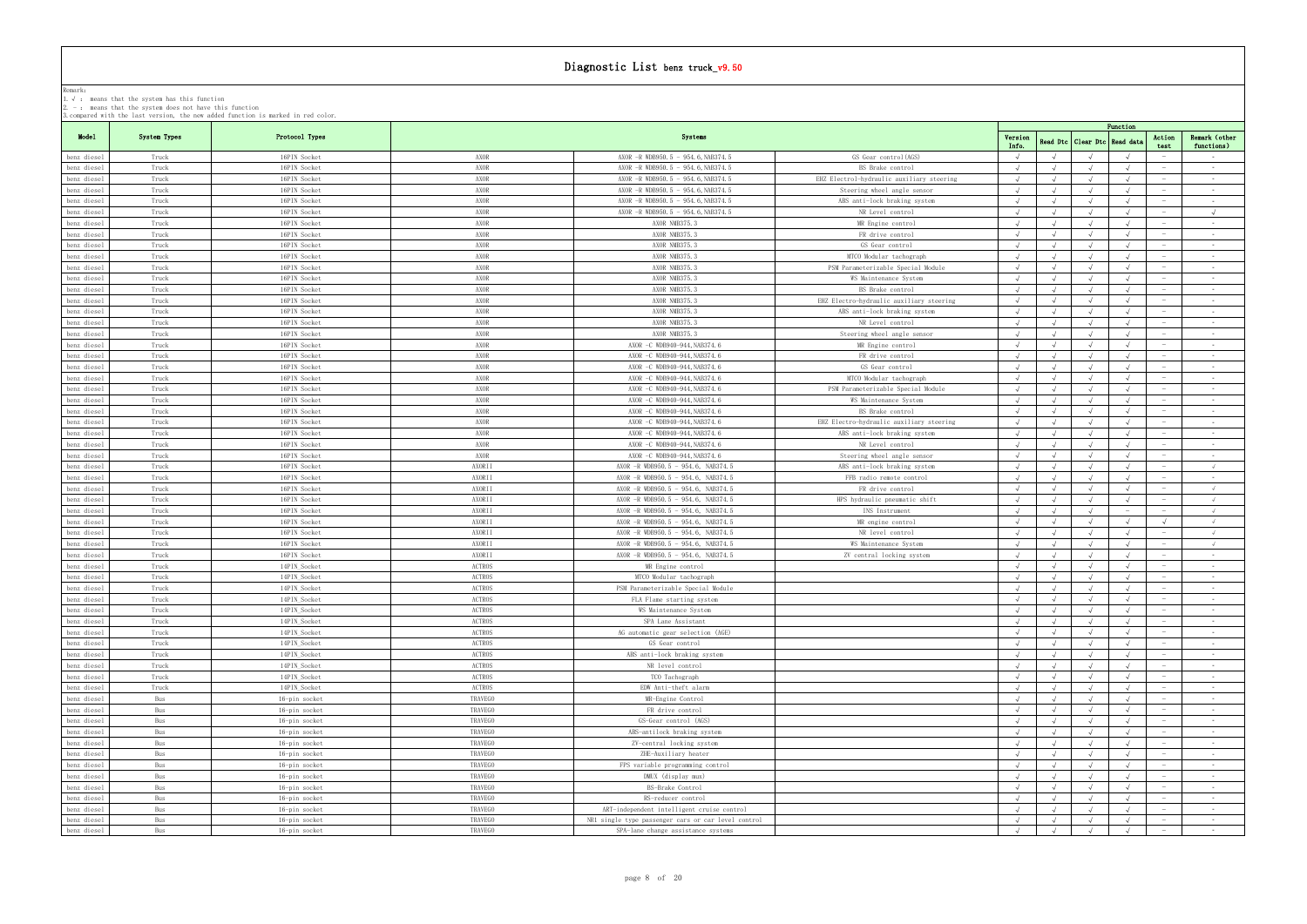|             |              | 3. compared with the last version, the new added function is marked in red color. |                |                                                     |                                                     |            |                         |                                  | Function             |                          |
|-------------|--------------|-----------------------------------------------------------------------------------|----------------|-----------------------------------------------------|-----------------------------------------------------|------------|-------------------------|----------------------------------|----------------------|--------------------------|
| Model       | System Types | Protocol Types                                                                    |                | Systems                                             |                                                     | Version    |                         | Read Dtc   Clear Dtc   Read data | Action               | Remark (other            |
| benz diesel | Bus          | 16-pin socket                                                                     | TRAVEGO        | ZL-power steering                                   |                                                     | Info.      |                         |                                  | test                 | functions)<br>$\sim$ $-$ |
| benz diesel | Bus          | 16-pin socket                                                                     | TRAVEGO        | Steering angle sensor                               |                                                     |            |                         |                                  |                      | $\sim$                   |
| benz diesel | Bus          | 16-pin socket                                                                     | TRAVEGO        | MTS door control                                    |                                                     |            |                         |                                  |                      | $\sim$                   |
| penz diesel | Bus          | 16-pin socket                                                                     | TRAVEGO        | HLK heating - Ventilation - Refrigeration Equipment |                                                     |            |                         |                                  |                      | $\sim$ $-$               |
| benz diesel | Bus          |                                                                                   | TRAVEGO        | NR1 Level control solo bus or front vehicle         |                                                     |            |                         |                                  |                      | $\sim$ $-$               |
|             |              | 16-pin socket                                                                     |                |                                                     |                                                     |            |                         |                                  |                      |                          |
| benz diesel | Bus          | 16-pin socket                                                                     | TRAVEGO        | ZL Auxiliary steering                               |                                                     |            |                         |                                  |                      | $\sim$ $-$               |
| benz diesel | Bus          | 16-pin socket                                                                     | TRAVEGO        | FPS Flexibly programmed control                     |                                                     |            |                         |                                  |                      | $\sim$                   |
| benz diesel | Bus          | 16-pin socket                                                                     | <b>INTOURO</b> | INTOURO (C632)                                      | DTCO-digital tachometer                             |            |                         |                                  |                      | $\sim$                   |
| benz diesel | Bus          | 16-pin socket                                                                     | <b>INTOURO</b> | INTOURO (C632)                                      | AGN automatic transmission EcoLife                  |            |                         |                                  |                      | $\sim$ $-$               |
| benz diesel | Bus          | 16-pin socket                                                                     | <b>INTOURO</b> | INTOURO (C632)                                      | MR-Engine Control                                   |            |                         |                                  |                      | $\sim$                   |
| benz diesel | Bus          | 16-pin socket                                                                     | <b>INTOURO</b> | INTOURO (C632)                                      | FR drive control                                    | $\sqrt{ }$ |                         |                                  |                      | $\sim$                   |
| benz diesel | Bus          | 16-pin socket                                                                     | <b>INTOURO</b> | INTOURO (C632)                                      | ABS-antilock braking system                         |            |                         |                                  |                      | $\sim 10^{-1}$           |
| benz diesel | Bus          | 16-pin socket                                                                     | <b>INTOURO</b> | INTOURO (C632)                                      | ZHE-Auxiliary heater                                |            |                         |                                  |                      | $\sim$                   |
| benz diesel | Bus          | 16-pin socket                                                                     | <b>INTOURO</b> | INTOURO (C632)                                      | FPS variable programming control                    |            |                         |                                  |                      | $\sim$                   |
| benz diesel | Bus          | 16-pin socket                                                                     | <b>INTOURO</b> | INTOURO (C632)                                      | DMUX (display mux)                                  |            |                         |                                  |                      | $\sim 10^{-1}$           |
| benz diesel | Bus          | 16-pin socket                                                                     | <b>INTOURO</b> | INTOURO (C632)                                      | BS-Brake Control                                    | $\sqrt{ }$ |                         |                                  | $\sim$               | $\sim$ 100 $\pm$         |
|             |              |                                                                                   |                |                                                     |                                                     |            |                         |                                  |                      | $\sim$                   |
| benz diesel | Bus          | 16-pin socket                                                                     | <b>INTOURO</b> | INTOURO (C632)                                      | RS-reducer control                                  |            |                         |                                  |                      |                          |
| benz diesel | Bus          | 16-pin socket                                                                     | <b>INTOURO</b> | INTOURO (C632)                                      | NR1 single type passenger cars or car level control |            |                         |                                  |                      | $\sim$                   |
| benz diesel | Bus          | 16-pin socket                                                                     | <b>INTOURO</b> | INTOURO (C632)                                      | Steering angle sensor                               |            |                         |                                  | $\sim$               | $\sim$ $-$               |
| benz diesel | Bus          | 16-pin socket                                                                     | <b>INTOURO</b> | INTOURO (C632)                                      | MTS door control                                    | $\sqrt{ }$ | $\sqrt{ }$              |                                  |                      | $\sim$                   |
| benz diesel | Bus          | 16-pin socket                                                                     | <b>INTOURO</b> | INTOURO (C632)                                      | HLK heating - Ventilation - Refrigeration Equipment |            |                         |                                  |                      | $\sim$                   |
| benz diesel | Bus          | 16-pin socket                                                                     | <b>INTOURO</b> | INTOURO (C632)                                      | NR1 Level control solo bus or front vehicle         | $\sqrt{ }$ |                         |                                  | $\sim$               | $\sim$ $-$               |
| benz diesel | Bus          | 16-pin socket                                                                     | <b>INTOURO</b> | INTOURO (C632)                                      | FPS Flexibly programmed control                     |            |                         |                                  |                      | $\sim$                   |
| benz diesel | Bus          | 16-pin socket                                                                     | <b>INTEGRO</b> | INTEGRO (C633)                                      | DTCO-digital tachometer                             |            |                         |                                  |                      | $\sim$                   |
| benz diesel | Bus          | 16-pin socket                                                                     | <b>INTEGRO</b> | INTEGRO (C633)                                      | AGN automatic transmission E200                     |            |                         |                                  |                      | $\sim$ $-$               |
| benz diesel | Bus          | 16-pin socket                                                                     | <b>INTEGRO</b> | INTEGRO (C633)                                      | AGN automatic transmission EcoLife                  |            |                         |                                  |                      | $\sim$ $-$               |
| benz diesel | Bus          | 16-pin socket                                                                     | <b>INTEGRO</b> | INTEGRO (C633)                                      | MR-Engine Control                                   | $\sqrt{ }$ |                         |                                  |                      | $\sim 10^{-1}$           |
| benz diesel | Bus          | 16-pin socket                                                                     | <b>INTEGRO</b> | INTEGRO (C633)                                      | FR drive control                                    |            |                         |                                  |                      | $\sim$ $-$               |
|             | Bus          |                                                                                   | <b>INTEGRO</b> | INTEGRO (C633)                                      | GS-Gear control (AGS)                               |            |                         |                                  |                      | $\sim$                   |
| benz diesel |              | 16-pin socket                                                                     |                |                                                     |                                                     |            |                         |                                  |                      |                          |
| benz diesel | Bus          | 16-pin socket                                                                     | <b>INTEGRO</b> | INTEGRO (C633)                                      | ABS-antilock braking system                         |            |                         |                                  |                      | $\sim 10^{-1}$           |
| benz diesel | Bus          | 16-pin socket                                                                     | <b>INTEGRO</b> | INTEGRO (C633)                                      | ZV-central locking system                           |            |                         |                                  |                      | $\sim$ $-$               |
| benz diesel | Bus          | 16-pin socket                                                                     | <b>INTEGRO</b> | INTEGRO (C633)                                      | ZHE-Auxiliary heater                                |            |                         |                                  |                      | $\sim$                   |
| benz diesel | Bus          | 16-pin socket                                                                     | <b>INTEGRO</b> | INTEGRO (C633)                                      | FPS variable programming control                    |            |                         |                                  |                      | $\sim 10^{-1}$           |
| benz diesel | Bus          | 16-pin socket                                                                     | <b>INTEGRO</b> | INTEGRO (C633)                                      | DMUX (display mux)                                  | $\Lambda$  |                         |                                  |                      | $\sim 100$               |
| benz diesel | Bus          | 16-pin socket                                                                     | <b>INTEGRO</b> | INTEGRO (C633)                                      | BS-Brake Control                                    |            |                         |                                  |                      | $\sim$ $-$               |
| benz diesel | Bus          | 16-pin socket                                                                     | <b>INTEGRO</b> | INTEGRO (C633)                                      | RS-reducer control                                  | $\sqrt{ }$ |                         |                                  |                      | $\sim$                   |
| benz diesel | Bus          | 16-pin socket                                                                     | <b>INTEGRO</b> | INTEGRO (C633)                                      | NR1 single type passenger cars or car level control |            |                         |                                  |                      | $\sim$ $-$               |
| benz diesel | Bus          | 16-pin socket                                                                     | <b>INTEGRO</b> | INTEGRO (C633)                                      | ZL-power steering                                   |            |                         |                                  |                      | $\sim$ $-$               |
| benz diesel | Bus          | 16-pin socket                                                                     | <b>INTEGRO</b> | INTEGRO (C633)                                      | Steering angle sensor                               |            |                         |                                  |                      | $\sim$                   |
|             |              |                                                                                   | <b>INTEGRO</b> | INTEGRO (C633)                                      |                                                     |            |                         |                                  |                      | $\sim$                   |
| benz diesel | Bus          | 16-pin socket                                                                     |                |                                                     | MTS door control                                    |            |                         |                                  |                      |                          |
| benz diesel | Bus          | 16-pin socket                                                                     | <b>INTEGRO</b> | INTEGRO (C633)                                      | HLK heating - Ventilation - Refrigeration Equipment |            | $\sqrt{ }$<br>$\lambda$ |                                  |                      | $\sim$ $-$               |
| benz diesel | Bus          | 16-pin socket                                                                     | <b>INTEGRO</b> | INTEGRO (C633)                                      | NR1 Level control solo bus or front vehicle         | $\sqrt{ }$ |                         |                                  |                      | $\sim 10^{-1}$           |
| benz diesel | Bus          | 16-pin socket                                                                     | <b>INTEGRO</b> | INTEGRO (C633)                                      | ZL Auxiliary steering                               |            |                         |                                  |                      | $\sim$ $-$               |
| benz diesel | Bus          | 16-pin socket                                                                     | <b>INTEGRO</b> | INTEGRO (C633)                                      | FPS Flexibly programmed control                     | $\sqrt{ }$ |                         |                                  |                      | $\sim 10^{-1}$           |
| benz diesel | Bus          | 16-pin socket                                                                     | CITARO         | EGM electronic gas engine                           |                                                     | $\sqrt{ }$ | $\sqrt{ }$              | $\sqrt{ }$                       | $\sqrt{ }$           | $\sim$                   |
| benz diesel | Bus          | 16-pin socket                                                                     | CITARO         | DTCO-digital tachometer                             |                                                     |            |                         |                                  |                      | $\sim 100$               |
| benz diesel | Bus          | 16-pin socket                                                                     | CITARO         | AGN automatic transmission E200                     |                                                     |            |                         |                                  |                      | $\sim$ $-$               |
| benz diesel | Bus          | 16-pin socket                                                                     | CITARO         | AGN automatic transmission EcoLife                  |                                                     |            |                         |                                  |                      | $\sim$                   |
| benz diesel | Bus          | 16-pin socket                                                                     | CITARO         | MR-Engine Control                                   |                                                     |            |                         |                                  |                      | $\sim 10^{-1}$           |
| benz diesel | Bus          | 16-pin socket                                                                     | CITARO         | FR drive control                                    |                                                     |            |                         |                                  |                      | $\sim$ $-$               |
| benz diesel | Bus          | 16-pin socket                                                                     | CITARO         | GS-Gear control (AGS)                               |                                                     |            |                         |                                  |                      | $\sim$ $-$               |
| benz diesel | Bus          | 16-pin socket                                                                     | CITARO         | ZHE-Auxiliary heater                                |                                                     |            |                         |                                  |                      | $\sim$ $-$               |
| benz diesel | Bus          | 16-pin socket                                                                     | CITARO         | FPS variable programming control                    |                                                     | $\sqrt{ }$ |                         |                                  |                      | $\sim$ $-$               |
|             | Bus          |                                                                                   | CITARO         | DMUX (display multiplexer                           |                                                     |            |                         |                                  |                      | $\sim$                   |
| benz diesel |              | 16-pin socket                                                                     |                |                                                     |                                                     |            |                         |                                  |                      |                          |
| benz diesel | Bus          | 16-pin socket                                                                     | CITARO         | BS-Brake Control                                    |                                                     |            |                         |                                  |                      | $\sim 10^{-1}$           |
| benz diesel | Bus          | 16-pin socket                                                                     | CITARO         | RS-reducer control                                  |                                                     |            |                         |                                  |                      | $\sim$ $-$               |
| benz diesel | Bus          | 16-pin socket                                                                     | CITARO         | NR1 single type passenger cars or car level control |                                                     |            |                         |                                  |                      | $\sim$ $-$               |
| benz diesel | Bus          | 16-pin socket                                                                     | CITARO         | ZL-power steering                                   |                                                     |            |                         |                                  |                      | $\sim$ $-$               |
| benz diesel | Bus          | 16-pin socket                                                                     | CITARO         | Steering angle sensor                               |                                                     | $\sqrt{ }$ | $\lambda$               |                                  | $\sqrt{ }$<br>$-$    | $\sim$ $-$               |
| benz diesel | Bus          | 16-pin socket                                                                     | CITARO         | MTS door control                                    |                                                     |            |                         |                                  |                      | $\sim$                   |
| benz diesel | Bus          | 16-pin socket                                                                     | CITARO         | HLK heating - Ventilation - Refrigeration Equipment |                                                     | $\sqrt{ }$ | $\sqrt{ }$              |                                  | $\sqrt{ }$           | $\sim$                   |
| benz diesel | Bus          | 16-pin socket                                                                     | CITARO         | NR1 Level control solo bus or front vehicle         |                                                     | $\sqrt{ }$ | $\sqrt{ }$              |                                  | $\sqrt{ }$           | <b>Contract</b>          |
| benz diesel | Bus          | 16-pin socket                                                                     | CITARO         | ZL Auxiliary steering                               |                                                     | $\sqrt{ }$ | $\sqrt{ }$              | $\sqrt{ }$                       | $\sqrt{ }$<br>$\sim$ | $\sim 100$               |
|             |              |                                                                                   |                |                                                     |                                                     |            |                         |                                  |                      |                          |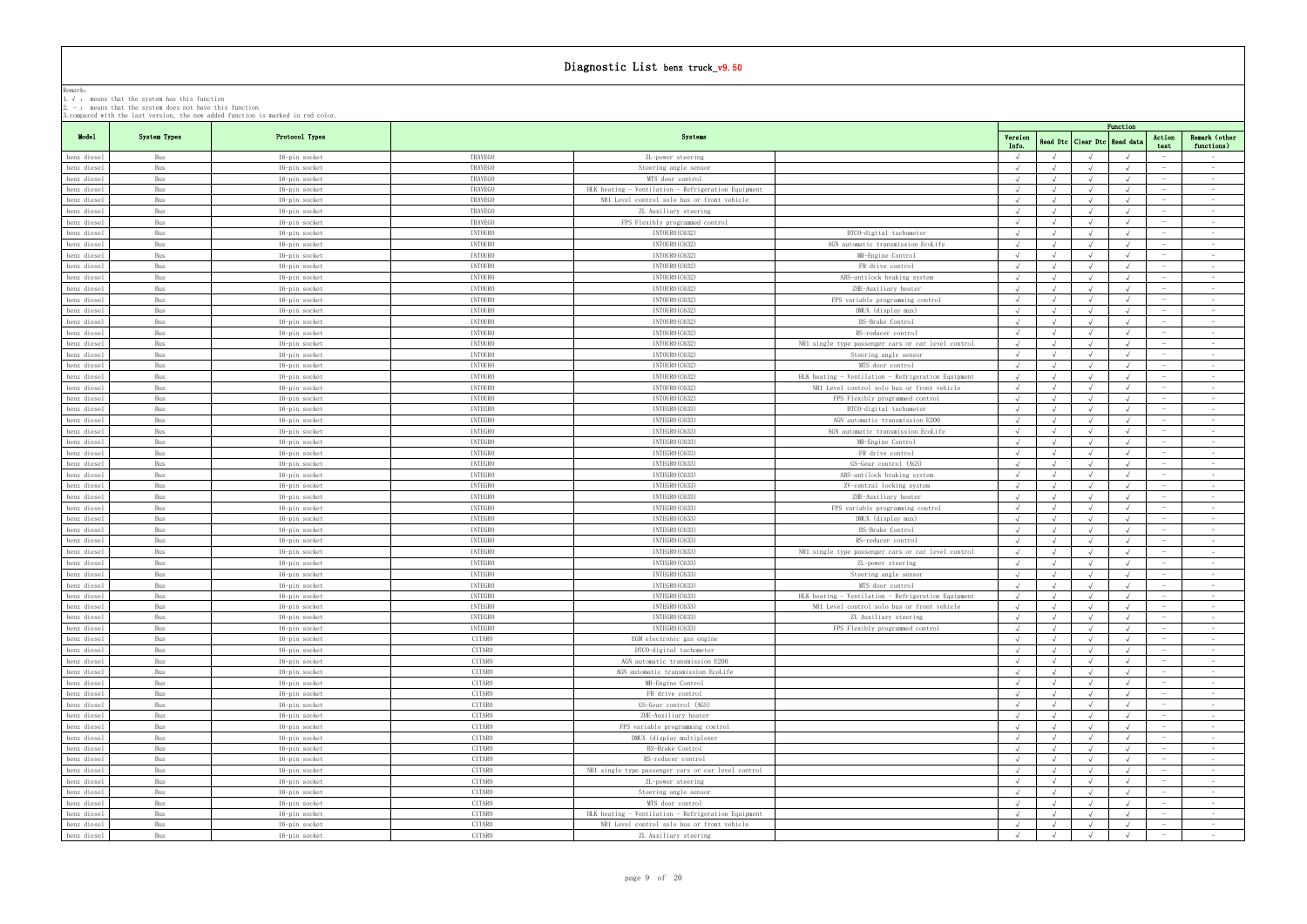|                            |              |                                |                              |                                                      |                                                                                                                             |            |            |                                  | Function   |                              |
|----------------------------|--------------|--------------------------------|------------------------------|------------------------------------------------------|-----------------------------------------------------------------------------------------------------------------------------|------------|------------|----------------------------------|------------|------------------------------|
| Model                      | System Types | Protocol Types                 |                              | Systems                                              |                                                                                                                             | Version    |            | Read Dtc   Clear Dtc   Read data | Action     | Remark (other                |
| benz diesel                | Bus          | 16-pin socket                  | CITARO                       | FPS Flexibly programmed control                      |                                                                                                                             | Info.      |            |                                  | test       | functions)<br>$\sim$         |
| benz diesel                | Bus          | 16-pin socket                  | <b>0C500</b>                 | OC500 LF LFA                                         | EGM electronic gas engine                                                                                                   | $\sqrt{ }$ |            |                                  |            | $\sim$                       |
| benz diesel                | Bus          | 16-pin socket                  | <b>0C500</b>                 | OC500 LF LFA                                         | DTCO-digital tachometer                                                                                                     |            |            |                                  |            | $\sim$                       |
| benz diesel                | Bus          | 16-pin socket                  | <b>OC500</b>                 | OC500 LF LFA                                         | AGN automatic transmission E200 <td></td> <td></td> <td></td> <td></td> <td><math display="inline">\sim 10^{-1}</math></td> |            |            |                                  |            | $\sim 10^{-1}$               |
| benz diesel                | Bus          | 16-pin socket                  | <b>0C500</b>                 | OC500 LF LFA                                         | MR-Engine Control                                                                                                           |            |            |                                  |            | $\sim$ $-$                   |
| benz diesel                | Bus          | 16-pin socket                  | <b>OC500</b>                 | OC500 LF LFA                                         | FR drive control                                                                                                            |            |            |                                  |            | $\sim$                       |
| benz diesel                | Bus          | 16-pin socket                  | <b>OC500</b>                 | OC500 LF LFA                                         | ZHE-Auxiliary heater                                                                                                        |            |            |                                  |            | $\sim$                       |
| benz diesel                | Bus          | 16-pin socket                  | <b>0C500</b>                 | OC500 LF LFA                                         | FPS variable programming control                                                                                            |            |            |                                  |            | $\sim$ $-$                   |
| benz diesel                | Bus          | 16-pin socket                  | <b>0C500</b>                 | OC500 LF LFA                                         | DMUX (display mux)                                                                                                          |            |            |                                  |            | $\sim$                       |
| benz diesel                | Bus          | 16-pin socket                  | <b>OC500</b>                 | OC500 LF LFA                                         | BS-Brake Control                                                                                                            |            |            |                                  |            | $\sim$ $-$                   |
| benz diesel                | Bus          | 16-pin socket                  | <b>0C500</b>                 | OC500 LF LFA                                         | RS-reducer control                                                                                                          |            |            |                                  |            | $\sim$ $-$                   |
| benz diesel                | Bus          | 16-pin socket                  | <b>0C500</b>                 | OC500 LF LFA                                         | NR1 single type passenger cars or car level control                                                                         |            |            |                                  |            |                              |
| benz diesel                | Bus          | 16-pin socket                  | <b>OC500</b>                 | OC500 LF LFA                                         | Steering angle sensor                                                                                                       |            |            |                                  | $\sqrt{ }$ | $\sim$ $-$                   |
| benz diesel                | Bus          | 16-pin socket                  | <b>OC500</b>                 | OC500 LF LFA                                         | MTS door control                                                                                                            |            |            |                                  |            | $\sim$ $-$                   |
| benz diesel                | Bus          | 16-pin socket                  | <b>0C500</b>                 | OC500 LF LFA                                         | NR1 Level control solo bus or front vehicle                                                                                 |            |            |                                  |            | $\sim$                       |
| benz diesel                | Bus          | 16-pin socket                  | <b>0C500</b>                 | OC500 LF LFA                                         | FPS Flexibly programmed control                                                                                             |            |            |                                  |            | $\sim$                       |
| benz diesel                | Bus          | 16-pin socket                  | BR400                        | Setra BR400 TopClass                                 | DTCO-digital tachometer                                                                                                     |            |            |                                  |            | $\sim$                       |
| benz diesel                | Bus          | 16-pin socket                  | <b>BR400</b>                 | Setra BR400 TopClass                                 | MR-Engine Control                                                                                                           |            |            |                                  |            | $\sim$                       |
| benz diesel                | Bus          | 16-pin socket                  | BR400                        | Setra BR400 TopClass                                 | FR drive control                                                                                                            |            |            |                                  |            | $\sim$ $-$                   |
| benz diesel                | Bus          | 16-pin socket                  | <b>BR400</b>                 | Setra BR400 TopClass                                 | GS-Gear control (AGS)                                                                                                       |            |            |                                  |            | $\sim 10^{-1}$               |
| benz diesel                | Bus          | 16-pin socket                  | <b>BR400</b>                 | Setra BR400 TopClass                                 | ZV-central locking system                                                                                                   |            |            |                                  |            | $\sim$ $-$                   |
| benz diesel                | Bus          | 16-pin socket                  | <b>BR400</b>                 | Setra BR400 TopClass                                 | ZHE-Auxiliary heater                                                                                                        |            |            |                                  |            | $\sim$ $-$                   |
| benz diesel                | Bus          | 16-pin socket                  | <b>BR400</b>                 | Setra BR400 TopClass                                 | FPS variable programming control                                                                                            |            |            |                                  |            | $\sim$ $-$                   |
| benz diesel                | Bus          | 16-pin socket                  | <b>BR400</b>                 | Setra BR400 TopClass                                 | DMUX (display mux)                                                                                                          |            |            |                                  |            | $\sim$                       |
| benz diesel                | Bus          | 16-pin socket                  | BR400                        | Setra BR400 TopClass                                 | BS-Brake Control                                                                                                            |            |            |                                  |            | $\sim$ $ \sim$               |
| benz diesel                | Bus          | 16-pin socket                  | <b>BR400</b>                 | Setra BR400 TopClass                                 | RS-reducer control                                                                                                          |            |            |                                  |            | $\sim$                       |
| benz diesel                | Bus          | 16-pin socket                  | BR400                        | Setra BR400 TopClass                                 | ART-independent intelligent cruise control                                                                                  |            |            |                                  |            | $\sim$ $-$                   |
|                            | Bus          |                                | BR400                        |                                                      |                                                                                                                             |            |            |                                  |            | $\sim$ $-$                   |
| benz diesel<br>benz diesel | Bus          | 16-pin socket<br>16-pin socket | <b>BR400</b>                 | Setra BR400 TopClass<br>Setra BR400 TopClass         | NR1 single type passenger cars or car level control<br>SPA-lane change assistance systems                                   | $\sqrt{ }$ | $\sqrt{ }$ |                                  |            | $\sim$ $-$                   |
| benz diesel                | Bus          | 16-pin socket                  | <b>BR400</b>                 | Setra BR400 TopClass                                 | ZL-power steering                                                                                                           |            |            |                                  |            | $\sim$                       |
| benz diesel                | Bus          | 16-pin socket                  | BR400                        | Setra BR400 TopClass                                 | Steering angle sensor                                                                                                       |            |            |                                  |            | $\sim$ $-$                   |
| benz diesel                | Bus          | 16-pin socket                  | BR400                        | Setra BR400 TopClass                                 | MTS door control                                                                                                            |            |            |                                  |            | $\sim$                       |
| benz diesel                | Bus          | 16-pin socket                  | <b>BR400</b>                 | Setra BR400 TopClass                                 | HLK heating - Ventilation - Refrigeration Equipment                                                                         |            |            |                                  |            | $\sim$                       |
| benz diesel                | Bus          |                                | <b>BR400</b>                 | Setra BR400 TopClass                                 | CLS-convenient locking system                                                                                               | $\sqrt{ }$ |            |                                  | $\sim$     | $\sim$ $-$                   |
| benz diesel                | Bus          | 16-pin socket<br>16-pin socket | <b>BR400</b>                 | Setra BR400 ComfortClass                             | DTCO-digital tachometer                                                                                                     |            |            |                                  |            | $\sim$ $-$                   |
| benz diesel                | Bus          |                                | BR400                        | Setra BR400 ComfortClass                             | AGN automatic transmission EcoLife                                                                                          |            |            |                                  |            | $\sim 10^{-1}$               |
|                            | Bus          | 16-pin socket                  | <b>BR400</b>                 | Setra BR400 ComfortClass                             | MR-Engine Control                                                                                                           |            |            |                                  |            |                              |
| benz diesel                | Bus          | 16-pin socket                  | <b>BR400</b>                 | Setra BR400 ComfortClass                             | FR drive control                                                                                                            | $\sqrt{ }$ | $\sqrt{ }$ |                                  |            | $\sim$ $-$<br>$\sim$         |
| benz diesel                | Bus          | 16-pin socket                  | <b>BR400</b>                 | Setra BR400 ComfortClass                             | GS-Gear control (AGS)                                                                                                       |            |            |                                  |            |                              |
| benz diesel<br>benz diesel |              | 16-pin socket                  | <b>BR400</b>                 | Setra BR400 ComfortClass                             | ZV-central locking system                                                                                                   |            |            |                                  |            | $\sim$                       |
|                            | Bus          | 16-pin socket                  |                              |                                                      |                                                                                                                             |            |            |                                  |            | $\sim$ $-$                   |
| benz diesel<br>benz diesel | Bus<br>Bus   | 16-pin socket<br>16-pin socket | <b>BR400</b><br><b>BR400</b> | Setra BR400 ComfortClass<br>Setra BR400 ComfortClass | ZHE-Auxiliary heater                                                                                                        |            |            |                                  |            | $\sim$                       |
|                            | Bus          |                                | <b>BR400</b>                 | Setra BR400 ComfortClass                             | FPS variable programming control<br>DMUX (display mux)                                                                      |            |            |                                  |            | $\sim$ $-$                   |
| benz diesel<br>benz diesel | Bus          | 16-pin socket<br>16-pin socket | <b>BR400</b>                 | Setra BR400 ComfortClass                             | BS-Brake Control                                                                                                            |            |            |                                  |            | $\sim$                       |
| benz diesel                | Bus          | 16-pin socket                  | <b>BR400</b>                 | Setra BR400 ComfortClass                             | RS-reducer control                                                                                                          | $\sqrt{ }$ |            |                                  |            | $\sim 10^{-1}$               |
| benz diesel                | Bus          |                                | <b>BR400</b>                 | Setra BR400 ComfortClass                             | ART-independent intelligent cruise control                                                                                  |            |            |                                  |            | $\sim 100$                   |
|                            | Bus          | 16-pin socket                  | <b>BR400</b>                 | Setra BR400 ComfortClass                             | NR1 single type passenger cars or car level control                                                                         | $\sqrt{ }$ | $\sqrt{ }$ |                                  | $\sqrt{ }$ | $\sim$                       |
| benz diesel                |              | 16-pin socket                  | <b>BR400</b>                 | Setra BR400 ComfortClass                             |                                                                                                                             | $\sqrt{ }$ |            |                                  |            |                              |
| benz diesel                | Bus          | 16-pin socket                  | <b>BR400</b>                 |                                                      | SPA-lane change assistance systems                                                                                          |            |            |                                  |            | $\sim 10^{-1}$<br>$\sim$ $-$ |
| benz diesel                | Bus          | 16-pin socket                  | <b>BR400</b>                 | Setra BR400 ComfortClass                             | ZL-power steering                                                                                                           |            |            |                                  |            | $\sim$                       |
| benz diesel                | Bus          | 16-pin socket                  |                              | Setra BR400 ComfortClass                             | Steering angle sensor                                                                                                       |            |            |                                  |            |                              |
| benz diesel                | Bus          | 16-pin socket                  | <b>BR400</b>                 | Setra BR400 ComfortClass                             | MTS door control                                                                                                            |            |            |                                  |            | $\sim$ $-$                   |
| benz diesel                | Bus          | 16-pin socket                  | <b>BR400</b>                 | Setra BR400 ComfortClass                             | HLK heating - Ventilation - Refrigeration Equipment                                                                         |            |            |                                  |            | $\sim 100$                   |
| benz diesel                | Bus          | 16-pin socket                  | <b>BR400</b>                 | Setra BR400 ComfortClass                             | ABA-assisted brakes                                                                                                         | $\sqrt{ }$ |            |                                  | $\sqrt{ }$ | $\sim$ $-$                   |
| benz diesel                | Bus          | 16-pin socket                  | <b>BR400</b>                 | Setra BR400 MultiClass                               | DTCO-digital tachometer                                                                                                     | $\sqrt{ }$ |            |                                  |            | $\sim$ $-$                   |
| benz diesel                | Bus          | 16-pin socket                  | <b>BR400</b>                 | Setra BR400 MultiClass                               | AGN automatic transmission E200                                                                                             |            |            |                                  |            | $\sim$                       |
| benz diesel                | Bus          | 16-pin socket                  | <b>BR400</b>                 | Setra BR400 MultiClass                               | AGN automatic transmission EcoLife                                                                                          |            |            |                                  |            | $\sim$                       |
| benz diesel                | Bus          | 16-pin socket                  | <b>BR400</b>                 | Setra BR400 MultiClass                               | MR-Engine Control                                                                                                           |            |            |                                  |            | $\sim$ $-$                   |
| benz diesel                | Bus          | 16-pin socket                  | <b>BR400</b>                 | Setra BR400 MultiClass                               | FR drive control                                                                                                            |            |            |                                  |            | $\sim$                       |
| benz diesel                | Bus          | 16-pin socket                  | <b>BR400</b>                 | Setra BR400 MultiClass                               | ABS-antilock braking system                                                                                                 |            |            |                                  |            | $\sim$ $-$                   |
| benz diesel                | Bus          | 16-pin socket                  | <b>BR400</b>                 | Setra BR400 MultiClass                               | GS-Gear control (AGS)                                                                                                       |            |            |                                  |            | $\sim$ $-$                   |
| benz diesel                | Bus          | 16-pin socket                  | <b>BR400</b>                 | Setra BR400 MultiClass                               | ZV-central locking system                                                                                                   | $\sqrt{ }$ | $\sqrt{ }$ |                                  | $\sqrt{ }$ | $\sim 10^{-1}$               |
| benz diesel                | Bus          | 16-pin socket                  | BR400                        | Setra BR400 MultiClass                               | ZHE-Auxiliary heater                                                                                                        | $\sqrt{ }$ |            | $\sqrt{ }$                       | $\sqrt{ }$ | $\sim$                       |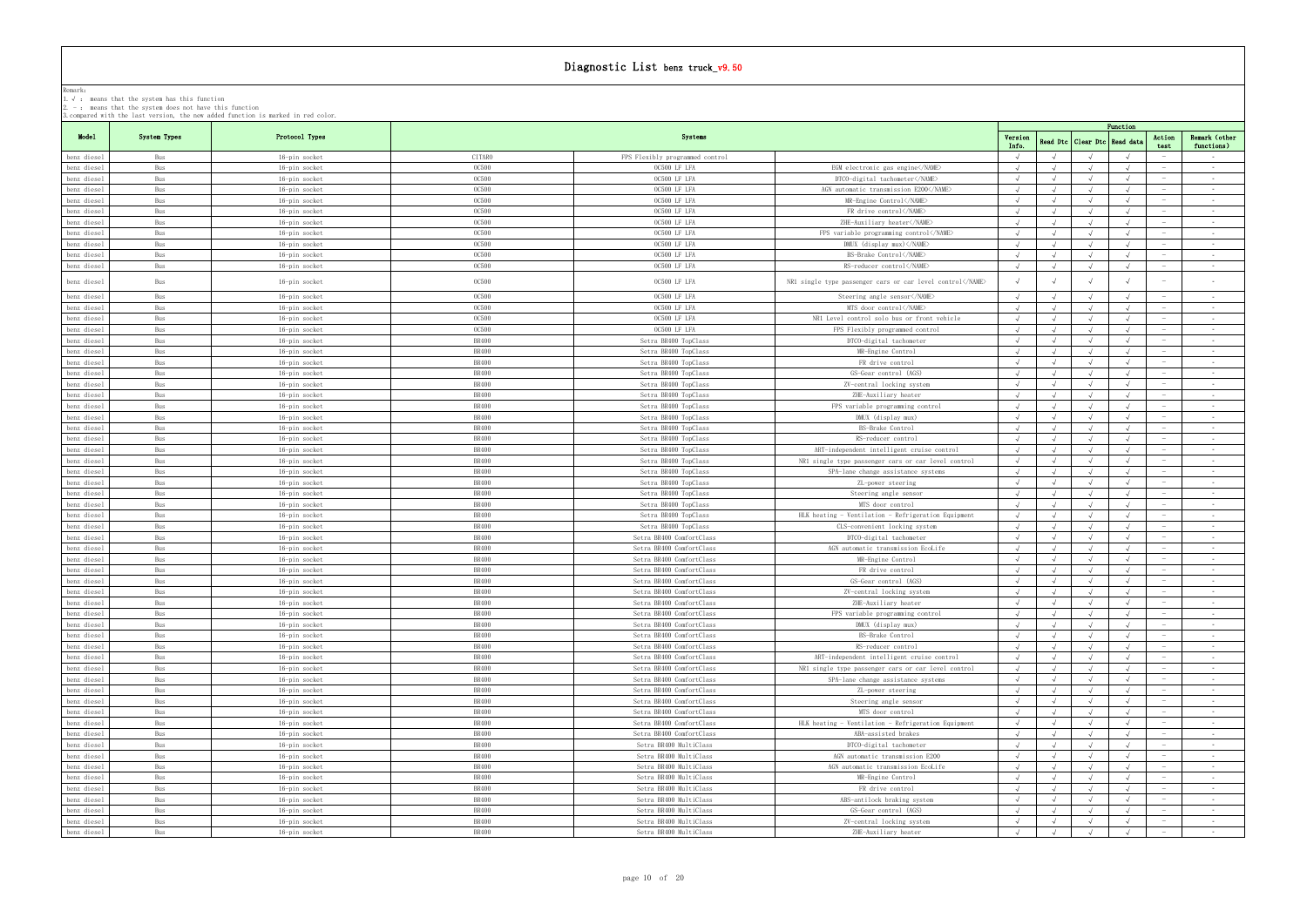|                            | . means that the system has this runction<br>2. $-$ : means that the system does not have this function | 3. compared with the last version, the new added function is marked in red color. |               |                             |                                                     |                  |            |                     |                                        |                             |
|----------------------------|---------------------------------------------------------------------------------------------------------|-----------------------------------------------------------------------------------|---------------|-----------------------------|-----------------------------------------------------|------------------|------------|---------------------|----------------------------------------|-----------------------------|
|                            |                                                                                                         |                                                                                   |               |                             |                                                     |                  |            | Function            |                                        |                             |
| Model                      | System Types                                                                                            | Protocol Types                                                                    |               | Systems                     |                                                     | Version<br>Info. | Read Dtc   | Clear Dtc Read data | Action<br>test                         | Remark (other<br>functions) |
| benz diesel                | Bus                                                                                                     | 16-pin socket                                                                     | <b>BR400</b>  | Setra BR400 MultiClass      | FPS variable programming control                    |                  |            |                     |                                        | $\sim$ $-$                  |
| benz diesel                | Bus                                                                                                     | 16-pin socket                                                                     | <b>BR400</b>  | Setra BR400 MultiClass      | DMUX (display mux)                                  | $\sqrt{ }$       |            |                     |                                        | $\sim$                      |
| benz diesel                | Bus                                                                                                     | 16-pin socket                                                                     | <b>BR400</b>  | Setra BR400 MultiClass      | BS-Brake Control                                    |                  |            |                     |                                        | $\sim$                      |
| benz diesel                | Bus                                                                                                     | 16-pin socket                                                                     | <b>BR400</b>  | Setra BR400 MultiClass      | RS-reducer control                                  | $\sqrt{ }$       |            |                     |                                        | $\sim$ $-$                  |
| benz diesel                | Bus                                                                                                     | 16-pin socket                                                                     | <b>BR400</b>  | Setra BR400 MultiClass      | NR1 single type passenger cars or car level control | $\sqrt{ }$       |            |                     |                                        | $\sim$                      |
| benz diesel                | Bus                                                                                                     | 16-pin socket                                                                     | <b>BR400</b>  | Setra BR400 MultiClass      | ZL-power steering                                   |                  |            |                     |                                        | $\sim$                      |
| benz diesel                | Bus                                                                                                     | 16-pin socket                                                                     | <b>BR400</b>  | Setra BR400 MultiClass      | Steering angle sensor                               |                  |            |                     |                                        | $\sim$ $-$                  |
| benz diesel                | Bus                                                                                                     | 16-pin socket                                                                     | <b>BR400</b>  | Setra BR400 MultiClass      | MTS door control                                    |                  |            |                     |                                        | $\sim$ $-$                  |
| benz diesel                | Bus                                                                                                     | 16-pin socket                                                                     | <b>BR400</b>  | Setra BR400 MultiClass      | HLK heating - Ventilation - Refrigeration Equipment | $\sqrt{ }$       |            |                     |                                        | $\sim$                      |
| benz diesel                | Bus                                                                                                     | 16-pin socket                                                                     | <b>BR400</b>  | Setra BR400 MultiClass      | ABA-assisted brakes                                 |                  |            |                     |                                        | $\sim$ $-$                  |
| benz diesel                | Bus                                                                                                     | 16-pin socket                                                                     | <b>BR400</b>  | Setra BR400 MultiClass (NC) | DTCO-digital tachometer                             | $\sqrt{ }$       | $\sqrt{ }$ |                     | $\sqrt{ }$                             | $\sim$                      |
| benz diesel                | Bus                                                                                                     | 16-pin socket                                                                     | <b>BR400</b>  | Setra BR400 MultiClass (NC) | AGN automatic transmission E200                     |                  |            |                     |                                        | $\sim 10^{-1}$              |
| benz diesel                | Bus                                                                                                     | 16-pin socket                                                                     | <b>BR400</b>  | Setra BR400 MultiClass (NC) | AGN automatic transmission EcoLife                  |                  |            |                     |                                        | $\sim$                      |
| benz diesel                | Bus                                                                                                     | 16-pin socket                                                                     | <b>BR400</b>  | Setra BR400 MultiClass(NC)  | MR-Engine Control                                   |                  |            |                     |                                        | $\sim$ $-$                  |
| benz diesel                | Bus                                                                                                     | 16-pin socket                                                                     | <b>BR400</b>  | Setra BR400 MultiClass(NC)  | FR drive control                                    |                  |            |                     |                                        | $\sim$                      |
| benz diesel                | Bus                                                                                                     | 16-pin socket                                                                     | <b>BR400</b>  | Setra BR400 MultiClass (NC) | ZHE-Auxiliary heater                                |                  |            |                     |                                        | $\sim$                      |
| benz diesel                | Bus                                                                                                     | 16-pin socket                                                                     | BR400         | Setra BR400 MultiClass(NC)  | FPS variable programming control                    | $\sqrt{ }$       |            |                     |                                        | $\sim$ $-$                  |
| benz diesel                | Bus                                                                                                     | 16-pin socket                                                                     | <b>BR400</b>  | Setra BR400 MultiClass (NC) | DMUX (display mux)                                  |                  |            |                     |                                        | $\sim$ $-$                  |
| benz diesel                | Bus                                                                                                     | 16-pin socket                                                                     | <b>BR400</b>  | Setra BR400 MultiClass (NC) | BS-Brake Control                                    |                  |            |                     |                                        | $\sim$ $-$                  |
| benz diesel                | Bus                                                                                                     | 16-pin socket                                                                     | BR400         | Setra BR400 MultiClass(NC)  | RS-reducer control                                  |                  |            |                     |                                        | $\sim$                      |
| benz diesel                | Bus                                                                                                     | 16-pin socket                                                                     | <b>BR400</b>  | Setra BR400 MultiClass (NC) | NR1 single type passenger cars or car level control |                  |            |                     |                                        | $\sim$ $-$                  |
| benz diesel                | Bus                                                                                                     | 16-pin socket                                                                     | <b>BR400</b>  | Setra BR400 MultiClass (NC) | ZL-power steering                                   |                  |            |                     |                                        | $\sim$                      |
| benz diesel                | Bus                                                                                                     | 16-pin socket                                                                     | BR400         | Setra BR400 MultiClass(NC)  | Steering angle sensor                               | $\sqrt{ }$       | $\sqrt{ }$ |                     | $\sqrt{ }$                             | $\sim$ $-$                  |
| benz diesel                | Bus                                                                                                     | 16-pin socket                                                                     | <b>BR400</b>  | Setra BR400 MultiClass (NC) | MTS door control                                    |                  |            |                     |                                        | $\sim$ $-$                  |
| benz diesel                | Bus                                                                                                     | 16-pin socket                                                                     | <b>BR400</b>  | Setra BR400 MultiClass(NC)  | HLK heating - Ventilation - Refrigeration Equipment | $\sqrt{ }$       |            |                     |                                        | $\sim$                      |
| benz diesel                | Bus                                                                                                     | 16-pin socket                                                                     | BR400         | Setra BR400 TopClass USA    | ZV-central locking system                           | $\sqrt{ }$       |            |                     |                                        | $\sim$ $-$                  |
| benz diesel                | Bus                                                                                                     | 16-pin socket                                                                     | <b>BR400</b>  | Setra BR400 TopClass USA    | ZHE-Auxiliary heater                                |                  |            |                     |                                        | $\sim$ $-$                  |
| benz diesel                | Bus                                                                                                     | 16-pin socket                                                                     | BR400         | Setra BR400 TopClass USA    | FPS variable programming control                    |                  |            |                     |                                        | $\sim$                      |
| benz diesel                | Bus                                                                                                     | 16-pin socket                                                                     | <b>BR400</b>  | Setra BR400 TopClass USA    | DMUX (display mux)                                  |                  |            |                     |                                        | $\sim$ $-$                  |
| benz diesel                | Bus                                                                                                     | 16-pin socket                                                                     | BR400         | Setra BR400 TopClass USA    | MTS door control                                    |                  |            |                     |                                        | $\sim$ $-$                  |
| benz diesel                | Bus                                                                                                     | 16-pin socket                                                                     | TOURISMO 0403 | TOURISMO (C632)             | DTCO-digital tachometer                             |                  |            |                     |                                        | $\sim$                      |
| benz diesel                | Bus                                                                                                     | 16-pin socket                                                                     | TOURISMO 0403 | TOURISMO (C632)             | AGN automatic transmission EcoLife                  |                  |            |                     |                                        | $\sim$                      |
| benz diesel                | Bus                                                                                                     | 16-pin socket                                                                     | TOURISMO 0403 | TOURISMO (C632)             | MR-Engine Control                                   |                  |            |                     |                                        | $\sim$ $-$                  |
| benz diesel                | Bus                                                                                                     | 16-pin socket                                                                     | TOURISMO 0403 | TOURISMO (C632)             | FR drive control                                    | $\sqrt{ }$       | $\sqrt{ }$ |                     |                                        | $\sim$                      |
| benz diesel                | Bus                                                                                                     | 16-pin socket                                                                     | TOURISMO 0403 | TOURISMO (C632)             | GS-Gear control (AGS)                               |                  |            |                     |                                        | $\sim$                      |
| benz diesel                | Bus                                                                                                     | 16-pin socket                                                                     | TOURISMO 0403 | TOURISMO (C632)             | ABS-antilock braking system                         | $\sqrt{ }$       | $\sqrt{ }$ |                     | $\sqrt{ }$                             | $\sim$ $-$                  |
| benz diesel                | Bus                                                                                                     | 16-pin socket                                                                     | TOURISMO 0403 | TOURISMO (C632)             | ZV-central locking system                           |                  |            |                     |                                        | $\sim$ $-$                  |
| benz diesel                | Bus                                                                                                     | 16-pin socket                                                                     | TOURISMO 0403 | TOURISMO (C632)             | ZHE-Auxiliary heater                                |                  |            |                     |                                        | $\sim$ $-$                  |
| benz diesel                | Bus                                                                                                     | 16-pin socket                                                                     | TOURISMO 0403 | TOURISMO (C632)             | FPS variable programming control                    |                  |            |                     |                                        | $\sim$ $-$                  |
| benz diesel                | Bus                                                                                                     | 16-pin socket                                                                     | TOURISMO 0403 | TOURISMO (C632)             | DMUX (display mux)                                  |                  |            |                     |                                        | $\sim$ $-$                  |
| benz diesel                | Bus                                                                                                     | 16-pin socket                                                                     | TOURISMO 0403 | TOURISMO (C632)             | BS-Brake Control                                    |                  |            |                     |                                        |                             |
| benz diesel                | Bus                                                                                                     | 16-pin socket                                                                     | TOURISMO 0403 | TOURISMO (C632)             | RS-reducer control                                  |                  |            |                     |                                        | $\sim$                      |
| benz diesel                | Bus                                                                                                     | 16-pin socket                                                                     | TOURISMO 0403 | TOURISMO (C632)             | NR1 single type passenger cars or car level control | $\sqrt{ }$       | $\sqrt{ }$ |                     |                                        | $\sim$                      |
| benz diesel                | Bus                                                                                                     | 16-pin socket                                                                     | TOURISMO 0403 | TOURISMO (C632)             | Steering angle sensor                               |                  |            |                     |                                        | $\sim$ $-$                  |
| benz diesel                | Bus                                                                                                     | 16-pin socket                                                                     | TOURISMO 0403 | TOURISMO (C632)             | MTS door control                                    | $\sqrt{ }$       |            |                     | $\hspace{0.1mm}-\hspace{0.1mm}$        | $\sim$ $-$                  |
| benz diesel                | Bus                                                                                                     | 16-pin socket                                                                     | TOURISMO 0403 | TOURISMO (C632)             | HLK heating - Ventilation - Refrigeration Equipment |                  |            |                     |                                        | $\sim$ $-$                  |
| benz diesel                | Bus                                                                                                     | 16-pin socket                                                                     | TOURISMO 0403 | TOURISMO (C632)             | ABA-assisted brakes                                 |                  |            |                     |                                        | $\sim$ $-$                  |
| benz diesel                | Bus                                                                                                     | 16-pin socket                                                                     | TOURISMO 0403 | CONECTO 0345                | DTCO-digital tachometer                             | $\sqrt{ }$       |            |                     | $\sim$                                 | $\sim$ $-$                  |
| benz diesel                | Bus                                                                                                     | 16-pin socket                                                                     | TOURISMO 0403 | CONECTO 0345                | AGN automatic transmission E200                     |                  |            |                     |                                        | $\sim$                      |
| benz diesel                | Bus                                                                                                     | 16-pin socket                                                                     | TOURISMO 0403 | CONECTO 0345                | AGN automatic transmission EcoLife                  |                  |            |                     |                                        | $\sim$ $-$                  |
| benz diesel                | Bus                                                                                                     | 16-pin socket                                                                     | TOURISMO 0403 | CONECTO 0345                | MR-Engine Control                                   | $\sqrt{ }$       |            |                     | $\sim$                                 | $\sim$ $-$                  |
| benz diesel                | Bus                                                                                                     | 16-pin socket                                                                     | TOURISMO 0403 | CONECTO 0345                | FR drive control                                    |                  |            |                     |                                        | $\sim$                      |
| benz diesel                | Bus                                                                                                     | 16-pin socket                                                                     | TOURISMO 0403 | CONECTO 0345                | ZHE-Auxiliary heater                                |                  |            |                     |                                        | $\sim$ $-$                  |
| benz diesel                | Bus                                                                                                     | 16-pin socket                                                                     | TOURISMO 0403 | CONECTO 0345                | FPS variable programming control                    |                  |            |                     |                                        | $\sim$ $-$                  |
| benz diesel                | Bus                                                                                                     |                                                                                   | TOURISMO 0403 | CONECTO 0345                | DMUX (display mux)                                  |                  |            |                     |                                        | $\sim$                      |
| benz diesel                | Bus                                                                                                     | 16-pin socket<br>16-pin socket                                                    | TOURISMO 0403 | CONECTO 0345                | BS-Brake Control                                    |                  |            |                     |                                        | $\sim 10^{-1}$              |
|                            | Bus                                                                                                     |                                                                                   | TOURISMO 0403 | CONECTO 0345                |                                                     | $\sqrt{ }$       | $\sqrt{ }$ | $\sqrt{ }$          | $\sqrt{ }$<br>$\overline{\phantom{a}}$ | $\sim$ $-$                  |
| benz diesel<br>benz diesel | Bus                                                                                                     | 16-pin socket                                                                     | TOURISMO 0403 | CONECTO 0345                | NR1 single type passenger cars or car level control | $\sqrt{ }$       |            |                     |                                        | $\sim$                      |
|                            |                                                                                                         | 16-pin socket                                                                     |               |                             | ZL-power steering                                   |                  | $\sqrt{ }$ |                     | $\sqrt{ }$                             |                             |
| benz diesel                | Bus                                                                                                     | 16-pin socket                                                                     | TOURISMO 0403 | CONECTO 0345                | Steering angle sensor                               | $\sqrt{ }$       |            |                     |                                        | $\sim$                      |
| benz diesel                | Bus                                                                                                     | 16-pin socket                                                                     | TOURISMO 0403 | CONECTO 0345                | HLK heating - Ventilation - Refrigeration Equipment |                  |            |                     |                                        | $\sim$                      |
| benz diesel                | Bus                                                                                                     | 16-pin socket                                                                     | TOURISMO 0403 | CAPACITY                    | DTCO-digital tachometer                             | $\sqrt{ }$       |            |                     |                                        | $\sim$                      |
| benz diesel                | Bus                                                                                                     | 16-pin socket                                                                     | TOURISMO 0403 | CAPACITY                    | AGN automatic transmission E200                     | $\sqrt{ }$       |            |                     |                                        | $\sim$ $-$                  |
| benz diesel                | Bus                                                                                                     | 16-pin socket                                                                     | TOURISMO 0403 | CAPACITY                    | AGN automatic transmission EcoLife                  | $\sqrt{ }$       | $\sqrt{ }$ |                     |                                        | $\sim 10^{-1}$              |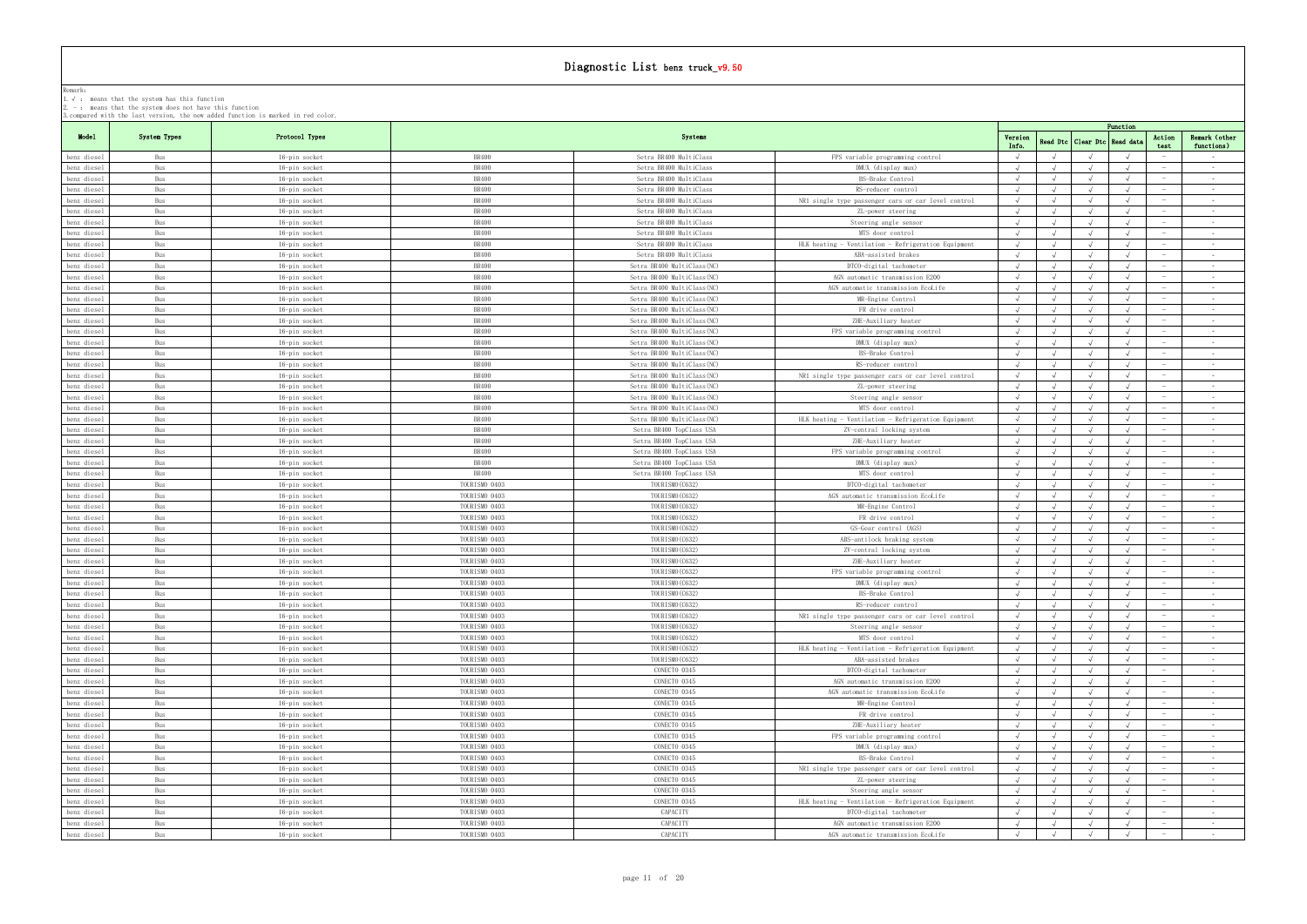| Model<br>Systems<br>System Types<br>Protocol Types<br>Action<br>Version<br>Read Dtc   Clear Dtc<br>Read dat<br>Info.<br>test<br>TOURISMO 0403<br>CAPACITY<br>$\sqrt{ }$<br>MR-Engine Control<br>benz diesel<br>Bus<br>16-pin socket<br>$\sim$ $-$<br>TOURISMO 0403<br>CAPACITY<br>FR drive control<br>benz diesel<br>Bus<br>16-pin socket<br>$\sqrt{ }$<br>$\sim$<br>TOURISMO 0403<br>CAPACITY<br>ZHE-Auxiliary heater<br>Bus<br>16-pin socket<br>benz diesel<br>$\sim$<br>CAPACITY<br>TOURISMO 0403<br>benz diesel<br>Bus<br>FPS variable programming control<br>16-pin socket<br>$\sim$<br>$\sim$ $-$<br>Bus<br>16-pin socket<br>TOURISMO 0403<br>CAPACITY<br>DMUX (display mux)<br>benz diesel<br>$\sim$<br>$\sim$ $-$<br>TOURISMO 0403<br>CAPACITY<br>BS-Brake Control<br>Bus<br>16-pin socket<br>benz diesel<br>$\sim$<br>CAPACITY<br>TOURISMO 0403<br>NR1 single type passenger cars or car level control<br>benz diesel<br>Bus<br>16-pin socket<br>$\hspace{0.1mm}-\hspace{0.1mm}$<br>$\sim$ $-$<br>CAPACITY<br>Bus<br>16-pin socket<br>TOURISMO 0403<br>benz diesel<br>ZL-power steering<br>$\sim$<br>CAPACITY<br>TOURISMO 0403<br>Steering angle sensor<br>$\sqrt{ }$<br>$\sqrt{ }$<br>Bus<br>16-pin socket<br>benz diesel<br>$\sim$ $-$<br>TOURISMO 0403<br>CAPACITY<br>MTS door control<br>benz diesel<br>Bus<br>16-pin socket<br>$\sim 100$<br>$\hspace{0.1mm}-\hspace{0.1mm}$<br>TOURISMO 0403<br>CAPACITY<br>HLK heating - Ventilation - Refrigeration Equipment<br>benz diesel<br>Bus<br>16-pin socket<br>$\hspace{0.1mm}-\hspace{0.1mm}$<br>$\sim$ $-$<br>OF/OH<br>Other<br>$\sqrt{ }$<br>Bus<br>MR-Engine Control<br>$\sqrt{ }$<br>$\sim$ $ \sim$<br>benz diesel<br>16-pin socket<br>OF/OH<br>Other<br>FR drive control<br>benz diesel<br>Bus<br>16-pin socket<br>$\sqrt{ }$<br>$\hspace{0.1mm}-\hspace{0.1mm}$<br>OF/OH<br>Other<br>INS Instrument<br>benz diesel<br>Bus<br>16-pin socket<br>$\hspace{0.1mm}-\hspace{0.1mm}$<br>$\overline{\phantom{a}}$<br>OF/OH<br>OF 1724<br>Bus<br>MR-Engine Control<br>$\sqrt{ }$<br>benz diesel<br>16-pin socket<br>$\sqrt{ }$<br>Bus<br>16-pin socket<br>OF/OH<br>OF 1724<br>FR drive control<br>$\sqrt{ }$<br>$\sqrt{ }$<br>benz diesel<br>$\sqrt{ }$<br>$\sqrt{ }$<br>OF/OH<br>OF 1724<br>Bus<br>16-pin socket<br>ABS anti-lock braking system<br>benz diesel<br>$\sqrt{ }$<br>$\sqrt{ }$<br>$\overline{\phantom{a}}$<br>OF/OH<br>OF 1724<br>Bus<br>INS Instrument<br>$\sqrt{ }$<br>$\sqrt{ }$<br>benz diesel<br>16-pin socket<br>$\sim$<br>OF/OH<br>OF 1724<br>Bus<br><b>SCR BLUETEC !</b><br>benz diesel<br>16-pin socket<br>$\sqrt{ }$<br>$\sim$<br>INDIA Bus<br>EDC17CV44 with urea System not correctly identified<br>EDC17CV44 with urea System K not correctly identified<br>benz diesel<br>Bus<br>16-pin socket<br>$\hspace{0.1mm}-\hspace{0.1mm}$<br>$\overline{\phantom{a}}$<br>INDIA Bus<br>Bus<br>EDC17CV44 with urea System not correctly identified<br>EDC17CV44 with urea System CAN not correctly identified<br>16-pin socket<br>$\hspace{0.1mm}$<br>benz diesel<br>Bus<br>INDIA Bus<br>EDC17CV54 with EGR system not correctly identified<br>EDC17CV54 with EGR System K not correctly identified<br>$\sqrt{ }$<br>benz diesel<br>16-pin socket<br>$\sim$<br>0405-0408<br>EMR<br>$\sqrt{ }$<br>benz diesel<br>Bus<br>14-pin socket<br>$\hspace{0.1mm}$<br>$\sim$ $-$<br>EN1<br>Bus<br>0405-0408<br>$\sqrt{ }$<br>benz diesel<br>14-pin socket<br>$\sqrt{ }$<br>AGN<br>0405-0408<br>Bus<br>$\sqrt{ }$<br>benz diesel<br>14-pin socket<br>$\sim$<br>TRAVEGO<br>Bus<br>DTCO-digital tachometer<br>benz diesel<br>14-pin socket<br>$\sim 100$<br>TRAVEGO<br>MR-Engine Control<br>benz diesel<br>Bus<br>14-pin socket<br>$\sim 100$<br>Bus<br><b>TRAVEGO</b><br>FR drive control<br>benz diesel<br>14-pin socket<br>$\sim$<br>TRAVEGO<br>Bus<br>GS-Gear control (AGS)<br>benz diesel<br>14-pin socket<br>$\sim 100$<br>TRAVEGO<br>ABS-antilock braking system<br>benz diesel<br>Bus<br>14-pin socket<br>$\sim$ $-$<br>TRAVEGO<br>Bus<br>ZV-central locking system<br>benz diesel<br>14-pin socket<br>$\sim$ $-$<br>TRAVEGO<br>ZHE-Auxiliary heater<br>benz diesel<br>Bus<br>14-pin socket<br>$\sim 100$<br>TRAVEGO<br>benz diesel<br>Bus<br>14-pin socket<br>FPS variable programming control<br>$\sim$ $-$<br>TRAVEGO<br>Bus<br>DMUX (display mux)<br>$\sqrt{ }$<br>benz diesel<br>14-pin socket<br>$\sim$ $-$<br>TRAVEGO<br>Bus<br>BS-Brake Control<br>benz diesel<br>14-pin socket<br>$\sim$ $-$<br>TRAVEGO<br>RS-reducer control<br>benz diesel<br>Bus<br>14-pin socket<br>$\sqrt{ }$<br>$\sqrt{ }$<br>$\sim 10^{-11}$<br>$\hspace{0.1mm}-\hspace{0.1mm}$<br>TRAVEGO<br>ART-independent intelligent cruise control<br>benz diesel<br>Bus<br>14-pin socket<br>$\sim$<br>TRAVEGO<br>Bus<br>NR1 single type passenger cars or car level control<br>benz diesel<br>14-pin socket<br>$\sim$<br>TRAVEGO<br>benz diesel<br>Bus<br>14-pin socket<br>SPA-lane change assistance systems<br>$\sqrt{ }$<br>$\sqrt{ }$<br>$\sim 10^{-11}$<br>TRAVEGO<br>benz diesel<br>Bus<br>14-pin socket<br>ZL-power steering<br>$\sim$<br>benz diesel<br>Бus<br>14-pin socket<br>I KAV EGC<br>Steering angle sensor<br>TRAVEGO<br>benz diesel<br>$\sqrt{ }$<br>Bus<br>14-pin socket<br>MTS door control<br>$\hspace{0.1mm}-\hspace{0.1mm}$<br>$\sim$ $-$<br>TRAVEGO<br>HLK heating - Ventilation - Refrigeration Equipment<br>benz diesel<br>Bus<br>14-pin socket<br>$\sqrt{ }$<br>$\sqrt{ }$<br>$\sqrt{ }$<br>$\sqrt{ }$<br><b>INTOURO</b><br>0560 INTOURO Euro III<br>MR-Engine Control<br>Bus<br>benz diesel<br>14-pin socket<br><b>INTOURO</b><br>0560 INTOURO Euro III<br>benz diesel<br>Bus<br>FR drive control<br>14-pin socket<br>$\hspace{0.1mm}$<br><b>INTOURO</b><br>0560 INTOURO Euro III<br>benz diesel<br>Bus<br>14-pin socket<br>ZHE-Auxiliary heater<br><b>INTOURO</b><br>0560 INTOURO Euro III<br>Bus<br>RS-reducer control<br>benz diesel<br>14-pin socket<br><b>INTOURO</b><br>INTOURO (C632)<br>benz diesel<br>Bus<br>DTCO-digital tachometer<br>14-pin socket<br>$\hspace{0.1mm}$<br><b>INTOURO</b><br>INTOURO (C632)<br>benz diesel<br>Bus<br>14-pin socket<br>MR-Engine Control<br><b>INTOURO</b><br>INTOURO (C632)<br>$\sqrt{ }$<br>Bus<br>14-pin socket<br>FR drive control<br>benz diesel<br><b>INTOURO</b><br>INTOURO (C632)<br>benz diesel<br>Bus<br>ABS-antilock braking system<br>14-pin socket<br>$\hspace{0.1mm}$<br><b>INTOURO</b><br>INTOURO (C632)<br>benz diesel<br>Bus<br>14-pin socket<br>ZHE-Auxiliary heater<br><b>INTOURO</b><br>INTOURO (C632)<br>Bus<br>14-pin socket<br>FPS variable programming control<br>$\sqrt{ }$<br>benz diesel<br><b>INTOURO</b><br>INTOURO (C632)<br>DMUX (display mux)<br>benz diesel<br>Bus<br>14-pin socket<br>$\sqrt{ }$<br>$\overline{\phantom{a}}$<br><b>INTOURO</b><br>INTOURO (C632)<br>Bus<br>14-pin socket<br>BS-Brake Control<br>benz diesel<br>$\hspace{0.1mm}-\hspace{0.1mm}$<br><b>INTOURO</b><br>INTOURO (C632)<br>Bus<br>RS-reducer control<br>benz diesel<br>14-pin socket<br>$\sqrt{ }$<br><b>INTOURO</b><br>INTOURO (C632)<br>MTS door control<br>benz diesel<br>Bus<br>14-pin socket<br>$\sqrt{ }$<br>$\sqrt{ }$<br>$\sim$<br><b>INTOURO</b><br>benz diesel<br>Bus<br>14-pin socket<br>INTOURO (C632)<br>HLK heating - Ventilation - Refrigeration Equipment<br>INTEGRO<br>0550 INTEGRO<br>MR-Engine Control<br>$\sqrt{ }$<br>Bus<br>14-pin socket<br>$\sqrt{ }$<br>benz diesel<br>$\sqrt{ }$<br>INTEGRO<br>0550 INTEGRO<br>benz diesel<br>Bus<br>14-pin socket<br>FR drive control<br>$\sqrt{ }$<br>$\hspace{0.1mm}-\hspace{0.1mm}$<br>INTEGRO<br>0550 INTEGRO<br>GS-Gear control (AGS)<br>benz diesel<br>Bus<br>14-pin socket<br>$\hspace{0.1mm}-\hspace{0.1mm}$<br>0550 INTEGRO<br>INTEGRO<br>ZHE-Auxiliary heater<br>Bus<br>14-pin socket<br>$\sqrt{ }$<br>$\sqrt{ }$<br>benz diesel<br>$\hspace{0.1mm}$ |             |     | 3. compared with the last version, the new added function is marked in red color. |                |              |                    |            |            | Function   |        |                 |
|---------------------------------------------------------------------------------------------------------------------------------------------------------------------------------------------------------------------------------------------------------------------------------------------------------------------------------------------------------------------------------------------------------------------------------------------------------------------------------------------------------------------------------------------------------------------------------------------------------------------------------------------------------------------------------------------------------------------------------------------------------------------------------------------------------------------------------------------------------------------------------------------------------------------------------------------------------------------------------------------------------------------------------------------------------------------------------------------------------------------------------------------------------------------------------------------------------------------------------------------------------------------------------------------------------------------------------------------------------------------------------------------------------------------------------------------------------------------------------------------------------------------------------------------------------------------------------------------------------------------------------------------------------------------------------------------------------------------------------------------------------------------------------------------------------------------------------------------------------------------------------------------------------------------------------------------------------------------------------------------------------------------------------------------------------------------------------------------------------------------------------------------------------------------------------------------------------------------------------------------------------------------------------------------------------------------------------------------------------------------------------------------------------------------------------------------------------------------------------------------------------------------------------------------------------------------------------------------------------------------------------------------------------------------------------------------------------------------------------------------------------------------------------------------------------------------------------------------------------------------------------------------------------------------------------------------------------------------------------------------------------------------------------------------------------------------------------------------------------------------------------------------------------------------------------------------------------------------------------------------------------------------------------------------------------------------------------------------------------------------------------------------------------------------------------------------------------------------------------------------------------------------------------------------------------------------------------------------------------------------------------------------------------------------------------------------------------------------------------------------------------------------------------------------------------------------------------------------------------------------------------------------------------------------------------------------------------------------------------------------------------------------------------------------------------------------------------------------------------------------------------------------------------------------------------------------------------------------------------------------------------------------------------------------------------------------------------------------------------------------------------------------------------------------------------------------------------------------------------------------------------------------------------------------------------------------------------------------------------------------------------------------------------------------------------------------------------------------------------------------------------------------------------------------------------------------------------------------------------------------------------------------------------------------------------------------------------------------------------------------------------------------------------------------------------------------------------------------------------------------------------------------------------------------------------------------------------------------------------------------------------------------------------------------------------------------------------------------------------------------------------------------------------------------------------------------------------------------------------------------------------------------------------------------------------------------------------------------------------------------------------------------------------------------------------------------------------------------------------------------------------------------------------------------------------------------------------------------------------------------------------------------------------------------------------------------------------------------------------------------------------------------------------------------------------------------------------------------------------------------------------------------------------------------------------------------------------------------------------------------------------------------------------------------------------------------------------------------------------------------------------------------------------------------------------------------------------------------------------------------------------------------------------------------------------------------------------------------------------------------------------------------------------------------------------------------------------------------------------------------------------------------------------------------------------------------------------------------------------------------------------------------------------------------------------------------------------------------------------------------------------------------------------------------------------------------------------------------------------------------------------------------------------------------------------------------------------------------------------------------------------------------------------------------------------------------------------------------------------------------------------------------------------------------------------------------------------------------------------------------------------------------------------------------------------------------------------------------------------------------------------------------------------------------------------------------------------------------------------------------------------------------------------------------------------------------------------------------------------|-------------|-----|-----------------------------------------------------------------------------------|----------------|--------------|--------------------|------------|------------|------------|--------|-----------------|
|                                                                                                                                                                                                                                                                                                                                                                                                                                                                                                                                                                                                                                                                                                                                                                                                                                                                                                                                                                                                                                                                                                                                                                                                                                                                                                                                                                                                                                                                                                                                                                                                                                                                                                                                                                                                                                                                                                                                                                                                                                                                                                                                                                                                                                                                                                                                                                                                                                                                                                                                                                                                                                                                                                                                                                                                                                                                                                                                                                                                                                                                                                                                                                                                                                                                                                                                                                                                                                                                                                                                                                                                                                                                                                                                                                                                                                                                                                                                                                                                                                                                                                                                                                                                                                                                                                                                                                                                                                                                                                                                                                                                                                                                                                                                                                                                                                                                                                                                                                                                                                                                                                                                                                                                                                                                                                                                                                                                                                                                                                                                                                                                                                                                                                                                                                                                                                                                                                                                                                                                                                                                                                                                                                                                                                                                                                                                                                                                                                                                                                                                                                                                                                                                                                                                                                                                                                                                                                                                                                                                                                                                                                                                                                                                                                                                                                                                                                                                                                                                                                                                                                                                                                                                                                                                                                                                                                                         |             |     |                                                                                   |                |              |                    |            |            |            |        | Remark (other   |
|                                                                                                                                                                                                                                                                                                                                                                                                                                                                                                                                                                                                                                                                                                                                                                                                                                                                                                                                                                                                                                                                                                                                                                                                                                                                                                                                                                                                                                                                                                                                                                                                                                                                                                                                                                                                                                                                                                                                                                                                                                                                                                                                                                                                                                                                                                                                                                                                                                                                                                                                                                                                                                                                                                                                                                                                                                                                                                                                                                                                                                                                                                                                                                                                                                                                                                                                                                                                                                                                                                                                                                                                                                                                                                                                                                                                                                                                                                                                                                                                                                                                                                                                                                                                                                                                                                                                                                                                                                                                                                                                                                                                                                                                                                                                                                                                                                                                                                                                                                                                                                                                                                                                                                                                                                                                                                                                                                                                                                                                                                                                                                                                                                                                                                                                                                                                                                                                                                                                                                                                                                                                                                                                                                                                                                                                                                                                                                                                                                                                                                                                                                                                                                                                                                                                                                                                                                                                                                                                                                                                                                                                                                                                                                                                                                                                                                                                                                                                                                                                                                                                                                                                                                                                                                                                                                                                                                                         |             |     |                                                                                   |                |              |                    |            |            |            |        | functions)      |
|                                                                                                                                                                                                                                                                                                                                                                                                                                                                                                                                                                                                                                                                                                                                                                                                                                                                                                                                                                                                                                                                                                                                                                                                                                                                                                                                                                                                                                                                                                                                                                                                                                                                                                                                                                                                                                                                                                                                                                                                                                                                                                                                                                                                                                                                                                                                                                                                                                                                                                                                                                                                                                                                                                                                                                                                                                                                                                                                                                                                                                                                                                                                                                                                                                                                                                                                                                                                                                                                                                                                                                                                                                                                                                                                                                                                                                                                                                                                                                                                                                                                                                                                                                                                                                                                                                                                                                                                                                                                                                                                                                                                                                                                                                                                                                                                                                                                                                                                                                                                                                                                                                                                                                                                                                                                                                                                                                                                                                                                                                                                                                                                                                                                                                                                                                                                                                                                                                                                                                                                                                                                                                                                                                                                                                                                                                                                                                                                                                                                                                                                                                                                                                                                                                                                                                                                                                                                                                                                                                                                                                                                                                                                                                                                                                                                                                                                                                                                                                                                                                                                                                                                                                                                                                                                                                                                                                                         |             |     |                                                                                   |                |              |                    |            |            |            |        |                 |
|                                                                                                                                                                                                                                                                                                                                                                                                                                                                                                                                                                                                                                                                                                                                                                                                                                                                                                                                                                                                                                                                                                                                                                                                                                                                                                                                                                                                                                                                                                                                                                                                                                                                                                                                                                                                                                                                                                                                                                                                                                                                                                                                                                                                                                                                                                                                                                                                                                                                                                                                                                                                                                                                                                                                                                                                                                                                                                                                                                                                                                                                                                                                                                                                                                                                                                                                                                                                                                                                                                                                                                                                                                                                                                                                                                                                                                                                                                                                                                                                                                                                                                                                                                                                                                                                                                                                                                                                                                                                                                                                                                                                                                                                                                                                                                                                                                                                                                                                                                                                                                                                                                                                                                                                                                                                                                                                                                                                                                                                                                                                                                                                                                                                                                                                                                                                                                                                                                                                                                                                                                                                                                                                                                                                                                                                                                                                                                                                                                                                                                                                                                                                                                                                                                                                                                                                                                                                                                                                                                                                                                                                                                                                                                                                                                                                                                                                                                                                                                                                                                                                                                                                                                                                                                                                                                                                                                                         |             |     |                                                                                   |                |              |                    |            |            |            |        |                 |
|                                                                                                                                                                                                                                                                                                                                                                                                                                                                                                                                                                                                                                                                                                                                                                                                                                                                                                                                                                                                                                                                                                                                                                                                                                                                                                                                                                                                                                                                                                                                                                                                                                                                                                                                                                                                                                                                                                                                                                                                                                                                                                                                                                                                                                                                                                                                                                                                                                                                                                                                                                                                                                                                                                                                                                                                                                                                                                                                                                                                                                                                                                                                                                                                                                                                                                                                                                                                                                                                                                                                                                                                                                                                                                                                                                                                                                                                                                                                                                                                                                                                                                                                                                                                                                                                                                                                                                                                                                                                                                                                                                                                                                                                                                                                                                                                                                                                                                                                                                                                                                                                                                                                                                                                                                                                                                                                                                                                                                                                                                                                                                                                                                                                                                                                                                                                                                                                                                                                                                                                                                                                                                                                                                                                                                                                                                                                                                                                                                                                                                                                                                                                                                                                                                                                                                                                                                                                                                                                                                                                                                                                                                                                                                                                                                                                                                                                                                                                                                                                                                                                                                                                                                                                                                                                                                                                                                                         |             |     |                                                                                   |                |              |                    |            |            |            |        |                 |
|                                                                                                                                                                                                                                                                                                                                                                                                                                                                                                                                                                                                                                                                                                                                                                                                                                                                                                                                                                                                                                                                                                                                                                                                                                                                                                                                                                                                                                                                                                                                                                                                                                                                                                                                                                                                                                                                                                                                                                                                                                                                                                                                                                                                                                                                                                                                                                                                                                                                                                                                                                                                                                                                                                                                                                                                                                                                                                                                                                                                                                                                                                                                                                                                                                                                                                                                                                                                                                                                                                                                                                                                                                                                                                                                                                                                                                                                                                                                                                                                                                                                                                                                                                                                                                                                                                                                                                                                                                                                                                                                                                                                                                                                                                                                                                                                                                                                                                                                                                                                                                                                                                                                                                                                                                                                                                                                                                                                                                                                                                                                                                                                                                                                                                                                                                                                                                                                                                                                                                                                                                                                                                                                                                                                                                                                                                                                                                                                                                                                                                                                                                                                                                                                                                                                                                                                                                                                                                                                                                                                                                                                                                                                                                                                                                                                                                                                                                                                                                                                                                                                                                                                                                                                                                                                                                                                                                                         |             |     |                                                                                   |                |              |                    |            |            |            |        |                 |
|                                                                                                                                                                                                                                                                                                                                                                                                                                                                                                                                                                                                                                                                                                                                                                                                                                                                                                                                                                                                                                                                                                                                                                                                                                                                                                                                                                                                                                                                                                                                                                                                                                                                                                                                                                                                                                                                                                                                                                                                                                                                                                                                                                                                                                                                                                                                                                                                                                                                                                                                                                                                                                                                                                                                                                                                                                                                                                                                                                                                                                                                                                                                                                                                                                                                                                                                                                                                                                                                                                                                                                                                                                                                                                                                                                                                                                                                                                                                                                                                                                                                                                                                                                                                                                                                                                                                                                                                                                                                                                                                                                                                                                                                                                                                                                                                                                                                                                                                                                                                                                                                                                                                                                                                                                                                                                                                                                                                                                                                                                                                                                                                                                                                                                                                                                                                                                                                                                                                                                                                                                                                                                                                                                                                                                                                                                                                                                                                                                                                                                                                                                                                                                                                                                                                                                                                                                                                                                                                                                                                                                                                                                                                                                                                                                                                                                                                                                                                                                                                                                                                                                                                                                                                                                                                                                                                                                                         |             |     |                                                                                   |                |              |                    |            |            |            |        |                 |
|                                                                                                                                                                                                                                                                                                                                                                                                                                                                                                                                                                                                                                                                                                                                                                                                                                                                                                                                                                                                                                                                                                                                                                                                                                                                                                                                                                                                                                                                                                                                                                                                                                                                                                                                                                                                                                                                                                                                                                                                                                                                                                                                                                                                                                                                                                                                                                                                                                                                                                                                                                                                                                                                                                                                                                                                                                                                                                                                                                                                                                                                                                                                                                                                                                                                                                                                                                                                                                                                                                                                                                                                                                                                                                                                                                                                                                                                                                                                                                                                                                                                                                                                                                                                                                                                                                                                                                                                                                                                                                                                                                                                                                                                                                                                                                                                                                                                                                                                                                                                                                                                                                                                                                                                                                                                                                                                                                                                                                                                                                                                                                                                                                                                                                                                                                                                                                                                                                                                                                                                                                                                                                                                                                                                                                                                                                                                                                                                                                                                                                                                                                                                                                                                                                                                                                                                                                                                                                                                                                                                                                                                                                                                                                                                                                                                                                                                                                                                                                                                                                                                                                                                                                                                                                                                                                                                                                                         |             |     |                                                                                   |                |              |                    |            |            |            |        |                 |
|                                                                                                                                                                                                                                                                                                                                                                                                                                                                                                                                                                                                                                                                                                                                                                                                                                                                                                                                                                                                                                                                                                                                                                                                                                                                                                                                                                                                                                                                                                                                                                                                                                                                                                                                                                                                                                                                                                                                                                                                                                                                                                                                                                                                                                                                                                                                                                                                                                                                                                                                                                                                                                                                                                                                                                                                                                                                                                                                                                                                                                                                                                                                                                                                                                                                                                                                                                                                                                                                                                                                                                                                                                                                                                                                                                                                                                                                                                                                                                                                                                                                                                                                                                                                                                                                                                                                                                                                                                                                                                                                                                                                                                                                                                                                                                                                                                                                                                                                                                                                                                                                                                                                                                                                                                                                                                                                                                                                                                                                                                                                                                                                                                                                                                                                                                                                                                                                                                                                                                                                                                                                                                                                                                                                                                                                                                                                                                                                                                                                                                                                                                                                                                                                                                                                                                                                                                                                                                                                                                                                                                                                                                                                                                                                                                                                                                                                                                                                                                                                                                                                                                                                                                                                                                                                                                                                                                                         |             |     |                                                                                   |                |              |                    |            |            |            |        |                 |
|                                                                                                                                                                                                                                                                                                                                                                                                                                                                                                                                                                                                                                                                                                                                                                                                                                                                                                                                                                                                                                                                                                                                                                                                                                                                                                                                                                                                                                                                                                                                                                                                                                                                                                                                                                                                                                                                                                                                                                                                                                                                                                                                                                                                                                                                                                                                                                                                                                                                                                                                                                                                                                                                                                                                                                                                                                                                                                                                                                                                                                                                                                                                                                                                                                                                                                                                                                                                                                                                                                                                                                                                                                                                                                                                                                                                                                                                                                                                                                                                                                                                                                                                                                                                                                                                                                                                                                                                                                                                                                                                                                                                                                                                                                                                                                                                                                                                                                                                                                                                                                                                                                                                                                                                                                                                                                                                                                                                                                                                                                                                                                                                                                                                                                                                                                                                                                                                                                                                                                                                                                                                                                                                                                                                                                                                                                                                                                                                                                                                                                                                                                                                                                                                                                                                                                                                                                                                                                                                                                                                                                                                                                                                                                                                                                                                                                                                                                                                                                                                                                                                                                                                                                                                                                                                                                                                                                                         |             |     |                                                                                   |                |              |                    |            |            |            |        |                 |
|                                                                                                                                                                                                                                                                                                                                                                                                                                                                                                                                                                                                                                                                                                                                                                                                                                                                                                                                                                                                                                                                                                                                                                                                                                                                                                                                                                                                                                                                                                                                                                                                                                                                                                                                                                                                                                                                                                                                                                                                                                                                                                                                                                                                                                                                                                                                                                                                                                                                                                                                                                                                                                                                                                                                                                                                                                                                                                                                                                                                                                                                                                                                                                                                                                                                                                                                                                                                                                                                                                                                                                                                                                                                                                                                                                                                                                                                                                                                                                                                                                                                                                                                                                                                                                                                                                                                                                                                                                                                                                                                                                                                                                                                                                                                                                                                                                                                                                                                                                                                                                                                                                                                                                                                                                                                                                                                                                                                                                                                                                                                                                                                                                                                                                                                                                                                                                                                                                                                                                                                                                                                                                                                                                                                                                                                                                                                                                                                                                                                                                                                                                                                                                                                                                                                                                                                                                                                                                                                                                                                                                                                                                                                                                                                                                                                                                                                                                                                                                                                                                                                                                                                                                                                                                                                                                                                                                                         |             |     |                                                                                   |                |              |                    |            |            |            |        |                 |
|                                                                                                                                                                                                                                                                                                                                                                                                                                                                                                                                                                                                                                                                                                                                                                                                                                                                                                                                                                                                                                                                                                                                                                                                                                                                                                                                                                                                                                                                                                                                                                                                                                                                                                                                                                                                                                                                                                                                                                                                                                                                                                                                                                                                                                                                                                                                                                                                                                                                                                                                                                                                                                                                                                                                                                                                                                                                                                                                                                                                                                                                                                                                                                                                                                                                                                                                                                                                                                                                                                                                                                                                                                                                                                                                                                                                                                                                                                                                                                                                                                                                                                                                                                                                                                                                                                                                                                                                                                                                                                                                                                                                                                                                                                                                                                                                                                                                                                                                                                                                                                                                                                                                                                                                                                                                                                                                                                                                                                                                                                                                                                                                                                                                                                                                                                                                                                                                                                                                                                                                                                                                                                                                                                                                                                                                                                                                                                                                                                                                                                                                                                                                                                                                                                                                                                                                                                                                                                                                                                                                                                                                                                                                                                                                                                                                                                                                                                                                                                                                                                                                                                                                                                                                                                                                                                                                                                                         |             |     |                                                                                   |                |              |                    |            |            |            |        |                 |
|                                                                                                                                                                                                                                                                                                                                                                                                                                                                                                                                                                                                                                                                                                                                                                                                                                                                                                                                                                                                                                                                                                                                                                                                                                                                                                                                                                                                                                                                                                                                                                                                                                                                                                                                                                                                                                                                                                                                                                                                                                                                                                                                                                                                                                                                                                                                                                                                                                                                                                                                                                                                                                                                                                                                                                                                                                                                                                                                                                                                                                                                                                                                                                                                                                                                                                                                                                                                                                                                                                                                                                                                                                                                                                                                                                                                                                                                                                                                                                                                                                                                                                                                                                                                                                                                                                                                                                                                                                                                                                                                                                                                                                                                                                                                                                                                                                                                                                                                                                                                                                                                                                                                                                                                                                                                                                                                                                                                                                                                                                                                                                                                                                                                                                                                                                                                                                                                                                                                                                                                                                                                                                                                                                                                                                                                                                                                                                                                                                                                                                                                                                                                                                                                                                                                                                                                                                                                                                                                                                                                                                                                                                                                                                                                                                                                                                                                                                                                                                                                                                                                                                                                                                                                                                                                                                                                                                                         |             |     |                                                                                   |                |              |                    |            |            |            |        |                 |
|                                                                                                                                                                                                                                                                                                                                                                                                                                                                                                                                                                                                                                                                                                                                                                                                                                                                                                                                                                                                                                                                                                                                                                                                                                                                                                                                                                                                                                                                                                                                                                                                                                                                                                                                                                                                                                                                                                                                                                                                                                                                                                                                                                                                                                                                                                                                                                                                                                                                                                                                                                                                                                                                                                                                                                                                                                                                                                                                                                                                                                                                                                                                                                                                                                                                                                                                                                                                                                                                                                                                                                                                                                                                                                                                                                                                                                                                                                                                                                                                                                                                                                                                                                                                                                                                                                                                                                                                                                                                                                                                                                                                                                                                                                                                                                                                                                                                                                                                                                                                                                                                                                                                                                                                                                                                                                                                                                                                                                                                                                                                                                                                                                                                                                                                                                                                                                                                                                                                                                                                                                                                                                                                                                                                                                                                                                                                                                                                                                                                                                                                                                                                                                                                                                                                                                                                                                                                                                                                                                                                                                                                                                                                                                                                                                                                                                                                                                                                                                                                                                                                                                                                                                                                                                                                                                                                                                                         |             |     |                                                                                   |                |              |                    |            |            |            |        |                 |
|                                                                                                                                                                                                                                                                                                                                                                                                                                                                                                                                                                                                                                                                                                                                                                                                                                                                                                                                                                                                                                                                                                                                                                                                                                                                                                                                                                                                                                                                                                                                                                                                                                                                                                                                                                                                                                                                                                                                                                                                                                                                                                                                                                                                                                                                                                                                                                                                                                                                                                                                                                                                                                                                                                                                                                                                                                                                                                                                                                                                                                                                                                                                                                                                                                                                                                                                                                                                                                                                                                                                                                                                                                                                                                                                                                                                                                                                                                                                                                                                                                                                                                                                                                                                                                                                                                                                                                                                                                                                                                                                                                                                                                                                                                                                                                                                                                                                                                                                                                                                                                                                                                                                                                                                                                                                                                                                                                                                                                                                                                                                                                                                                                                                                                                                                                                                                                                                                                                                                                                                                                                                                                                                                                                                                                                                                                                                                                                                                                                                                                                                                                                                                                                                                                                                                                                                                                                                                                                                                                                                                                                                                                                                                                                                                                                                                                                                                                                                                                                                                                                                                                                                                                                                                                                                                                                                                                                         |             |     |                                                                                   |                |              |                    |            |            |            |        |                 |
|                                                                                                                                                                                                                                                                                                                                                                                                                                                                                                                                                                                                                                                                                                                                                                                                                                                                                                                                                                                                                                                                                                                                                                                                                                                                                                                                                                                                                                                                                                                                                                                                                                                                                                                                                                                                                                                                                                                                                                                                                                                                                                                                                                                                                                                                                                                                                                                                                                                                                                                                                                                                                                                                                                                                                                                                                                                                                                                                                                                                                                                                                                                                                                                                                                                                                                                                                                                                                                                                                                                                                                                                                                                                                                                                                                                                                                                                                                                                                                                                                                                                                                                                                                                                                                                                                                                                                                                                                                                                                                                                                                                                                                                                                                                                                                                                                                                                                                                                                                                                                                                                                                                                                                                                                                                                                                                                                                                                                                                                                                                                                                                                                                                                                                                                                                                                                                                                                                                                                                                                                                                                                                                                                                                                                                                                                                                                                                                                                                                                                                                                                                                                                                                                                                                                                                                                                                                                                                                                                                                                                                                                                                                                                                                                                                                                                                                                                                                                                                                                                                                                                                                                                                                                                                                                                                                                                                                         |             |     |                                                                                   |                |              |                    |            |            |            |        |                 |
|                                                                                                                                                                                                                                                                                                                                                                                                                                                                                                                                                                                                                                                                                                                                                                                                                                                                                                                                                                                                                                                                                                                                                                                                                                                                                                                                                                                                                                                                                                                                                                                                                                                                                                                                                                                                                                                                                                                                                                                                                                                                                                                                                                                                                                                                                                                                                                                                                                                                                                                                                                                                                                                                                                                                                                                                                                                                                                                                                                                                                                                                                                                                                                                                                                                                                                                                                                                                                                                                                                                                                                                                                                                                                                                                                                                                                                                                                                                                                                                                                                                                                                                                                                                                                                                                                                                                                                                                                                                                                                                                                                                                                                                                                                                                                                                                                                                                                                                                                                                                                                                                                                                                                                                                                                                                                                                                                                                                                                                                                                                                                                                                                                                                                                                                                                                                                                                                                                                                                                                                                                                                                                                                                                                                                                                                                                                                                                                                                                                                                                                                                                                                                                                                                                                                                                                                                                                                                                                                                                                                                                                                                                                                                                                                                                                                                                                                                                                                                                                                                                                                                                                                                                                                                                                                                                                                                                                         |             |     |                                                                                   |                |              |                    |            |            |            |        |                 |
|                                                                                                                                                                                                                                                                                                                                                                                                                                                                                                                                                                                                                                                                                                                                                                                                                                                                                                                                                                                                                                                                                                                                                                                                                                                                                                                                                                                                                                                                                                                                                                                                                                                                                                                                                                                                                                                                                                                                                                                                                                                                                                                                                                                                                                                                                                                                                                                                                                                                                                                                                                                                                                                                                                                                                                                                                                                                                                                                                                                                                                                                                                                                                                                                                                                                                                                                                                                                                                                                                                                                                                                                                                                                                                                                                                                                                                                                                                                                                                                                                                                                                                                                                                                                                                                                                                                                                                                                                                                                                                                                                                                                                                                                                                                                                                                                                                                                                                                                                                                                                                                                                                                                                                                                                                                                                                                                                                                                                                                                                                                                                                                                                                                                                                                                                                                                                                                                                                                                                                                                                                                                                                                                                                                                                                                                                                                                                                                                                                                                                                                                                                                                                                                                                                                                                                                                                                                                                                                                                                                                                                                                                                                                                                                                                                                                                                                                                                                                                                                                                                                                                                                                                                                                                                                                                                                                                                                         |             |     |                                                                                   |                |              |                    |            |            |            |        |                 |
|                                                                                                                                                                                                                                                                                                                                                                                                                                                                                                                                                                                                                                                                                                                                                                                                                                                                                                                                                                                                                                                                                                                                                                                                                                                                                                                                                                                                                                                                                                                                                                                                                                                                                                                                                                                                                                                                                                                                                                                                                                                                                                                                                                                                                                                                                                                                                                                                                                                                                                                                                                                                                                                                                                                                                                                                                                                                                                                                                                                                                                                                                                                                                                                                                                                                                                                                                                                                                                                                                                                                                                                                                                                                                                                                                                                                                                                                                                                                                                                                                                                                                                                                                                                                                                                                                                                                                                                                                                                                                                                                                                                                                                                                                                                                                                                                                                                                                                                                                                                                                                                                                                                                                                                                                                                                                                                                                                                                                                                                                                                                                                                                                                                                                                                                                                                                                                                                                                                                                                                                                                                                                                                                                                                                                                                                                                                                                                                                                                                                                                                                                                                                                                                                                                                                                                                                                                                                                                                                                                                                                                                                                                                                                                                                                                                                                                                                                                                                                                                                                                                                                                                                                                                                                                                                                                                                                                                         |             |     |                                                                                   |                |              |                    |            |            |            |        |                 |
|                                                                                                                                                                                                                                                                                                                                                                                                                                                                                                                                                                                                                                                                                                                                                                                                                                                                                                                                                                                                                                                                                                                                                                                                                                                                                                                                                                                                                                                                                                                                                                                                                                                                                                                                                                                                                                                                                                                                                                                                                                                                                                                                                                                                                                                                                                                                                                                                                                                                                                                                                                                                                                                                                                                                                                                                                                                                                                                                                                                                                                                                                                                                                                                                                                                                                                                                                                                                                                                                                                                                                                                                                                                                                                                                                                                                                                                                                                                                                                                                                                                                                                                                                                                                                                                                                                                                                                                                                                                                                                                                                                                                                                                                                                                                                                                                                                                                                                                                                                                                                                                                                                                                                                                                                                                                                                                                                                                                                                                                                                                                                                                                                                                                                                                                                                                                                                                                                                                                                                                                                                                                                                                                                                                                                                                                                                                                                                                                                                                                                                                                                                                                                                                                                                                                                                                                                                                                                                                                                                                                                                                                                                                                                                                                                                                                                                                                                                                                                                                                                                                                                                                                                                                                                                                                                                                                                                                         |             |     |                                                                                   |                |              |                    |            |            |            |        |                 |
|                                                                                                                                                                                                                                                                                                                                                                                                                                                                                                                                                                                                                                                                                                                                                                                                                                                                                                                                                                                                                                                                                                                                                                                                                                                                                                                                                                                                                                                                                                                                                                                                                                                                                                                                                                                                                                                                                                                                                                                                                                                                                                                                                                                                                                                                                                                                                                                                                                                                                                                                                                                                                                                                                                                                                                                                                                                                                                                                                                                                                                                                                                                                                                                                                                                                                                                                                                                                                                                                                                                                                                                                                                                                                                                                                                                                                                                                                                                                                                                                                                                                                                                                                                                                                                                                                                                                                                                                                                                                                                                                                                                                                                                                                                                                                                                                                                                                                                                                                                                                                                                                                                                                                                                                                                                                                                                                                                                                                                                                                                                                                                                                                                                                                                                                                                                                                                                                                                                                                                                                                                                                                                                                                                                                                                                                                                                                                                                                                                                                                                                                                                                                                                                                                                                                                                                                                                                                                                                                                                                                                                                                                                                                                                                                                                                                                                                                                                                                                                                                                                                                                                                                                                                                                                                                                                                                                                                         |             |     |                                                                                   |                |              |                    |            |            |            |        |                 |
|                                                                                                                                                                                                                                                                                                                                                                                                                                                                                                                                                                                                                                                                                                                                                                                                                                                                                                                                                                                                                                                                                                                                                                                                                                                                                                                                                                                                                                                                                                                                                                                                                                                                                                                                                                                                                                                                                                                                                                                                                                                                                                                                                                                                                                                                                                                                                                                                                                                                                                                                                                                                                                                                                                                                                                                                                                                                                                                                                                                                                                                                                                                                                                                                                                                                                                                                                                                                                                                                                                                                                                                                                                                                                                                                                                                                                                                                                                                                                                                                                                                                                                                                                                                                                                                                                                                                                                                                                                                                                                                                                                                                                                                                                                                                                                                                                                                                                                                                                                                                                                                                                                                                                                                                                                                                                                                                                                                                                                                                                                                                                                                                                                                                                                                                                                                                                                                                                                                                                                                                                                                                                                                                                                                                                                                                                                                                                                                                                                                                                                                                                                                                                                                                                                                                                                                                                                                                                                                                                                                                                                                                                                                                                                                                                                                                                                                                                                                                                                                                                                                                                                                                                                                                                                                                                                                                                                                         |             |     |                                                                                   |                |              |                    |            |            |            |        |                 |
|                                                                                                                                                                                                                                                                                                                                                                                                                                                                                                                                                                                                                                                                                                                                                                                                                                                                                                                                                                                                                                                                                                                                                                                                                                                                                                                                                                                                                                                                                                                                                                                                                                                                                                                                                                                                                                                                                                                                                                                                                                                                                                                                                                                                                                                                                                                                                                                                                                                                                                                                                                                                                                                                                                                                                                                                                                                                                                                                                                                                                                                                                                                                                                                                                                                                                                                                                                                                                                                                                                                                                                                                                                                                                                                                                                                                                                                                                                                                                                                                                                                                                                                                                                                                                                                                                                                                                                                                                                                                                                                                                                                                                                                                                                                                                                                                                                                                                                                                                                                                                                                                                                                                                                                                                                                                                                                                                                                                                                                                                                                                                                                                                                                                                                                                                                                                                                                                                                                                                                                                                                                                                                                                                                                                                                                                                                                                                                                                                                                                                                                                                                                                                                                                                                                                                                                                                                                                                                                                                                                                                                                                                                                                                                                                                                                                                                                                                                                                                                                                                                                                                                                                                                                                                                                                                                                                                                                         |             |     |                                                                                   |                |              |                    |            |            |            |        |                 |
|                                                                                                                                                                                                                                                                                                                                                                                                                                                                                                                                                                                                                                                                                                                                                                                                                                                                                                                                                                                                                                                                                                                                                                                                                                                                                                                                                                                                                                                                                                                                                                                                                                                                                                                                                                                                                                                                                                                                                                                                                                                                                                                                                                                                                                                                                                                                                                                                                                                                                                                                                                                                                                                                                                                                                                                                                                                                                                                                                                                                                                                                                                                                                                                                                                                                                                                                                                                                                                                                                                                                                                                                                                                                                                                                                                                                                                                                                                                                                                                                                                                                                                                                                                                                                                                                                                                                                                                                                                                                                                                                                                                                                                                                                                                                                                                                                                                                                                                                                                                                                                                                                                                                                                                                                                                                                                                                                                                                                                                                                                                                                                                                                                                                                                                                                                                                                                                                                                                                                                                                                                                                                                                                                                                                                                                                                                                                                                                                                                                                                                                                                                                                                                                                                                                                                                                                                                                                                                                                                                                                                                                                                                                                                                                                                                                                                                                                                                                                                                                                                                                                                                                                                                                                                                                                                                                                                                                         |             |     |                                                                                   |                |              |                    |            |            |            |        |                 |
|                                                                                                                                                                                                                                                                                                                                                                                                                                                                                                                                                                                                                                                                                                                                                                                                                                                                                                                                                                                                                                                                                                                                                                                                                                                                                                                                                                                                                                                                                                                                                                                                                                                                                                                                                                                                                                                                                                                                                                                                                                                                                                                                                                                                                                                                                                                                                                                                                                                                                                                                                                                                                                                                                                                                                                                                                                                                                                                                                                                                                                                                                                                                                                                                                                                                                                                                                                                                                                                                                                                                                                                                                                                                                                                                                                                                                                                                                                                                                                                                                                                                                                                                                                                                                                                                                                                                                                                                                                                                                                                                                                                                                                                                                                                                                                                                                                                                                                                                                                                                                                                                                                                                                                                                                                                                                                                                                                                                                                                                                                                                                                                                                                                                                                                                                                                                                                                                                                                                                                                                                                                                                                                                                                                                                                                                                                                                                                                                                                                                                                                                                                                                                                                                                                                                                                                                                                                                                                                                                                                                                                                                                                                                                                                                                                                                                                                                                                                                                                                                                                                                                                                                                                                                                                                                                                                                                                                         |             |     |                                                                                   |                |              |                    |            |            |            |        |                 |
|                                                                                                                                                                                                                                                                                                                                                                                                                                                                                                                                                                                                                                                                                                                                                                                                                                                                                                                                                                                                                                                                                                                                                                                                                                                                                                                                                                                                                                                                                                                                                                                                                                                                                                                                                                                                                                                                                                                                                                                                                                                                                                                                                                                                                                                                                                                                                                                                                                                                                                                                                                                                                                                                                                                                                                                                                                                                                                                                                                                                                                                                                                                                                                                                                                                                                                                                                                                                                                                                                                                                                                                                                                                                                                                                                                                                                                                                                                                                                                                                                                                                                                                                                                                                                                                                                                                                                                                                                                                                                                                                                                                                                                                                                                                                                                                                                                                                                                                                                                                                                                                                                                                                                                                                                                                                                                                                                                                                                                                                                                                                                                                                                                                                                                                                                                                                                                                                                                                                                                                                                                                                                                                                                                                                                                                                                                                                                                                                                                                                                                                                                                                                                                                                                                                                                                                                                                                                                                                                                                                                                                                                                                                                                                                                                                                                                                                                                                                                                                                                                                                                                                                                                                                                                                                                                                                                                                                         |             |     |                                                                                   |                |              |                    |            |            |            |        |                 |
|                                                                                                                                                                                                                                                                                                                                                                                                                                                                                                                                                                                                                                                                                                                                                                                                                                                                                                                                                                                                                                                                                                                                                                                                                                                                                                                                                                                                                                                                                                                                                                                                                                                                                                                                                                                                                                                                                                                                                                                                                                                                                                                                                                                                                                                                                                                                                                                                                                                                                                                                                                                                                                                                                                                                                                                                                                                                                                                                                                                                                                                                                                                                                                                                                                                                                                                                                                                                                                                                                                                                                                                                                                                                                                                                                                                                                                                                                                                                                                                                                                                                                                                                                                                                                                                                                                                                                                                                                                                                                                                                                                                                                                                                                                                                                                                                                                                                                                                                                                                                                                                                                                                                                                                                                                                                                                                                                                                                                                                                                                                                                                                                                                                                                                                                                                                                                                                                                                                                                                                                                                                                                                                                                                                                                                                                                                                                                                                                                                                                                                                                                                                                                                                                                                                                                                                                                                                                                                                                                                                                                                                                                                                                                                                                                                                                                                                                                                                                                                                                                                                                                                                                                                                                                                                                                                                                                                                         |             |     |                                                                                   |                |              |                    |            |            |            |        |                 |
|                                                                                                                                                                                                                                                                                                                                                                                                                                                                                                                                                                                                                                                                                                                                                                                                                                                                                                                                                                                                                                                                                                                                                                                                                                                                                                                                                                                                                                                                                                                                                                                                                                                                                                                                                                                                                                                                                                                                                                                                                                                                                                                                                                                                                                                                                                                                                                                                                                                                                                                                                                                                                                                                                                                                                                                                                                                                                                                                                                                                                                                                                                                                                                                                                                                                                                                                                                                                                                                                                                                                                                                                                                                                                                                                                                                                                                                                                                                                                                                                                                                                                                                                                                                                                                                                                                                                                                                                                                                                                                                                                                                                                                                                                                                                                                                                                                                                                                                                                                                                                                                                                                                                                                                                                                                                                                                                                                                                                                                                                                                                                                                                                                                                                                                                                                                                                                                                                                                                                                                                                                                                                                                                                                                                                                                                                                                                                                                                                                                                                                                                                                                                                                                                                                                                                                                                                                                                                                                                                                                                                                                                                                                                                                                                                                                                                                                                                                                                                                                                                                                                                                                                                                                                                                                                                                                                                                                         |             |     |                                                                                   |                |              |                    |            |            |            |        |                 |
|                                                                                                                                                                                                                                                                                                                                                                                                                                                                                                                                                                                                                                                                                                                                                                                                                                                                                                                                                                                                                                                                                                                                                                                                                                                                                                                                                                                                                                                                                                                                                                                                                                                                                                                                                                                                                                                                                                                                                                                                                                                                                                                                                                                                                                                                                                                                                                                                                                                                                                                                                                                                                                                                                                                                                                                                                                                                                                                                                                                                                                                                                                                                                                                                                                                                                                                                                                                                                                                                                                                                                                                                                                                                                                                                                                                                                                                                                                                                                                                                                                                                                                                                                                                                                                                                                                                                                                                                                                                                                                                                                                                                                                                                                                                                                                                                                                                                                                                                                                                                                                                                                                                                                                                                                                                                                                                                                                                                                                                                                                                                                                                                                                                                                                                                                                                                                                                                                                                                                                                                                                                                                                                                                                                                                                                                                                                                                                                                                                                                                                                                                                                                                                                                                                                                                                                                                                                                                                                                                                                                                                                                                                                                                                                                                                                                                                                                                                                                                                                                                                                                                                                                                                                                                                                                                                                                                                                         |             |     |                                                                                   |                |              |                    |            |            |            |        |                 |
|                                                                                                                                                                                                                                                                                                                                                                                                                                                                                                                                                                                                                                                                                                                                                                                                                                                                                                                                                                                                                                                                                                                                                                                                                                                                                                                                                                                                                                                                                                                                                                                                                                                                                                                                                                                                                                                                                                                                                                                                                                                                                                                                                                                                                                                                                                                                                                                                                                                                                                                                                                                                                                                                                                                                                                                                                                                                                                                                                                                                                                                                                                                                                                                                                                                                                                                                                                                                                                                                                                                                                                                                                                                                                                                                                                                                                                                                                                                                                                                                                                                                                                                                                                                                                                                                                                                                                                                                                                                                                                                                                                                                                                                                                                                                                                                                                                                                                                                                                                                                                                                                                                                                                                                                                                                                                                                                                                                                                                                                                                                                                                                                                                                                                                                                                                                                                                                                                                                                                                                                                                                                                                                                                                                                                                                                                                                                                                                                                                                                                                                                                                                                                                                                                                                                                                                                                                                                                                                                                                                                                                                                                                                                                                                                                                                                                                                                                                                                                                                                                                                                                                                                                                                                                                                                                                                                                                                         |             |     |                                                                                   |                |              |                    |            |            |            |        |                 |
|                                                                                                                                                                                                                                                                                                                                                                                                                                                                                                                                                                                                                                                                                                                                                                                                                                                                                                                                                                                                                                                                                                                                                                                                                                                                                                                                                                                                                                                                                                                                                                                                                                                                                                                                                                                                                                                                                                                                                                                                                                                                                                                                                                                                                                                                                                                                                                                                                                                                                                                                                                                                                                                                                                                                                                                                                                                                                                                                                                                                                                                                                                                                                                                                                                                                                                                                                                                                                                                                                                                                                                                                                                                                                                                                                                                                                                                                                                                                                                                                                                                                                                                                                                                                                                                                                                                                                                                                                                                                                                                                                                                                                                                                                                                                                                                                                                                                                                                                                                                                                                                                                                                                                                                                                                                                                                                                                                                                                                                                                                                                                                                                                                                                                                                                                                                                                                                                                                                                                                                                                                                                                                                                                                                                                                                                                                                                                                                                                                                                                                                                                                                                                                                                                                                                                                                                                                                                                                                                                                                                                                                                                                                                                                                                                                                                                                                                                                                                                                                                                                                                                                                                                                                                                                                                                                                                                                                         |             |     |                                                                                   |                |              |                    |            |            |            |        |                 |
|                                                                                                                                                                                                                                                                                                                                                                                                                                                                                                                                                                                                                                                                                                                                                                                                                                                                                                                                                                                                                                                                                                                                                                                                                                                                                                                                                                                                                                                                                                                                                                                                                                                                                                                                                                                                                                                                                                                                                                                                                                                                                                                                                                                                                                                                                                                                                                                                                                                                                                                                                                                                                                                                                                                                                                                                                                                                                                                                                                                                                                                                                                                                                                                                                                                                                                                                                                                                                                                                                                                                                                                                                                                                                                                                                                                                                                                                                                                                                                                                                                                                                                                                                                                                                                                                                                                                                                                                                                                                                                                                                                                                                                                                                                                                                                                                                                                                                                                                                                                                                                                                                                                                                                                                                                                                                                                                                                                                                                                                                                                                                                                                                                                                                                                                                                                                                                                                                                                                                                                                                                                                                                                                                                                                                                                                                                                                                                                                                                                                                                                                                                                                                                                                                                                                                                                                                                                                                                                                                                                                                                                                                                                                                                                                                                                                                                                                                                                                                                                                                                                                                                                                                                                                                                                                                                                                                                                         |             |     |                                                                                   |                |              |                    |            |            |            |        |                 |
|                                                                                                                                                                                                                                                                                                                                                                                                                                                                                                                                                                                                                                                                                                                                                                                                                                                                                                                                                                                                                                                                                                                                                                                                                                                                                                                                                                                                                                                                                                                                                                                                                                                                                                                                                                                                                                                                                                                                                                                                                                                                                                                                                                                                                                                                                                                                                                                                                                                                                                                                                                                                                                                                                                                                                                                                                                                                                                                                                                                                                                                                                                                                                                                                                                                                                                                                                                                                                                                                                                                                                                                                                                                                                                                                                                                                                                                                                                                                                                                                                                                                                                                                                                                                                                                                                                                                                                                                                                                                                                                                                                                                                                                                                                                                                                                                                                                                                                                                                                                                                                                                                                                                                                                                                                                                                                                                                                                                                                                                                                                                                                                                                                                                                                                                                                                                                                                                                                                                                                                                                                                                                                                                                                                                                                                                                                                                                                                                                                                                                                                                                                                                                                                                                                                                                                                                                                                                                                                                                                                                                                                                                                                                                                                                                                                                                                                                                                                                                                                                                                                                                                                                                                                                                                                                                                                                                                                         |             |     |                                                                                   |                |              |                    |            |            |            |        |                 |
|                                                                                                                                                                                                                                                                                                                                                                                                                                                                                                                                                                                                                                                                                                                                                                                                                                                                                                                                                                                                                                                                                                                                                                                                                                                                                                                                                                                                                                                                                                                                                                                                                                                                                                                                                                                                                                                                                                                                                                                                                                                                                                                                                                                                                                                                                                                                                                                                                                                                                                                                                                                                                                                                                                                                                                                                                                                                                                                                                                                                                                                                                                                                                                                                                                                                                                                                                                                                                                                                                                                                                                                                                                                                                                                                                                                                                                                                                                                                                                                                                                                                                                                                                                                                                                                                                                                                                                                                                                                                                                                                                                                                                                                                                                                                                                                                                                                                                                                                                                                                                                                                                                                                                                                                                                                                                                                                                                                                                                                                                                                                                                                                                                                                                                                                                                                                                                                                                                                                                                                                                                                                                                                                                                                                                                                                                                                                                                                                                                                                                                                                                                                                                                                                                                                                                                                                                                                                                                                                                                                                                                                                                                                                                                                                                                                                                                                                                                                                                                                                                                                                                                                                                                                                                                                                                                                                                                                         |             |     |                                                                                   |                |              |                    |            |            |            |        |                 |
|                                                                                                                                                                                                                                                                                                                                                                                                                                                                                                                                                                                                                                                                                                                                                                                                                                                                                                                                                                                                                                                                                                                                                                                                                                                                                                                                                                                                                                                                                                                                                                                                                                                                                                                                                                                                                                                                                                                                                                                                                                                                                                                                                                                                                                                                                                                                                                                                                                                                                                                                                                                                                                                                                                                                                                                                                                                                                                                                                                                                                                                                                                                                                                                                                                                                                                                                                                                                                                                                                                                                                                                                                                                                                                                                                                                                                                                                                                                                                                                                                                                                                                                                                                                                                                                                                                                                                                                                                                                                                                                                                                                                                                                                                                                                                                                                                                                                                                                                                                                                                                                                                                                                                                                                                                                                                                                                                                                                                                                                                                                                                                                                                                                                                                                                                                                                                                                                                                                                                                                                                                                                                                                                                                                                                                                                                                                                                                                                                                                                                                                                                                                                                                                                                                                                                                                                                                                                                                                                                                                                                                                                                                                                                                                                                                                                                                                                                                                                                                                                                                                                                                                                                                                                                                                                                                                                                                                         |             |     |                                                                                   |                |              |                    |            |            |            |        |                 |
|                                                                                                                                                                                                                                                                                                                                                                                                                                                                                                                                                                                                                                                                                                                                                                                                                                                                                                                                                                                                                                                                                                                                                                                                                                                                                                                                                                                                                                                                                                                                                                                                                                                                                                                                                                                                                                                                                                                                                                                                                                                                                                                                                                                                                                                                                                                                                                                                                                                                                                                                                                                                                                                                                                                                                                                                                                                                                                                                                                                                                                                                                                                                                                                                                                                                                                                                                                                                                                                                                                                                                                                                                                                                                                                                                                                                                                                                                                                                                                                                                                                                                                                                                                                                                                                                                                                                                                                                                                                                                                                                                                                                                                                                                                                                                                                                                                                                                                                                                                                                                                                                                                                                                                                                                                                                                                                                                                                                                                                                                                                                                                                                                                                                                                                                                                                                                                                                                                                                                                                                                                                                                                                                                                                                                                                                                                                                                                                                                                                                                                                                                                                                                                                                                                                                                                                                                                                                                                                                                                                                                                                                                                                                                                                                                                                                                                                                                                                                                                                                                                                                                                                                                                                                                                                                                                                                                                                         |             |     |                                                                                   |                |              |                    |            |            |            |        |                 |
|                                                                                                                                                                                                                                                                                                                                                                                                                                                                                                                                                                                                                                                                                                                                                                                                                                                                                                                                                                                                                                                                                                                                                                                                                                                                                                                                                                                                                                                                                                                                                                                                                                                                                                                                                                                                                                                                                                                                                                                                                                                                                                                                                                                                                                                                                                                                                                                                                                                                                                                                                                                                                                                                                                                                                                                                                                                                                                                                                                                                                                                                                                                                                                                                                                                                                                                                                                                                                                                                                                                                                                                                                                                                                                                                                                                                                                                                                                                                                                                                                                                                                                                                                                                                                                                                                                                                                                                                                                                                                                                                                                                                                                                                                                                                                                                                                                                                                                                                                                                                                                                                                                                                                                                                                                                                                                                                                                                                                                                                                                                                                                                                                                                                                                                                                                                                                                                                                                                                                                                                                                                                                                                                                                                                                                                                                                                                                                                                                                                                                                                                                                                                                                                                                                                                                                                                                                                                                                                                                                                                                                                                                                                                                                                                                                                                                                                                                                                                                                                                                                                                                                                                                                                                                                                                                                                                                                                         |             |     |                                                                                   |                |              |                    |            |            |            |        |                 |
|                                                                                                                                                                                                                                                                                                                                                                                                                                                                                                                                                                                                                                                                                                                                                                                                                                                                                                                                                                                                                                                                                                                                                                                                                                                                                                                                                                                                                                                                                                                                                                                                                                                                                                                                                                                                                                                                                                                                                                                                                                                                                                                                                                                                                                                                                                                                                                                                                                                                                                                                                                                                                                                                                                                                                                                                                                                                                                                                                                                                                                                                                                                                                                                                                                                                                                                                                                                                                                                                                                                                                                                                                                                                                                                                                                                                                                                                                                                                                                                                                                                                                                                                                                                                                                                                                                                                                                                                                                                                                                                                                                                                                                                                                                                                                                                                                                                                                                                                                                                                                                                                                                                                                                                                                                                                                                                                                                                                                                                                                                                                                                                                                                                                                                                                                                                                                                                                                                                                                                                                                                                                                                                                                                                                                                                                                                                                                                                                                                                                                                                                                                                                                                                                                                                                                                                                                                                                                                                                                                                                                                                                                                                                                                                                                                                                                                                                                                                                                                                                                                                                                                                                                                                                                                                                                                                                                                                         |             |     |                                                                                   |                |              |                    |            |            |            |        |                 |
|                                                                                                                                                                                                                                                                                                                                                                                                                                                                                                                                                                                                                                                                                                                                                                                                                                                                                                                                                                                                                                                                                                                                                                                                                                                                                                                                                                                                                                                                                                                                                                                                                                                                                                                                                                                                                                                                                                                                                                                                                                                                                                                                                                                                                                                                                                                                                                                                                                                                                                                                                                                                                                                                                                                                                                                                                                                                                                                                                                                                                                                                                                                                                                                                                                                                                                                                                                                                                                                                                                                                                                                                                                                                                                                                                                                                                                                                                                                                                                                                                                                                                                                                                                                                                                                                                                                                                                                                                                                                                                                                                                                                                                                                                                                                                                                                                                                                                                                                                                                                                                                                                                                                                                                                                                                                                                                                                                                                                                                                                                                                                                                                                                                                                                                                                                                                                                                                                                                                                                                                                                                                                                                                                                                                                                                                                                                                                                                                                                                                                                                                                                                                                                                                                                                                                                                                                                                                                                                                                                                                                                                                                                                                                                                                                                                                                                                                                                                                                                                                                                                                                                                                                                                                                                                                                                                                                                                         |             |     |                                                                                   |                |              |                    |            |            |            |        |                 |
|                                                                                                                                                                                                                                                                                                                                                                                                                                                                                                                                                                                                                                                                                                                                                                                                                                                                                                                                                                                                                                                                                                                                                                                                                                                                                                                                                                                                                                                                                                                                                                                                                                                                                                                                                                                                                                                                                                                                                                                                                                                                                                                                                                                                                                                                                                                                                                                                                                                                                                                                                                                                                                                                                                                                                                                                                                                                                                                                                                                                                                                                                                                                                                                                                                                                                                                                                                                                                                                                                                                                                                                                                                                                                                                                                                                                                                                                                                                                                                                                                                                                                                                                                                                                                                                                                                                                                                                                                                                                                                                                                                                                                                                                                                                                                                                                                                                                                                                                                                                                                                                                                                                                                                                                                                                                                                                                                                                                                                                                                                                                                                                                                                                                                                                                                                                                                                                                                                                                                                                                                                                                                                                                                                                                                                                                                                                                                                                                                                                                                                                                                                                                                                                                                                                                                                                                                                                                                                                                                                                                                                                                                                                                                                                                                                                                                                                                                                                                                                                                                                                                                                                                                                                                                                                                                                                                                                                         |             |     |                                                                                   |                |              |                    |            |            |            |        |                 |
|                                                                                                                                                                                                                                                                                                                                                                                                                                                                                                                                                                                                                                                                                                                                                                                                                                                                                                                                                                                                                                                                                                                                                                                                                                                                                                                                                                                                                                                                                                                                                                                                                                                                                                                                                                                                                                                                                                                                                                                                                                                                                                                                                                                                                                                                                                                                                                                                                                                                                                                                                                                                                                                                                                                                                                                                                                                                                                                                                                                                                                                                                                                                                                                                                                                                                                                                                                                                                                                                                                                                                                                                                                                                                                                                                                                                                                                                                                                                                                                                                                                                                                                                                                                                                                                                                                                                                                                                                                                                                                                                                                                                                                                                                                                                                                                                                                                                                                                                                                                                                                                                                                                                                                                                                                                                                                                                                                                                                                                                                                                                                                                                                                                                                                                                                                                                                                                                                                                                                                                                                                                                                                                                                                                                                                                                                                                                                                                                                                                                                                                                                                                                                                                                                                                                                                                                                                                                                                                                                                                                                                                                                                                                                                                                                                                                                                                                                                                                                                                                                                                                                                                                                                                                                                                                                                                                                                                         |             |     |                                                                                   |                |              |                    |            |            |            |        |                 |
|                                                                                                                                                                                                                                                                                                                                                                                                                                                                                                                                                                                                                                                                                                                                                                                                                                                                                                                                                                                                                                                                                                                                                                                                                                                                                                                                                                                                                                                                                                                                                                                                                                                                                                                                                                                                                                                                                                                                                                                                                                                                                                                                                                                                                                                                                                                                                                                                                                                                                                                                                                                                                                                                                                                                                                                                                                                                                                                                                                                                                                                                                                                                                                                                                                                                                                                                                                                                                                                                                                                                                                                                                                                                                                                                                                                                                                                                                                                                                                                                                                                                                                                                                                                                                                                                                                                                                                                                                                                                                                                                                                                                                                                                                                                                                                                                                                                                                                                                                                                                                                                                                                                                                                                                                                                                                                                                                                                                                                                                                                                                                                                                                                                                                                                                                                                                                                                                                                                                                                                                                                                                                                                                                                                                                                                                                                                                                                                                                                                                                                                                                                                                                                                                                                                                                                                                                                                                                                                                                                                                                                                                                                                                                                                                                                                                                                                                                                                                                                                                                                                                                                                                                                                                                                                                                                                                                                                         |             |     |                                                                                   |                |              |                    |            |            |            |        |                 |
|                                                                                                                                                                                                                                                                                                                                                                                                                                                                                                                                                                                                                                                                                                                                                                                                                                                                                                                                                                                                                                                                                                                                                                                                                                                                                                                                                                                                                                                                                                                                                                                                                                                                                                                                                                                                                                                                                                                                                                                                                                                                                                                                                                                                                                                                                                                                                                                                                                                                                                                                                                                                                                                                                                                                                                                                                                                                                                                                                                                                                                                                                                                                                                                                                                                                                                                                                                                                                                                                                                                                                                                                                                                                                                                                                                                                                                                                                                                                                                                                                                                                                                                                                                                                                                                                                                                                                                                                                                                                                                                                                                                                                                                                                                                                                                                                                                                                                                                                                                                                                                                                                                                                                                                                                                                                                                                                                                                                                                                                                                                                                                                                                                                                                                                                                                                                                                                                                                                                                                                                                                                                                                                                                                                                                                                                                                                                                                                                                                                                                                                                                                                                                                                                                                                                                                                                                                                                                                                                                                                                                                                                                                                                                                                                                                                                                                                                                                                                                                                                                                                                                                                                                                                                                                                                                                                                                                                         |             |     |                                                                                   |                |              |                    |            |            |            |        |                 |
|                                                                                                                                                                                                                                                                                                                                                                                                                                                                                                                                                                                                                                                                                                                                                                                                                                                                                                                                                                                                                                                                                                                                                                                                                                                                                                                                                                                                                                                                                                                                                                                                                                                                                                                                                                                                                                                                                                                                                                                                                                                                                                                                                                                                                                                                                                                                                                                                                                                                                                                                                                                                                                                                                                                                                                                                                                                                                                                                                                                                                                                                                                                                                                                                                                                                                                                                                                                                                                                                                                                                                                                                                                                                                                                                                                                                                                                                                                                                                                                                                                                                                                                                                                                                                                                                                                                                                                                                                                                                                                                                                                                                                                                                                                                                                                                                                                                                                                                                                                                                                                                                                                                                                                                                                                                                                                                                                                                                                                                                                                                                                                                                                                                                                                                                                                                                                                                                                                                                                                                                                                                                                                                                                                                                                                                                                                                                                                                                                                                                                                                                                                                                                                                                                                                                                                                                                                                                                                                                                                                                                                                                                                                                                                                                                                                                                                                                                                                                                                                                                                                                                                                                                                                                                                                                                                                                                                                         |             |     |                                                                                   |                |              |                    |            |            |            |        | $\sim$ $-$      |
|                                                                                                                                                                                                                                                                                                                                                                                                                                                                                                                                                                                                                                                                                                                                                                                                                                                                                                                                                                                                                                                                                                                                                                                                                                                                                                                                                                                                                                                                                                                                                                                                                                                                                                                                                                                                                                                                                                                                                                                                                                                                                                                                                                                                                                                                                                                                                                                                                                                                                                                                                                                                                                                                                                                                                                                                                                                                                                                                                                                                                                                                                                                                                                                                                                                                                                                                                                                                                                                                                                                                                                                                                                                                                                                                                                                                                                                                                                                                                                                                                                                                                                                                                                                                                                                                                                                                                                                                                                                                                                                                                                                                                                                                                                                                                                                                                                                                                                                                                                                                                                                                                                                                                                                                                                                                                                                                                                                                                                                                                                                                                                                                                                                                                                                                                                                                                                                                                                                                                                                                                                                                                                                                                                                                                                                                                                                                                                                                                                                                                                                                                                                                                                                                                                                                                                                                                                                                                                                                                                                                                                                                                                                                                                                                                                                                                                                                                                                                                                                                                                                                                                                                                                                                                                                                                                                                                                                         |             |     |                                                                                   |                |              |                    |            |            |            |        | $\sim$          |
|                                                                                                                                                                                                                                                                                                                                                                                                                                                                                                                                                                                                                                                                                                                                                                                                                                                                                                                                                                                                                                                                                                                                                                                                                                                                                                                                                                                                                                                                                                                                                                                                                                                                                                                                                                                                                                                                                                                                                                                                                                                                                                                                                                                                                                                                                                                                                                                                                                                                                                                                                                                                                                                                                                                                                                                                                                                                                                                                                                                                                                                                                                                                                                                                                                                                                                                                                                                                                                                                                                                                                                                                                                                                                                                                                                                                                                                                                                                                                                                                                                                                                                                                                                                                                                                                                                                                                                                                                                                                                                                                                                                                                                                                                                                                                                                                                                                                                                                                                                                                                                                                                                                                                                                                                                                                                                                                                                                                                                                                                                                                                                                                                                                                                                                                                                                                                                                                                                                                                                                                                                                                                                                                                                                                                                                                                                                                                                                                                                                                                                                                                                                                                                                                                                                                                                                                                                                                                                                                                                                                                                                                                                                                                                                                                                                                                                                                                                                                                                                                                                                                                                                                                                                                                                                                                                                                                                                         |             |     |                                                                                   |                |              |                    |            |            |            |        | $\sim$ $-$      |
|                                                                                                                                                                                                                                                                                                                                                                                                                                                                                                                                                                                                                                                                                                                                                                                                                                                                                                                                                                                                                                                                                                                                                                                                                                                                                                                                                                                                                                                                                                                                                                                                                                                                                                                                                                                                                                                                                                                                                                                                                                                                                                                                                                                                                                                                                                                                                                                                                                                                                                                                                                                                                                                                                                                                                                                                                                                                                                                                                                                                                                                                                                                                                                                                                                                                                                                                                                                                                                                                                                                                                                                                                                                                                                                                                                                                                                                                                                                                                                                                                                                                                                                                                                                                                                                                                                                                                                                                                                                                                                                                                                                                                                                                                                                                                                                                                                                                                                                                                                                                                                                                                                                                                                                                                                                                                                                                                                                                                                                                                                                                                                                                                                                                                                                                                                                                                                                                                                                                                                                                                                                                                                                                                                                                                                                                                                                                                                                                                                                                                                                                                                                                                                                                                                                                                                                                                                                                                                                                                                                                                                                                                                                                                                                                                                                                                                                                                                                                                                                                                                                                                                                                                                                                                                                                                                                                                                                         |             |     |                                                                                   |                |              |                    |            |            |            |        | $\sim$ $-$      |
|                                                                                                                                                                                                                                                                                                                                                                                                                                                                                                                                                                                                                                                                                                                                                                                                                                                                                                                                                                                                                                                                                                                                                                                                                                                                                                                                                                                                                                                                                                                                                                                                                                                                                                                                                                                                                                                                                                                                                                                                                                                                                                                                                                                                                                                                                                                                                                                                                                                                                                                                                                                                                                                                                                                                                                                                                                                                                                                                                                                                                                                                                                                                                                                                                                                                                                                                                                                                                                                                                                                                                                                                                                                                                                                                                                                                                                                                                                                                                                                                                                                                                                                                                                                                                                                                                                                                                                                                                                                                                                                                                                                                                                                                                                                                                                                                                                                                                                                                                                                                                                                                                                                                                                                                                                                                                                                                                                                                                                                                                                                                                                                                                                                                                                                                                                                                                                                                                                                                                                                                                                                                                                                                                                                                                                                                                                                                                                                                                                                                                                                                                                                                                                                                                                                                                                                                                                                                                                                                                                                                                                                                                                                                                                                                                                                                                                                                                                                                                                                                                                                                                                                                                                                                                                                                                                                                                                                         |             |     |                                                                                   |                |              |                    |            |            |            |        | $\sim$          |
|                                                                                                                                                                                                                                                                                                                                                                                                                                                                                                                                                                                                                                                                                                                                                                                                                                                                                                                                                                                                                                                                                                                                                                                                                                                                                                                                                                                                                                                                                                                                                                                                                                                                                                                                                                                                                                                                                                                                                                                                                                                                                                                                                                                                                                                                                                                                                                                                                                                                                                                                                                                                                                                                                                                                                                                                                                                                                                                                                                                                                                                                                                                                                                                                                                                                                                                                                                                                                                                                                                                                                                                                                                                                                                                                                                                                                                                                                                                                                                                                                                                                                                                                                                                                                                                                                                                                                                                                                                                                                                                                                                                                                                                                                                                                                                                                                                                                                                                                                                                                                                                                                                                                                                                                                                                                                                                                                                                                                                                                                                                                                                                                                                                                                                                                                                                                                                                                                                                                                                                                                                                                                                                                                                                                                                                                                                                                                                                                                                                                                                                                                                                                                                                                                                                                                                                                                                                                                                                                                                                                                                                                                                                                                                                                                                                                                                                                                                                                                                                                                                                                                                                                                                                                                                                                                                                                                                                         |             |     |                                                                                   |                |              |                    |            |            |            |        | $\sim$ $-$      |
|                                                                                                                                                                                                                                                                                                                                                                                                                                                                                                                                                                                                                                                                                                                                                                                                                                                                                                                                                                                                                                                                                                                                                                                                                                                                                                                                                                                                                                                                                                                                                                                                                                                                                                                                                                                                                                                                                                                                                                                                                                                                                                                                                                                                                                                                                                                                                                                                                                                                                                                                                                                                                                                                                                                                                                                                                                                                                                                                                                                                                                                                                                                                                                                                                                                                                                                                                                                                                                                                                                                                                                                                                                                                                                                                                                                                                                                                                                                                                                                                                                                                                                                                                                                                                                                                                                                                                                                                                                                                                                                                                                                                                                                                                                                                                                                                                                                                                                                                                                                                                                                                                                                                                                                                                                                                                                                                                                                                                                                                                                                                                                                                                                                                                                                                                                                                                                                                                                                                                                                                                                                                                                                                                                                                                                                                                                                                                                                                                                                                                                                                                                                                                                                                                                                                                                                                                                                                                                                                                                                                                                                                                                                                                                                                                                                                                                                                                                                                                                                                                                                                                                                                                                                                                                                                                                                                                                                         |             |     |                                                                                   |                |              |                    |            |            |            |        | $\sim$ $-$      |
|                                                                                                                                                                                                                                                                                                                                                                                                                                                                                                                                                                                                                                                                                                                                                                                                                                                                                                                                                                                                                                                                                                                                                                                                                                                                                                                                                                                                                                                                                                                                                                                                                                                                                                                                                                                                                                                                                                                                                                                                                                                                                                                                                                                                                                                                                                                                                                                                                                                                                                                                                                                                                                                                                                                                                                                                                                                                                                                                                                                                                                                                                                                                                                                                                                                                                                                                                                                                                                                                                                                                                                                                                                                                                                                                                                                                                                                                                                                                                                                                                                                                                                                                                                                                                                                                                                                                                                                                                                                                                                                                                                                                                                                                                                                                                                                                                                                                                                                                                                                                                                                                                                                                                                                                                                                                                                                                                                                                                                                                                                                                                                                                                                                                                                                                                                                                                                                                                                                                                                                                                                                                                                                                                                                                                                                                                                                                                                                                                                                                                                                                                                                                                                                                                                                                                                                                                                                                                                                                                                                                                                                                                                                                                                                                                                                                                                                                                                                                                                                                                                                                                                                                                                                                                                                                                                                                                                                         |             |     |                                                                                   |                |              |                    |            |            |            |        | $\sim 10^{-11}$ |
|                                                                                                                                                                                                                                                                                                                                                                                                                                                                                                                                                                                                                                                                                                                                                                                                                                                                                                                                                                                                                                                                                                                                                                                                                                                                                                                                                                                                                                                                                                                                                                                                                                                                                                                                                                                                                                                                                                                                                                                                                                                                                                                                                                                                                                                                                                                                                                                                                                                                                                                                                                                                                                                                                                                                                                                                                                                                                                                                                                                                                                                                                                                                                                                                                                                                                                                                                                                                                                                                                                                                                                                                                                                                                                                                                                                                                                                                                                                                                                                                                                                                                                                                                                                                                                                                                                                                                                                                                                                                                                                                                                                                                                                                                                                                                                                                                                                                                                                                                                                                                                                                                                                                                                                                                                                                                                                                                                                                                                                                                                                                                                                                                                                                                                                                                                                                                                                                                                                                                                                                                                                                                                                                                                                                                                                                                                                                                                                                                                                                                                                                                                                                                                                                                                                                                                                                                                                                                                                                                                                                                                                                                                                                                                                                                                                                                                                                                                                                                                                                                                                                                                                                                                                                                                                                                                                                                                                         |             |     |                                                                                   |                |              |                    |            |            |            |        | $\sim$ $-$      |
|                                                                                                                                                                                                                                                                                                                                                                                                                                                                                                                                                                                                                                                                                                                                                                                                                                                                                                                                                                                                                                                                                                                                                                                                                                                                                                                                                                                                                                                                                                                                                                                                                                                                                                                                                                                                                                                                                                                                                                                                                                                                                                                                                                                                                                                                                                                                                                                                                                                                                                                                                                                                                                                                                                                                                                                                                                                                                                                                                                                                                                                                                                                                                                                                                                                                                                                                                                                                                                                                                                                                                                                                                                                                                                                                                                                                                                                                                                                                                                                                                                                                                                                                                                                                                                                                                                                                                                                                                                                                                                                                                                                                                                                                                                                                                                                                                                                                                                                                                                                                                                                                                                                                                                                                                                                                                                                                                                                                                                                                                                                                                                                                                                                                                                                                                                                                                                                                                                                                                                                                                                                                                                                                                                                                                                                                                                                                                                                                                                                                                                                                                                                                                                                                                                                                                                                                                                                                                                                                                                                                                                                                                                                                                                                                                                                                                                                                                                                                                                                                                                                                                                                                                                                                                                                                                                                                                                                         |             |     |                                                                                   |                |              |                    |            |            |            |        | $\sim$          |
|                                                                                                                                                                                                                                                                                                                                                                                                                                                                                                                                                                                                                                                                                                                                                                                                                                                                                                                                                                                                                                                                                                                                                                                                                                                                                                                                                                                                                                                                                                                                                                                                                                                                                                                                                                                                                                                                                                                                                                                                                                                                                                                                                                                                                                                                                                                                                                                                                                                                                                                                                                                                                                                                                                                                                                                                                                                                                                                                                                                                                                                                                                                                                                                                                                                                                                                                                                                                                                                                                                                                                                                                                                                                                                                                                                                                                                                                                                                                                                                                                                                                                                                                                                                                                                                                                                                                                                                                                                                                                                                                                                                                                                                                                                                                                                                                                                                                                                                                                                                                                                                                                                                                                                                                                                                                                                                                                                                                                                                                                                                                                                                                                                                                                                                                                                                                                                                                                                                                                                                                                                                                                                                                                                                                                                                                                                                                                                                                                                                                                                                                                                                                                                                                                                                                                                                                                                                                                                                                                                                                                                                                                                                                                                                                                                                                                                                                                                                                                                                                                                                                                                                                                                                                                                                                                                                                                                                         |             |     |                                                                                   |                |              |                    |            |            |            |        | $\sim$ $-$      |
|                                                                                                                                                                                                                                                                                                                                                                                                                                                                                                                                                                                                                                                                                                                                                                                                                                                                                                                                                                                                                                                                                                                                                                                                                                                                                                                                                                                                                                                                                                                                                                                                                                                                                                                                                                                                                                                                                                                                                                                                                                                                                                                                                                                                                                                                                                                                                                                                                                                                                                                                                                                                                                                                                                                                                                                                                                                                                                                                                                                                                                                                                                                                                                                                                                                                                                                                                                                                                                                                                                                                                                                                                                                                                                                                                                                                                                                                                                                                                                                                                                                                                                                                                                                                                                                                                                                                                                                                                                                                                                                                                                                                                                                                                                                                                                                                                                                                                                                                                                                                                                                                                                                                                                                                                                                                                                                                                                                                                                                                                                                                                                                                                                                                                                                                                                                                                                                                                                                                                                                                                                                                                                                                                                                                                                                                                                                                                                                                                                                                                                                                                                                                                                                                                                                                                                                                                                                                                                                                                                                                                                                                                                                                                                                                                                                                                                                                                                                                                                                                                                                                                                                                                                                                                                                                                                                                                                                         |             |     |                                                                                   |                |              |                    |            |            |            |        | <b>Contract</b> |
|                                                                                                                                                                                                                                                                                                                                                                                                                                                                                                                                                                                                                                                                                                                                                                                                                                                                                                                                                                                                                                                                                                                                                                                                                                                                                                                                                                                                                                                                                                                                                                                                                                                                                                                                                                                                                                                                                                                                                                                                                                                                                                                                                                                                                                                                                                                                                                                                                                                                                                                                                                                                                                                                                                                                                                                                                                                                                                                                                                                                                                                                                                                                                                                                                                                                                                                                                                                                                                                                                                                                                                                                                                                                                                                                                                                                                                                                                                                                                                                                                                                                                                                                                                                                                                                                                                                                                                                                                                                                                                                                                                                                                                                                                                                                                                                                                                                                                                                                                                                                                                                                                                                                                                                                                                                                                                                                                                                                                                                                                                                                                                                                                                                                                                                                                                                                                                                                                                                                                                                                                                                                                                                                                                                                                                                                                                                                                                                                                                                                                                                                                                                                                                                                                                                                                                                                                                                                                                                                                                                                                                                                                                                                                                                                                                                                                                                                                                                                                                                                                                                                                                                                                                                                                                                                                                                                                                                         |             |     |                                                                                   |                |              |                    |            |            |            |        | $\sim$          |
|                                                                                                                                                                                                                                                                                                                                                                                                                                                                                                                                                                                                                                                                                                                                                                                                                                                                                                                                                                                                                                                                                                                                                                                                                                                                                                                                                                                                                                                                                                                                                                                                                                                                                                                                                                                                                                                                                                                                                                                                                                                                                                                                                                                                                                                                                                                                                                                                                                                                                                                                                                                                                                                                                                                                                                                                                                                                                                                                                                                                                                                                                                                                                                                                                                                                                                                                                                                                                                                                                                                                                                                                                                                                                                                                                                                                                                                                                                                                                                                                                                                                                                                                                                                                                                                                                                                                                                                                                                                                                                                                                                                                                                                                                                                                                                                                                                                                                                                                                                                                                                                                                                                                                                                                                                                                                                                                                                                                                                                                                                                                                                                                                                                                                                                                                                                                                                                                                                                                                                                                                                                                                                                                                                                                                                                                                                                                                                                                                                                                                                                                                                                                                                                                                                                                                                                                                                                                                                                                                                                                                                                                                                                                                                                                                                                                                                                                                                                                                                                                                                                                                                                                                                                                                                                                                                                                                                                         |             |     |                                                                                   |                |              |                    |            |            |            |        | $\sim$ $-$      |
|                                                                                                                                                                                                                                                                                                                                                                                                                                                                                                                                                                                                                                                                                                                                                                                                                                                                                                                                                                                                                                                                                                                                                                                                                                                                                                                                                                                                                                                                                                                                                                                                                                                                                                                                                                                                                                                                                                                                                                                                                                                                                                                                                                                                                                                                                                                                                                                                                                                                                                                                                                                                                                                                                                                                                                                                                                                                                                                                                                                                                                                                                                                                                                                                                                                                                                                                                                                                                                                                                                                                                                                                                                                                                                                                                                                                                                                                                                                                                                                                                                                                                                                                                                                                                                                                                                                                                                                                                                                                                                                                                                                                                                                                                                                                                                                                                                                                                                                                                                                                                                                                                                                                                                                                                                                                                                                                                                                                                                                                                                                                                                                                                                                                                                                                                                                                                                                                                                                                                                                                                                                                                                                                                                                                                                                                                                                                                                                                                                                                                                                                                                                                                                                                                                                                                                                                                                                                                                                                                                                                                                                                                                                                                                                                                                                                                                                                                                                                                                                                                                                                                                                                                                                                                                                                                                                                                                                         |             |     |                                                                                   |                |              |                    |            |            |            |        | $\sim$ $-$      |
|                                                                                                                                                                                                                                                                                                                                                                                                                                                                                                                                                                                                                                                                                                                                                                                                                                                                                                                                                                                                                                                                                                                                                                                                                                                                                                                                                                                                                                                                                                                                                                                                                                                                                                                                                                                                                                                                                                                                                                                                                                                                                                                                                                                                                                                                                                                                                                                                                                                                                                                                                                                                                                                                                                                                                                                                                                                                                                                                                                                                                                                                                                                                                                                                                                                                                                                                                                                                                                                                                                                                                                                                                                                                                                                                                                                                                                                                                                                                                                                                                                                                                                                                                                                                                                                                                                                                                                                                                                                                                                                                                                                                                                                                                                                                                                                                                                                                                                                                                                                                                                                                                                                                                                                                                                                                                                                                                                                                                                                                                                                                                                                                                                                                                                                                                                                                                                                                                                                                                                                                                                                                                                                                                                                                                                                                                                                                                                                                                                                                                                                                                                                                                                                                                                                                                                                                                                                                                                                                                                                                                                                                                                                                                                                                                                                                                                                                                                                                                                                                                                                                                                                                                                                                                                                                                                                                                                                         |             |     |                                                                                   |                |              |                    |            |            |            |        | $\sim$          |
|                                                                                                                                                                                                                                                                                                                                                                                                                                                                                                                                                                                                                                                                                                                                                                                                                                                                                                                                                                                                                                                                                                                                                                                                                                                                                                                                                                                                                                                                                                                                                                                                                                                                                                                                                                                                                                                                                                                                                                                                                                                                                                                                                                                                                                                                                                                                                                                                                                                                                                                                                                                                                                                                                                                                                                                                                                                                                                                                                                                                                                                                                                                                                                                                                                                                                                                                                                                                                                                                                                                                                                                                                                                                                                                                                                                                                                                                                                                                                                                                                                                                                                                                                                                                                                                                                                                                                                                                                                                                                                                                                                                                                                                                                                                                                                                                                                                                                                                                                                                                                                                                                                                                                                                                                                                                                                                                                                                                                                                                                                                                                                                                                                                                                                                                                                                                                                                                                                                                                                                                                                                                                                                                                                                                                                                                                                                                                                                                                                                                                                                                                                                                                                                                                                                                                                                                                                                                                                                                                                                                                                                                                                                                                                                                                                                                                                                                                                                                                                                                                                                                                                                                                                                                                                                                                                                                                                                         |             |     |                                                                                   |                |              |                    |            |            |            |        | $\sim 10^{-11}$ |
|                                                                                                                                                                                                                                                                                                                                                                                                                                                                                                                                                                                                                                                                                                                                                                                                                                                                                                                                                                                                                                                                                                                                                                                                                                                                                                                                                                                                                                                                                                                                                                                                                                                                                                                                                                                                                                                                                                                                                                                                                                                                                                                                                                                                                                                                                                                                                                                                                                                                                                                                                                                                                                                                                                                                                                                                                                                                                                                                                                                                                                                                                                                                                                                                                                                                                                                                                                                                                                                                                                                                                                                                                                                                                                                                                                                                                                                                                                                                                                                                                                                                                                                                                                                                                                                                                                                                                                                                                                                                                                                                                                                                                                                                                                                                                                                                                                                                                                                                                                                                                                                                                                                                                                                                                                                                                                                                                                                                                                                                                                                                                                                                                                                                                                                                                                                                                                                                                                                                                                                                                                                                                                                                                                                                                                                                                                                                                                                                                                                                                                                                                                                                                                                                                                                                                                                                                                                                                                                                                                                                                                                                                                                                                                                                                                                                                                                                                                                                                                                                                                                                                                                                                                                                                                                                                                                                                                                         |             |     |                                                                                   |                |              |                    |            |            |            |        | $\sim$ $-$      |
|                                                                                                                                                                                                                                                                                                                                                                                                                                                                                                                                                                                                                                                                                                                                                                                                                                                                                                                                                                                                                                                                                                                                                                                                                                                                                                                                                                                                                                                                                                                                                                                                                                                                                                                                                                                                                                                                                                                                                                                                                                                                                                                                                                                                                                                                                                                                                                                                                                                                                                                                                                                                                                                                                                                                                                                                                                                                                                                                                                                                                                                                                                                                                                                                                                                                                                                                                                                                                                                                                                                                                                                                                                                                                                                                                                                                                                                                                                                                                                                                                                                                                                                                                                                                                                                                                                                                                                                                                                                                                                                                                                                                                                                                                                                                                                                                                                                                                                                                                                                                                                                                                                                                                                                                                                                                                                                                                                                                                                                                                                                                                                                                                                                                                                                                                                                                                                                                                                                                                                                                                                                                                                                                                                                                                                                                                                                                                                                                                                                                                                                                                                                                                                                                                                                                                                                                                                                                                                                                                                                                                                                                                                                                                                                                                                                                                                                                                                                                                                                                                                                                                                                                                                                                                                                                                                                                                                                         |             |     |                                                                                   |                |              |                    |            |            |            |        | $\sim$          |
|                                                                                                                                                                                                                                                                                                                                                                                                                                                                                                                                                                                                                                                                                                                                                                                                                                                                                                                                                                                                                                                                                                                                                                                                                                                                                                                                                                                                                                                                                                                                                                                                                                                                                                                                                                                                                                                                                                                                                                                                                                                                                                                                                                                                                                                                                                                                                                                                                                                                                                                                                                                                                                                                                                                                                                                                                                                                                                                                                                                                                                                                                                                                                                                                                                                                                                                                                                                                                                                                                                                                                                                                                                                                                                                                                                                                                                                                                                                                                                                                                                                                                                                                                                                                                                                                                                                                                                                                                                                                                                                                                                                                                                                                                                                                                                                                                                                                                                                                                                                                                                                                                                                                                                                                                                                                                                                                                                                                                                                                                                                                                                                                                                                                                                                                                                                                                                                                                                                                                                                                                                                                                                                                                                                                                                                                                                                                                                                                                                                                                                                                                                                                                                                                                                                                                                                                                                                                                                                                                                                                                                                                                                                                                                                                                                                                                                                                                                                                                                                                                                                                                                                                                                                                                                                                                                                                                                                         |             |     |                                                                                   |                |              |                    |            |            |            |        | $\sim 10^{-11}$ |
|                                                                                                                                                                                                                                                                                                                                                                                                                                                                                                                                                                                                                                                                                                                                                                                                                                                                                                                                                                                                                                                                                                                                                                                                                                                                                                                                                                                                                                                                                                                                                                                                                                                                                                                                                                                                                                                                                                                                                                                                                                                                                                                                                                                                                                                                                                                                                                                                                                                                                                                                                                                                                                                                                                                                                                                                                                                                                                                                                                                                                                                                                                                                                                                                                                                                                                                                                                                                                                                                                                                                                                                                                                                                                                                                                                                                                                                                                                                                                                                                                                                                                                                                                                                                                                                                                                                                                                                                                                                                                                                                                                                                                                                                                                                                                                                                                                                                                                                                                                                                                                                                                                                                                                                                                                                                                                                                                                                                                                                                                                                                                                                                                                                                                                                                                                                                                                                                                                                                                                                                                                                                                                                                                                                                                                                                                                                                                                                                                                                                                                                                                                                                                                                                                                                                                                                                                                                                                                                                                                                                                                                                                                                                                                                                                                                                                                                                                                                                                                                                                                                                                                                                                                                                                                                                                                                                                                                         | benz diesel | Bus | 14-pin socket                                                                     | <b>INTEGRO</b> | 0550 INTEGRO | RS-reducer control | $\sqrt{ }$ | $\sqrt{ }$ | $\sqrt{ }$ | $\sim$ | $\sim$ $ \sim$  |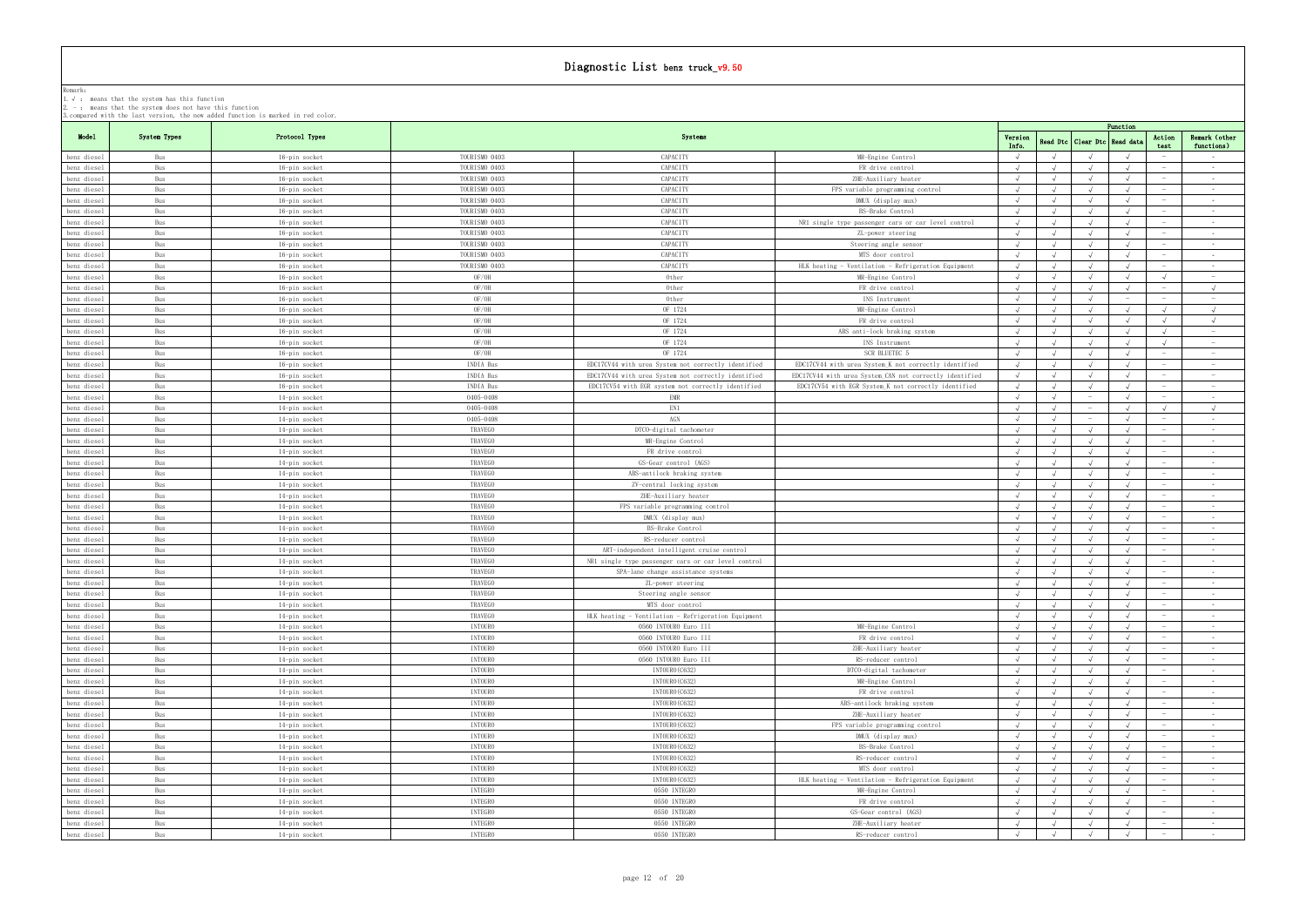|                            | r. v . - means that the system has this runction<br>2. $-$ : means that the system does not have this function | 3. compared with the last version, the new added function is marked in red color. |                                  |                                                     |                                                                           |                  |            |                                  |            |                                        |
|----------------------------|----------------------------------------------------------------------------------------------------------------|-----------------------------------------------------------------------------------|----------------------------------|-----------------------------------------------------|---------------------------------------------------------------------------|------------------|------------|----------------------------------|------------|----------------------------------------|
|                            |                                                                                                                |                                                                                   |                                  |                                                     |                                                                           |                  |            |                                  | Function   |                                        |
| Model                      | System Types                                                                                                   | Protocol Types                                                                    |                                  | Systems                                             |                                                                           | Version<br>Info. |            | Read Dtc   Clear Dtc   Read data | Action     | Remark (other                          |
| benz diesel                | Bus                                                                                                            | 14-pin socket                                                                     | INTEGRO                          | 0550 INTEGRO                                        | MTS door control                                                          |                  |            |                                  |            | functions)<br>test<br>$\sim$           |
| benz diesel                | Bus                                                                                                            | 14-pin socket                                                                     | INTEGRO                          | INTEGRO (C633)                                      | DTCO-digital tachometer                                                   |                  |            |                                  |            | $\sim$                                 |
| benz diesel                | Bus                                                                                                            | 14-pin socket                                                                     | <b>INTEGRO</b>                   | INTEGRO (C633)                                      | AGN automatic transmission E200                                           |                  |            |                                  |            | $\sim$ $-$                             |
| benz diesel                | Bus                                                                                                            | 14-pin socket                                                                     | <b>INTEGRO</b>                   | INTEGRO (C633)                                      | MR-Engine Control                                                         |                  |            |                                  |            | $\sim$                                 |
| benz diesel                | Bus                                                                                                            | 14-pin socket                                                                     | INTEGRO                          | INTEGRO (C633)                                      | FR drive control                                                          |                  |            |                                  |            | $\sim$                                 |
| benz diesel                | Bus                                                                                                            | 14-pin socket                                                                     | INTEGRO                          | INTEGRO (C633)                                      | GS-Gear control (AGS)                                                     |                  |            |                                  |            | $\sim$                                 |
| benz diesel                | Bus                                                                                                            | 14-pin socket                                                                     | INTEGRO                          | INTEGRO (C633)                                      | ABS-antilock braking system                                               | $\sqrt{ }$       | $\sqrt{ }$ |                                  | $\sqrt{ }$ | $\sim$ $-$<br>$-$                      |
| benz diesel                | Bus                                                                                                            | 14-pin socket                                                                     | INTEGRO                          | INTEGRO (C633)                                      | ZV-central locking system                                                 |                  |            |                                  |            | $\sim$                                 |
| benz diesel                | Bus                                                                                                            | 14-pin socket                                                                     | INTEGRO                          | INTEGRO (C633)                                      | ZHE-Auxiliary heater                                                      | $\sim$           | $\sqrt{ }$ |                                  | $\sqrt{ }$ | $\sim$ $-$                             |
| benz diesel                | Bus                                                                                                            | 14-pin socket                                                                     | <b>INTEGRO</b>                   | INTEGRO (C633)                                      | FPS variable programming control                                          |                  |            |                                  |            | $\sim$                                 |
| benz diesel                | Bus                                                                                                            | 14-pin socket                                                                     | INTEGRO                          | INTEGRO (C633)                                      | DMUX (display mux)                                                        | $\sim$           | $\sqrt{ }$ |                                  | $\sqrt{ }$ | $\sim$ $-$                             |
| benz diesel<br>benz diesel | Bus<br>Bus                                                                                                     | 14-pin socket                                                                     | <b>INTEGRO</b><br><b>INTEGRO</b> | INTEGRO (C633)<br>INTEGRO (C633)                    | BS-Brake Control<br>RS-reducer control                                    |                  |            |                                  |            | $\sim$ $-$<br>$\sim$ $-$               |
| benz diesel                | Bus                                                                                                            | 14-pin socket                                                                     | INTEGRO                          | INTEGRO (C633)                                      | NR1 single type passenger cars or car level control                       | $\sqrt{ }$       | $\sqrt{ }$ |                                  |            | $\sim$                                 |
| benz diesel                | Bus                                                                                                            | 14-pin socket<br>14-pin socket                                                    | INTEGRO                          | INTEGRO (C633)                                      | MTS door control                                                          | $\sqrt{ }$       | $\sqrt{ }$ |                                  |            | $\sim 10^{-1}$                         |
| benz diesel                | Bus                                                                                                            | 14-pin socket                                                                     | <b>INTEGRO</b>                   | INTEGRO (C633)                                      | HLK heating - Ventilation - Refrigeration Equipment                       | $\sqrt{ }$       |            |                                  |            | $\sim$ $-$                             |
| benz diesel                | Bus                                                                                                            | 14-pin socket                                                                     | INTEGRO                          | INTEGRO (C633)                                      | GS-Gear control (AGS)                                                     |                  |            |                                  |            | $\sim$                                 |
| benz diesel                | Bus                                                                                                            | 14-pin socket                                                                     | CITARO                           | EGM electronic gas engine                           |                                                                           | $\sqrt{ }$       | $\sqrt{ }$ | $\sqrt{ }$                       | $\sqrt{ }$ | $\sim$ $ \sim$                         |
| benz diesel                | Bus                                                                                                            | 14-pin socket                                                                     | CITARO                           | DTCO-digital tachometer                             |                                                                           |                  |            |                                  |            | $\sim$ $-$                             |
| benz diesel                | Bus                                                                                                            | 14-pin socket                                                                     | CITARO                           | AGN automatic transmission E200                     |                                                                           | $\sqrt{ }$       |            |                                  |            | $\sim$ $-$                             |
| benz diesel                | Bus                                                                                                            | 14-pin socket                                                                     | CITARO                           | FR drive control                                    |                                                                           |                  |            |                                  |            | $\sim$ $-$                             |
| benz diesel                | Bus                                                                                                            | 14-pin socket                                                                     | CITARO                           | ZHE-Auxiliary heater                                |                                                                           |                  |            |                                  |            | $\sim$ $-$                             |
| benz diesel                | Bus                                                                                                            | 14-pin socket                                                                     | CITARO                           | FPS variable programming control                    |                                                                           |                  |            |                                  |            | $\sim$ $-$                             |
| benz diesel                | Bus                                                                                                            | 14-pin socket                                                                     | CITARO                           | DMUX (display mux)                                  |                                                                           |                  |            |                                  |            | $\sim$                                 |
| benz diesel                | Bus                                                                                                            | 14-pin socket                                                                     | CITARO                           | BS-Brake Control                                    |                                                                           | $\sqrt{ }$       | $\sqrt{ }$ |                                  |            | $\sim$                                 |
| benz diesel                | Bus                                                                                                            | 14-pin socket                                                                     | CITARO                           | RS-reducer control                                  |                                                                           |                  |            |                                  |            | $\sim$ $-$                             |
| benz diesel                | Bus                                                                                                            | 14-pin socket                                                                     | CITARO                           | NR1 single type passenger cars or car level control |                                                                           |                  |            |                                  |            | $\sim$ $-$                             |
| benz diesel                | Bus                                                                                                            | 14-pin socket                                                                     | CITARO                           | ZL-power steering                                   |                                                                           |                  |            |                                  |            | $\sim$                                 |
| benz diesel                | Bus                                                                                                            | 14-pin socket                                                                     | CITARO                           | Steering angle sensor                               |                                                                           | $\sqrt{ }$       | $\sqrt{ }$ |                                  |            | $\sim$                                 |
| benz diesel                | Bus                                                                                                            | 14-pin socket                                                                     | CITARO                           | MTS door control                                    |                                                                           |                  |            |                                  |            | $\sim$ $-$                             |
| benz diesel                | Bus                                                                                                            | 14-pin socket                                                                     | CITARO<br>CITO                   | HLK heating - Ventilation - Refrigeration Equipment |                                                                           |                  |            |                                  |            | $\sim$ $-$<br>$\sim$                   |
| benz diesel<br>benz diesel | Bus<br>Bus                                                                                                     | 14-pin socket<br>14-pin socket                                                    | CITO                             | MR-Engine Control<br>FR drive control               |                                                                           |                  |            |                                  |            | $\sim$ $-$                             |
| benz diesel                | Bus                                                                                                            | 14-pin socket                                                                     | CITO                             | ZHE-Auxiliary heater                                |                                                                           | $\sqrt{ }$       | $\sqrt{ }$ |                                  |            | $\sim$                                 |
| benz diesel                | Bus                                                                                                            | 14-pin socket                                                                     | CITO                             | FPS variable programming control                    |                                                                           |                  |            |                                  |            | $\sim$ $-$                             |
| benz diesel                | Bus                                                                                                            | 14-pin socket                                                                     | CITO                             | BS-Brake Control                                    |                                                                           | $\sqrt{ }$       | $\sqrt{ }$ | $\sqrt{ }$                       | $\sqrt{ }$ | $\sim$ $-$                             |
| benz diesel                | Bus                                                                                                            | 14-pin socket                                                                     | CITO                             | MTS door control                                    |                                                                           | $\sqrt{ }$       | $\sqrt{ }$ |                                  |            | $\sim$                                 |
| benz diesel                | Bus                                                                                                            | 14-pin socket                                                                     | CITO                             | HLK heating - Ventilation - Refrigeration Equipment |                                                                           |                  |            |                                  |            | $\sim$ $-$                             |
| benz diesel                | Bus                                                                                                            | 14-pin socket                                                                     | CITO                             | FE Drive electronics                                |                                                                           |                  |            |                                  |            | $\sim$ $-$                             |
| benz diesel                | Bus                                                                                                            | 14-pin socket                                                                     | <b>OC500</b>                     | OC500 LF LFA                                        | EGM electronic gas engine                                                 |                  |            |                                  |            | $\sim$ $-$                             |
| benz diesel                | Bus                                                                                                            | 14-pin socket                                                                     | <b>00500</b>                     | OC500 LF LFA                                        | DICO-digital tachometer                                                   |                  |            |                                  |            |                                        |
| benz diesel                | Bus                                                                                                            | 14-pin socket                                                                     | <b>OC500</b>                     | OC500 LF LFA                                        | AGN automatic transmission E200                                           |                  |            |                                  | $\sqrt{ }$ | $\sim$ $ \sim$                         |
| benz diesel                | Bus                                                                                                            | 14-pin socket                                                                     | <b>OC500</b>                     | OC500 LF LFA                                        | MR-Engine Control                                                         | $\sqrt{ }$       | $\sqrt{ }$ | $\sqrt{ }$                       | $\sqrt{ }$ | $\sqrt{ }$                             |
| benz diesel                | Bus                                                                                                            | 14-pin socket                                                                     | <b>OC500</b>                     | OC500 LF LFA                                        | FR drive control                                                          |                  |            |                                  |            | $\sim$                                 |
| benz diesel                | Bus                                                                                                            | 14-pin socket                                                                     | <b>OC500</b>                     | OC500 LF LFA                                        | ZHE-Auxiliary heater                                                      |                  |            |                                  | $\sqrt{ }$ | $\sim$ $-$<br>$\overline{\phantom{a}}$ |
| benz diesel                | Bus                                                                                                            | 14-pin socket                                                                     | <b>OC500</b>                     | OC500 LF LFA                                        | FPS variable programming control                                          |                  |            |                                  |            | $\sim$ $-$                             |
| benz diesel                | Bus                                                                                                            | 14-pin socket                                                                     | <b>OC500</b><br><b>OC500</b>     | OC500 LF LFA                                        | DMUX (display mux)                                                        |                  |            |                                  |            | $\sim$ $-$<br>$\overline{\phantom{a}}$ |
| benz diesel                | Bus<br>Bus                                                                                                     | 14-pin socket                                                                     | <b>OC500</b>                     | OC500 LF LFA<br>OC500 LF LFA                        | BS-Brake Control                                                          | $\sqrt{ }$       |            |                                  |            | $\sim$ $-$                             |
| benz diesel<br>benz diesel | Bus                                                                                                            | 14-pin socket<br>14-pin socket                                                    | <b>OC500</b>                     | OC500 LF LFA                                        | RS-reducer control<br>NR1 single type passenger cars or car level control |                  |            |                                  |            | $\sim$ $-$<br>$\sim$                   |
| benz diesel                | Bus                                                                                                            | 14-pin socket                                                                     | <b>OC500</b>                     | OC500 LF LFA                                        | Steering angle sensor                                                     | $\sqrt{ }$       |            |                                  |            | $\sim$ 100 $\mu$                       |
| benz diesel                | Bus                                                                                                            | 14-pin socket                                                                     | 0345 CONECTO                     | 0345 CONECTO Euro III single node passenger         | AGN automatic transmission E200                                           |                  |            |                                  |            | $\sim$                                 |
| benz diesel                | Bus                                                                                                            | 14-pin socket                                                                     | 0345 CONECTO                     | 0345 CONECTO Euro III single node passenger         | MR-Engine Control                                                         | $\sqrt{ }$       |            |                                  |            | $\sim$                                 |
| benz diesel                | Bus                                                                                                            | 14-pin socket                                                                     | 0345 CONECTO                     | 0345 CONECTO Euro III single node passenger         | FR drive control                                                          |                  |            |                                  |            | $\sim$ $-$                             |
| benz diesel                | Bus                                                                                                            | 14-pin socket                                                                     | 0345 CONECTO                     | 0345 CONECTO Euro III single node passenger         | ZHE-Auxiliary heater                                                      |                  |            |                                  |            | $\sim$ $-$                             |
| benz diesel                | Bus                                                                                                            | 14-pin socket                                                                     | 0345 CONECTO                     | 0345 CONECTO Euro III single node passenger         | RS-reducer control                                                        |                  |            |                                  |            | $\sim$                                 |
| benz diesel                | Bus                                                                                                            | 14-pin socket                                                                     | 0345 CONECTO                     | 0345 CONECTO Euro III single node passenger         | ADM adaptation module                                                     |                  |            |                                  |            | $\sim$ $-$                             |
| benz diesel                | Bus                                                                                                            | 14-pin socket                                                                     | 0345 CONECTO                     | 0345 CONECTO Euro III articulated bus               | AGN automatic transmission E200                                           | $\sqrt{ }$       |            |                                  |            | $\sim$ $-$                             |
| benz diesel                | Bus                                                                                                            | 14-pin socket                                                                     | 0345 CONECTO                     | 0345 CONECTO Euro III articulated bus               | MR-Engine Control                                                         | $\sqrt{ }$       |            |                                  |            | $\sim$                                 |
| benz diesel                | Bus                                                                                                            | 14-pin socket                                                                     | 0345 CONECTO                     | 0345 CONECTO Euro III articulated bus               | FR drive control                                                          |                  |            |                                  |            | $\sim 10^{-11}$                        |
| benz diesel                | Bus                                                                                                            | 14-pin socket                                                                     | 0345 CONECTO                     | 0345 CONECTO Euro III articulated bus               | ZHE-Auxiliary heater                                                      |                  |            |                                  |            | $\sim$ $-$                             |
| benz diesel                | Bus                                                                                                            | 14-pin socket                                                                     | 0345 CONECTO                     | 0345 CONECTO Euro III articulated bus               | RS-reducer control                                                        | $\sqrt{ }$       | $\sqrt{ }$ |                                  | $\sqrt{ }$ | $\sim 10^{-11}$                        |
| benz diesel                | Bus                                                                                                            | 14-pin socket                                                                     | 0345 CONECTO                     | 0345 CONECTO Euro III articulated bus               | ADM adaptation module                                                     |                  |            |                                  |            | $\sim$ $-$<br>$\hspace{0.1mm}$         |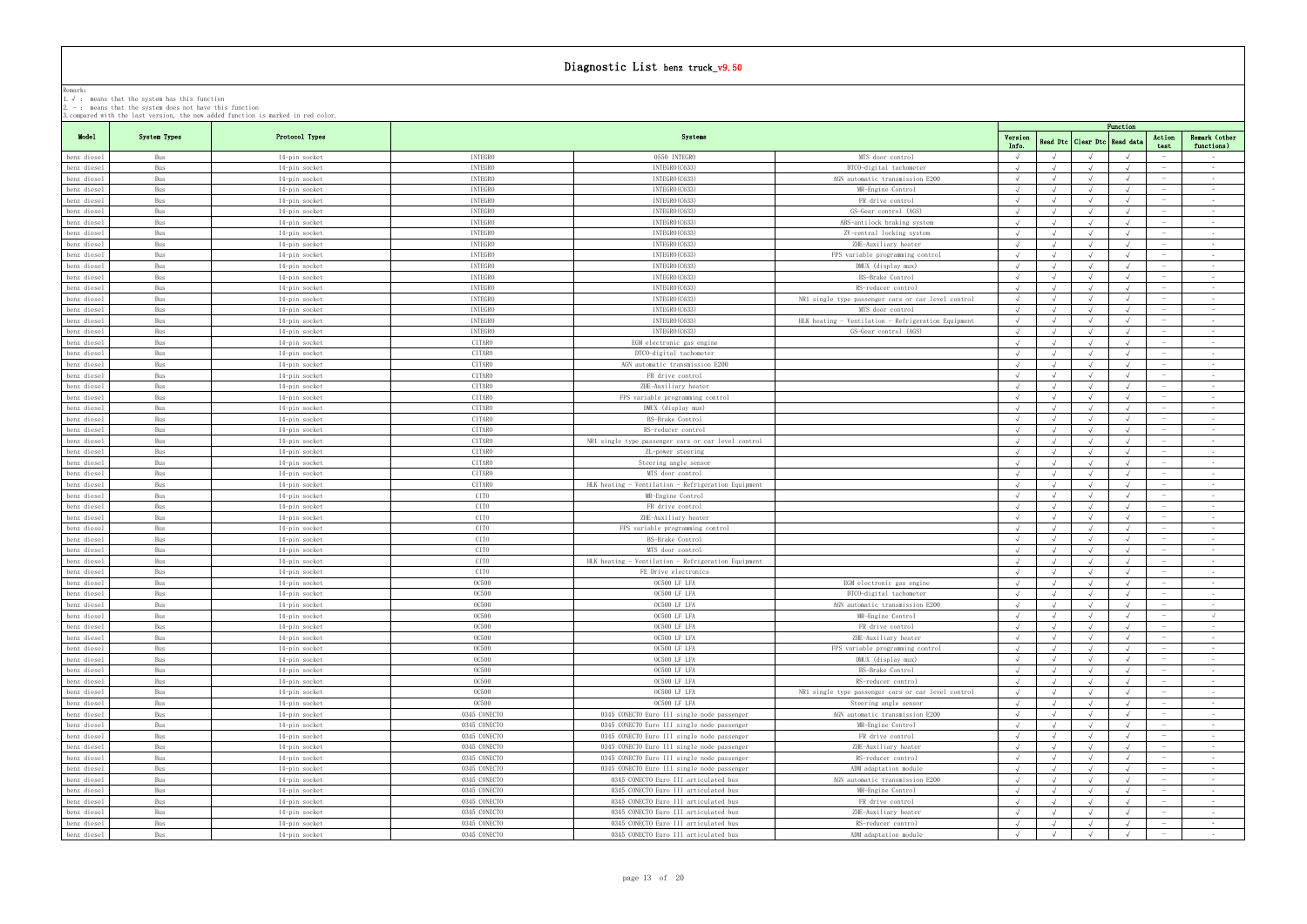|             | . у , шеано снат тие оуотеш нао тито ганеттон<br>$2. -$ : means that the system does not have this function | 3. compared with the last version, the new added function is marked in red color. |              |                                |                                                     |                  |            |                     |            |                          |                             |
|-------------|-------------------------------------------------------------------------------------------------------------|-----------------------------------------------------------------------------------|--------------|--------------------------------|-----------------------------------------------------|------------------|------------|---------------------|------------|--------------------------|-----------------------------|
|             |                                                                                                             |                                                                                   |              |                                |                                                     |                  |            |                     | Function   |                          |                             |
| Model       | System Types                                                                                                | Protocol Types                                                                    |              | Systems                        |                                                     | Version<br>Info. | Read Dtc   | Clear Dtc Read data |            | Action<br>test           | Remark (other<br>functions) |
| benz diesel | Bus                                                                                                         | 14-pin socket                                                                     | <b>BR300</b> | Setra BR300 Kombilbus Euro III | AGN automatic transmission E200                     |                  |            |                     |            |                          | $\sim$                      |
| benz diesel | Bus                                                                                                         | 14-pin socket                                                                     | <b>BR300</b> | Setra BR300 Kombilbus Euro III | MR-Engine Control                                   | $\sqrt{ }$       |            |                     |            |                          | $\sim$                      |
| benz diesel | Bus                                                                                                         | 14-pin socket                                                                     | <b>BR300</b> | Setra BR300 Kombilbus Euro III | FR drive control                                    |                  |            |                     |            |                          | $\sim$                      |
| benz diesel | Bus                                                                                                         | 14-pin socket                                                                     | <b>BR300</b> | Setra BR300 Kombilbus Euro III | RS-reducer control                                  |                  |            |                     |            |                          | $\sim$ 100 $\mu$            |
| benz diesel | Bus                                                                                                         | 14-pin socket                                                                     | <b>BR300</b> | Setra BR300 Kombilbus Euro III | GS-Gear control (AGS)                               |                  |            |                     |            |                          | $\sim$                      |
| benz diesel | Bus                                                                                                         | 14-pin socket                                                                     | <b>BR300</b> | Setra BR300 Kombilbus Euro III | MTS door control                                    |                  |            |                     |            |                          | $\sim$                      |
| benz diesel | Bus                                                                                                         | 14-pin socket                                                                     | <b>BR300</b> | Setra BR300 Kombilbus Euro III | ZHE-Auxiliary heater                                |                  |            |                     |            |                          | $\sim$                      |
| benz diesel | Bus                                                                                                         | 14-pin socket                                                                     | <b>BR300</b> | Setra BR300 Kombilbus Euro III | ADM adaptation module                               |                  |            |                     |            |                          | $\sim$                      |
| benz diesel | Bus                                                                                                         | 14-pin socket                                                                     | <b>BR300</b> | Setra BR300 Kombilbus Euro III | KWS bending angle control                           |                  |            |                     |            |                          | $\sim$                      |
| benz diesel | Bus                                                                                                         | 14-pin socket                                                                     | <b>BR300</b> | BR 300 Reisebus 3 Euro III     | MR-Engine Control                                   |                  |            |                     |            |                          | $\sim 100$                  |
| benz diesel | Bus                                                                                                         | 14-pin socket                                                                     | <b>BR300</b> | BR 300 Reisebus 3 Euro III     | FR drive control                                    | $\sqrt{ }$       | $\sqrt{ }$ |                     |            |                          | $\sim$                      |
| benz diesel | Bus                                                                                                         | 14-pin socket                                                                     | <b>BR300</b> | BR 300 Reisebus 3 Euro III     | RS-reducer control                                  |                  |            |                     |            |                          | $\sim$                      |
| benz diesel | Bus                                                                                                         | 14-pin socket                                                                     | <b>BR300</b> | BR 300 Reisebus 3 Euro III     | GS-Gear control (AGS)                               |                  |            |                     |            |                          | $\sim$ $-$                  |
|             |                                                                                                             |                                                                                   | BR300        |                                |                                                     |                  |            |                     |            |                          | $\sim$                      |
| benz diesel | Bus                                                                                                         | 14-pin socket                                                                     | <b>BR300</b> | BR 300 Reisebus 3 Euro III     | ZHE-Auxiliary heater<br>ADM adaptation module       |                  |            |                     |            |                          | $\sim$                      |
| benz diesel | Bus                                                                                                         | 14-pin socket                                                                     |              | BR 300 Reisebus 3 Euro III     |                                                     |                  |            |                     |            |                          |                             |
| benz diesel | Bus                                                                                                         | 14-pin socket                                                                     | S315         | S315 HD China Euro III         | MR-Engine Control                                   |                  |            |                     |            |                          | $\sim$                      |
| benz diesel | Bus                                                                                                         | 14-pin socket                                                                     | S315         | S315 HD China Euro III         | FR drive control                                    |                  |            |                     |            |                          | $\sim$                      |
| benz diesel | Bus                                                                                                         | 14-pin socket                                                                     | S315         | S315 HD China Euro III         | RS-reducer control                                  |                  |            |                     |            |                          | $\sim$ $-$                  |
| benz diesel | Bus                                                                                                         | 14-pin socket                                                                     | S315         | S315 HD China Euro III         | ZHE-Auxiliary heater                                |                  |            |                     |            |                          | $\sim$                      |
| benz diesel | Bus                                                                                                         | 14-pin socket                                                                     | S315         | S315 HD China Euro III         | ADM adaptation module                               |                  |            |                     |            |                          | $\sim$                      |
| benz diesel | Bus                                                                                                         | 14-pin socket                                                                     | <b>BR400</b> | Setra BR400 TopClass           | DTCO-digital tachometer                             |                  |            |                     |            |                          | $\sim$                      |
| benz diesel | Bus                                                                                                         | 14-pin socket                                                                     | <b>BR400</b> | Setra BR400 TopClass           | MR-Engine Control                                   |                  |            |                     |            |                          | $\sim$                      |
| benz diesel | Bus                                                                                                         | 14-pin socket                                                                     | BR400        | Setra BR400 TopClass           | FR drive control                                    | $\sqrt{ }$       | $\sqrt{ }$ |                     |            |                          | $\sim$                      |
| benz diesel | Bus                                                                                                         | 14-pin socket                                                                     | <b>BR400</b> | Setra BR400 TopClass           | GS-Gear control (AGS)                               |                  |            |                     |            |                          | $\sim$                      |
| benz diesel | Bus                                                                                                         | 14-pin socket                                                                     | <b>BR400</b> | Setra BR400 TopClass           | ZV-central locking system                           |                  |            |                     |            |                          | $\sim$                      |
| benz diesel | Bus                                                                                                         | 14-pin socket                                                                     | BR400        | Setra BR400 TopClass           | ZHE-Auxiliary heater                                |                  |            |                     |            |                          | $\sim$                      |
| benz diesel | Bus                                                                                                         | 14-pin socket                                                                     | BR400        | Setra BR400 TopClass           | FPS variable programming control                    |                  |            |                     |            |                          | $\sim$                      |
| benz diesel | Bus                                                                                                         | 14-pin socket                                                                     | <b>BR400</b> | Setra BR400 TopClass           | DMUX (display mux)                                  |                  |            |                     |            |                          | $\sim$                      |
| benz diesel | Bus                                                                                                         | 14-pin socket                                                                     | <b>BR400</b> | Setra BR400 TopClass           | BS-Brake Control                                    |                  |            |                     |            |                          | $\sim$                      |
| benz diesel | Bus                                                                                                         | 14-pin socket                                                                     | <b>BR400</b> | Setra BR400 TopClass           | RS-reducer control                                  |                  |            |                     |            |                          | $\sim$                      |
| benz diesel | Bus                                                                                                         | 14-pin socket                                                                     | <b>BR400</b> | Setra BR400 TopClass           | ART-independent intelligent cruise control          |                  |            |                     |            |                          | $\sim$                      |
| benz diesel | Bus                                                                                                         | 14-pin socket                                                                     | <b>BR400</b> | Setra BR400 TopClass           | NR1 single type passenger cars or car level control | $\sqrt{ }$       |            |                     |            |                          | $\sim$                      |
| benz diesel | Bus                                                                                                         | 14-pin socket                                                                     | BR400        | Setra BR400 TopClass           | SPA-lane change assistance systems                  |                  |            |                     |            |                          | $\sim$                      |
| benz diesel | Bus                                                                                                         | 14-pin socket                                                                     | BR400        | Setra BR400 TopClass           | ZL-power steering                                   | $\sqrt{ }$       |            |                     |            |                          | $\sim$                      |
| benz diesel | Bus                                                                                                         | 14-pin socket                                                                     | <b>BR400</b> | Setra BR400 TopClass           | Steering angle sensor                               |                  |            |                     |            |                          | $\sim$                      |
| benz diesel | Bus                                                                                                         | 14-pin socket                                                                     | BR400        | Setra BR400 TopClass           | MTS door control                                    | $\sqrt{ }$       | $\sqrt{ }$ |                     | $\sqrt{ }$ |                          | $\sim$                      |
|             | Bus                                                                                                         |                                                                                   | <b>BR400</b> |                                | HLK heating - Ventilation - Refrigeration Equipment | $\sqrt{ }$       |            |                     |            |                          | $\sim$                      |
| benz diesel |                                                                                                             | 14-pin socket                                                                     |              | Setra BR400 TopClass           |                                                     |                  |            |                     |            |                          |                             |
| benz diesel | Bus                                                                                                         | 14-pin socket                                                                     | <b>BR400</b> | Setra BR400 TopClass           | CLS-convenient locking system                       |                  |            |                     |            |                          | $\sim$                      |
| benz diesel | Bus                                                                                                         | 14-pin socket                                                                     | <b>BR400</b> | Setra BR400 ComfortClass       | DTCO-digital tachometer                             |                  |            |                     |            |                          | $\sim$                      |
| benz diesel | Bus                                                                                                         | 14-pin socket                                                                     | <b>BR400</b> | Setra BR400 ComfortClass       | MR-Engine Control                                   |                  |            |                     |            |                          | $\sim$                      |
| benz diesel | Bus                                                                                                         | 14-pin socket                                                                     | BR400        | Setra BR400 ComfortClass       | FR drive control                                    |                  |            |                     |            |                          |                             |
| benz diesel | Bus                                                                                                         | 14-pin socket                                                                     | BR400        | Setra BR400 ComfortClass       | GS-Gear control (AGS)                               |                  |            |                     |            |                          | $\sim$                      |
| benz diesel | Bus                                                                                                         | 14-pin socket                                                                     | <b>BR400</b> | Setra BR400 ComfortClass       | ZV-central locking system                           | $\sqrt{ }$       | $\sqrt{ }$ |                     |            |                          | $\sim$                      |
| benz diesel | Bus                                                                                                         | 14-pin socket                                                                     | <b>BR400</b> | Setra BR400 ComfortClass       | ZHE-Auxiliary heater                                |                  |            |                     |            |                          | $\sim$                      |
| benz diesel | Bus                                                                                                         | 14-pin socket                                                                     | BR400        | Setra BR400 ComfortClass       | FPS variable programming control                    |                  |            |                     |            | $\overline{\phantom{a}}$ | $\sim$ $-$                  |
| benz diesel | Bus                                                                                                         | 14-pin socket                                                                     | <b>BR400</b> | Setra BR400 ComfortClass       | DMUX (display mux)                                  |                  |            |                     |            |                          | $\sim$                      |
| benz diesel | Bus                                                                                                         | 14-pin socket                                                                     | <b>BR400</b> | Setra BR400 ComfortClass       | BS-Brake Control                                    |                  |            |                     |            |                          | $\sim$                      |
| benz diesel | Bus                                                                                                         | 14-pin socket                                                                     | BR400        | Setra BR400 ComfortClass       | RS-reducer control                                  |                  |            |                     |            | $\overline{\phantom{a}}$ | $\sim$ $-$                  |
| benz diesel | Bus                                                                                                         | 14-pin socket                                                                     | <b>BR400</b> | Setra BR400 ComfortClass       | ART-independent intelligent cruise control          |                  |            |                     |            |                          | $\sim$ $-$                  |
| benz diesel | Bus                                                                                                         | 14-pin socket                                                                     | <b>BR400</b> | Setra BR400 ComfortClass       | NR1 single type passenger cars or car level control |                  |            |                     |            |                          | $\sim 10^{-1}$              |
| benz diesel | Bus                                                                                                         | 14-pin socket                                                                     | <b>BR400</b> | Setra BR400 ComfortClass       | SPA-lane change assistance systems                  | $\sqrt{ }$       |            |                     |            | $\overline{\phantom{a}}$ | $\sim$                      |
| benz diesel | Bus                                                                                                         | 14-pin socket                                                                     | <b>BR400</b> | Setra BR400 ComfortClass       | ZL-power steering                                   |                  |            |                     |            |                          | $\sim$                      |
| benz diesel | Bus                                                                                                         | 14-pin socket                                                                     | <b>BR400</b> | Setra BR400 ComfortClass       | Steering angle sensor                               |                  |            |                     |            |                          | $\sim$                      |
| benz diesel | Bus                                                                                                         | 14-pin socket                                                                     | <b>BR400</b> | Setra BR400 ComfortClass       | MTS door control                                    |                  |            |                     |            |                          | <b>Contract</b>             |
| benz diesel | Bus                                                                                                         | 14-pin socket                                                                     | BR400        | Setra BR400 ComfortClass       | HLK heating - Ventilation - Refrigeration Equipment |                  |            |                     |            |                          | $\sim$                      |
| benz diesel | Bus                                                                                                         | 14-pin socket                                                                     | <b>BR400</b> | Setra BR400 MultiClass         | DTCO-digital tachometer                             |                  |            |                     |            |                          | $\sim 10^{-1}$              |
| benz diesel | Bus                                                                                                         | 14-pin socket                                                                     | <b>BR400</b> | Setra BR400 MultiClass         | AGN automatic transmission E200                     | $\sqrt{ }$       | $\sqrt{ }$ | $\sqrt{ }$          | $\sqrt{ }$ | $\overline{\phantom{a}}$ | <b>Contract Contract</b>    |
| benz diesel | Bus                                                                                                         | 14-pin socket                                                                     | <b>BR400</b> | Setra BR400 MultiClass         | MR-Engine Control                                   |                  |            |                     |            |                          | $\sim$                      |
| benz diesel | Bus                                                                                                         |                                                                                   | <b>BR400</b> | Setra BR400 MultiClass         | FR drive control                                    | $\sqrt{ }$       |            |                     |            |                          | $\sim$                      |
|             |                                                                                                             | 14-pin socket                                                                     |              |                                |                                                     |                  |            |                     |            |                          |                             |
| benz diesel | Bus                                                                                                         | 14-pin socket                                                                     | <b>BR400</b> | Setra BR400 MultiClass         | ABS-antilock braking system                         |                  |            |                     |            |                          | $\sim$ $-$                  |
| benz diesel | Bus                                                                                                         | 14-pin socket                                                                     | BR400        | Setra BR400 MultiClass         | GS-Gear control (AGS)                               |                  |            |                     |            |                          | $\sim$ $-$                  |
| benz diesel | Bus                                                                                                         | 14-pin socket                                                                     | BR400        | Setra BR400 MultiClass         | ZV-central locking system                           |                  |            |                     |            |                          | $\sim$ $-$                  |
| benz diesel | Bus                                                                                                         | 14-pin socket                                                                     | BR400        | Setra BR400 MultiClass         | ZHE-Auxiliary heater                                | $\sqrt{ }$       | $\sqrt{ }$ | $\sqrt{ }$          | $\sqrt{ }$ | $\overline{\phantom{a}}$ | $\sim$                      |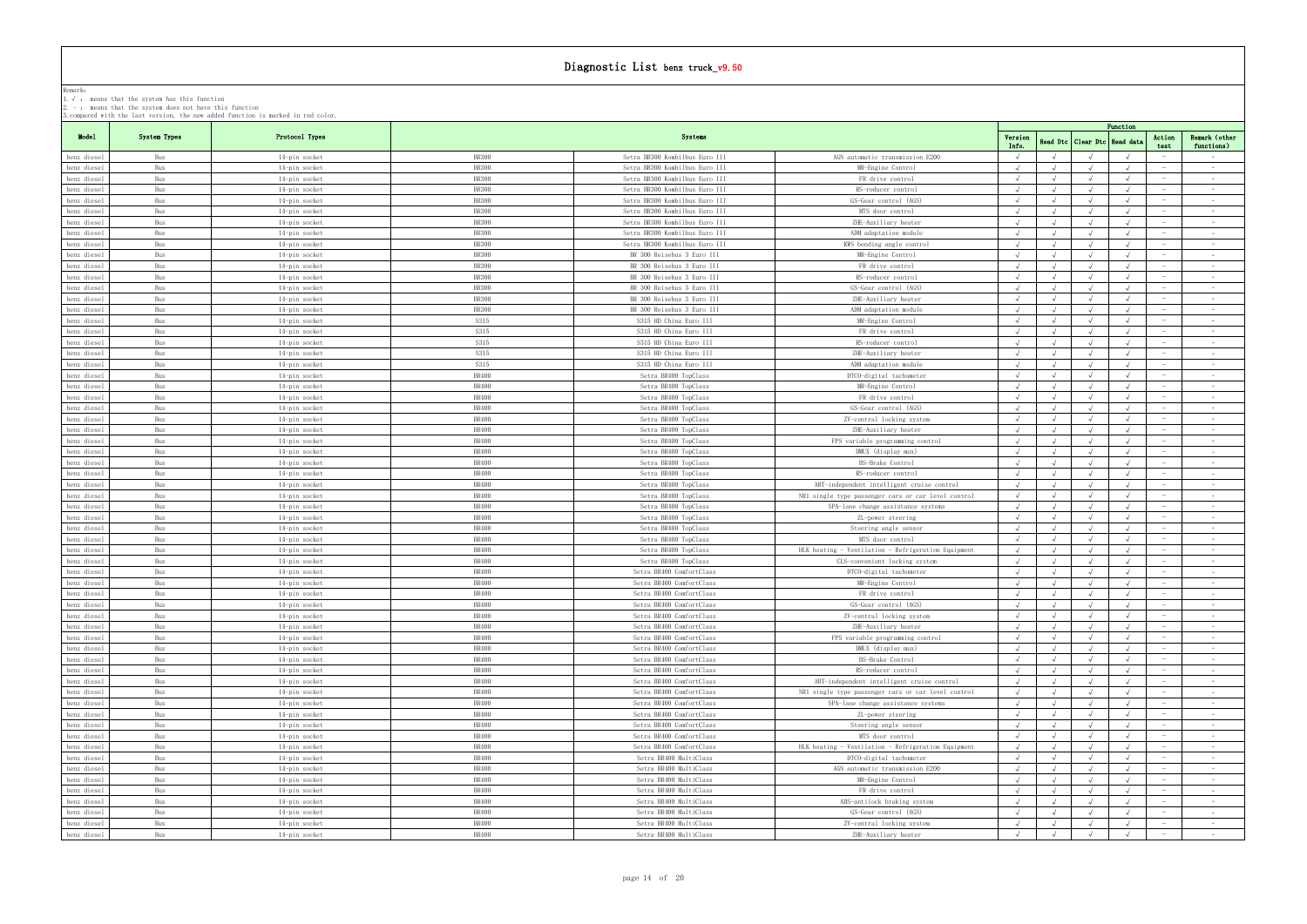|                            | 1. V. Heans that the system has this function<br>$2. -$ : means that the system does not have this function |                                                                                   |                              |                                                      |                                                                         |            |            |                      |            |                                 |                                |
|----------------------------|-------------------------------------------------------------------------------------------------------------|-----------------------------------------------------------------------------------|------------------------------|------------------------------------------------------|-------------------------------------------------------------------------|------------|------------|----------------------|------------|---------------------------------|--------------------------------|
|                            |                                                                                                             | 3. compared with the last version, the new added function is marked in red color. |                              |                                                      |                                                                         |            |            |                      | Function   |                                 |                                |
| Model                      | System Types                                                                                                | Protocol Types                                                                    |                              | Systems                                              |                                                                         | Version    |            | Read Dtc   Clear Dtc | Read dat   | Action                          | Remark (other                  |
|                            |                                                                                                             |                                                                                   |                              |                                                      |                                                                         | Info.      |            |                      |            | test                            | functions)                     |
| benz diesel                | Bus                                                                                                         | 14-pin socket                                                                     | <b>BR400</b>                 | Setra BR400 MultiClass                               | FPS variable programming control                                        |            |            |                      |            |                                 | $\sim 100$                     |
| benz diesel                | Bus                                                                                                         | 14-pin socket                                                                     | <b>BR400</b>                 | Setra BR400 MultiClass                               | DMUX (display mux)                                                      | $\sqrt{ }$ |            |                      |            |                                 | $\sim$ $-$                     |
| benz diesel                | Bus                                                                                                         | 14-pin socket                                                                     | <b>BR400</b>                 | Setra BR400 MultiClass                               | BS-Brake Control                                                        |            |            |                      |            |                                 | $\sim$ $-$                     |
| benz diesel                | Bus                                                                                                         | 14-pin socket                                                                     | <b>BR400</b>                 | Setra BR400 MultiClass                               | RS-reducer control                                                      |            |            |                      |            | $\sim$                          | <b>Contract Contract</b>       |
| benz diesel                | Bus                                                                                                         | 14-pin socket                                                                     | <b>BR400</b>                 | Setra BR400 MultiClass<br>Setra BR400 MultiClass     | NR1 single type passenger cars or car level control<br>MTS door control |            |            |                      |            |                                 | $\sim$ $ \sim$                 |
| benz diesel                | Bus                                                                                                         | 14-pin socket                                                                     | BR400                        |                                                      |                                                                         |            |            |                      |            | $\hspace{0.1mm}-\hspace{0.1mm}$ | $\sim$                         |
| benz diesel                | Bus                                                                                                         | 14-pin socket                                                                     | <b>BR400</b><br><b>BR400</b> | Setra BR400 TopClass USA                             | ZV-central locking system                                               |            |            |                      |            |                                 | $\sim$ 100 $\mu$<br>$\sim$ $-$ |
| benz diesel<br>benz diesel | Bus<br>Bus                                                                                                  | 14-pin socket<br>14-pin socket                                                    | <b>BR400</b>                 | Setra BR400 TopClass USA<br>Setra BR400 TopClass USA | ZHE-Auxiliary heater<br>FPS variable programming control                | $\sqrt{ }$ | $\sqrt{ }$ | $\sqrt{ }$           |            |                                 | $\sim 10^{-11}$                |
| benz diesel                | Bus                                                                                                         | 14-pin socket                                                                     | <b>BR400</b>                 | Setra BR400 TopClass USA                             | DMUX (display mux)                                                      | $\sqrt{ }$ |            |                      |            | $\hspace{0.1mm}-\hspace{0.1mm}$ | $\sim 100$                     |
| benz diesel                | Bus                                                                                                         | 14-pin socket                                                                     | <b>BR400</b>                 | Setra BR400 TopClass USA                             | MTS door control                                                        |            |            |                      |            | $\overline{\phantom{a}}$        | $\sim$                         |
| benz diesel                | Bus                                                                                                         | 14-pin socket                                                                     | <b>BR400</b>                 | Setra BR400 TopClass USA                             | HLK heating - Ventilation - Refrigeration Equipment                     | $\sqrt{ }$ | $\sqrt{ }$ |                      |            |                                 | $\sim 10^{-11}$                |
| benz diesel                | Bus                                                                                                         | 14-pin socket                                                                     | <b>BR400</b>                 | Setra BR400 TopClass USA                             | ABS-antilock braking system                                             | $\sqrt{ }$ |            |                      |            | $\hspace{0.1mm}-\hspace{0.1mm}$ | $\sim 100$                     |
| benz diesel                | Bus                                                                                                         | 14-pin socket                                                                     | 0350 TOURISMO 0403           | TOURISMO (C632)                                      | DTCO-digital tachometer                                                 |            |            |                      |            |                                 | $\sim$                         |
| benz diesel                | Bus                                                                                                         | 14-pin socket                                                                     | 0350 TOURISMO 0403           | TOURISMO (C632)                                      | MR-Engine Control                                                       | $\sqrt{ }$ | $\sqrt{ }$ |                      |            |                                 | $\sim 10^{-11}$                |
| benz diesel                | Bus                                                                                                         | 14-pin socket                                                                     | 0350 TOURISMO 0403           | TOURISMO (C632)                                      | FR drive control                                                        |            |            |                      |            | $\hspace{0.1mm}-\hspace{0.1mm}$ | $\sim 100$                     |
| benz diesel                | Bus                                                                                                         | 14-pin socket                                                                     | 0350 TOURISMO 0403           | TOURISMO (C632)                                      | GS-Gear control (AGS)                                                   |            |            |                      |            |                                 | $\sim$ $-$                     |
| benz diesel                | Bus                                                                                                         | 14-pin socket                                                                     | 0350 TOURISMO 0403           | TOURISMO (C632)                                      | ABS-antilock braking system                                             |            |            |                      |            |                                 | $\sim$                         |
| benz diesel                | Bus                                                                                                         | 14-pin socket                                                                     | 0350 TOURISMO 0403           | TOURISMO (C632)                                      | ZV-central locking system                                               |            |            |                      |            | $\sim$                          | <b>Contract</b>                |
| benz diesel                | Bus                                                                                                         | 14-pin socket                                                                     | 0350 TOURISMO 0403           | TOURISMO (C632)                                      | ZHE-Auxiliary heater                                                    |            |            |                      |            |                                 | $\sim$                         |
| benz diesel                | Bus                                                                                                         | 14-pin socket                                                                     | 0350 TOURISMO 0403           | TOURISMO (C632)                                      | FPS variable programming control                                        |            |            |                      |            |                                 | $\sim$                         |
| benz diesel                | Bus                                                                                                         | 14-pin socket                                                                     | 0350 TOURISMO 0403           | TOURISMO (C632)                                      | DMUX (display mux)                                                      |            |            |                      |            | $\overline{\phantom{0}}$        | $\sim$ $-$                     |
| benz diesel                | Bus                                                                                                         | 14-pin socket                                                                     | 0350 TOURISMO 0403           | TOURISMO (C632)                                      | BS-Brake Control                                                        | $\sqrt{ }$ |            |                      |            |                                 | $\sim$                         |
| benz diesel                | Bus                                                                                                         | 14-pin socket                                                                     | 0350 TOURISMO 0403           | TOURISMO (C632)                                      | RS-reducer control                                                      |            |            |                      |            |                                 | $\sim$                         |
| benz diesel                | Bus                                                                                                         | 14-pin socket                                                                     | 0350 TOURISMO 0403           | TOURISMO (C632)                                      | NR1 single type passenger cars or car level control                     | $\sqrt{ }$ |            |                      |            | $\sim$                          | $\sim 10^{-11}$                |
| benz diesel                | Bus                                                                                                         | 14-pin socket                                                                     | 0350 TOURISMO 0403           | TOURISMO (C632)                                      | Steering angle sensor                                                   | $\sqrt{ }$ | $\sqrt{ }$ | $\sqrt{ }$           | $\sqrt{ }$ |                                 | $\sim$ $-$                     |
| benz diesel                | Bus                                                                                                         | 14-pin socket                                                                     | 0350 TOURISMO 0403           | TOURISMO (C632)                                      | MTS door control                                                        |            |            |                      |            |                                 | $\sim$                         |
| benz diesel                | Bus                                                                                                         | 14-pin socket                                                                     | 0350 TOURISMO 0403           | TOURISMO (C632)                                      | HLK heating - Ventilation - Refrigeration Equipment                     | $\sqrt{ }$ |            |                      |            | $\overline{\phantom{0}}$        | $\sim$ $-$                     |
| benz diesel                | Bus                                                                                                         | 14-pin socket                                                                     | 0350 TOURISMO 0403           | TOURISMO (C632)                                      | ADM adaptation module                                                   | $\sqrt{ }$ |            |                      |            |                                 | $\sim$                         |
| benz diesel                | Bus                                                                                                         | 14-pin socket                                                                     | 0350 TOURISMO 0403           | TOURISMO 0403                                        | MR-Engine Control                                                       |            |            |                      |            |                                 | $\sim$                         |
| benz diesel                | Bus                                                                                                         | 14-pin socket                                                                     | 0350 TOURISMO 0403           | TOURISMO 0403                                        | FR drive control                                                        | $\sqrt{ }$ |            |                      |            | $\sim$                          | $\sim$ $-$                     |
| benz diesel                | Bus                                                                                                         | 14-pin socket                                                                     | 0350 TOURISMO 0403           | TOURISMO 0403                                        | RS-reducer control                                                      |            |            |                      |            |                                 | $\sim$ $-$                     |
| benz diesel                | Bus                                                                                                         | 14-pin socket                                                                     | 0350 TOURISMO 0403           | TOURISMO 0403                                        | ZHE-Auxiliary heater                                                    |            |            |                      |            |                                 | $\sim$ $-$                     |
| benz diesel                | Bus                                                                                                         | 14-pin socket                                                                     | 0350 TOURISMO 0403           | TOURISMO 0403                                        | ADM adaptation module                                                   |            |            |                      |            | $\sim$                          | $\sim$ $-$                     |
| benz diesel                | Bus                                                                                                         | 14-pin socket                                                                     | ZAFIRO/TORINO/BOXER          |                                                      | PLD Engine Control Module                                               | $\sqrt{ }$ | $\sqrt{ }$ | $\sqrt{ }$           |            | $\sqrt{ }$                      | $\sim$ $ \sim$                 |
| benz diesel                | Bus                                                                                                         | 14-pin socket                                                                     | ZAFIRO/TORINO/BOXER          |                                                      | ADM Adaptation Module                                                   |            |            |                      |            |                                 | $\sqrt{ }$                     |
| benz diesel                | Bus                                                                                                         | 14-pin socket                                                                     | OLD BENZ                     | FMR                                                  |                                                                         |            |            |                      |            | $\sim$                          | $\sim$ 100 $\mu$               |
| benz diesel                | Bus                                                                                                         | 14-pin socket                                                                     | 0500RS                       | INS-Instrument                                       |                                                                         |            |            |                      |            |                                 | $\sim$ $-$                     |
| benz diesel                | Bus                                                                                                         | 14-pin socket                                                                     | 0500RS                       | MR-Engine Control                                    |                                                                         |            |            |                      |            |                                 | $\sim$ $-$                     |
| benz diesel                | Bus                                                                                                         | 14-pin socket                                                                     | 0500RS                       | FR-Drive control                                     |                                                                         |            |            |                      |            |                                 |                                |
| benz diesel                | Bus                                                                                                         | 14-pin socket                                                                     | 0500RS                       | TCO-Tachograph                                       |                                                                         |            | $\sqrt{ }$ | $\sqrt{ }$           | $\sqrt{ }$ | $\sim$                          | $\sim 100$                     |
| benz diesel                | Bus                                                                                                         | 14-pin socket                                                                     | 0350/0403                    | MR-Engine Control                                    |                                                                         | $\sqrt{ }$ | $\sqrt{ }$ | $\sqrt{ }$           | $\sqrt{ }$ |                                 | $\sim$ $-$                     |
| benz diesel                | Bus                                                                                                         | 14-pin socket                                                                     | 0350/0403                    | FR drive control                                     |                                                                         | $\sqrt{ }$ | $\sqrt{ }$ |                      |            | $\sim$                          | $\sim 100$                     |
| benz diesel                | Bus                                                                                                         | 14-pin socket                                                                     | 0350/0403                    | ABS-antilock braking system                          |                                                                         |            |            |                      | $\sim$ $-$ | $\sim$                          | $\sim$                         |
| benz diesel                | Bus                                                                                                         | 14-pin socket                                                                     | 0350/0403                    | BS-Brake Control                                     |                                                                         | $\sqrt{ }$ | $\sqrt{ }$ | $\sqrt{ }$           |            | $\sim$                          | $\sim 10^{-11}$                |
| benz diesel                | ATEGO HEAVY                                                                                                 | MR engine control                                                                 |                              |                                                      |                                                                         |            |            |                      |            | $\sqrt{ }$                      | $\sim 100$                     |
| benz diesel                | ATEGO HEAVY                                                                                                 | FR drive control                                                                  |                              |                                                      |                                                                         |            |            |                      |            | $\sqrt{ }$                      | $\sim$                         |
| benz diesel                | ATEGO HEAVY                                                                                                 | ABS anti-lock braking system                                                      |                              |                                                      |                                                                         | $\sqrt{ }$ | $\sqrt{ }$ |                      |            | $\sqrt{ }$                      | $\sim$ $-$                     |
| benz diesel                | ATEGO HEAVY                                                                                                 | INS Instrument                                                                    |                              |                                                      |                                                                         |            |            |                      |            | $\overline{\phantom{0}}$        | $\sim 100$                     |
| benz diesel                | ATEGO HEAVY                                                                                                 | FFB radio remote control                                                          |                              |                                                      |                                                                         |            |            |                      |            | $\sqrt{ }$                      | $\sim$ $-$                     |
| benz diesel                | ATEGO HEAVY                                                                                                 | ZV central locking system                                                         |                              |                                                      |                                                                         | $\sqrt{ }$ | $\sqrt{ }$ | $\sqrt{ }$           |            | $\sim$                          | $\sim 10^{-11}$                |
| benz diesel                | Unimogs                                                                                                     | MR engine control                                                                 |                              |                                                      |                                                                         |            |            |                      |            | $\sqrt{ }$                      | $\sim 100$                     |
| benz diesel                | Unimogs                                                                                                     | ABS anti-lock braking system                                                      |                              |                                                      |                                                                         |            |            |                      |            | $\sqrt{ }$                      | $\sim$                         |
| benz diesel                | Unimogs                                                                                                     | DTCO digital Tachograph                                                           |                              |                                                      |                                                                         |            |            |                      |            |                                 | $\sim$ $-$                     |
| benz diesel                | Unimogs                                                                                                     | FR drive control                                                                  |                              |                                                      |                                                                         |            |            |                      |            | $\sqrt{ }$                      | <b>Contract</b>                |
| benz diesel                | Unimogs                                                                                                     | GS Gear control                                                                   |                              |                                                      |                                                                         |            |            |                      |            |                                 | $\sim$                         |
| benz diesel                | Unimogs                                                                                                     | HYD Power hydraulics                                                              |                              |                                                      |                                                                         |            |            |                      |            |                                 | $\sim$                         |
| benz diesel                | Unimogs                                                                                                     | INS Instrument                                                                    |                              |                                                      |                                                                         |            |            |                      |            | $\hspace{0.1mm}-\hspace{0.1mm}$ | $\sim$ $-$                     |
| benz diesel                | Unimogs                                                                                                     | KS clutch control                                                                 |                              |                                                      |                                                                         |            | $\sqrt{ }$ |                      |            | $\sqrt{ }$                      | $\sqrt{ }$                     |
| benz diesel                | ACTROS MP IV                                                                                                | diesel                                                                            | ACM                          |                                                      |                                                                         |            | $\sqrt{ }$ |                      |            | $\sim$                          | $\sqrt{ }$                     |
| benz diesel                | ACTROS MP IV                                                                                                | diesel                                                                            | <b>MCM</b>                   |                                                      |                                                                         |            |            |                      |            | $\overline{\phantom{a}}$        | $\sqrt{ }$                     |
| benz diesel                | ACTROS MP IV                                                                                                | brake                                                                             | <b>EBS</b>                   | Knorr bremse                                         |                                                                         |            |            |                      |            | $\sim$                          | $\sim 100$                     |
| benz diesel                | ACTROS MP IV                                                                                                | brake                                                                             | <b>EBS</b>                   | Wabco                                                |                                                                         |            | $\sqrt{ }$ |                      |            | $\sim$                          | $\sim 100$                     |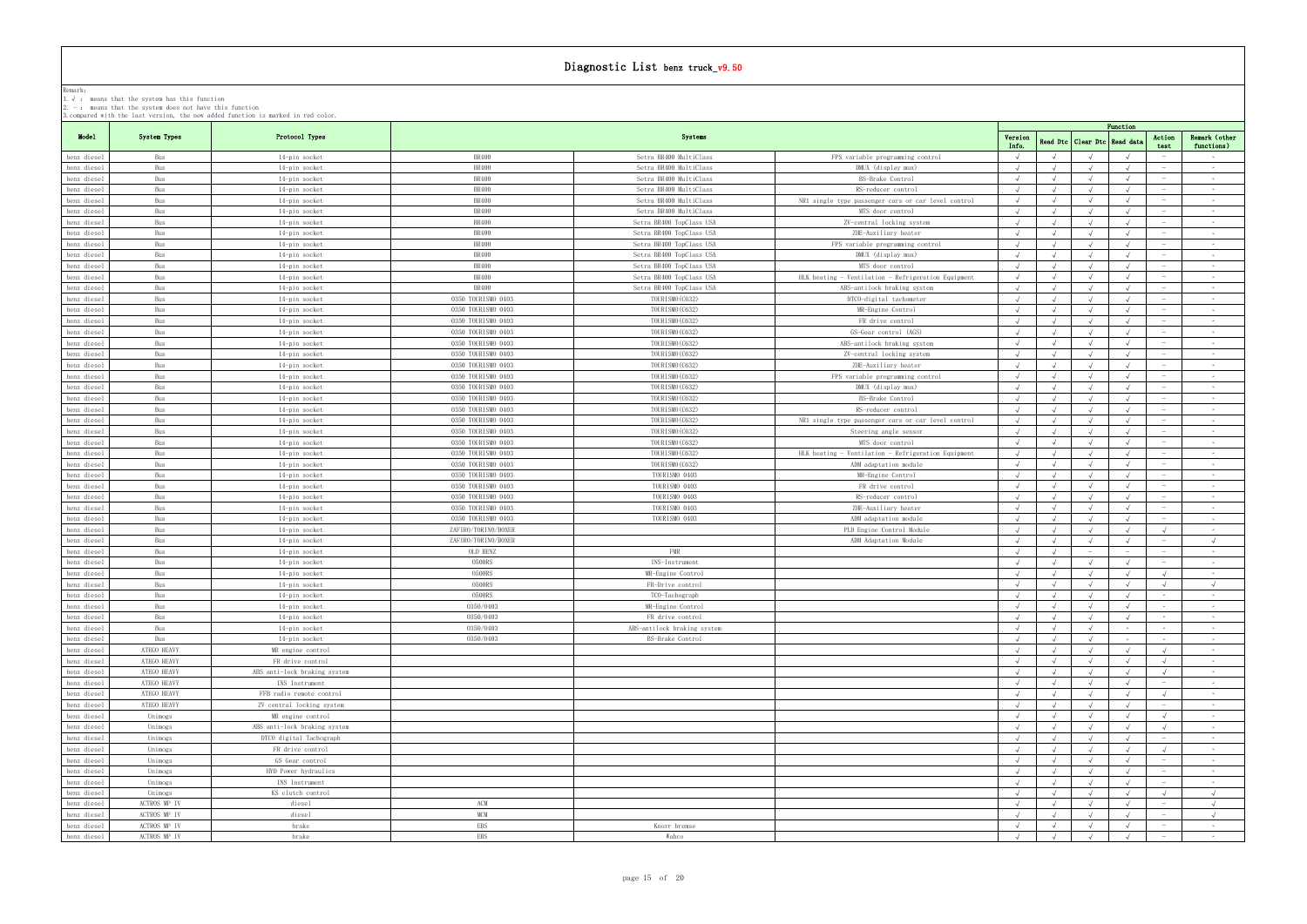|                            |                              |                                |                         |                                                       |                     |                          |            |                                  | Function                        |                                           |                               |
|----------------------------|------------------------------|--------------------------------|-------------------------|-------------------------------------------------------|---------------------|--------------------------|------------|----------------------------------|---------------------------------|-------------------------------------------|-------------------------------|
| Model                      | System Types                 | Protocol Types                 |                         | Systems                                               |                     | Version<br>Info.         |            | Read Dtc   Clear Dtc   Read data |                                 | Action<br>test                            | Remark (other<br>functions)   |
| benz diesel                | ACTROS MP IV                 | brake                          | <b>RCM</b>              | Retarder                                              |                     | $\sqrt{ }$               |            |                                  |                                 |                                           | $\sqrt{ }$                    |
| benz diesel                | ACTROS MP IV                 | Climate                        | <b>HVAC</b>             | Climate control                                       |                     | $\sqrt{ }$               |            |                                  |                                 | $\hspace{0.1mm}$                          | $\sqrt{ }$                    |
| benz diesel                | ACTROS MP IV                 | Climate                        | <b>ITH</b>              | Auxiliary heating                                     |                     | $\sqrt{ }$               |            |                                  |                                 | $\sqrt{ }$                                | $\sim$ $-$                    |
| benz diesel                | ACTROS MP IV                 | Instrument                     | Brake                   | ICUC                                                  |                     | $\sqrt{ }$               |            |                                  |                                 | $\sqrt{ }$                                | $\sim 10^{-11}$               |
| benz diesel                | ACTROS MP IV                 | Instrument                     | Brake                   | Tachograph                                            |                     |                          |            |                                  |                                 | $\sim$                                    | $\sim 10^{-11}$               |
| benz diesel                | ACTROS MP IV                 | Multifunction                  | ASA                     | Auxiliary steering                                    |                     | $\sqrt{ }$               |            | $\mathcal{L}$                    |                                 | $\sqrt{ }$                                | $\sqrt{ }$                    |
| benz diesel                | ACTROS MP IV                 | Multifunction                  | CDS                     | Central data memory                                   |                     | $\sqrt{ }$               |            |                                  |                                 | $\overline{\phantom{a}}$                  | $\sim$ $-$                    |
| benz diesel                | ACTROS MP IV                 | Multifunction                  | CGW                     | Central gateway                                       |                     |                          |            |                                  |                                 | $\hspace{0.1mm}$                          | $\sim$ $ \sim$                |
| benz diesel                | ACTROS MP IV                 | Multifunction                  | COM                     | Communication Interface                               |                     |                          |            |                                  |                                 |                                           | $\sim$ $-$                    |
| benz diesel                | ACTROS MP IV                 | Multifunction                  | CPC                     | Drive control                                         |                     | $\sqrt{ }$               |            |                                  |                                 | $\sim$                                    | $\sim$ $-$                    |
| benz diesel                | ACTROS MP IV                 | Multifunction                  | DCMD                    | Driver Door Module                                    |                     | $\sqrt{ }$               |            | $\sqrt{ }$                       |                                 | $\sqrt{ }$                                | $\sim$ $-$                    |
| benz diesel                | ACTROS MP IV                 | Multifunction                  | DCMP                    | Passenger Door Module                                 |                     |                          |            |                                  |                                 |                                           | $\sim 10^{-1}$                |
| benz diesel                | ACTROS MP IV                 | Multifunction                  | EAPU                    | Haldex                                                |                     | $\sqrt{ }$               |            | $\sqrt{ }$                       |                                 | $\hspace{0.1mm}$                          | $\sim$ 100 $\mu$              |
| benz diesel                | ACTROS MP IV                 | Multifunction                  | EAPU                    | Knorr Bremse                                          |                     | $\sqrt{ }$               |            | $\sqrt{ }$                       |                                 | $\sim$                                    | $\sim 100$                    |
| benz diesel                | ACTROS MP IV                 | Multifunction                  | EIS                     | Electronic ignition lock                              |                     |                          |            |                                  |                                 |                                           | $\sim$ $-$                    |
| benz diesel                | ACTROS MP IV<br>ACTROS MP IV | Multifunction<br>Multifunction | <b>MS</b><br><b>MSF</b> | Maintenance System                                    |                     | $\sqrt{ }$<br>$\sqrt{ }$ |            | $\sqrt{ }$                       |                                 | $\sim$<br>$\sqrt{ }$                      | $\sqrt{ }$<br>$\sim$ $ \sim$  |
| benz diesel<br>benz diesel | ACTROS MP IV                 | Multifunction                  | PSM                     | Modularable Switch Module                             |                     |                          |            |                                  |                                 | $\hspace{0.1mm}$                          | $\sim 100$                    |
| benz diesel                | ACTROS MP IV                 | Multifunction                  | SAS                     | Parameterable Special Module                          |                     | $\sqrt{ }$               | $\sqrt{ }$ | $\sqrt{ }$                       | $\sqrt{ }$                      | $\hspace{0.1mm}$                          | $\sim 10^{-11}$               |
| benz diesel                | ACTROS MP IV                 | Multifunction                  | <b>SCA</b>              | Steering wheel angle sensor<br>Radio                  |                     | $\sqrt{ }$               |            |                                  |                                 | $\sqrt{ }$                                | $\sim$                        |
|                            |                              |                                |                         | Frame signal acquisition and actuation module control |                     |                          |            |                                  |                                 |                                           |                               |
| benz diesel                | ACTROS MP IV                 | Multifunction                  | SCH                     | unit                                                  |                     |                          |            |                                  |                                 |                                           | $\sim$                        |
| benz diesel                | ACTROS MP IV                 | Multifunction                  | SRS                     | Supplemental restraint system control unit            |                     |                          |            |                                  |                                 |                                           | $\sim 10^{-11}$               |
| benz diesel                | ACTROS MP IV                 | Multifunction                  | TCC                     | Radio                                                 |                     | $\sqrt{ }$               |            | $\sqrt{ }$                       |                                 | $\sqrt{ }$                                | $\sim$ 100 $\mu$              |
| benz diesel                | ACTROS MP IV                 | Multifunction                  | TP                      | Telematics                                            |                     | $\sqrt{ }$               |            |                                  |                                 | $\sim$                                    | $\sim$ $-$                    |
| benz diesel                | ACTROS MP IV                 | Multifunction                  | TPM                     | Tyre pressure monitoring                              |                     | $\sqrt{ }$               | $\sqrt{ }$ | $\sqrt{ }$                       |                                 |                                           | $\sim 10^{-11}$               |
| benz diesel                | ACTROS MP IV                 | Gearbox                        | <b>TCM</b>              | Transmission control                                  |                     | $\sqrt{ }$               |            |                                  |                                 | $\alpha \rightarrow \beta \gamma$         | $\sqrt{ }$                    |
| benz diesel                | ACTROS MP IV                 | Service Light RESET(SLR)       | <b>MS</b>               | Maintenance System                                    |                     | $\sqrt{ }$               |            | $\sqrt{ }$                       |                                 | $\hspace{0.1mm}$                          | $\sqrt{ }$                    |
| benz diesel                | ACTROS MP IV                 | Suspension                     | CLCS                    | Air suspension                                        | Full air suspension | $\sqrt{ }$               |            |                                  |                                 |                                           | $\sim 10^{-11}$               |
| benz diesel                | ACTROS MP IV                 | Suspension                     | CLCS                    | Air suspension                                        | Half air suspension | $\sqrt{ }$               |            |                                  |                                 | $\sim$                                    | $\sim$ 100 $\mu$              |
| benz diesel                | Antos                        | diesel                         | ACM<br><b>MCM</b>       | Exhaust aftertreatment                                |                     | $\sqrt{ }$               |            |                                  |                                 | $\hspace{0.1mm}$                          | $\sim$<br>$\sqrt{ }$          |
| benz diesel<br>benz diesel | Antos<br>Antos               | diesel<br>brake                | EBS                     | Engine Control                                        |                     | $\sqrt{ }$               |            | $\sqrt{ }$                       | $\sqrt{ }$                      | $\sim$                                    | $\sim$ 100 $\mu$              |
| benz diesel                | Antos                        | brake                          | <b>EBS</b>              | Knorr bremse 2Axle                                    |                     |                          |            |                                  |                                 | $\hspace{0.1mm}$                          | $\sim$                        |
| benz diesel                | Antos                        | brake                          | <b>RCM</b>              | Wabco 3Axle<br>Retarder                               |                     | $\sqrt{ }$               | $\sqrt{ }$ | $\sqrt{ }$                       |                                 | $\hspace{0.1mm}$                          | $\sim 10^{-11}$               |
| benz diesel                | Antos                        | Climate                        | HVAC                    | Climate control                                       |                     | $\sqrt{ }$               |            | $\sqrt{ }$                       |                                 | $\sqrt{ }$                                | $\sim$ 100 $\mu$              |
| benz diesel                | Antos                        | Climate                        | <b>ITH</b>              | Auxiliary heating                                     |                     | $\sqrt{ }$               |            | $\sqrt{ }$                       |                                 | $\hspace{0.1mm}$                          | $\sim$ $ \sim$                |
| benz diesel                | Antos                        | Instrument                     | Brake                   | ICUC                                                  |                     | $\sqrt{ }$               |            | $\sqrt{ }$                       |                                 | $\sqrt{ }$                                | $\sim 10^{-11}$               |
| benz diesel                | Antos                        | Instrument                     | Brake                   | Tachograph                                            |                     | $\sqrt{ }$               |            |                                  |                                 | $\sim$                                    | $\sim 10^{-11}$               |
| benz diesel                | Antos                        | Multifunction                  | ASA                     | Auxiliary steering                                    |                     | $\sqrt{ }$               | $\sqrt{ }$ | $\sqrt{ }$                       | $\sqrt{ }$                      | $\hspace{0.1mm}$                          | $\sim$ $ \sim$                |
| benz diesel                | Antos                        | Multifunction                  | CDS                     | Central data memory                                   |                     | $\sim$                   |            |                                  |                                 |                                           |                               |
| benz diesel                | Antos                        | Multifunction                  | CGW                     | Central gateway                                       |                     | $\sqrt{ }$               |            | $\sqrt{ }$                       |                                 |                                           | $\sim 100$                    |
| benz diesel                | Antos                        | Multifunction                  | COM                     | Communication Interface                               |                     | $\sqrt{ }$               | $\sqrt{ }$ | $\sqrt{ }$                       | $\sqrt{ }$                      | $\hspace{0.1mm}$                          | $\sim 10^{-11}$               |
| benz diesel                | Antos                        | Multifunction                  | CPC                     | Drive control                                         |                     | $\sqrt{ }$               |            | $\sqrt{ }$                       | $\sqrt{ }$                      | $\sim$                                    | $\sim 10^{-11}$               |
| benz diesel                | Antos                        | Multifunction                  | $\mathop{\rm DCMD}$     | Driver Door Module                                    |                     | $\sqrt{ }$               |            |                                  |                                 | $\sqrt{ }$                                | $\sim 10^{-11}$               |
| benz diesel                | Antos                        | Multifunction                  | DCMP                    | Passenger Door Module                                 |                     | $\sqrt{ }$               |            | $\sqrt{ }$                       |                                 | $\sqrt{ }$                                | <b>Contract</b>               |
| benz diesel                | Antos                        | Multifunction                  | EAPU                    | Haldex                                                |                     |                          |            |                                  |                                 | $\hspace{0.1mm}$                          | $\sim 10^{-11}$               |
| benz diesel                | Antos                        | Multifunction                  | EAPU                    | Knorr Bremse                                          |                     |                          |            |                                  |                                 | $\hspace{0.1mm}-\hspace{0.1mm}$           | $\sim$ $-$                    |
| benz diesel                | Antos                        | Multifunction                  | <b>EIS</b>              | Electronic ignition lock                              |                     |                          |            |                                  |                                 | $\sqrt{ }$<br>$\sim$                      | $\sim$ 100 $\mu$              |
| benz diesel                | Antos<br>Antos               | Multifunction<br>Multifunction | MS<br>MSF               | Maintenance System                                    |                     | $\sqrt{ }$<br>$\sqrt{ }$ |            |                                  |                                 | $\sqrt{ }$                                | $\sim 10^{-11}$<br>$\sim$     |
| benz diesel<br>benz diesel | Antos                        | Multifunction                  | PSM                     | Modularable Switch Module                             |                     |                          |            |                                  |                                 | $\sim$                                    | $\sim$ 100 $\mu$              |
| benz diesel                | Antos                        | Multifunction                  | SAS                     | Parameterable Special Module                          |                     | $\sqrt{ }$               | $\sqrt{ }$ | $\sqrt{ }$                       | $\sqrt{ }$                      | $\sim$                                    | $\sim 10^{-11}$               |
| benz diesel                | Antos                        | Multifunction                  | SCA                     | Steering wheel angle sensor<br>Radio                  |                     | $\sqrt{ }$               |            |                                  |                                 | $\sqrt{ }$                                | $\sim$                        |
|                            |                              |                                |                         | Frame signal acquisition and actuation module control |                     |                          |            |                                  |                                 |                                           |                               |
| benz diesel                | Antos                        | Multifunction                  | SCH                     | unit                                                  |                     |                          |            |                                  |                                 |                                           | $\sim$                        |
| benz diesel                | Antos                        | Multifunction                  | SRS                     | Supplemental restraint system control unit            |                     | $\sqrt{ }$               |            | $\sqrt{ }$                       | $\hspace{0.1mm}-\hspace{0.1mm}$ | $\sim$                                    | <b>Contract</b>               |
| benz diesel                | Antos                        | Multifunction                  | TCC                     | Radio                                                 |                     | $\sqrt{ }$               |            | $\sqrt{ }$                       |                                 | $\sqrt{ }$                                | $\sim 10^{-11}$               |
| benz diesel                | Antos                        | Multifunction                  | TP                      | Telematics                                            |                     | $\sqrt{ }$               |            | $\sqrt{ }$                       |                                 | $\hspace{0.1mm}$                          | $\sim 10^{-11}$               |
| benz diesel                | Antos                        | Multifunction                  | TPM                     | Tyre pressure monitoring                              |                     | $\sqrt{ }$               |            | $\sqrt{ }$                       | $\sqrt{ }$                      | $\sim$                                    | <b>Contract</b>               |
| benz diesel                | Antos                        | Gearbox                        | <b>TCM</b>              | Transmission control                                  |                     | $\sqrt{ }$               |            |                                  |                                 | $\sim$<br>$\hspace{0.1mm}-\hspace{0.1mm}$ | $\sqrt{ }$                    |
| benz diesel                | Antos<br>Antos               | Service Light RESET(SLR)       | <b>MS</b><br>CLCS       | Maintenance System                                    |                     | $\sqrt{ }$<br>$\sqrt{ }$ | $\sqrt{ }$ | $\sqrt{ }$<br>$\sqrt{ }$         | $\sqrt{ }$                      | $\sim$                                    | $\sqrt{ }$<br>$\sim 10^{-11}$ |
| benz diesel                |                              | Suspension                     |                         | Air suspension                                        |                     |                          |            |                                  |                                 |                                           |                               |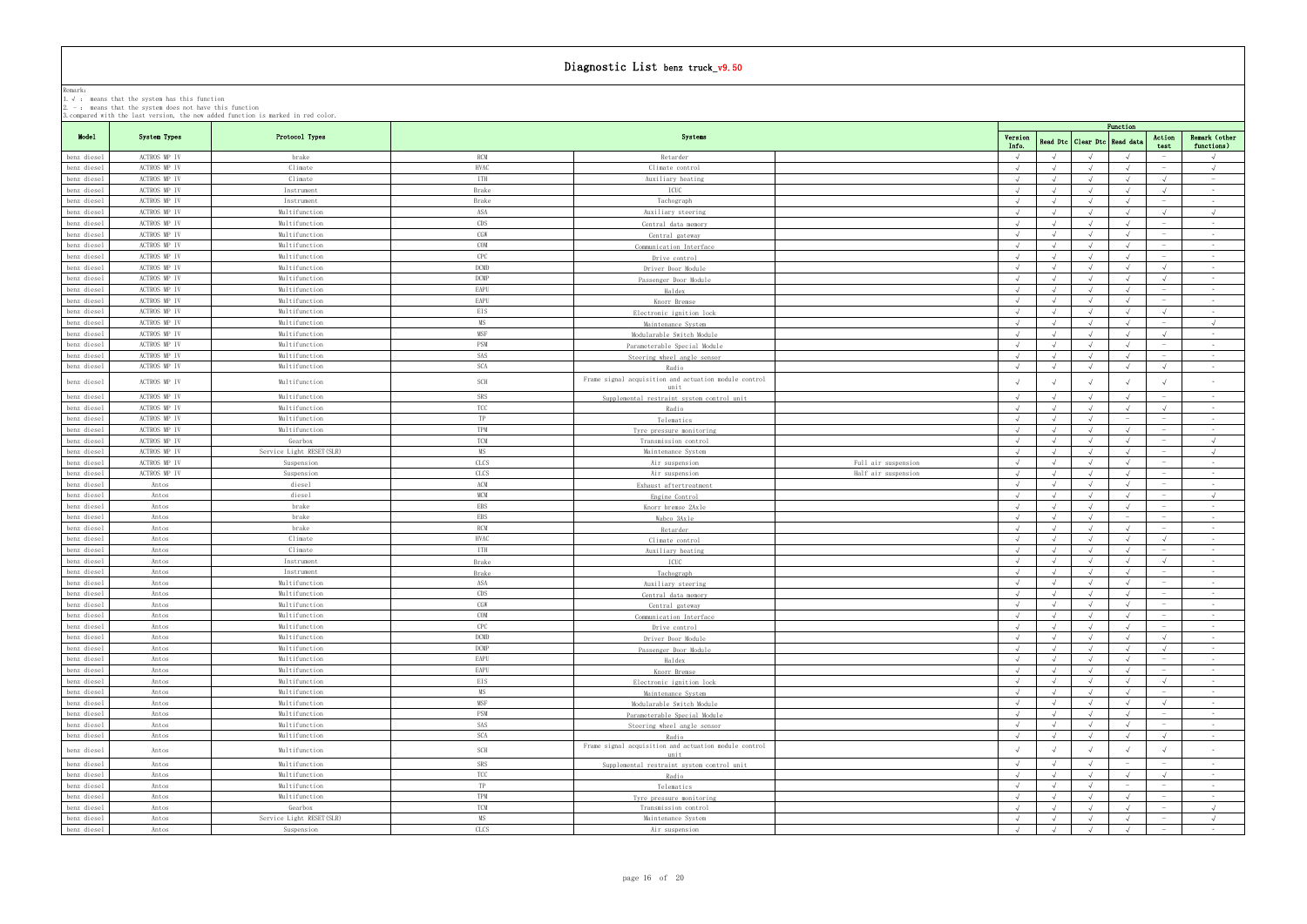|                                                                                | I, , , , modification of the club computer of the state of the state of the state of the state of the state of<br>$2. -$ : means that the system does not have this function | 3. compared with the last version, the new added function is marked in red color. |                                        |                                                       |                  |            |                                  |                  |                                 |                             |
|--------------------------------------------------------------------------------|------------------------------------------------------------------------------------------------------------------------------------------------------------------------------|-----------------------------------------------------------------------------------|----------------------------------------|-------------------------------------------------------|------------------|------------|----------------------------------|------------------|---------------------------------|-----------------------------|
|                                                                                |                                                                                                                                                                              |                                                                                   |                                        |                                                       |                  |            |                                  | Function         |                                 |                             |
| Model                                                                          | System Types                                                                                                                                                                 | Protocol Types                                                                    |                                        | Systems                                               | Version<br>Info. |            | Read Dtc   Clear Dtc   Read data |                  | Action<br>test                  | Remark (other<br>functions) |
| benz diesel                                                                    | ATEGO III                                                                                                                                                                    | diesel                                                                            | ACM                                    | Exhaust aftertreatment                                | $\sqrt{ }$       |            |                                  |                  |                                 | $\sim$ $-$                  |
| benz diesel                                                                    | ATEGO III                                                                                                                                                                    | diesel                                                                            | <b>MCM</b>                             | Engine Control                                        | $\sqrt{ }$       |            |                                  |                  |                                 | $\sim$ $-$                  |
| benz diesel                                                                    | ATEGO III                                                                                                                                                                    | brake                                                                             | <b>EBS</b>                             | Knorr bremse 2Axle                                    |                  |            |                                  |                  |                                 | $\sim 10^{-11}$             |
| benz diesel                                                                    | ATEGO III                                                                                                                                                                    | brake                                                                             | <b>RCM</b>                             | Retarder                                              |                  |            |                                  |                  |                                 | $\sim$ $-$                  |
| benz diesel                                                                    | ATEGO III                                                                                                                                                                    | Instrument                                                                        | Brake                                  | ICUC                                                  |                  |            |                                  |                  |                                 | $\sim 10^{-1}$              |
| benz diesel                                                                    | ATEGO III                                                                                                                                                                    | Instrument                                                                        | Brake                                  | Tachograph                                            | $\sqrt{ }$       | $\sqrt{ }$ |                                  |                  |                                 | $\sim 10^{-11}$             |
| benz diesel                                                                    | ATEGO III                                                                                                                                                                    | Multifunction                                                                     | CDS                                    | Central data memory                                   | $\sqrt{ }$       |            |                                  |                  | $\hspace{0.1mm}-\hspace{0.1mm}$ | $\sim 10^{-11}$             |
| benz diesel                                                                    | ATEGO III                                                                                                                                                                    | Multifunction                                                                     | CGW                                    | Central gateway                                       | $\sqrt{ }$       | $\sqrt{ }$ |                                  |                  |                                 | $\sim$ $-$                  |
| benz diesel                                                                    | ATEGO III                                                                                                                                                                    | Multifunction                                                                     | COM                                    | Communication Interface                               |                  | $\sqrt{ }$ |                                  |                  |                                 | $\sim 10^{-11}$             |
| benz diesel                                                                    | ATEGO III                                                                                                                                                                    | Multifunction                                                                     | CPC                                    | Drive control                                         |                  |            |                                  |                  |                                 | $\sim$ $-$                  |
| benz diesel                                                                    | ATEGO III                                                                                                                                                                    | Multifunction                                                                     | EAPU                                   | Knorr Bremse                                          |                  |            |                                  |                  | $-$                             | $\sim$ $-$                  |
| benz diesel                                                                    | ATEGO III                                                                                                                                                                    | Multifunction                                                                     | MS                                     | Maintenance System                                    |                  |            |                                  |                  |                                 | $\sim 10^{-11}$             |
| benz diesel                                                                    | ATEGO III                                                                                                                                                                    | Multifunction                                                                     | PSM                                    | Parameterable Special Module                          | $\sqrt{ }$       |            |                                  |                  |                                 | $\sim 10^{-1}$              |
| benz diesel                                                                    | ATEGO III                                                                                                                                                                    | Multifunction                                                                     | SAS                                    | Steering wheel angle sensor                           | $\sqrt{ }$       | $\sqrt{ }$ | $\sqrt{ }$                       | $\sim$           | $-$                             | $\sim$ $-$                  |
| benz diesel                                                                    | ATEGO III                                                                                                                                                                    | Multifunction                                                                     | SRS                                    | Supplemental restraint system control unit            |                  |            |                                  |                  |                                 | $\sim$                      |
| benz diesel                                                                    | ATEGO III                                                                                                                                                                    | Multifunction                                                                     | TCC                                    | Radio                                                 | $\sqrt{ }$       | $\sqrt{ }$ | $\sqrt{ }$                       | $\sqrt{ }$       | $\sqrt{ }$                      | $\sim 10^{-1}$              |
| benz diesel                                                                    | ATEGO III                                                                                                                                                                    | Multifunction                                                                     | TP                                     | Telematics                                            | $\sqrt{ }$       | $\sqrt{ }$ |                                  | $\sim$           | $\sim$                          | $\sim$ $-$                  |
| benz diesel                                                                    | ATEGO III                                                                                                                                                                    | Gearbox                                                                           | <b>TCM</b>                             | Transmission control                                  |                  |            |                                  |                  |                                 | $\sim 10^{-11}$             |
| benz diesel                                                                    | ATEGO III                                                                                                                                                                    | Service Light RESET(SLR)                                                          | MS                                     | Maintenance System                                    | $\sqrt{ }$       |            |                                  |                  |                                 | $\sim$                      |
| benz diesel                                                                    | ATEGO III                                                                                                                                                                    | Suspension                                                                        | CLCS                                   | Air suspension                                        |                  |            |                                  |                  |                                 | $\sim$ $-$                  |
| benz diesel                                                                    | Arocs                                                                                                                                                                        | diesel                                                                            | ACM                                    |                                                       |                  |            |                                  |                  |                                 | $\sim$ $-$                  |
| benz diesel                                                                    | Arocs                                                                                                                                                                        | diesel                                                                            | <b>MCM</b>                             | Exhaust aftertreatment                                | $\sqrt{ }$       |            |                                  |                  |                                 | $\sim 10^{-1}$              |
| benz diesel                                                                    | Arocs                                                                                                                                                                        | brake                                                                             | <b>EBS</b>                             | Engine Control                                        | $\sqrt{ }$       | $\sqrt{ }$ | $\sqrt{ }$                       | $\sqrt{ }$       | $-$                             | $\sim 100$                  |
| benz diesel                                                                    | Arocs                                                                                                                                                                        | brake                                                                             | <b>RCM</b>                             | Knorr bremse                                          |                  |            |                                  |                  |                                 | $\sim$                      |
|                                                                                |                                                                                                                                                                              |                                                                                   |                                        | Retarder                                              |                  | $\sqrt{ }$ |                                  |                  |                                 |                             |
| benz diesel                                                                    | Arocs                                                                                                                                                                        | Climate                                                                           | <b>HVAC</b>                            | Climate control                                       | $\sqrt{ }$       |            | $\sqrt{ }$                       | $\sqrt{ }$       |                                 | $\sim$ $-$                  |
| benz diesel                                                                    | Arocs                                                                                                                                                                        | Climate                                                                           | ITH                                    | Auxiliary heating                                     | $\sqrt{ }$       |            |                                  |                  | $\hspace{0.1mm}-\hspace{0.1mm}$ | $\sim$                      |
| benz diesel                                                                    | Arocs                                                                                                                                                                        | Instrument                                                                        | Brake                                  | ICUC                                                  |                  |            |                                  |                  |                                 | $\sim 10^{-11}$             |
| benz diesel                                                                    | Arocs                                                                                                                                                                        | Instrument                                                                        | Brake                                  | Tachograph                                            | $\sqrt{ }$       |            |                                  |                  |                                 | $\sim$ $-$<br>$\sim$        |
| benz diesel                                                                    | Arocs                                                                                                                                                                        | Multifunction                                                                     | ASA                                    | Auxiliary steering                                    |                  |            |                                  |                  |                                 |                             |
| benz diesel                                                                    | Arocs                                                                                                                                                                        | Multifunction                                                                     | CDS                                    | Central data memory                                   | $\sqrt{ }$       |            |                                  |                  | $\sim$                          | $\sim 10^{-11}$             |
| benz diesel                                                                    | Arocs                                                                                                                                                                        | Multifunction                                                                     | CGW                                    | Central gateway                                       | $\sqrt{ }$       | $\sqrt{ }$ |                                  |                  |                                 | $\sim$ $-$                  |
| benz diesel                                                                    | Arocs                                                                                                                                                                        | Multifunction                                                                     | COM                                    | Communication Interface                               | $\sqrt{ }$       |            |                                  |                  |                                 | $\sim$ $-$                  |
| benz diesel                                                                    | Arocs                                                                                                                                                                        | Multifunction                                                                     | CPC                                    | Drive control                                         |                  |            |                                  | $\hspace{0.1mm}$ | $\hspace{0.1cm}$                | $\sim 10^{-11}$             |
| benz diesel                                                                    | Arocs                                                                                                                                                                        | Multifunction                                                                     | DCMD                                   | Driver Door Module                                    | $\sqrt{ }$       | $\sqrt{ }$ | $\sqrt{ }$                       | $\sqrt{ }$       | $\sqrt{ }$                      | $\sim$ $ \sim$              |
| benz diesel                                                                    | Arocs                                                                                                                                                                        | Multifunction                                                                     | <b>DCMP</b>                            | Passenger Door Module                                 |                  |            |                                  |                  |                                 | $\sim$ $-$                  |
| benz diesel                                                                    | Arocs                                                                                                                                                                        | Multifunction                                                                     | EAPU                                   | Knorr Bremse                                          | $\sqrt{ }$       | $\sqrt{ }$ |                                  |                  | $\sim$                          | <b>Contract</b>             |
| benz diesel                                                                    | Arocs                                                                                                                                                                        | Multifunction                                                                     | EIS                                    | Electronic ignition lock                              | $\sqrt{ }$       | $\sqrt{ }$ |                                  |                  |                                 | $\sim$                      |
| benz diesel                                                                    | Arocs                                                                                                                                                                        | Multifunction                                                                     | MS                                     | Maintenance System                                    |                  |            |                                  |                  |                                 | $\sim$ $-$                  |
| benz diesel                                                                    | Arocs                                                                                                                                                                        | Multifunction                                                                     | MSF                                    | Modularable Switch Module                             | $\sqrt{ }$       | $\sqrt{ }$ |                                  |                  | $-$                             | $\sim$ $-$                  |
| $\begin{tabular}{ c c } \hline benz\ diesel\end{tabular}$ benz diesel          | Arocs                                                                                                                                                                        | Multifunction                                                                     | PSM                                    | Parameterable Special Module                          |                  | $\sqrt{ }$ |                                  |                  |                                 | $\sim 10^{-11}$             |
|                                                                                | Arocs                                                                                                                                                                        | Multifunction                                                                     | SAS                                    | Steering wheel angle sensor                           |                  |            |                                  |                  |                                 |                             |
| benz diesel                                                                    | Arocs                                                                                                                                                                        | Multifunction                                                                     | SCA                                    | Radio                                                 |                  |            |                                  |                  |                                 | $\sim$ $-$                  |
| benz diesel                                                                    | Arocs                                                                                                                                                                        | Multifunction                                                                     | <b>SCH</b>                             | Frame signal acquisition and actuation module control |                  |            |                                  |                  |                                 | $\sim$                      |
|                                                                                |                                                                                                                                                                              |                                                                                   |                                        | unit                                                  |                  |            |                                  |                  |                                 |                             |
| benz diesel                                                                    | Arocs                                                                                                                                                                        | Multifunction                                                                     | SRS                                    | Supplemental restraint system control unit            |                  |            |                                  |                  |                                 | $\sim 10^{-1}$              |
| benz diesel                                                                    | Arocs                                                                                                                                                                        | Multifunction                                                                     | TCC                                    | Radio                                                 | $\sqrt{ }$       | $\sqrt{ }$ | $\sqrt{ }$                       | $\sqrt{ }$       | $\sim$                          | <b>Contract</b>             |
| benz diesel                                                                    | Arocs                                                                                                                                                                        | Multifunction                                                                     | TP                                     | Telematics                                            | $\sqrt{ }$       | $\sqrt{ }$ |                                  |                  |                                 | $\sim$ $-$                  |
| benz diesel                                                                    | Arocs                                                                                                                                                                        | Multifunction                                                                     | TPM                                    | Tyre pressure monitoring                              |                  | $\sqrt{ }$ |                                  |                  |                                 | $\sim$                      |
| benz diesel                                                                    | Arocs                                                                                                                                                                        | Gearbox                                                                           | TCM                                    | Transmission control                                  | $\sqrt{ }$       | $\sqrt{ }$ |                                  |                  | $\sim$                          | $\sim$ $-$                  |
| benz diesel                                                                    | Arocs                                                                                                                                                                        | Service Light RESET (SLR)                                                         | <b>MS</b>                              | Maintenance System                                    | $\sqrt{ }$       | $\sqrt{ }$ |                                  |                  |                                 | $\sim$                      |
| benz diesel                                                                    | Arocs                                                                                                                                                                        | Suspension                                                                        | <b>CLCS</b>                            | Air suspension                                        |                  |            |                                  |                  |                                 | $\sim 10^{-1}$              |
| benz diesel                                                                    | Arocs $(964)$                                                                                                                                                                |                                                                                   | MCM-Engine management                  |                                                       |                  |            |                                  |                  |                                 | $\sim$ $-$                  |
| benz diesel                                                                    | $\text{Arocs}(964)$                                                                                                                                                          |                                                                                   | ACM-Exhaust aftertreatment             |                                                       |                  |            |                                  |                  |                                 | $\sim$ $-$                  |
| benz diesel                                                                    | $\text{Arocs}(964)$                                                                                                                                                          |                                                                                   | TCM-Transmission control               |                                                       | $\sqrt{ }$       |            |                                  |                  |                                 | $\sim$                      |
| benz diesel                                                                    | Arocs (964)                                                                                                                                                                  |                                                                                   | EBS/ABS/Electronic brake system        |                                                       | $\sqrt{ }$       | $\sqrt{ }$ | $\sqrt{ }$                       |                  | $\sim$                          | <b>Contract</b>             |
| benz diesel                                                                    | $\text{Arocs}(964)$                                                                                                                                                          |                                                                                   | ATA-Anti-theft alarm system            |                                                       | $\sqrt{ }$       | $\sqrt{ }$ |                                  |                  |                                 | $\sim$ $-$                  |
| benz diesel                                                                    | $\text{Arocs}(964)$                                                                                                                                                          |                                                                                   | CPC-Drive control                      |                                                       | $\sqrt{ }$       | $\sqrt{ }$ |                                  |                  |                                 | $\sim 10^{-11}$             |
| benz diesel                                                                    | Arocs (964)                                                                                                                                                                  |                                                                                   | CGW-Gentral gateway                    |                                                       |                  |            |                                  |                  |                                 | $\sim 10^{-1}$              |
| benz diesel                                                                    | $\text{Arocs}\left(964\right)$                                                                                                                                               |                                                                                   | AALC/CLCS-Level control                |                                                       | $\sqrt{ }$       | $\sqrt{ }$ |                                  |                  |                                 | $\sim$ $-$                  |
| benz diesel                                                                    | Arocs (964)                                                                                                                                                                  |                                                                                   | APS-Electrohydraulic power steering    |                                                       |                  | $\sqrt{ }$ |                                  |                  |                                 | $\sim 10^{-1}$              |
| benz diesel                                                                    | Arocs $(964)$                                                                                                                                                                |                                                                                   | ASA-Additional steering axle           |                                                       |                  |            |                                  |                  |                                 | $\sim$                      |
| benz diesel                                                                    | $\text{Arocs}(964)$                                                                                                                                                          |                                                                                   | CCM/RCM-Turbo/retarder clutch/Retarder |                                                       | $\sqrt{ }$       | $\sqrt{ }$ |                                  |                  | $-$                             | $\sim 10^{-11}$             |
| $% \left\vert \left\langle \cdot ,\cdot \right\rangle \right\vert$ benz diesel | Arocs (964)                                                                                                                                                                  |                                                                                   | COM-Communications interface           |                                                       | $\sqrt{ }$       | $\sqrt{ }$ | $\sqrt{ }$                       |                  |                                 | $\sim 100$                  |
|                                                                                |                                                                                                                                                                              |                                                                                   |                                        |                                                       |                  |            |                                  |                  |                                 |                             |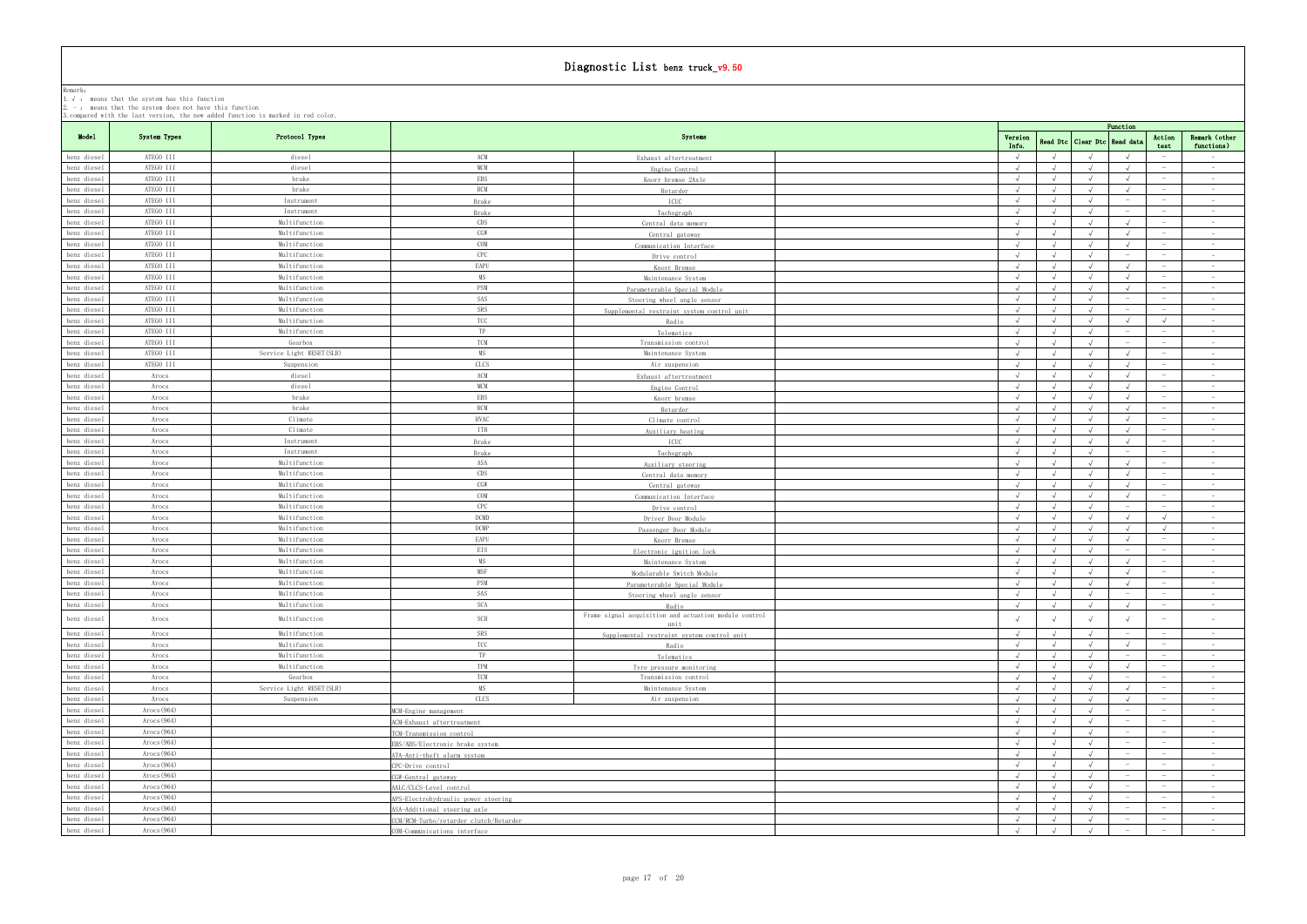|                              | 2. $-$ : means that the system does not have this function | 3. compared with the last version, the new added function is marked in red color. |                                                                                     |                          |                          |                              |                          |                                                     |                                    |
|------------------------------|------------------------------------------------------------|-----------------------------------------------------------------------------------|-------------------------------------------------------------------------------------|--------------------------|--------------------------|------------------------------|--------------------------|-----------------------------------------------------|------------------------------------|
| Model                        | System Types                                               | Protocol Types                                                                    | Systems                                                                             |                          |                          |                              | Function                 | Action                                              | Remark (other                      |
|                              |                                                            |                                                                                   |                                                                                     | Version<br>Info.         |                          | Read Dtc Clear Dtc Read data |                          | test                                                | functions)                         |
| benz diesel                  | Arocs $(964)$                                              |                                                                                   | TP-Common Telematics Platform                                                       | $\sqrt{ }$               |                          |                              |                          | $\overline{\phantom{a}}$                            | $\sim$ $-$                         |
| benz diesel                  | Arocs(964)                                                 |                                                                                   | DCMD-Door module Driver                                                             | $\sqrt{ }$               |                          |                              |                          | $\hspace{0.1mm}$                                    | $\sim 10^{-11}$                    |
| benz diesel                  | $\text{Arocs}(964)$                                        |                                                                                   | DCMP-Door module Front passenger                                                    | $\sqrt{ }$               |                          | $\sqrt{ }$                   |                          | $\sim$                                              | $\sim 10^{-11}$                    |
| benz diesel                  | $\text{Arocs}(964)$                                        |                                                                                   | BESO-Battery isolating switch                                                       | $\sqrt{ }$               |                          | $\sqrt{ }$<br>$\sqrt{ }$     | $\sim$                   | $\hspace{0.1mm}$                                    | $\sim 10^{-11}$                    |
| benz diesel<br>benz diesel   | Arocs(964)<br>$\text{Arocs}(964)$                          |                                                                                   | EAPU-Electronic air processing unit                                                 | $\sqrt{ }$<br>$\sqrt{ }$ |                          | $\sqrt{ }$                   |                          | $\hspace{0.1mm}$<br>$\sim$                          | $\sim 10^{-11}$<br>$\sim 10^{-11}$ |
| benz diesel                  | $\text{Arocs}(964)$                                        |                                                                                   | IS-Electronic ignition lock<br>PAC/IAC-Stationary air conditioner                   | $\sqrt{ }$               | $\sqrt{ }$               | $\sqrt{ }$                   |                          | $\hspace{0.1mm}-\hspace{0.1mm}$                     | $\sim$ $-$                         |
| benz diesel                  | Arocs(964)                                                 |                                                                                   | FNPD-Finger navigation pad(A19a)                                                    | $\sqrt{ }$               |                          | $\mathcal{L}$                |                          | $\hspace{0.1mm}$                                    | $\sim 10^{-11}$                    |
| benz diesel                  | $\text{Arocs}(964)$                                        |                                                                                   | HAD-Hydraulic auxiliary drive (A83)                                                 | $\sqrt{ }$               |                          | $\sqrt{ }$                   |                          | $\sim$                                              | $\sim$ $-$                         |
| benz diesel                  | Arocs(964)                                                 |                                                                                   | HUS-Head unit screen(A154)                                                          | $\sqrt{ }$               |                          | $\sqrt{ }$                   |                          | $\sim$                                              | $\sim$ $ \sim$                     |
| benz diesel                  | $\text{Arocs}(964)$                                        |                                                                                   | HVAC-Heating, ventilation and air conditioning (A12b)                               | $\sqrt{ }$               | $\sqrt{ }$               | $\sqrt{ }$                   | $-$                      | $\hspace{0.1mm}$                                    | $\sim 100$                         |
| benz diesel                  | Arocs $(964)$                                              |                                                                                   | CS-Instrument cluster screen                                                        |                          |                          | $\lambda$                    |                          | $\sim$                                              | $\sim 10^{-11}$                    |
| benz diesel                  | $\text{Arocs}(964)$                                        |                                                                                   | (CUC-Instrument cluster(A1)                                                         | $\sqrt{ }$               |                          | $\lambda$                    |                          |                                                     | $\sim$ $-$                         |
| benz diesel                  | $\text{Arocs}(964)$                                        |                                                                                   | ITH-Auxiliary heating (A13)                                                         | $\sqrt{ }$               | $\sqrt{ }$               | $\sqrt{ }$                   |                          | $\hspace{0.1mm}$                                    | $\sim 100$                         |
| benz diesel                  | Arocs $(964)$                                              |                                                                                   | MDD-Driver display MirrorCam                                                        |                          |                          |                              |                          | $\sim$                                              | $\sim$ $-$                         |
| benz diesel                  | $\text{Arocs}(964)$                                        |                                                                                   | MDP-Front passenger display MirrorCam                                               | $\sqrt{ }$               |                          | $\sqrt{ }$                   |                          | $\hspace{0.1mm}-\hspace{0.1mm}$                     | $\sim 10^{-11}$                    |
| benz diesel                  | $\text{Arocs}(964)$                                        |                                                                                   | MPC-Multifunction camera                                                            | $\sqrt{ }$               |                          | $\sqrt{ }$                   |                          | $\overline{\phantom{a}}$                            | $\sim 100$                         |
| benz diesel                  | Arocs(964)                                                 |                                                                                   | SF-Modular switch panel                                                             | $\sqrt{ }$               |                          | $\sqrt{ }$                   |                          | $\sim$                                              | $\sim 10^{-11}$                    |
| benz diesel                  | $\text{Arocs}(964)$                                        |                                                                                   | S-Maintenance system                                                                | $\sqrt{ }$               |                          |                              |                          | $\hspace{0.1mm}-\hspace{0.1mm}$                     | $\sim$ $-$                         |
| benz diesel                  | Arocs(964)                                                 |                                                                                   | PPC-Predictive Powertrain Control                                                   |                          |                          |                              |                          | $\sim$                                              | $\sim$ $ \sim$                     |
| benz diesel                  | Arocs(964)                                                 |                                                                                   | PSM/XMC-Parameterizable special module/SAM with additional function                 | $\sqrt{ }$<br>$\sqrt{ }$ |                          | $\lambda$                    |                          | $\hspace{0.1mm}-\hspace{0.1mm}$                     | $\sim 10^{-11}$                    |
| benz diesel                  | $\text{Arocs}(964)$                                        |                                                                                   | RDF-Front radar sensor                                                              | $\sqrt{ }$               |                          | $\sqrt{ }$                   |                          | $\hspace{0.1mm}-\hspace{0.1mm}$<br>$\hspace{0.1mm}$ | $\sim 10^{-11}$<br>$\sim$ $ \sim$  |
| benz diesel<br>benz diesel   | $\text{Arocs}(964)$<br>Arocs(964)                          |                                                                                   | RPS-Redundant power supply                                                          | $\sqrt{ }$               |                          | $\lambda$                    |                          | $\hspace{0.1mm}-\hspace{0.1mm}$                     | $\sim 10^{-11}$                    |
| benz diesel                  | $\text{Arocs}(964)$                                        |                                                                                   | SAS-Steering wheel angle sensor<br>SCA/SSAM-Signal acquisition and actuation module | $\sqrt{ }$               |                          | $\sqrt{ }$                   |                          | $\sim$                                              | $\sim$                             |
| benz diesel                  | Arocs $(964)$                                              |                                                                                   | SCH-Frame signal acquisition and actuation module                                   |                          |                          |                              |                          | $\sim$                                              | $\sim 10^{-11}$                    |
| benz diesel                  | Arocs(964)                                                 |                                                                                   | SRRR-Short range radar (master)                                                     | $\sqrt{ }$               | $\sqrt{ }$               | $\sqrt{ }$                   |                          | $\hspace{0.1mm}$                                    | <b>Contract</b>                    |
| benz diesel                  | $\text{Arocs}(964)$                                        |                                                                                   | SRS-Supplemental restraint system                                                   | $\sqrt{ }$               |                          | $\sqrt{ }$                   |                          | $\hspace{0.1mm}$                                    | $\sim$ $-$                         |
| benz diesel                  | Arocs $(964)$                                              |                                                                                   | CC-Truck Control Center                                                             |                          |                          |                              |                          | $\sim$                                              | $\sim$                             |
| benz diesel                  | Arocs(964)                                                 |                                                                                   | TCO-Tachograph(P1)                                                                  | $\sqrt{ }$               |                          |                              |                          | $\hspace{0.1mm}$                                    | <b>Contract</b>                    |
| benz diesel                  | $\text{Arocs}(964)$                                        |                                                                                   | TPM/TPC-Tirp pressure monitor/Tirp pressure system                                  | $\sqrt{ }$               |                          | $\sqrt{ }$                   |                          | $\hspace{0.1mm}$                                    | $\sim$ $-$                         |
| benz diesel                  | Arocs(964)                                                 |                                                                                   | P-Telematics platform                                                               |                          |                          |                              |                          |                                                     | $\sim$                             |
| benz diesel                  | $\text{Arocs}(964)$                                        |                                                                                   | VRDU-Driver assistance system                                                       | $\sqrt{ }$               |                          |                              |                          | $\sim$                                              | <b>Contract</b>                    |
| benz diesel                  | $\text{Arocs}(964)$                                        |                                                                                   | VSPC-Wireless smartphone connection                                                 | $\sqrt{ }$               | $\sqrt{ }$               | $\sqrt{ }$                   |                          | $\hspace{0.1mm}-\hspace{0.1mm}$                     | $\sim 10^{-11}$                    |
| benz diesel                  | <b>LK</b>                                                  | MR                                                                                |                                                                                     | $\sqrt{ }$               |                          |                              |                          |                                                     | $\sim$ $-$                         |
| benz diesel                  | <b>LK</b>                                                  | <b>FR</b>                                                                         |                                                                                     | $\sqrt{ }$               |                          |                              |                          | $\alpha \rightarrow \beta \gamma$                   | $\sim 100$                         |
| benz diesel                  | <b>LK</b>                                                  | ABS                                                                               |                                                                                     | $\sqrt{ }$               |                          | $\sqrt{ }$                   | $\sqrt{ }$               | $\sqrt{ }$                                          | $\sim 10^{-11}$                    |
| benz diesel                  | LK                                                         | <b>TCO</b>                                                                        |                                                                                     |                          |                          |                              |                          |                                                     | $\sim$                             |
| benz diesel                  | LK                                                         | PSM                                                                               |                                                                                     | $\sqrt{ }$               |                          |                              |                          | $\sim$                                              | <b>Contract</b>                    |
| benz diesel<br>$benz$ diesel | MK<br><b>MK</b>                                            | MR                                                                                |                                                                                     | $\sqrt{ }$               |                          | $\sqrt{ }$<br>$\sqrt{ }$     | $\sqrt{ }$               | $\sqrt{ }$                                          | $\sim$ $-$                         |
| benz diesel                  | <b>MK</b>                                                  | - FR.<br>ABS                                                                      |                                                                                     | $\sqrt{ }$               |                          | $\sqrt{ }$                   |                          | $\sqrt{ }$                                          | <b>Contract</b>                    |
| benz diesel                  | MK                                                         | <b>TCO</b>                                                                        |                                                                                     | $\sqrt{ }$               | $\sqrt{ }$               | $\sqrt{ }$                   | $\sqrt{ }$               | $\hspace{0.1mm}$                                    | $\sim$ $-$                         |
| benz diesel                  | <b>MK</b>                                                  | PSM                                                                               |                                                                                     | $\sqrt{ }$               | $\sqrt{ }$               | $\sqrt{ }$                   | $\sqrt{ }$               |                                                     | $\sim 10^{-10}$                    |
| benz diesel                  | <b>SK</b>                                                  | MR                                                                                |                                                                                     | $\sqrt{ }$               |                          | $\sqrt{ }$                   | $\sqrt{ }$               | $\sqrt{ }$                                          | $\sim 10^{-10}$ km s $^{-1}$       |
| benz diesel                  | <b>SK</b>                                                  | FR                                                                                |                                                                                     | $\sqrt{ }$               | $\sqrt{ }$               | $\sqrt{ }$                   | $\sqrt{ }$               | $\sim$                                              | $\sim 10^{-11}$                    |
| benz diesel                  | <b>SK</b>                                                  | ABS                                                                               |                                                                                     | $\sqrt{ }$               | $\sqrt{ }$               | $\sqrt{ }$                   | $\sqrt{ }$               | $\sqrt{ }$                                          | $\sim 10^{-11}$                    |
| benz diesel                  | <b>SK</b>                                                  | TCO                                                                               |                                                                                     | $\sqrt{ }$               | $\sqrt{ }$               | $\sqrt{ }$                   | $\sqrt{ }$               | $\sim$                                              | $\sim 10^{-10}$                    |
| benz diesel                  | <b>SK</b>                                                  | <b>PSM</b>                                                                        |                                                                                     | $\sqrt{ }$               |                          | $\sqrt{ }$                   |                          | $\sim$                                              | $\sim 10^{-10}$                    |
| benz diesel                  | Unimog 405                                                 | MR                                                                                |                                                                                     | $\sqrt{ }$               | $\sqrt{ }$               | $\sqrt{ }$                   | $\sqrt{ }$               | $\sqrt{ }$                                          | $\sim 10^{-11}$                    |
| benz diesel                  | Unimog 405                                                 | ABS                                                                               |                                                                                     | $\sqrt{ }$               | $\sqrt{ }$               | $\sqrt{ }$                   | $\sqrt{ }$               | $\sqrt{ }$                                          | $\sim 10^{-10}$                    |
| benz diesel                  | Unimog 405                                                 | INS                                                                               |                                                                                     | $\sqrt{ }$               | $\sqrt{ }$               | $\sqrt{ }$                   | $\sqrt{ }$               | $\sim$                                              | $\sqrt{ }$                         |
| benz diesel                  | Unimog 405                                                 | <b>TCO</b>                                                                        |                                                                                     | $\sqrt{ }$               | $\sqrt{ }$<br>$\sqrt{ }$ | $\sqrt{ }$<br>$\sqrt{ }$     | $\sqrt{ }$<br>$\sqrt{ }$ | $\sim$<br>$\sim$                                    | $\sim 10^{-11}$<br><b>Contract</b> |
| benz diesel                  | Unimog 405                                                 | GS                                                                                |                                                                                     | $\sqrt{ }$<br>$\sqrt{ }$ | $\sqrt{ }$               | $\sqrt{ }$                   | $\sqrt{ }$               | $\sim$                                              | <b>Contract</b>                    |
| benz diesel<br>benz diesel   | Unimog 405<br>Unimog 405                                   | KS<br><b>FR</b>                                                                   |                                                                                     | $\sqrt{ }$               | $\sqrt{ }$               | $\sqrt{ }$                   | $\sqrt{ }$               | $\sqrt{ }$                                          | $\sqrt{ }$                         |
| benz diesel                  | Unimog 405                                                 | <b>PSM</b>                                                                        |                                                                                     | $\sqrt{ }$               | $\sqrt{ }$               | $\sqrt{ }$                   | $\sqrt{ }$               | $\sim$                                              | $\sim 10^{-11}$                    |
| benz diesel                  | Unimog 405                                                 | <b>HYD</b>                                                                        |                                                                                     | $\sqrt{ }$               | $\sqrt{ }$               | $\sqrt{ }$                   | $\sqrt{ }$               | $\sim$                                              | <b>Contract</b>                    |
| benz diesel                  | Unimog 437                                                 | MR                                                                                |                                                                                     | $\sqrt{ }$               | $\sqrt{ }$               | $\sqrt{ }$                   | $\sqrt{ }$               | $\sqrt{ }$                                          | $\sqrt{ }$                         |
| benz diesel                  | Unimog 437                                                 | ABS                                                                               |                                                                                     | $\sqrt{ }$               |                          | $\sqrt{ }$                   |                          | $\sqrt{ }$                                          | $\sqrt{ }$                         |
| benz diesel                  | Unimog 437                                                 | GS                                                                                |                                                                                     | $\sqrt{ }$               | $\sqrt{ }$               | $\sqrt{ }$                   | $\sqrt{ }$               | $\hspace{0.1mm}$                                    | $\sqrt{ }$                         |
| benz diesel                  | Unimog 437                                                 | <b>KS</b>                                                                         |                                                                                     | $\sqrt{ }$               | $\sqrt{ }$               | $\sqrt{ }$                   | $\sqrt{ }$               | $\hspace{0.1mm}$                                    | $\sim 10^{-11}$                    |
| benz diesel                  | Unimog 437                                                 | <b>FR</b>                                                                         |                                                                                     | $\sqrt{ }$               | $\sqrt{ }$               | $\sqrt{ }$                   | $\sqrt{ }$               | $\sqrt{ }$                                          | $\sqrt{ }$                         |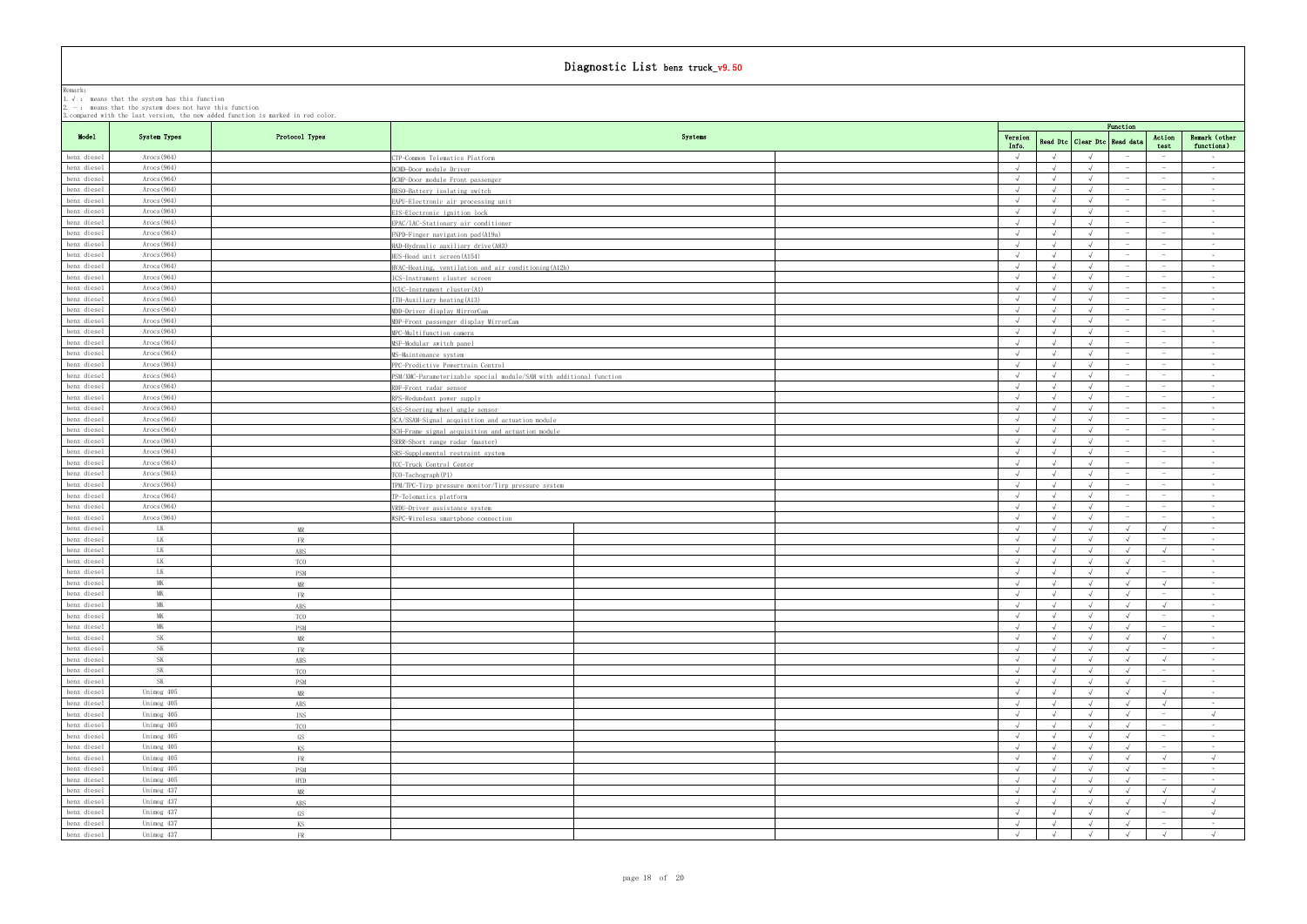|                            | 2. $-$ : means that the system does not have this function |                                                                                  |                                                             |                          |                          |                                  |                                           |                                               |                                    |
|----------------------------|------------------------------------------------------------|----------------------------------------------------------------------------------|-------------------------------------------------------------|--------------------------|--------------------------|----------------------------------|-------------------------------------------|-----------------------------------------------|------------------------------------|
|                            |                                                            | . compared with the last version, the new added function is marked in red color. |                                                             |                          |                          |                                  | Function                                  |                                               |                                    |
| Model                      | System Types                                               | Protocol Types                                                                   | Systems                                                     | Version<br>Info.         |                          | Read Dtc   Clear Dtc   Read data |                                           | Action                                        | Remark (other                      |
| benz diesel                | Unimog 437                                                 | <b>PSM</b>                                                                       |                                                             | $\sqrt{ }$               |                          |                                  |                                           | test                                          | functions)<br>$\sim 100$           |
| benz diesel                | Unimog 437                                                 | INS                                                                              |                                                             | $\sqrt{ }$               | $\sqrt{ }$               | $\sqrt{ }$                       | $\sqrt{ }$                                | $\hspace{0.1mm}$                              | $\sqrt{ }$                         |
| benz diesel                | Unimog 437                                                 | TCO                                                                              |                                                             | $\sqrt{ }$               |                          |                                  |                                           | $\hspace{0.1mm}$                              | $\sim 10^{-11}$                    |
| benz diesel                | Unimog 405050                                              | MR                                                                               |                                                             | $\sqrt{ }$               |                          | $\sqrt{ }$                       | $\lambda$                                 | $\sqrt{ }$                                    | <b>Contract</b>                    |
| benz diesel                | Unimog 405050                                              | ABS                                                                              |                                                             | $\sqrt{ }$               | $\sqrt{ }$               | $\sqrt{ }$                       | $\sqrt{ }$                                | $\sqrt{ }$                                    | $\sqrt{ }$                         |
| benz diesel                | Unimog 405050                                              | Drive control                                                                    |                                                             | $\sqrt{ }$               |                          | $\sqrt{ }$                       |                                           | $\sqrt{ }$                                    | $\sqrt{ }$                         |
| benz diesel                | Unimog 405050                                              | INS                                                                              |                                                             | $\sqrt{ }$               |                          | $\sqrt{ }$                       | $\sqrt{ }$                                | $\hspace{0.1mm}$                              | $\sqrt{ }$                         |
| benz diesel                | Unimog 405050                                              | TCO                                                                              |                                                             | $\sqrt{ }$               | $\sqrt{ }$               | $\sqrt{ }$                       | $\sqrt{ }$                                | $\sim$                                        | <b>Contract</b>                    |
| benz diesel                | Zetros (949.016-949.167)                                   | MR                                                                               |                                                             | $\sqrt{ }$               |                          | $\sqrt{ }$                       | $\sqrt{ }$                                | $\sqrt{ }$                                    | $\sim 10^{-11}$                    |
| benz diesel                | Zetros (949.016-949.167)                                   | HPS                                                                              |                                                             | $\sqrt{ }$               |                          | $\sqrt{ }$                       |                                           | $\hspace{0.1mm}$                              | $\sim 100$                         |
| benz diesel                | Zetros (949.016-949.167)                                   | ABS                                                                              |                                                             | $\sqrt{ }$<br>$\sqrt{ }$ |                          | $\sqrt{ }$<br>$\sqrt{ }$         | $\sqrt{ }$<br>$\sqrt{ }$                  | $\sqrt{ }$<br>$\hspace{0.1mm}-\hspace{0.1mm}$ | $\sim$ $ \sim$<br>$\sim$ $ \sim$   |
| benz diesel<br>benz diesel | Zetros (949.016-949.167)<br>Zetros (949.016-949.167)       | TCO<br><b>PSM</b>                                                                |                                                             | $\sqrt{ }$               |                          | $\sqrt{ }$                       |                                           | $\hspace{0.1mm}$                              | $\sim 100$                         |
| benz diesel                | Zetros (949.016-949.167)                                   | WS                                                                               |                                                             | $\sqrt{ }$               |                          | $\sqrt{ }$                       | $\sqrt{ }$                                | $\hspace{0.1mm}$                              | $\sim$ $ \sim$                     |
| benz diesel                | Zetros (949.016-949.167)                                   | ZHE                                                                              |                                                             | $\sqrt{ }$               |                          | $\sqrt{ }$                       | $\lambda$                                 | $\sqrt{ }$                                    | $\sim$ $ \sim$                     |
| benz diesel                | Zetros (949.016-949.167)                                   | <b>DTCO</b>                                                                      |                                                             | $\sqrt{ }$               | $\sqrt{ }$               | $\sqrt{ }$                       | $\sqrt{ }$                                | $\hspace{0.1mm}$                              | $\sim 100$                         |
| benz diesel                | Zetros (949.016-949.167)                                   | <b>FR</b>                                                                        |                                                             |                          |                          | $\sqrt{ }$                       |                                           | $\sqrt{ }$                                    | $\sim 10^{-11}$                    |
| benz diesel                | Zetros (949.016-949.167)                                   | AGN                                                                              |                                                             | $\sqrt{ }$               | $\sqrt{ }$               | $\sqrt{ }$                       | $\sqrt{ }$                                | $\hspace{0.1mm}$                              | <b>Contract</b>                    |
| penz diesel                | Econic (956)                                               |                                                                                  | gine management                                             | $\sim$                   |                          |                                  |                                           | $\overline{\phantom{0}}$                      | $\sim$ $-$                         |
| enz diesel                 | Econic (956)                                               |                                                                                  | haust aftertreatment                                        |                          |                          |                                  |                                           | $\hspace{0.1mm}$                              | $\sim$ $-$                         |
| benz diesel                | Econic (956)                                               |                                                                                  | rive control                                                | $\sqrt{ }$               |                          |                                  | $\overline{\phantom{a}}$                  | $\hspace{0.1mm}$                              | <b>Contract</b>                    |
| enz diesel                 | Econic (956)                                               |                                                                                  | utomatic Transmission                                       | $\sim$                   |                          |                                  |                                           | $\hspace{0.1mm}$                              | $\sim 100$                         |
| enz diesel                 | Econic (956)                                               |                                                                                  | entral gateway                                              |                          |                          |                                  |                                           |                                               | $\sim 10^{-11}$                    |
| benz diesel                | Econic (956)                                               |                                                                                  | istrument cluster                                           | $\sim$<br>$\sqrt{ }$     | $\sqrt{ }$               | $\sqrt{ }$                       | $-$                                       | $\hspace{0.1mm}$<br>$\hspace{0.1mm}$          | <b>Contract</b>                    |
| enz diesel<br>enz diesel   | Econic (956)<br>Econic (956)                               |                                                                                  | istrument cluster screen                                    |                          |                          |                                  |                                           |                                               | $\sim 10^{-11}$<br>$\sim$ $-$      |
| benz diesel                | Econic (956)                                               |                                                                                  | lectronic brake system<br>aintenance system                 | $\sqrt{ }$               |                          |                                  | $\overline{\phantom{a}}$                  | $\sim$                                        | <b>Contract</b>                    |
| benz diesel                | Econic (956)                                               |                                                                                  | ignal acquisition and actuation module                      | $\sqrt{ }$               |                          |                                  |                                           | $\hspace{0.1mm}$                              | $\sim$ $-$                         |
| enz diesel                 | Econic (956)                                               |                                                                                  | ectronic air processing unit                                |                          |                          |                                  |                                           |                                               | <b>Contract</b>                    |
| benz diesel                | Econic (956)                                               |                                                                                  | evel control                                                | $\sqrt{ }$               |                          |                                  | $\sim$                                    | $\sim$                                        | $\sim 100$                         |
| benz die <mark>s</mark> el | Econic (956)                                               |                                                                                  | odular switch panel                                         | $\sqrt{ }$               |                          |                                  |                                           | $\sim$                                        | $\sim$ $-$                         |
| enz diesel                 | Econic (956)                                               |                                                                                  | ultifunction camera                                         | $\sim$                   | $\mathcal{L}$            | $\lambda$                        |                                           |                                               | <b>Contract</b>                    |
| enz diesel                 | Econic (956)                                               |                                                                                  | attery isolating switch                                     | $\sqrt{ }$               |                          |                                  | $\sim$                                    | $\sim$                                        | $\sim 100$                         |
| penz diesel                | Econic (956)                                               |                                                                                  | igh voltage battery management system BMS 2 control unit    | $\sim$                   |                          |                                  |                                           | $\hspace{0.1mm}$                              | $\sim 10^{-11}$                    |
| enz diesel                 | Econic (956)                                               |                                                                                  | mmon Telematics Platform                                    | $\sim$                   |                          |                                  |                                           |                                               | <b>Contract</b>                    |
| enz diesel                 | Econic (956)                                               |                                                                                  | mmunications interface                                      | $\sqrt{ }$               | $\sqrt{ }$               | $\sqrt{ }$                       | $-$                                       | $\sim$                                        | $\sim 100$                         |
| penz diesel                | Econic (956)<br>Econic (956)                               |                                                                                  | dditional steering axle                                     |                          |                          |                                  | $\hspace{0.1mm}-\hspace{0.1mm}$           | $\sim$                                        | $\sim$                             |
| enz diesel<br>enz diesel   | Econic (956)                                               |                                                                                  | nti-theft alarm system<br>perimposed steering               | $\sqrt{ }$<br>$\sqrt{ }$ |                          | $\sqrt{ }$                       | $-$                                       | $\sim$                                        | <b>Contract</b><br>$\sim 100$      |
| benz diesel                | Econic (956)                                               |                                                                                  | entral data memory                                          |                          |                          |                                  |                                           | $\sim$                                        | $\sim$                             |
| nz diesel                  | Econic (956)                                               |                                                                                  |                                                             |                          |                          |                                  |                                           |                                               |                                    |
| enz diesel                 | Econic (956)                                               |                                                                                  | oor module Driver                                           | $\sqrt{ }$               | $\sqrt{ }$               |                                  |                                           | $\hspace{0.1mm}$                              | <b>Contract</b>                    |
| enz diesel                 | Econic (956)                                               |                                                                                  | oor module Front passenger                                  | $\sqrt{ }$               | $\sqrt{ }$               | $\sqrt{ }$                       | $\overline{\phantom{a}}$                  | $\sim$                                        | <b>Contract</b>                    |
| benz diesel                | Econic (956)                                               |                                                                                  | lectrohydraulic power steering                              | $\sqrt{ }$               |                          | $\lambda$                        | $-$                                       | $\sim$                                        | $\sim 10^{-10}$                    |
| enz diesel                 | Econic (956)                                               |                                                                                  | lectronic ignition lock                                     | $\sqrt{ }$               | $\sqrt{ }$               | $\sqrt{ }$                       | $-$                                       | $\sim$                                        | $\sim 10^{-11}$                    |
| enz diesel                 | Econic (956)                                               |                                                                                  | inger navigation pad                                        | $\sqrt{ }$               | $\sqrt{ }$               | $\sqrt{ }$                       | $\sim$                                    | $\sim$                                        | <b>Contract</b>                    |
| penz diesel                | Econic (956)                                               |                                                                                  | ateway special body                                         | $\sqrt{ }$               | $\sqrt{ }$               | $\mathcal{L}$                    | $-$                                       | $\sim$                                        | $\sim 10^{-11}$                    |
| enz diesel                 | Econic (956)<br>Econic (956)                               |                                                                                  | ydraulic auxiliary drive                                    | $\sqrt{ }$<br>$\sqrt{ }$ | $\sqrt{ }$<br>$\sqrt{ }$ | $\sqrt{ }$<br>$\sqrt{ }$         | $\hspace{0.1mm}-\hspace{0.1mm}$<br>$\sim$ | $\sim$<br>$\sim$                              | $\sim 10^{-11}$                    |
| enz diesel<br>penz diesel  | Econic (956)                                               |                                                                                  | ead unit screen<br>eating, ventilation and air conditioning | $\sqrt{ }$               | $\sqrt{ }$               | $\sqrt{ }$                       | $-$                                       | $\sim$                                        | $\sim 10^{-11}$<br>$\sim 10^{-11}$ |
| enz diesel                 | Econic (956)                                               |                                                                                  | tationary air conditioner                                   | $\sqrt{ }$               |                          |                                  | $\hspace{0.1mm}-\hspace{0.1mm}$           | $\sim$                                        | $\sim 10^{-11}$                    |
| enz diesel                 | Econic (956)                                               |                                                                                  | mplement carrier module                                     | $\sqrt{ }$               | $\sqrt{ }$               | $\sqrt{ }$                       | $\sim$                                    | $\sim$                                        | $\sim 10^{-11}$                    |
| penz diesel                | Econic (956)                                               |                                                                                  | redictive Powertrain Control                                | $\sqrt{ }$               |                          |                                  |                                           | $\hspace{0.1mm}-\hspace{0.1mm}$               | $\sim 10^{-11}$                    |
| enz diesel                 | Econic (956)                                               |                                                                                  | uxiliary heating                                            |                          |                          |                                  |                                           | $\sim$                                        | $\sim 10^{-1}$                     |
| benz diesel                | Econic (956)                                               |                                                                                  | river display MirrorCam                                     | $\sqrt{ }$               |                          | $\sqrt{ }$                       | $\sim$                                    | $\sim$                                        | <b>Contract</b>                    |
| penz diesel                | Econic (956)                                               |                                                                                  | cont passenger display MirrorCam                            | $\sqrt{ }$               |                          | $\lambda$                        |                                           | $\hspace{0.1mm}-\hspace{0.1mm}$               | $\sim$ $ \sim$                     |
| enz diesel                 | Econic (956)                                               |                                                                                  | ontrol unit network control unit                            |                          |                          |                                  |                                           | $\hspace{0.1mm}-\hspace{0.1mm}$               | $\sim 10^{-1}$                     |
| penz diesel                | Econic (956)                                               |                                                                                  | ront radar sensor                                           | $\sqrt{ }$               |                          | $\sqrt{ }$                       | $-$                                       | $\hspace{0.1mm}$                              | <b>Contract</b>                    |
| benz diesel                | Econic (956)                                               |                                                                                  | $\frac{1}{2}$                                               | $\sqrt{ }$               | $\sqrt{ }$               | $\sqrt{ }$                       |                                           | $\hspace{0.1mm}$                              | <b>Contract</b>                    |
| enz diesel                 | Econic (956)                                               |                                                                                  | edundant po <u>wer supply</u>                               |                          |                          |                                  |                                           | $\hspace{0.1mm}-\hspace{0.1mm}$               | $\sim 10^{-1}$                     |
| enz diesel<br>benz diesel  | Econic (956)<br>Econic (956)                               |                                                                                  | teering wheel angle sensor                                  | $\sqrt{ }$               | $\mathcal{L}$            | $\mathcal{L}$                    | $\hspace{0.1mm}-\hspace{0.1mm}$           | $\sim$<br>$\sim$                              | $\sim$ $-$<br>$\sim 10^{-11}$      |
| enz diesel                 | Econic (956)                                               |                                                                                  | came signal acquisition and actuation module                | $\sqrt{ }$               |                          |                                  |                                           | $\sim$                                        | $\sim 100$                         |
|                            |                                                            |                                                                                  | RRL-Short range radar master                                |                          |                          |                                  |                                           |                                               |                                    |